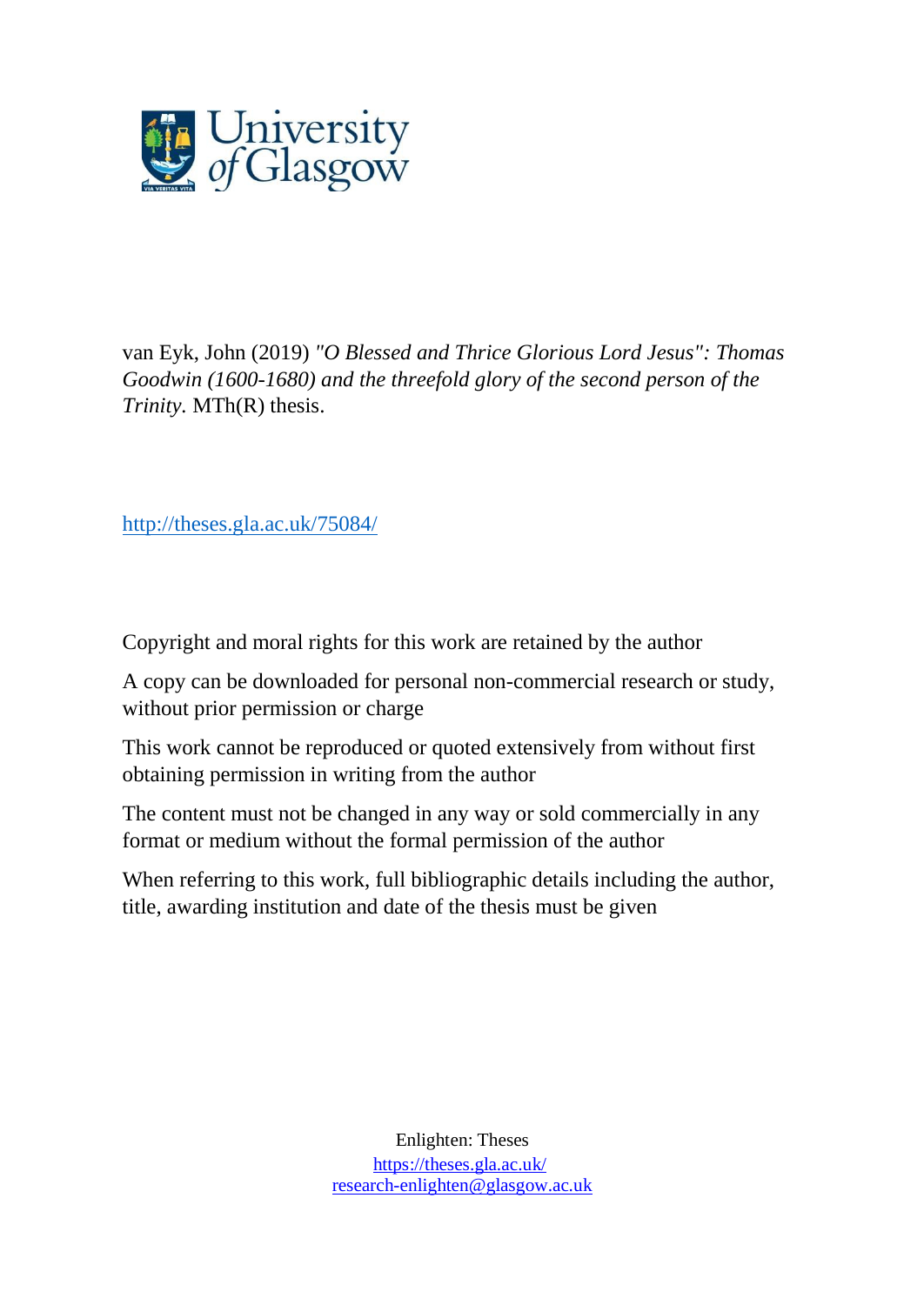# **"O Blessed and Thrice Glorious Lord Jesus"**

**Thomas Goodwin (1600-1680)**

# **and the Threefold Glory**

**of**

# **the Second Person of the Trinity**

John van Eyk BCS, MDiv

Submitted in fulfilment of the requirements for the

Degree of Master of Theology (Research)

University of Glasgow

in partnership with Edinburgh Theological Seminary

October 2019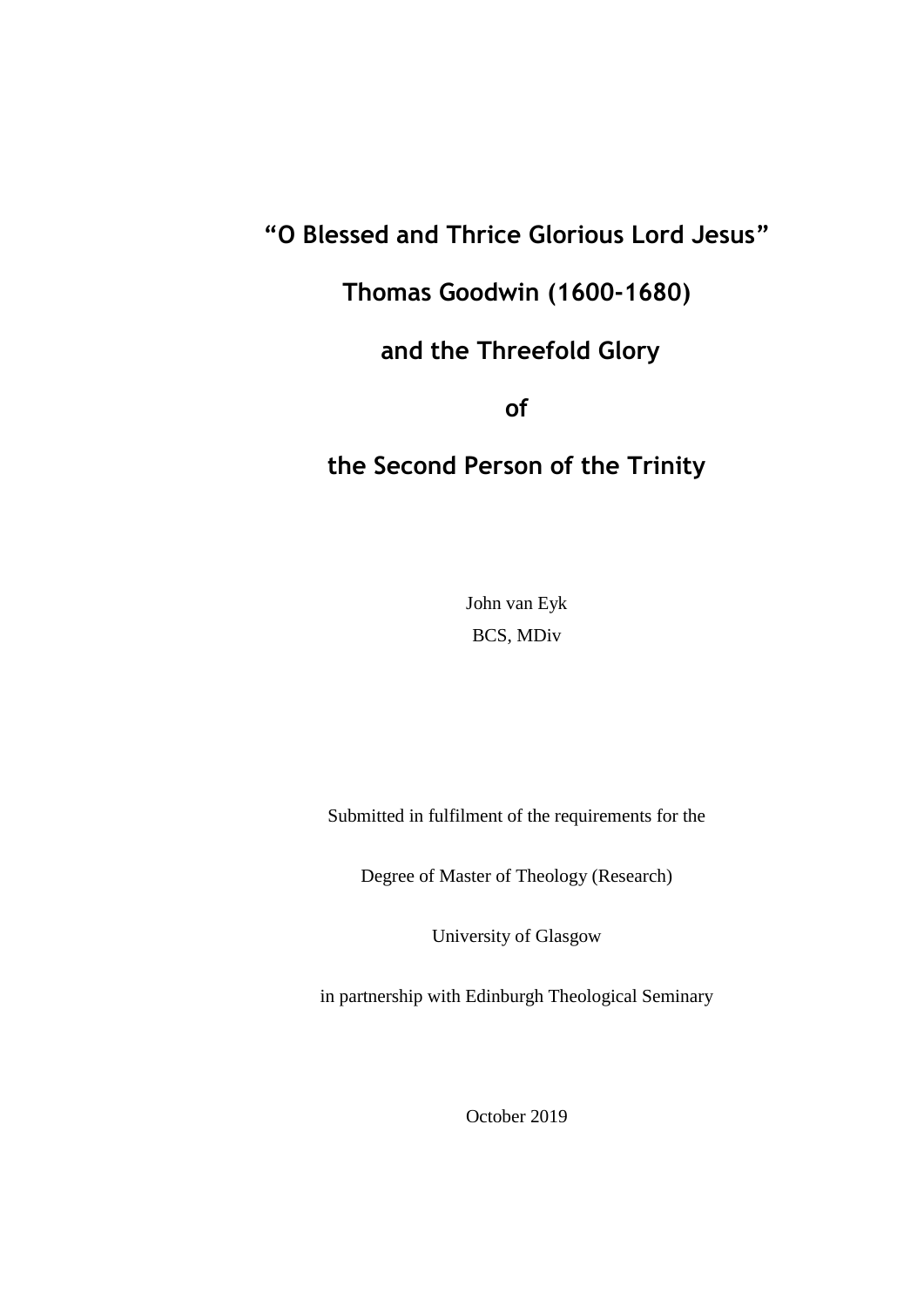## **Abstract**

This Thesis examines the Christology of Thomas Goodwin (1600-1680). It notes that he identifies that the second Person of the Trinity has a threefold glory. He has (i) a glory as he is God, which Goodwin terms his essential glory. Christ also has a double glory as the God-man, (ii) the glory of his person, and, (iii) the glory that accrues to him because of his mediatorial work.

After examining Goodwin's explication of the threefold glory of Christ, the thesis demonstrates that the personal glory of the God-man, abstracted from his mediatorial work, is central in his Christology.

The thesis concludes that there is a speculative element in Goodwin's insistence that Christ was predestined as the God-man antecedent to any consideration of the creation and fall of man, leading him to bifurcate his Person and work. This, however, does not overthrow the whole of his Christology nor the pastoral usefulness of his teaching. In fact, Thomas Goodwin makes an important contribution to our understanding of the 'thrice glorious Lord Jesus.'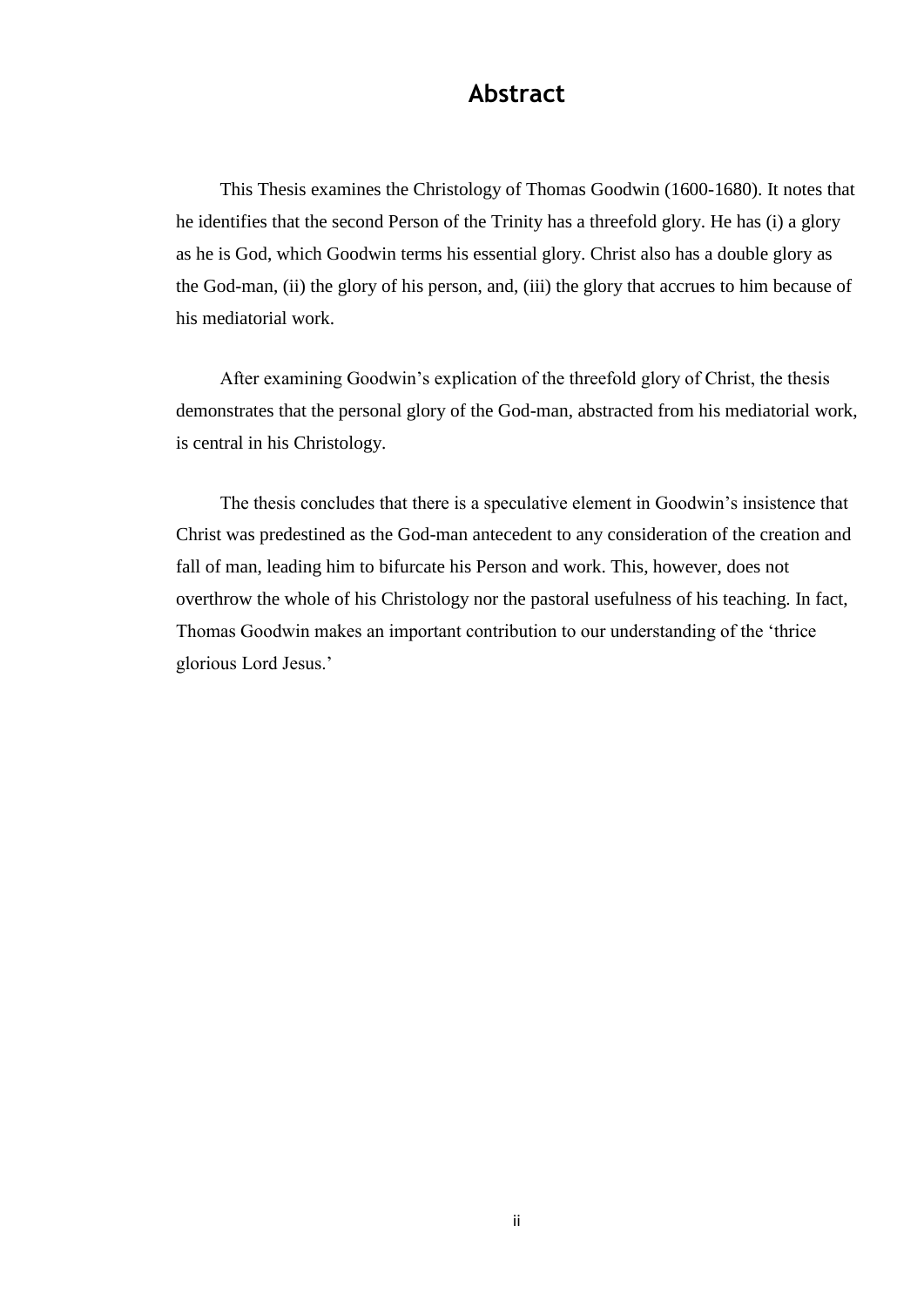# **Contents**

| Abstract                                                           | ii           |
|--------------------------------------------------------------------|--------------|
| Acknowledgements                                                   | iv           |
| Introduction                                                       | $\mathbf{1}$ |
| Chapter 1: The Essential Glory of the Second Person of the Trinity | 6            |
| Chapter 2: The Mediatorial Glory of the God-man                    | 15           |
| Chapter 3: The Personal Glory of the God-man                       | 37           |
| Chapter 4: The Centrality of the Personal Glory of the God-man     | 51           |
| Chapter 5: An Analysis and Critique of Goodwin's Christology       | 70           |
| Appendix A:                                                        | 95           |
| Bibliography                                                       | 100          |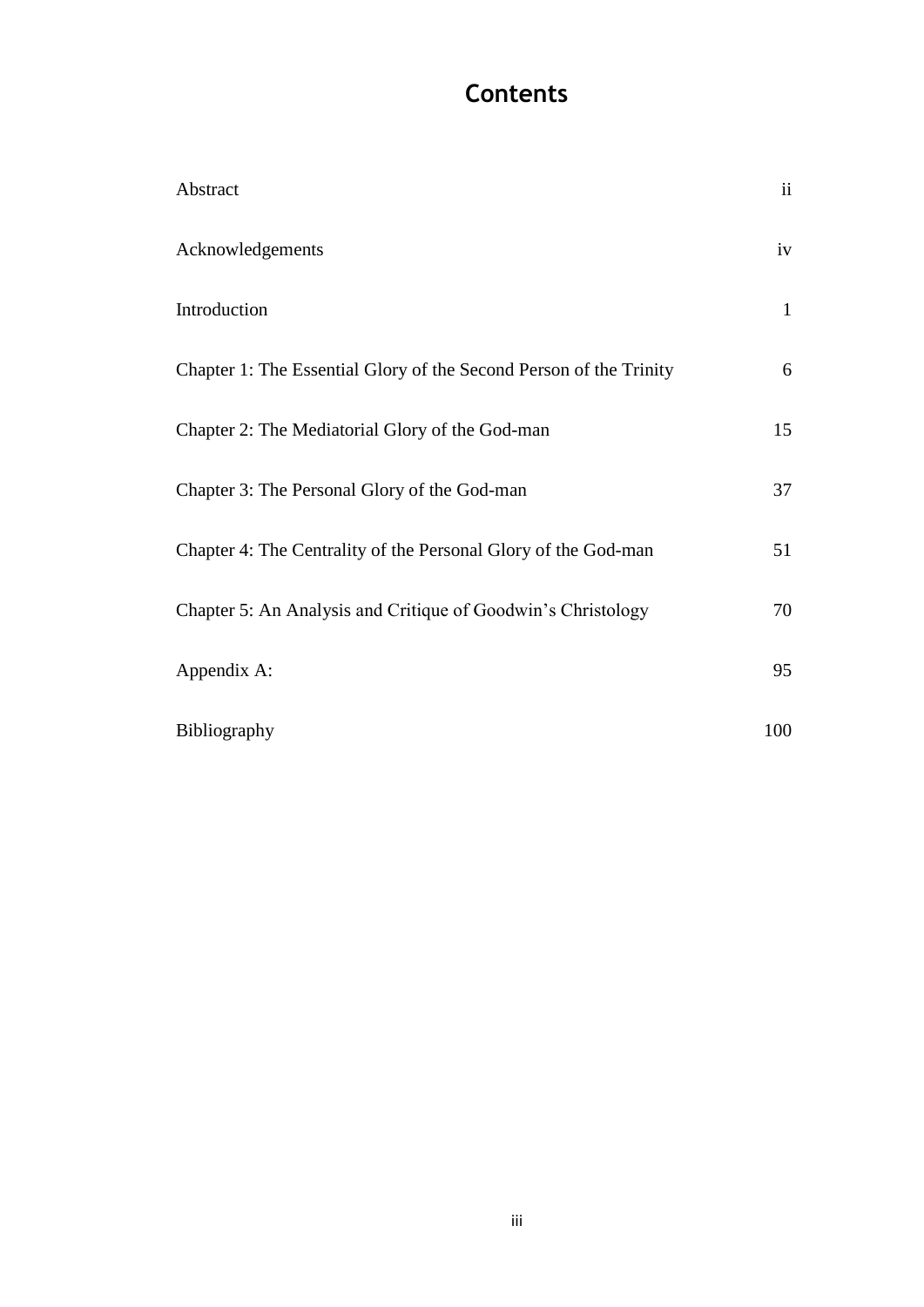# **Acknowledgements**

Blessed be the thrice glorious Christ who gave pastors and teachers as gifts to his Church when he ascended on high.

I thank him for Thomas Goodwin, D.D., who has been an instrument wielded by the Holy Spirit to help many, including myself, love Christ more.

I also owe a debt to Dr Sinclair B Ferguson for his encouragement not only to begin but also to complete this thesis.

The Lord Christ has not only blessed me through pastors and teachers but has called me to join their ranks. I am grateful for the enormous privilege of serving Riverside Associate Reformed Presbyterian Church (Cambridge, Canada), Tain/Fearn Associated Presbyterian Church (Scottish Highlands), and Trinity Reformed Church (Lethbridge, Canada). One of the motivations in undertaking this study was to enable me to preach the incomparable Christ better to the people of God.

Finally, to my dear wife Lucy and loving children and grandson, my grateful thanks. The Lord has made me very glad through you. I am thankful for your partnership in the gospel of our Lord Jesus Christ, to whom be all the glory, both now and forever.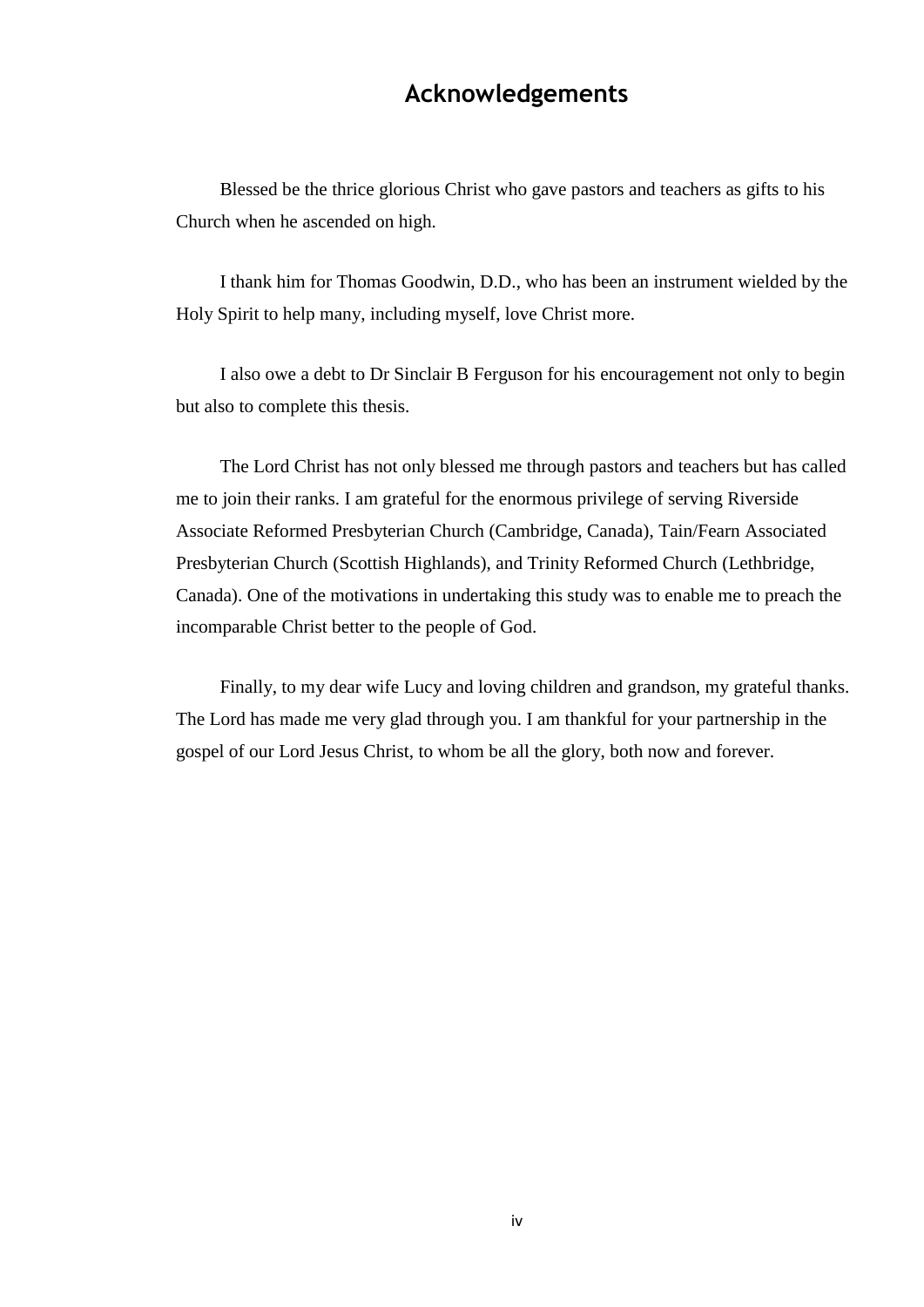# **Introduction**

Thomas Goodwin (1600-80) was an English Puritan pastor and theologian. Although now less studied than his younger contemporary John Owen (1616-83) he was ranked alongside him as a principal leader of Seventeenth Century Independency, the two of them labelled by Anthony à Wood as 'the two Atlasses and patriarchs of independency.<sup>1</sup>

## $L$ ife<sup>2</sup>

Goodwin was born prematurely on the  $5<sup>th</sup>$  of October, 1600 to pious parents, Richard and Catherine Goodwin, in the Norfolk village of Rollesby. From his own memoirs, edited by his son, we learn that he had spiritual impressions from a young age, including weeping over his sin and 'good motions and affection of love to God and Christ.'<sup>3</sup>

When he reached the age of 12 he entered Christ's College, Cambridge and sat under the ministry of Richard Sibbes, the Puritan preacher who would later say to him, 'Young man, if you ever would do good, you must preach the gospel and the free grace of God in Christ Jesus.'<sup>4</sup>

Goodwin received the sacrament of Communion at Easter when he was fourteen years old and confessed: 'The love of God to such a sinner, and Christ's dying for me, did greatly affect me.'<sup>5</sup> But discouraged in his spiritual development by an offhand remark of his tutor, Goodwin stopped attending Sibbes's sermons and lectures, ceased praying and reading 'sound divinity.'<sup>6</sup> For a period of six years thereafter he struggled spiritually. He studied to become a successful preacher and flirted with Arminianism. Recognising his spiritual condition 'was neither right nor sound,<sup> $\frac{7}{7}$ </sup> prior to every sacrament he would seek

l

<sup>1</sup> à Wood, *Athenae Oxonienses,* 98.

<sup>2</sup> This biographical material was gleaned from the two memoirs found in the beginning of *Works* 2:vii-lxxv. The first was written by Robert Halley, D.D., and the second by Goodwin's son, Thomas Goodwin. This volume 2 is from *The Works of Thomas Goodwin*, 12 vols. Edinburgh: James Nichol, 1861-66, [Reprinted] Eureka, CA: Tanski Publications, 1996. Note: subsequent references to Goodwin in this thesis will be noted in the following format: *Shortened treatise title, Works*, volume number:page number.

<sup>3</sup> *Memoir, Works* 2:lii.

<sup>4</sup> *Memoir, Works* 2:lxxi.

<sup>5</sup> *Memoir, Works* 2:lii.

<sup>6</sup> *Memoir, Works,* 2:liii.

<sup>7</sup> *Memoir, Works* 2:liii.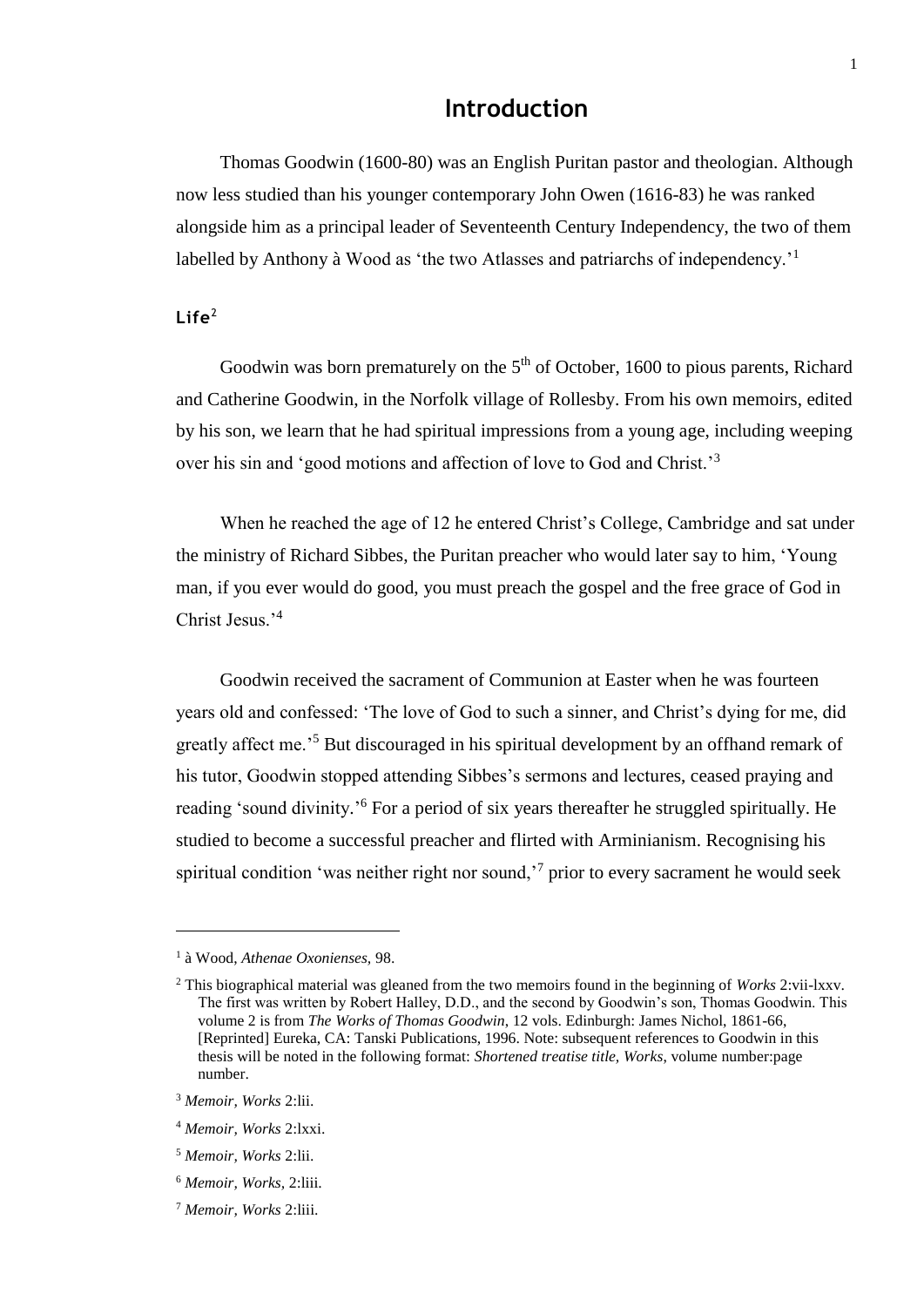to correct his spiritual state, and repent and turn to God—but only to return to his prayerlessness and sinful lifestyle. One day, after a move to Catherine Hall, while he was on his way to party with some friends he was drawn by the tolling of the funeral bell at St Edmund's Church to hear the sermon. After taking a seat in the church he regretted his decision to come. He despised preaching and would have left but 'shame made me stay.'<sup>8</sup> God used the sermon and shortly thereafter Goodwin was converted.

For several years after his conversion he 'was diverted from Christ . . . to search only into the signs of grace in me.'<sup>9</sup> But in conference with Mr Price of Lynn, a minister whom Goodwin describes as 'the greatest man for experimental acquaintance with Christ that he ever met with,<sup>'10</sup> he was led 'into the spirit of the gospel to live by faith in Christ, and to derive from him life and strength for sanctification, and all comfort and joy through believing.'<sup>11</sup>

After his graduation from Cambridge, Goodwin was ordained in the Church of England. Concluding that the New Testament taught a Congregationalist form of church polity, he sought to reform the Church around particular congregations composed of true or visible saints. During the Laudian period he went to the Netherlands, first settling in Amsterdam in 1639 before serving an Independent Congregation in Arnhem.

He returned to England in 1641 to pastor a congregation in London, and in 1643 was appointed to sit at the Westminster Assembly where he led the small but vocal group of Independent ministers. With the death of Charles I in 1649 and the Protectorate of Oliver Cromwell, Goodwin's star rose. He was appointed President of Magdalene College, Oxford and served there until the restoration of the monarchy in 1660. Following the Act of Uniformity (1662) Goodwin retired from high-visibility public life to pastor an Independent Congregation in Fetter Lane, London.

Christ was the focus of Thomas Goodwin's preaching. His son remarks that in the years following the restoration of the king and his father's retirement from public life he studied primarily the Scriptures: 'The love and free grace of God, the excellencies and

<sup>8</sup> *Memoir, Works* 2:liv.

<sup>9</sup> *Memoir, Works* 2:lxviii.

<sup>10</sup> *Memoir, Works* 2:lxviii.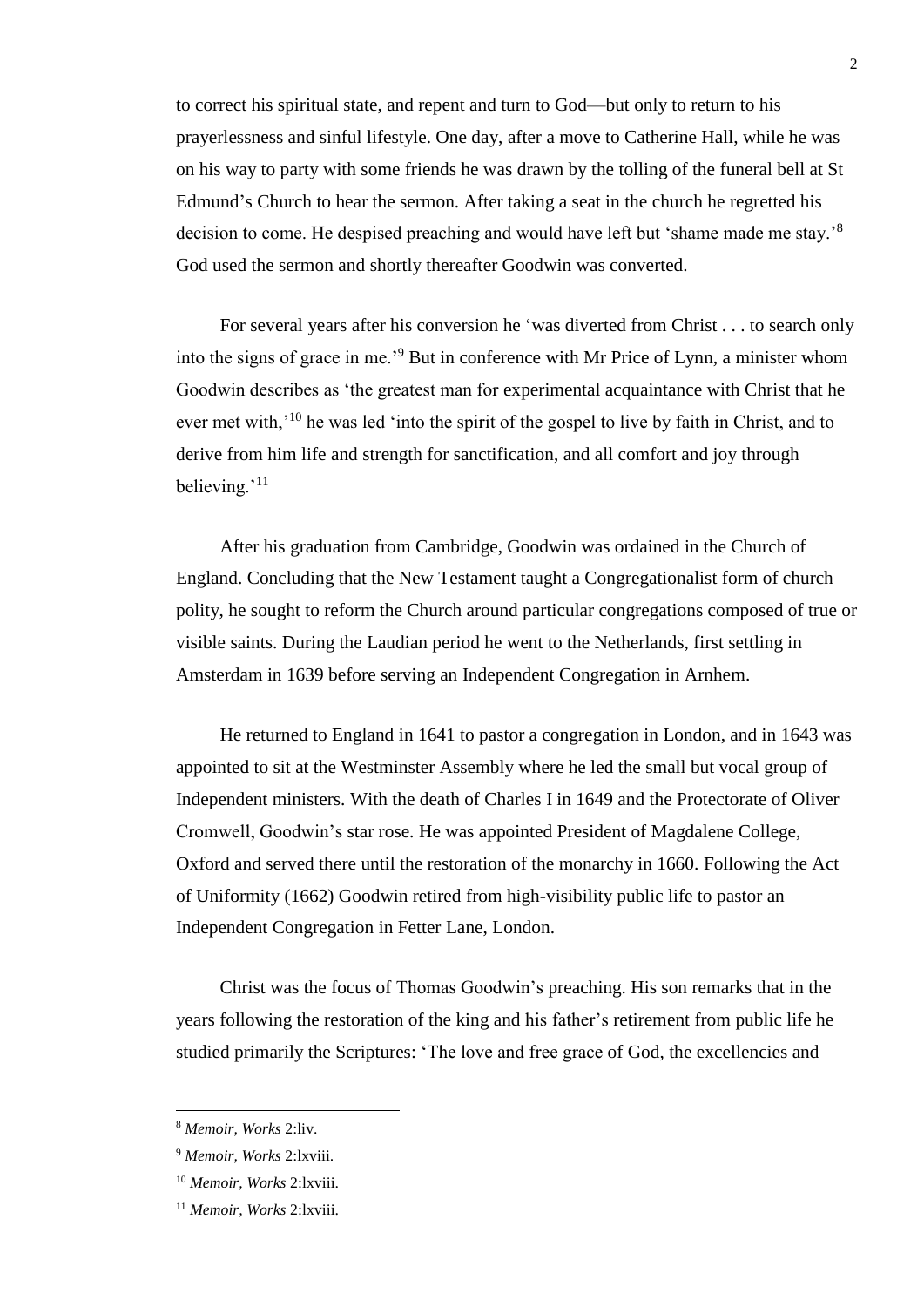glories of our Lord Jesus Christ, were the truths in which his mind soared with greatest delight.'<sup>12</sup>

In February 1680 Goodwin was seized by a fever which, after a few days, ended his life. In his dying hours he had 'strength of faith and assurance of Christ's love.'<sup>13</sup> He confessed: 'Christ cannot love me better than he doth; I think I cannot love Christ better than I do.'<sup>14</sup> He died on 23 February 1680.

The Christ from whom Goodwin was first diverted after his conversion but in whom he trusted and whose 'excellencies and glories' thrilled him, figures prominently in Goodwin's theology. Indeed, he urged all fellow Christians 'to have Jesus Christ continually in one's eye, an habitual sight of him.'<sup>15</sup>

## **Focus of this Study**

This Christocentric theology is the central focus of this study. Goodwin was a prolific writer, whose works fill twelve volumes, 6680 pages in total. Yet, despite widespread recognition of his significance there have been few studies on his Christology. Mark Jones comments that the title formerly used of Goodwin's Oxford colleague, John Owen, ' "the forgotten man of English theology" is now more appropriately spoken of Thomas Goodwin.'<sup>16</sup> While Jonathan Mark Carter notes that '[t]o date nine doctoral theses have been completed on Goodwin,<sup>17</sup> several focus on Goodwin's Congregational Church polity and his views on the Holy Spirit and assurance of faith.

3

 $\overline{a}$ 

<sup>12</sup> *Memoir, Works* 2:lxxiv.

<sup>13</sup> *Memoir, Works* 2:lxxiv.

<sup>14</sup> *Memoir, Works* 2:lxxv.

<sup>15</sup> *Ephesians, Works* 2:411.

<sup>16</sup> Jones, *Why Heaven Kissed Earth*, 5.

<sup>17</sup> Carter, *Partakers of his Divine Nature,* 1.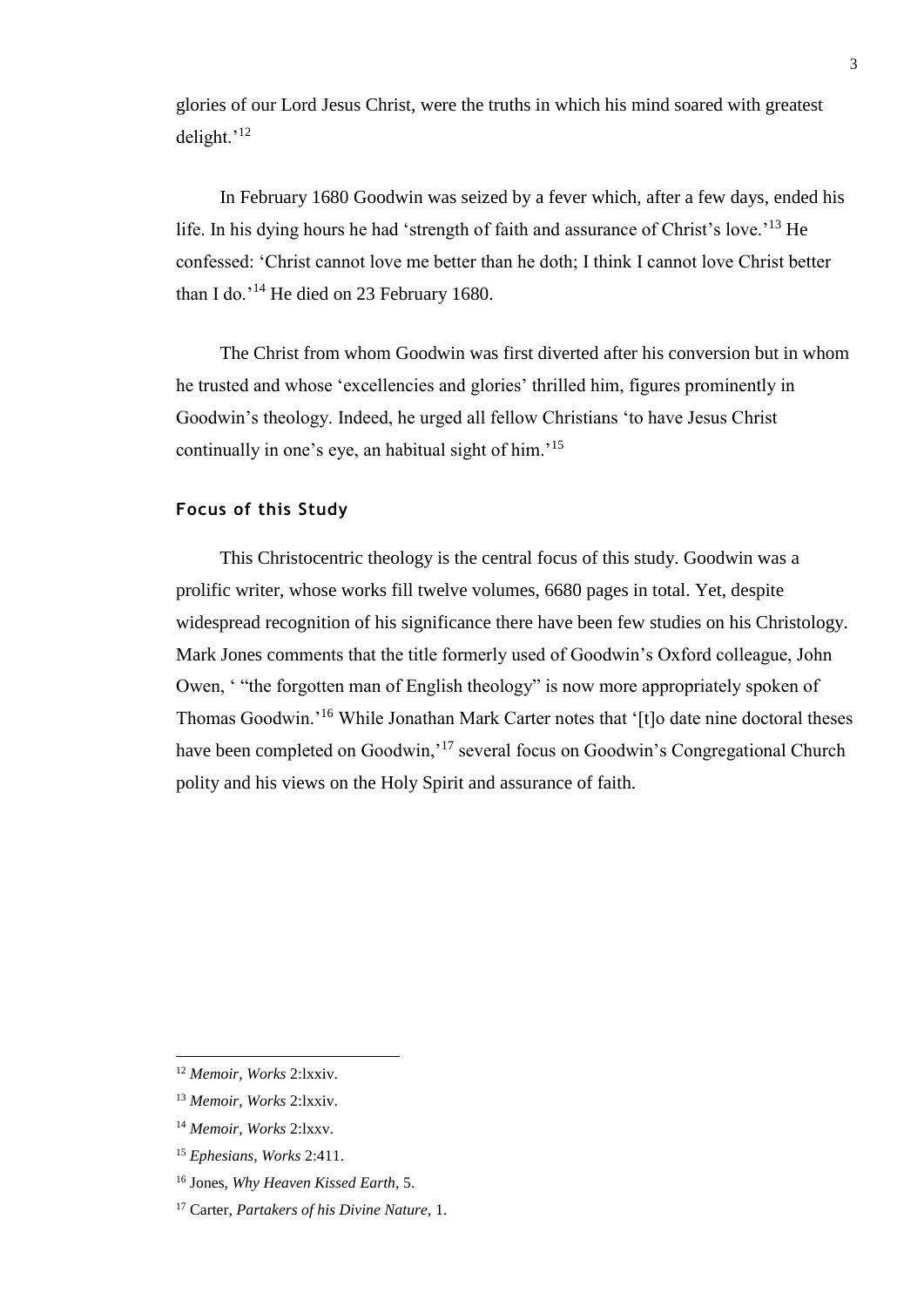The doctoral theses most germane to the topic of the present study were written by Mark Jones<sup>18</sup> and Jonathan Carter.<sup>19</sup> Karl Jones refers to an unavailable work by D I Childs entitled *Thomas Goodwin's Teaching on the Person and Work of Christ.*<sup>20</sup>

Jones focusses on how Goodwin's Christology 'is grounded in, and flows out of, the eternal intratrinitarian covenant of redemption, also known as the *pactum salutis*.'<sup>21</sup> He highlights the mediatorial work of redemption accomplished by the eternal Son of God who became man, rightly noticing the tight connection that Goodwin draws between the person and work of Christ in relation to his work of redemption. For Goodwin 'who Christ is and what Christ does are inextricably intertwined.'<sup>22</sup> Christ's work cannot be understood apart from his person. What is less prominent in Jones's thesis, however, is that, for Goodwin, Christ's person can be understood apart from his work. For Jones, Goodwin's answer to Anselm's *Cur Deus Homo?* is only significant as seen through soteriological categories, more specifically, as part of the *pactum salutis*.

Jonathan Mark Carter considers Jones's work a 'welcome contribution' but notes that 'Jones fails to discern Goodwin's fundamental answer to the chief research question— "Why did God become man?" <sup>23</sup> He attempts to correct Jones by noting the prominence in Goodwin's Christology of the category of union with Christ, particularly, union with the Person of Christ, as Head of his Church. Carter rightly notes the primacy of Christ's headship over his office of redeemer in Goodwin's Christology. However, he does not highlight that for Goodwin, Christ's headship is seen primarily in ontological categories rather than in hamartiological ones, even if, as Carter notes, Christ's headship is significant in understanding Goodwin's Christology relative to the believers' union with Christ in the accomplishment and application of salvation.

<sup>18</sup> Jones, *Why Heaven Kissed Earth*.

<sup>19</sup> Carter, *Partakers of his Divine Nature.*

<sup>20</sup> Karl R B Jones, *The Theology of Joy*, 12. Unfortunately, Childs was never able to finish the revisions required due to ill-health. The University of Cardiff awarded the PhD posthumously.

<sup>21</sup> Jones, *Why Heaven Kissed Earth,* 292.

<sup>22</sup> Jones, *Why Heaven Kissed Earth,* 293.

<sup>23</sup> Carter, *Partakers of his Divine Nature,* 18.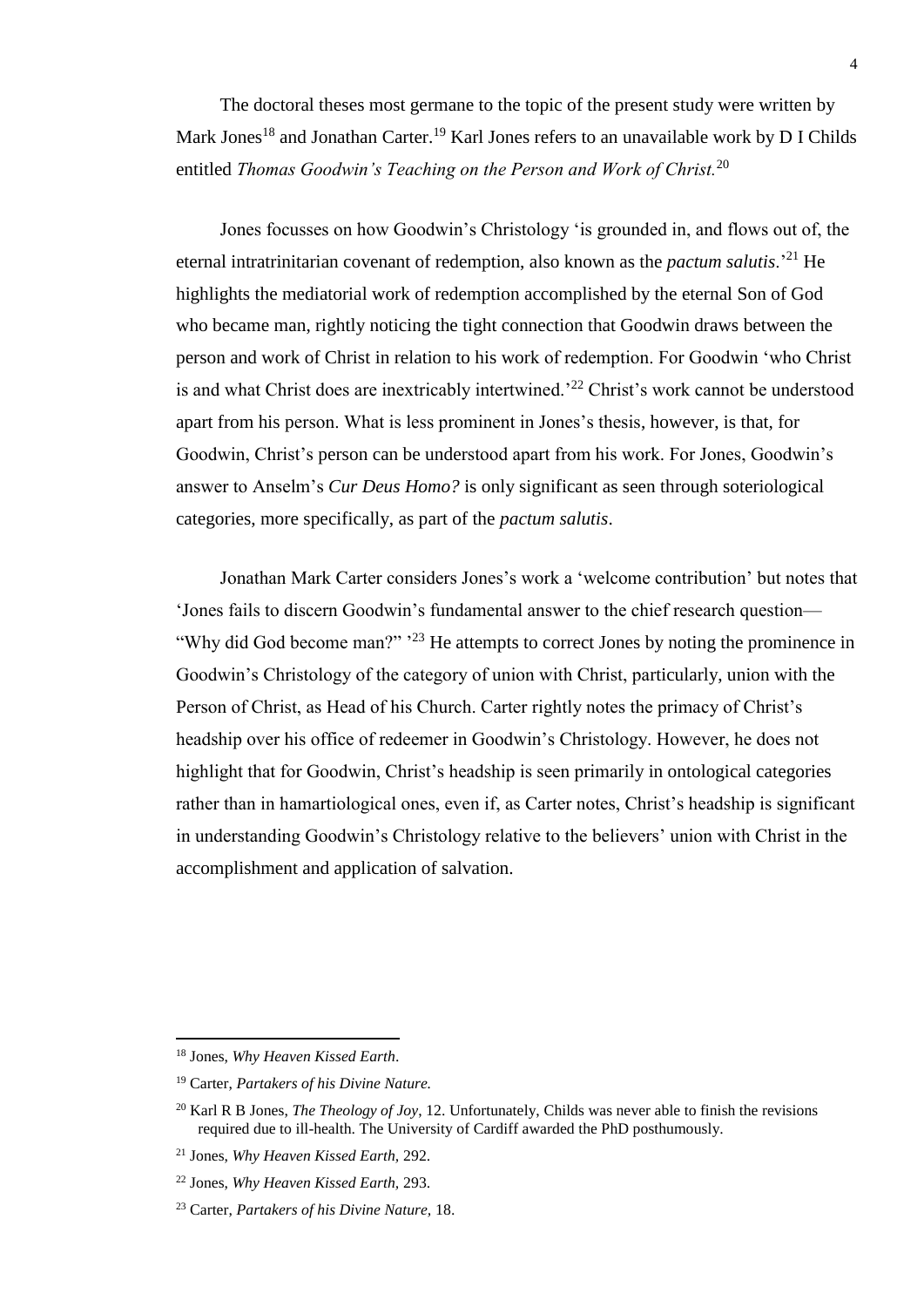Neither Jones nor Carter, however, gives attention to the striking emphasis in Goodwin's Christology on the triple glories of Christ and their relationship to one another. This is the focus of the present thesis.

Given both the posthumous nature of the publication of most of Goodwin's works (making it difficult to trace influences on his thinking) and also the complexities of Goodwin's Christological thinking, the earlier chapters are essentially expository and seek to clarify his teaching, reserving more detailed analysis and critique until the final chapter.

Chapter 1 will explore Goodwin's teaching on the *essential* glory of Christ, the eternal Son of God. This exploration will also interact with Goodwin's trinitarian views.

Chapter 2 will explore Goodwin's teaching on the *mediatorial* glory of Christ. Here we will discuss Goodwin's use of both Scotist and Anselmic categories as he engages with Christ's mediatorial work in relation to the *pactum salutis*.

Chapter 3 will focus on the *personal* glory of Christ, the God-man.

Chapter 4 will seek to elucidate what has been latent in the previous chapters, namely, Goodwin's view that Christ's personal glory is the chief glory of the God-man.

Chapter 5, will assess and critique Goodwin's Christology by situating him within the theological tradition regarding Anselm's question, *Cur Deus Homo?*, and comparing his answer with that of the Genevan Reformer, John Calvin, and Goodwin's one-time Oxford colleague, John Owen. Goodwin's exegesis of significant passages that influence his Christology will be compared with that of other contemporary divines and evaluated in light of the classical Reformed principle of 'good and necessary consequence.' In this way both the notable strengths and potential weaknesses in Goodwin's remarkable exposition of the glory of Christ will be indicated.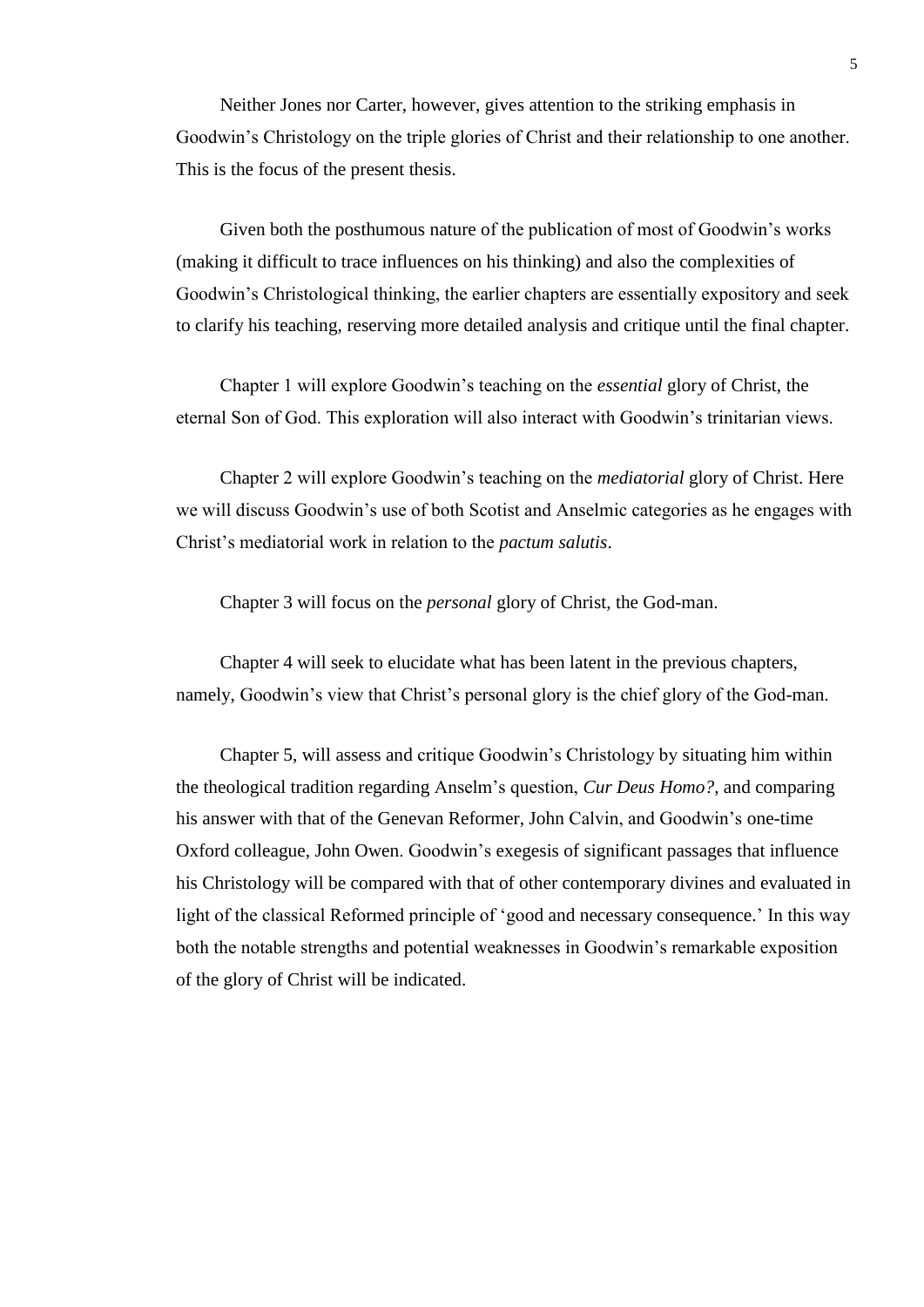# **Chapter 1: The Essential Glory of the Second Person of**

# **the Trinity**

When Thomas Goodwin discusses the glory that belongs to the second Person of the Trinity, he does so under three headings:

And indeed Christ hath a threefold glory. The first essential, the same with God his Father, he the Son being co-equal to him, God of God, and very God. The second, belonging to his person, as now constituted God-man. . . . Thirdly, The glory of his mediatorship acquired by himself.<sup>1</sup>

Since the essential glory of Christ is foundational for Goodwin's discussion of Christ's personal and mediatorial glories, in our travel with Goodwin, this will be our first port of call.

### **Essential Glory Foundational to Personal and Mediatorial Glory**

While it is true, as Mark Jones notes, that the 'essential glory of the divine Son receives relatively little attention in Goodwin's exposition on Christ's glory compared to the twofold glory related to his person and work as God-man,<sup>2</sup> the scant attention paid is not indicative of its importance in his theology. In Goodwin's Christology, the Son's essential glory is the foundation of and prerequisite for his personal and mediatorial glories. Christ's essential glory as a member of the Trinity is the '*substratum* and foundation' of his glory as God-man<sup>3</sup> because in Jesus Christ 'dwelleth all the fullness of the Godhead bodily.'<sup>4</sup>

Likewise, Christ's mediatorial glory depends on his essential glory as the Son of God because, as we shall discover, the value of Christ's satisfaction depends on the worth of his person. Only one who is God can be an adequate mediator between God and man.

<sup>1</sup> *Knowledge, Works* 4:494.

<sup>2</sup> Jones, *Why Heaven Kissed Earth,* 255.

<sup>3</sup> *Knowledge, Works* 4:461.

<sup>4</sup> Col 2:9. As the Authorised Version is the Bible which Thomas Goodwin used, all subsequent Scripture references will be to this version.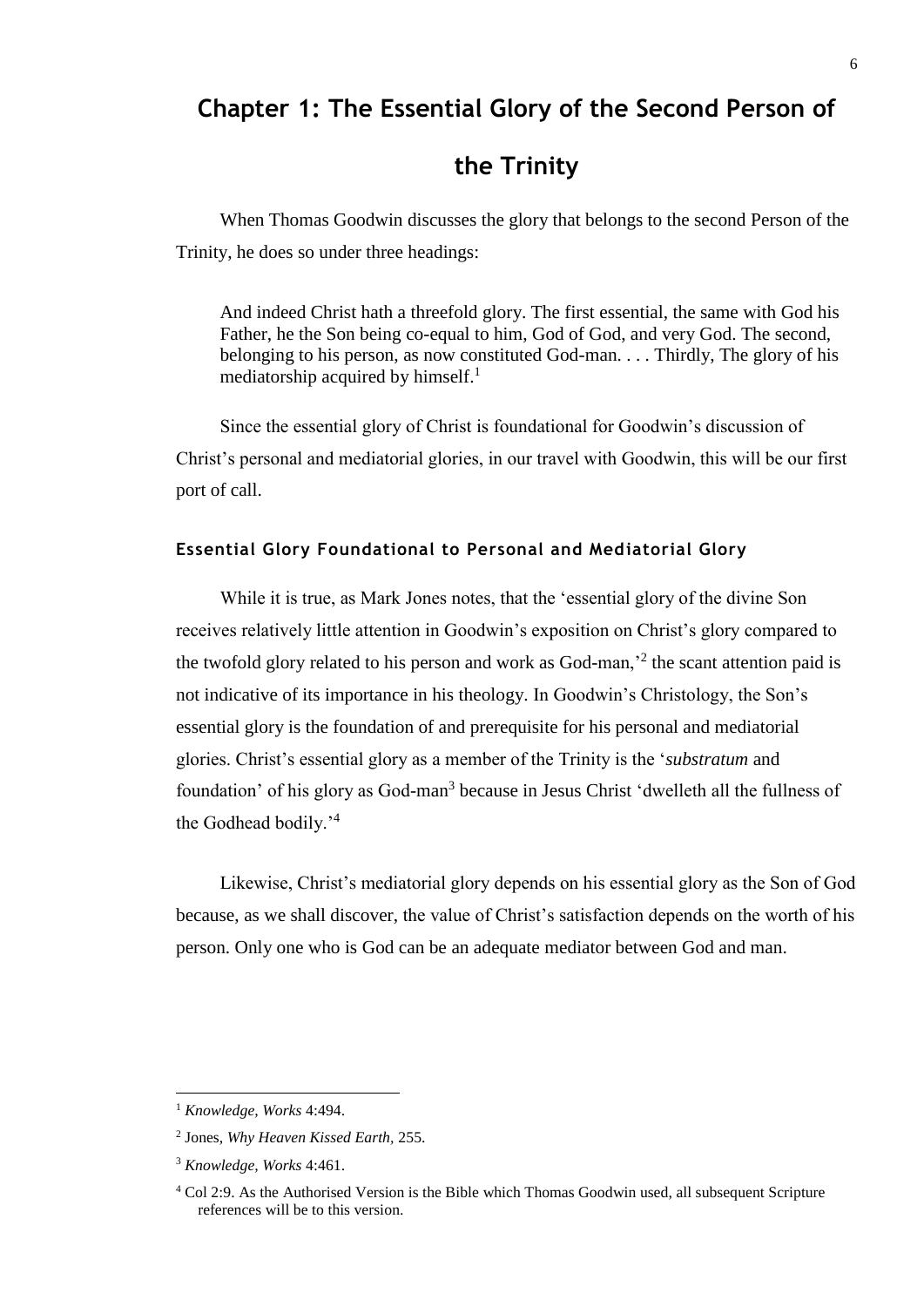### **Goodwin's Exposition of the Trinity**

What does Goodwin mean when he speaks of the second person's essential glory? To answer that question requires looking first at Goodwin's exposition of the Trinity, his fullest exposition of which can be found in Book I of his work *The Knowledge of God the Father, and his Son Jesus Christ*. 5

#### **A. There is One God**

Goodwin begins with the One, highlighting God's own testimony of his oneness in Deuteronomy 6:4 (Hear, O Israel: The LORD our God is one LORD) coupled with God's declaration in Isaiah 44:8 (Is there a God beside me? yea, there is no God; I know not any). Additionally, if things are as God says, '[w]e need not seek out many reasons: one God, and one sufficient reason for it is enough . . . that there is not room or space for two immense beings, diverse from each other.'<sup>6</sup>

## **B. The One God Exists in Three Persons**

Having begun with the One, Goodwin next discusses the Three. Though the Godhead is one, the persons within this Godhead are more than one, namely three. He says that it is proper to say that each person of the Godhead is God but we

must be wary of saying there are three Gods; that would sound at least too much as if there were one God diverse from the other; whereas one and the same Godhead is in all and each of the three, you may say it of each thrice over, the Father is God, the Son is God, &c. But that there are three Gods sounds harsh, and is condemned by Scripture language.<sup>7</sup>

He states there is a plethora of Scriptures that support the doctrine of the Trinity but he focusses on several passages in the Pentateuch since 'as [Moses] was the first penman of any Scripture, so he must needs have laid the foundation (though more darkly and obscurely) of such gospel truths.'<sup>8</sup> Further, he notes that both Jesus and Paul appeal to Moses for evidence of the plurality of persons within the Godhead.

<sup>5</sup> *Knowledge, Works* 4:349-403.

<sup>6</sup> *Knowledge, Works* 4:350.

<sup>7</sup> *Knowledge, Works* 4:350.

<sup>8</sup> *Knowledge, Works* 4:353.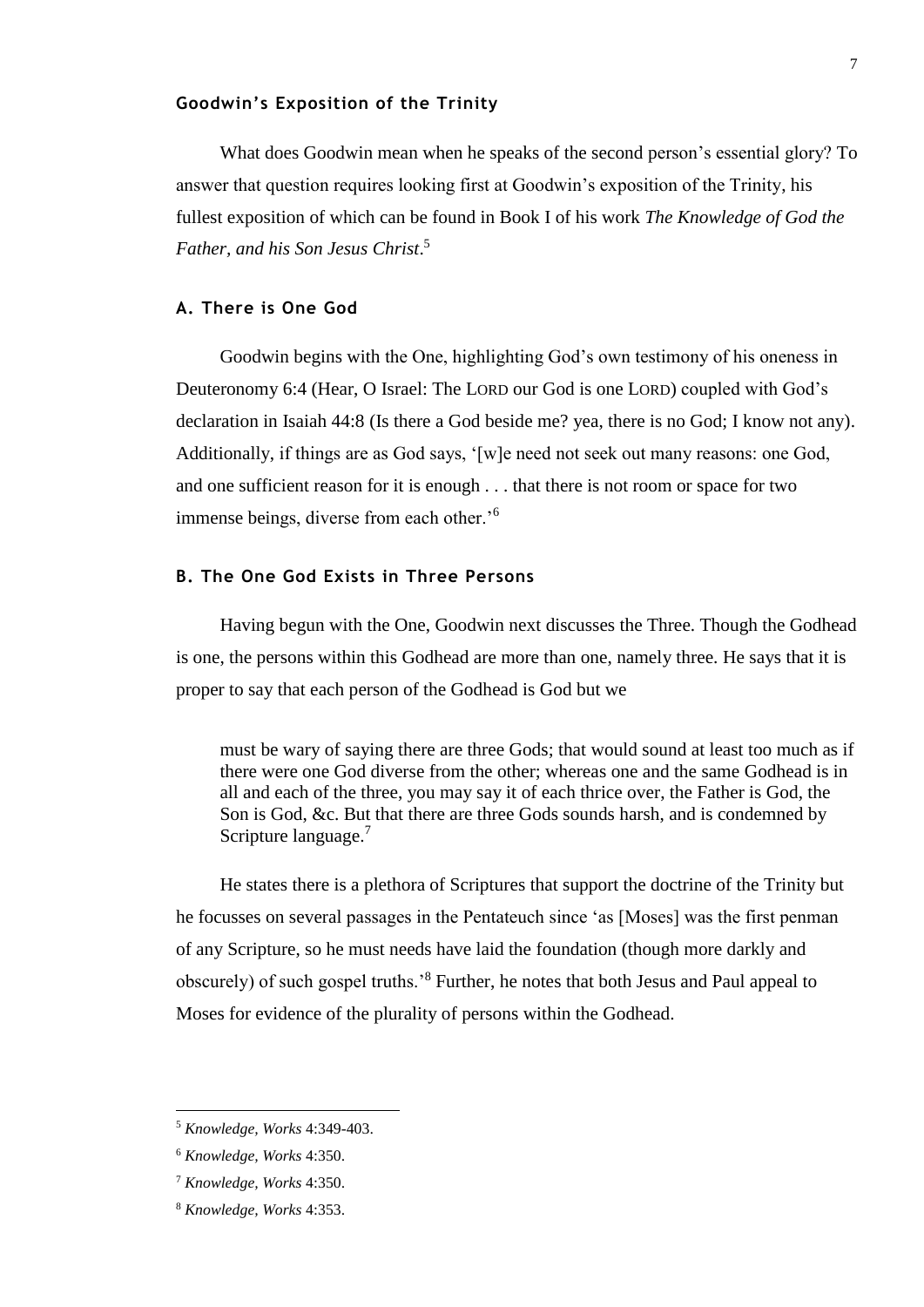Along with his appeal to Moses, Goodwin also employs the Trinitarian formula, *opera ad extra Trinitatis indivisa sunt*. 9 Referring to the use of the personal pronoun 'us' found in Genesis 1:26, 3:22, 11:7, and 19:24, Goodwin argues both that ' ''us" imports a plurality of persons to have been with God,'<sup>10</sup> and 'that God doth nothing without an *us*.'<sup>11</sup> This common working of the three persons is seen in the creation, governing, judging, and saving of the world.

## **C. The Three Persons are Distinct From Each Other**

Goodwin goes on to insist that this 'us' of the Godhead is, nevertheless, persons distinct from one another. To support this, he offers six arguments,  $12$  the last of which is most relevant to this thesis since it also offers a reason for the incarnation. Goodwin believes the clearest demonstration of the distinctions among the persons of the Trinity is found in the union of the divine nature with human nature in the person of the incarnate Son, and further, that one of God's main purposes in ordaining the union of the divine nature of the Son of God with a human nature was 'to declare, to the end that men might "hear with their ears, and see with their eyes" (as John), the original distinction of the Father and his Son, as distinct persons in the deity.<sup>'13</sup>

## **Jesus Christ is God**

Goodwin's exposition of the divinity of the second person of the Trinity is entirely in harmony with the orthodoxy of the Reformed tradition. He states unequivocally that

Christ is God; not as appearing only in the form of God, as some of late, or by office only, but God by nature; the right God, the true God, the great God, the only God, the living God. $14$ 

l

<sup>9</sup> Muller defines the term this way: 'The *ad extra* (or external) works of the Trinity are undivided; specifically, since the Godhead is one in essence, one in knowledge, and one in will, it would be impossible in any work *ad extra* for one of the divine persons to will and to do one thing and another of the divine persons to will and do another. Muller, *Dictionary*, 246.

<sup>10</sup> *Knowledge, Works* 4:352.

<sup>11</sup> *Knowledge, Works* 4:356 (emphasis original).

<sup>12</sup> *Knowledge, Works* 4:359-361.

<sup>13</sup> *Knowledge, Works* 4:442.

<sup>14</sup> *Knowledge, Works* 4:431.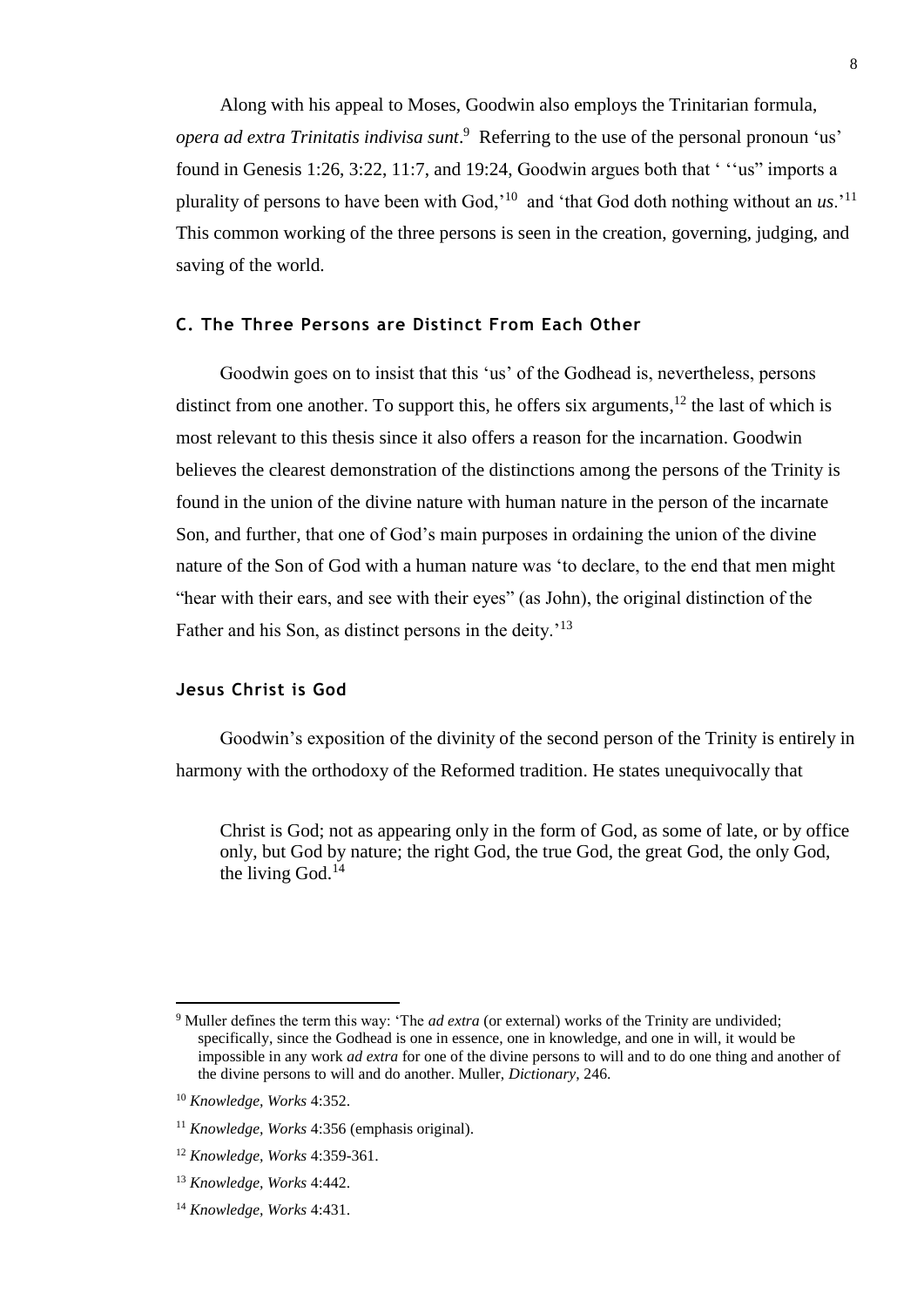And if Jesus is the Son of God, 'then necessarily, in point of rational inference, he must be God essentially. . . . If God begets a Son he must be God, the living true God.'<sup>15</sup>

Although God the Son is in essence God, it is the Father who is the 'Father of the Deity . . . [the] *Fons Deitatis* . . . [who] communicated that Deity to the Son, and unto the Holy Ghost.'<sup>16</sup> Goodwin is careful to qualify this. The first person of the Trinity did not 'father' in the sense of 'create' the divine nature of the Son. 'No; the object of his fatherhood in that sense is only the person of Christ.<sup>17</sup> That is, the essence Christ receives is not a different essence than the Father has. $18$ 

In the eternal begetting the Son receives the

essential perfections of the Godhead . . . for the Father communicates all and the whole of himself unto the Son, giving him, by his eternal generation of him, the fullness of the Deity.<sup>19</sup>

The second person of the Trinity has

the whole Godhead communicated to him in the fullness of it, for *essentiae communicatio facit omnia communia*, the Godhead being communicated by the Father, all things of the Godhead, or that can be attributed thereunto, are communicated to all three, only the distinction of persons excepted.<sup>20</sup>

## **The Essential Glory of Christ**

Having demonstrated Goodwin's Trinitarianism respecting the divinity of Christ, the essential glory of the second person of the Trinity should now be discussed. What is the glory that Christ as God, simply considered, has? The answer to this question can be found in Goodwin's discussion of the glory of God.

l

<sup>15</sup> *Knowledge, Works* 4:431.

<sup>16</sup> *Ephesians, Works* 1:328.

<sup>17</sup> *Ephesians, Works* 1:328.

<sup>18</sup> Richard A. Muller, in connection with Calvin's emphasis on the aseity of the Son, writes: 'The Son's aseity found in Calvin's trinitarian polemic is not echoed by all the early orthodox Reformed theologians.' *PPRD*, 4:326. One does not see any discussion of the Son's aseity in Goodwin, per se, but he insists that the Son is 'very God of very God.' *Of Election, Works* 9:141.

<sup>19</sup> *Of Election, Works* 9:139-140.

<sup>20</sup> *Of Election, Works* 9:140.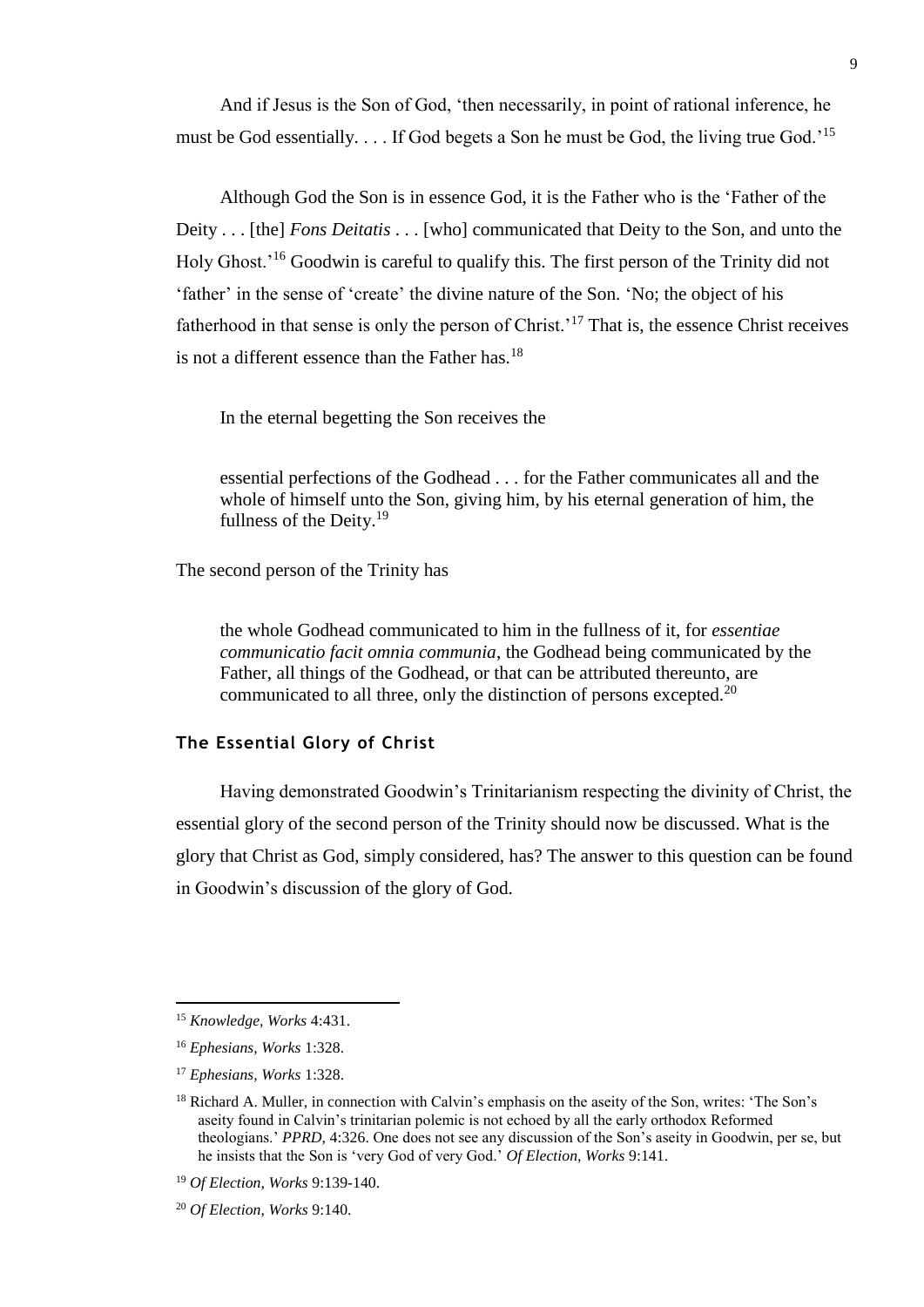#### **Essential Glory and the Glory of God**

According to Goodwin, God's essential glory is also Christ's essential glory. In a sermon on Ephesians 1:6 ('to the praise of the glory of his grace') he speaks of God's double glory, the one essential, the other manifestative. God's essential glory is the glory of his attributes.<sup>21</sup> His manifestative glory is the public display of this essential glory to the world.<sup>22</sup> This essential glory belongs not just to God the Father, but to God the Son as well because they are one. This Goodwin makes clear when he has Christ saying to his Father,

[W]hatever essential glory or perfection, whatever blessedness, &c., is in thee is in me, for we are one and co-equal in respect of essence, and of all the same divine perfections of the Godhead; though as persons, and in our relation as such, we are  $\frac{1}{\text{distinct}}$  23

For Goodwin then the essential glory of Christ flows from his status in the Godhead. Whatever is in the Father is also in the Son. As a person of the Godhead, then, all the attributes of God, his essential glory, belong to Christ. It is the fullness of perfections that are infinitely present in the Godhead.

#### **Summary of the Essential Glory of Christ**

For Goodwin, in keeping with Nicene Christology, the second person of the Trinity is 'God of God, and very God.<sup>24</sup> All the essential attributes of deity have been communicated to the eternally begotten Son by the Father, the *fons deitatis*. Furthermore, the Son, despite his becoming God-man and the Mediator of God's elect, loses none of his essential attributes though, being God, his essential glory is as invisible as God is.

#### **Union and Communion among the Trinity**

It is appropriate, while discussing the essential glory of the second person of the Godhead, to observe Goodwin's discussion of the union and communion the three persons have among themselves. This is true both because the three persons enjoy this union and communion essentially, and because the enjoyment of this essential union and communion

<sup>21</sup> *Ephesians, Works* 1:105.

<sup>22</sup> *Ephesians, Works* 1:105.

<sup>23</sup> *Of Election, Works* 9:140.

<sup>24</sup> *Knowledge, Works* 4:494.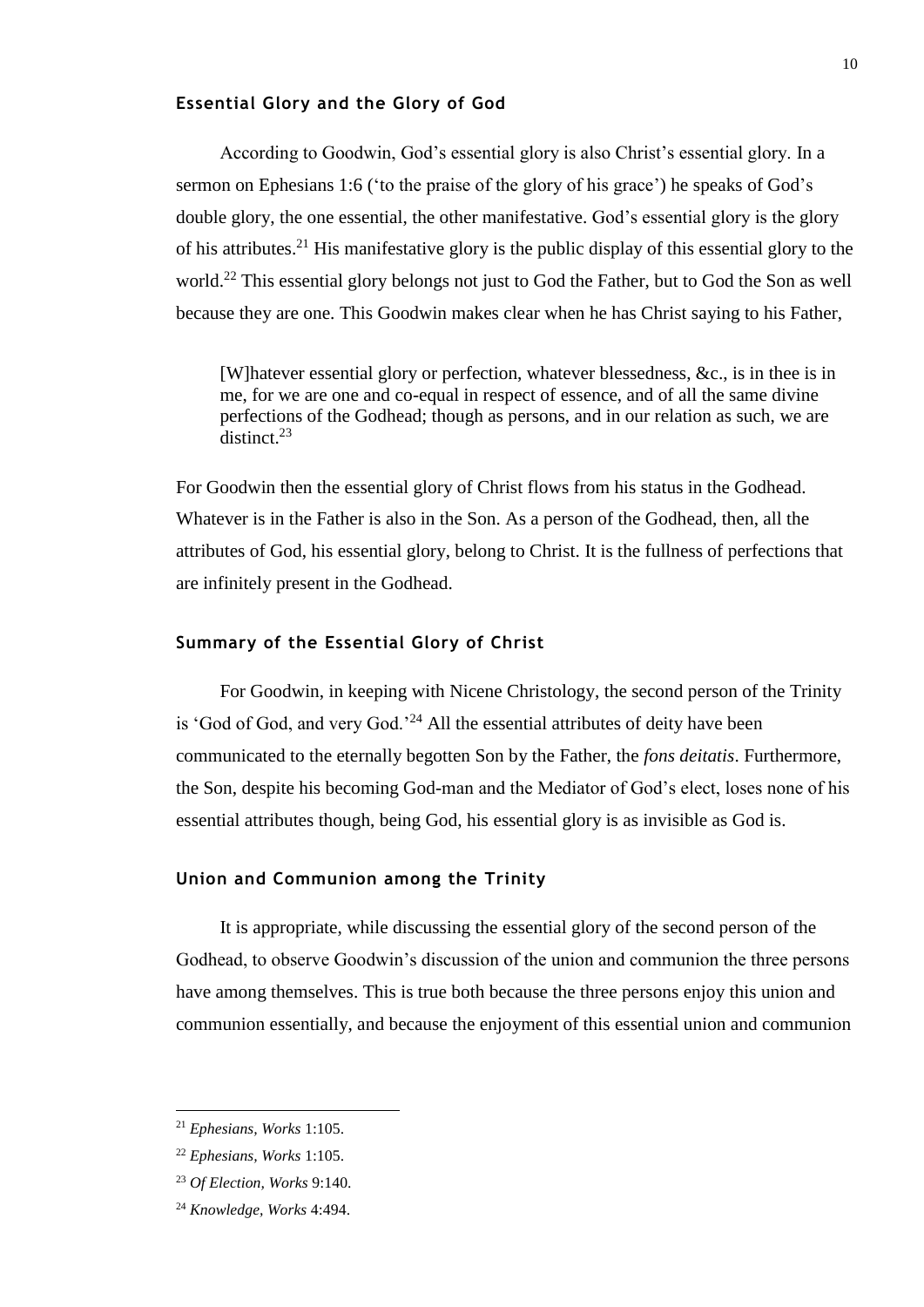gives rise to the necessity of the second person of the Godhead having additional glory, both personal and mediatorial.

This discussion of the *circumincession*, the mutual indwelling of each person in the others, is critical for what he will go on to say about the goal of the creation and redemption of humanity. Though the union and communion between the members of the Trinity is *sui generis*, the union and communion between the elect and their God is analogous to it. Employing Proverbs 8:30-31 Goodwin presents the Trinity as 'three blessed companions of a knot and society among themselves, enjoying fellowship and delights accordingly in themselves<sup>25</sup> and 'they infinitely pleased themselves in the view and contemplation'<sup>26</sup> of believers' union with them. That is, their mutual delight was not only to be the model of our union with them,<sup>27</sup> it also appears to be one motive for creating humanity.<sup>28</sup>

Goodwin bases his discussion of this 'supreme sovereign union'<sup>29</sup> between 'God and Christ, and by consequence the Holy Ghost,'<sup>30</sup> on Christ's prayer in John 17:21-23. He argues that these verses show that in eternity, before creation, the 'three persons wholly enjoyed themselves all that time without interruption,'<sup>31</sup> and that this union and communion 'is of a higher kind than what we are ordained ever to receive.<sup>32</sup> Referring specifically to John 17:23, 'I in them, and thou in me,' Goodwin notes that even when Christians arrive at the highest perfection of union<sup>33</sup> Christ wants them to know that his

<sup>25</sup> *Of Election, Works* 9:145.

<sup>26</sup> *Of Election, Works* 9:146. Paul Blackham writes: 'The idea of the three persons of the Trinity engrossed in one another's company, but not to the exclusion of others, from everlasting to everlasting so grips Goodwin that he seems to abandon standard models of a division between God in Himself and God for us in favour of God-in-Himself-who-is-for-us.' *Pneumatology*, 34.

<sup>27</sup> Goodwin writes that the intratrinitarian delight was 'the exemplar of that to be had in time with us.' *Of Election, Works* 9:146.

<sup>28</sup> Goodwin proposes there are other motives including the manifestation and declaration of God's name (*Of Election, Works* 9:126) and the will of God, 'the good pleasure of his will' (*Ephesians, Works* 1:104). In a manner similar to Jonathan Edwards in '*A Dissertation Concerning the End for Which God Created the World,'* Edwards, *Works,* vol. 1:94-121, Goodwin acknowledges that there are multiple motives for what God does although he can say, 'He hath no final cause that ultimately moveth him, but his own glory and his Son's.' *Ephesians, Works* 1:147.

<sup>29</sup> *Knowledge, Works* 4:362.

<sup>30</sup> *Knowledge, Works* 4:362.

<sup>31</sup> *Knowledge, Works* 4:*3*63.

<sup>32</sup> *Knowledge, Works* 4:362.

<sup>&</sup>lt;sup>33</sup> It is important to note that Goodwin understands Christ's prayer for believers' unity in John 17:21, 'That they may be one', not, in the first place, as the union of believers with one another, but as the union of believers with God. He acknowledges that commentators generally limit it to the union which the catholic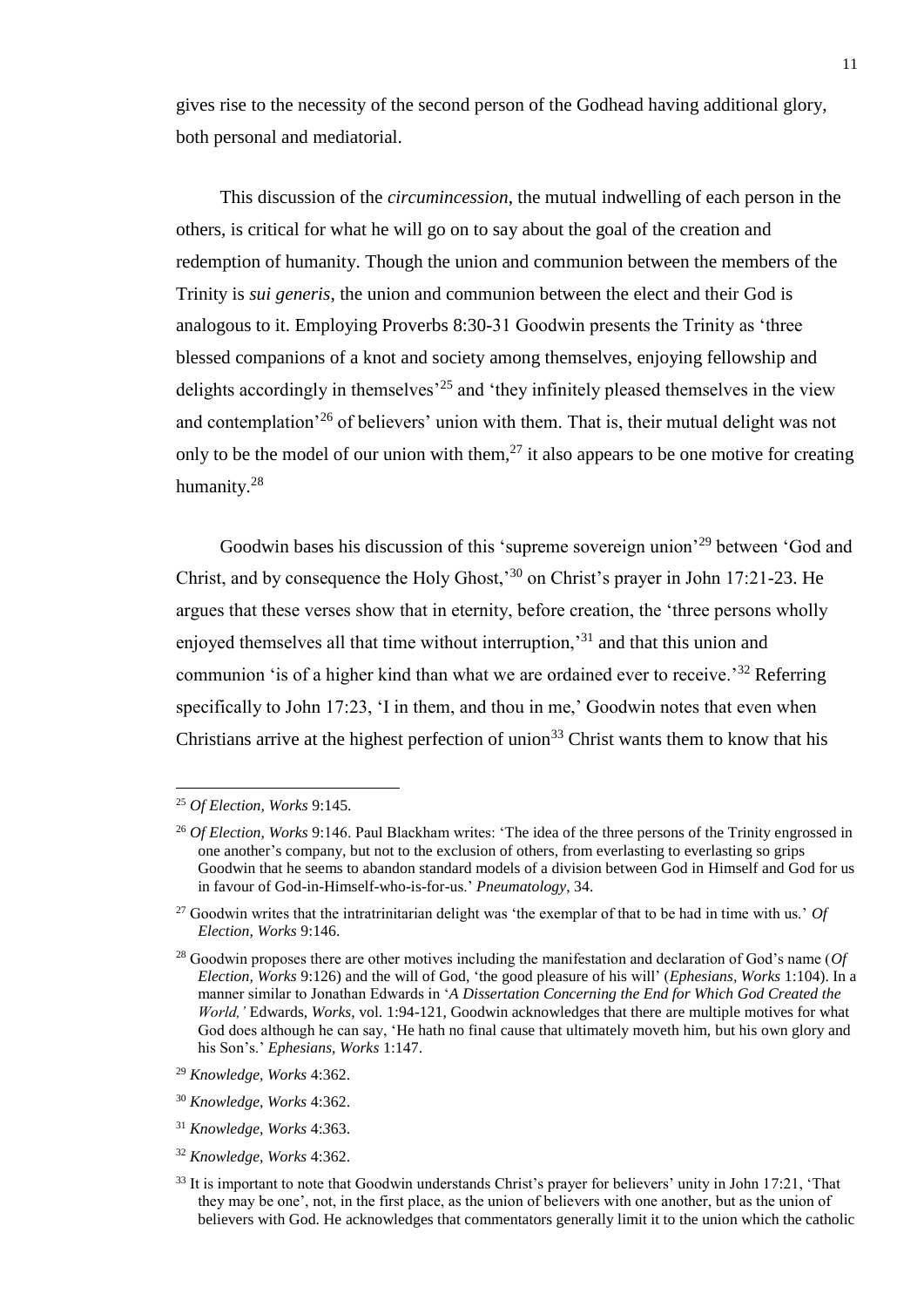union with the Father is superior to theirs with him and that their union with the Father depends on him. The Father and the Son's union is immediate while Christians' union with God is mediate, that is, Goodwin has Christ saying to his Father, 'I must come in as a middle between them and thee, when they are with us in glory.<sup>34</sup> This is also why Christ does not pray for himself and the Father to be one, as he does for believers, for the Father and the Son 'were as fully one already as for ever they could be, to be sure as second person naturally, and as a man, it was so bestowed at once for ever, as it needed no praying for anew.'<sup>35</sup> The union and communion enjoyed among the persons of the Godhead is, to the degree that humans are capable of, to be enjoyed between humans and God.

### **The Union and Communion Defined**

What is this union and communion among the persons of the Godhead? Goodwin lists seven distinctive characteristics of this fellowship.<sup>36</sup> It is a fellowship—

- 1. In that divine eternal life of the three persons among themselves.
- 2. In the mutual interest, or propriety, which they have in the things of each other.
- 3. In a mutual communication and enjoyment.
- 4. In a mutual knowledge and acquaintance with one another.
- 5. In a mutual communication, and imparting of secrets, a discovery of each other's mind.
- 6. In mutual love and delight.
- 7. In their possession of one common and equal glory and blessedness.

 $\overline{a}$ 

church has as members of the body of Christ, with Christ as the head. Although he does not discount the reality of that union, it is only an implication of the union of believers with God. He goes on to write, 'But sure this is too narrow a vessel to contain the big words by which Christ expresseth this union here to his Father; but it is directly and immediately intended of that grand union of all unions whatever, even of our union with God and Christ themselves.' *Of Election, Works* 9:108.

<sup>34</sup> *Knowledge, Works* 4:364.

<sup>35</sup> *Knowledge, Works* 4:364.

<sup>36</sup> *Knowledge, Works* 4:365.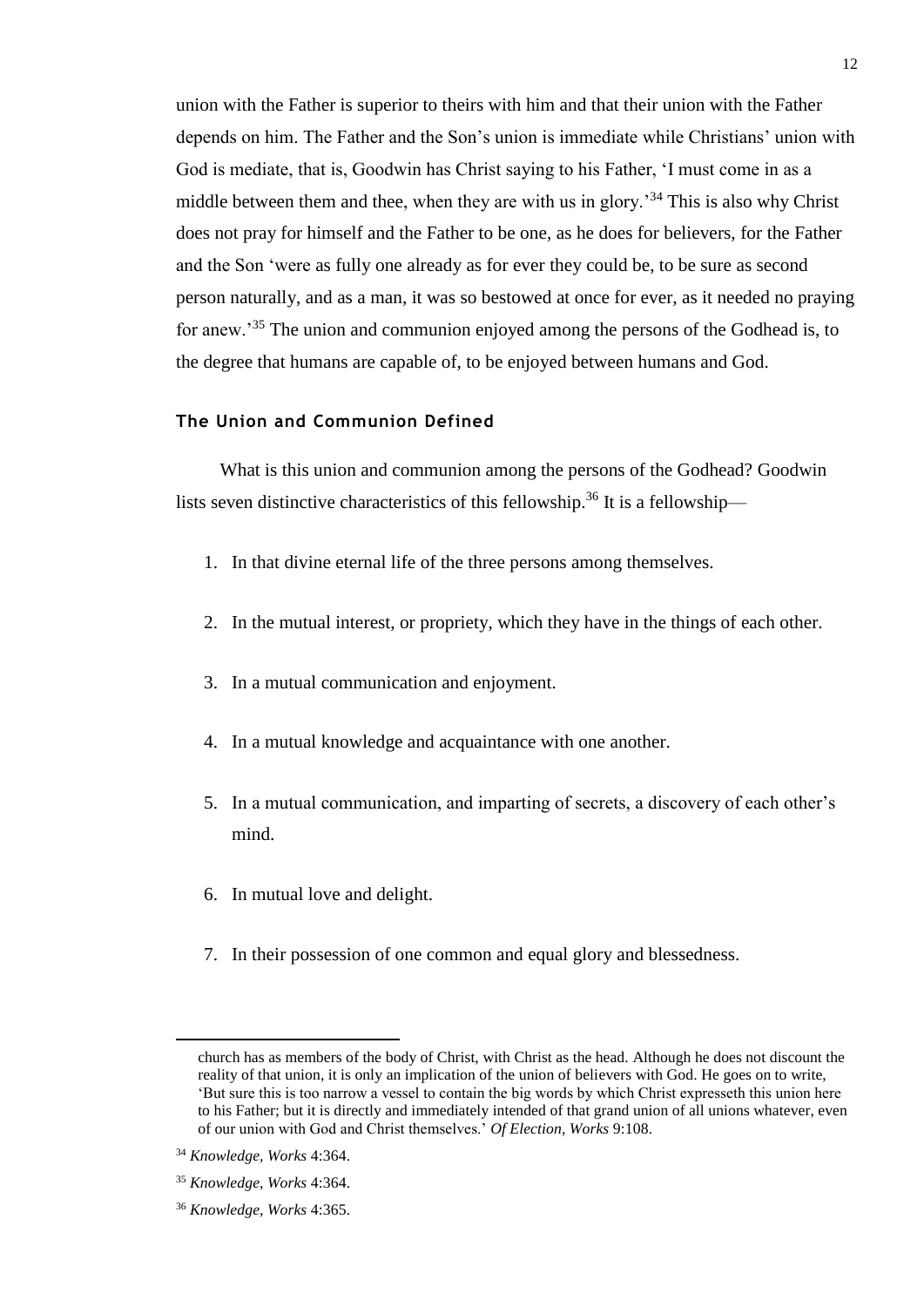At each point in his exposition of these seven characteristics Goodwin is careful to note both the uniqueness of that union and communion and the analogous nature of the believer's union with God.

At the end of this section Goodwin anticipates what he will later say about the union between the second person and human nature, as well as the union with God into which believers are brought at their regeneration, even if fully experienced only at the consummation of all things. He writes that it is for our comfort

to see how our union hath the union among the three persons for its foundation, and pattern, and original; and to hear the story how union is let down to the man Christ Jesus first, and in him conveyed to us; to know and behold the union of three persons in one divine nature, Father, Son, Holy Ghost, one God blessed for ever, producing, in imitation of them, an union of the two natures of God and man in the person of Christ Jesus; to whom be all glory for ever; and then, that occasioning a third union, yea, the next that could be, though more removed; an union of persons (though not personal), yea, of multitudes of persons united unto one Christ Jesus.<sup>37</sup>

Goodwin presents here a schema of God's eternal existence and plan for his people. There is the union among the three persons in one nature. This is imitated in the union between God and man in the incarnation of the Son of God. That union, in turn, is paralleled in the union between God and human beings through their union with Christ.

### **Summary**

We have noticed that Goodwin follows Nicaean orthodoxy regarding the deity of the second person of the Trinity. That Christ is in essence God and as God has a glory, though invisible, is crucial for his exposition of the other two glories of Christ. Although not front and centre in Goodwin's Christology, that Christ is essentially God, is foundational. Christ would have no personal or mediatorial glory were he not 'God of God, and very God.'

But the place of the second person in the Godhead is also essential for Goodwin's exposition of God's intentions for his chosen people, both as fallen and as unfallen. The mutual union and communion among the persons of the Trinity becomes a motive for the Godhead's decretal design with regard to the elect. The Trinity's mutual joy moves all

<sup>37</sup> *Knowledge, Works* 4:371-2.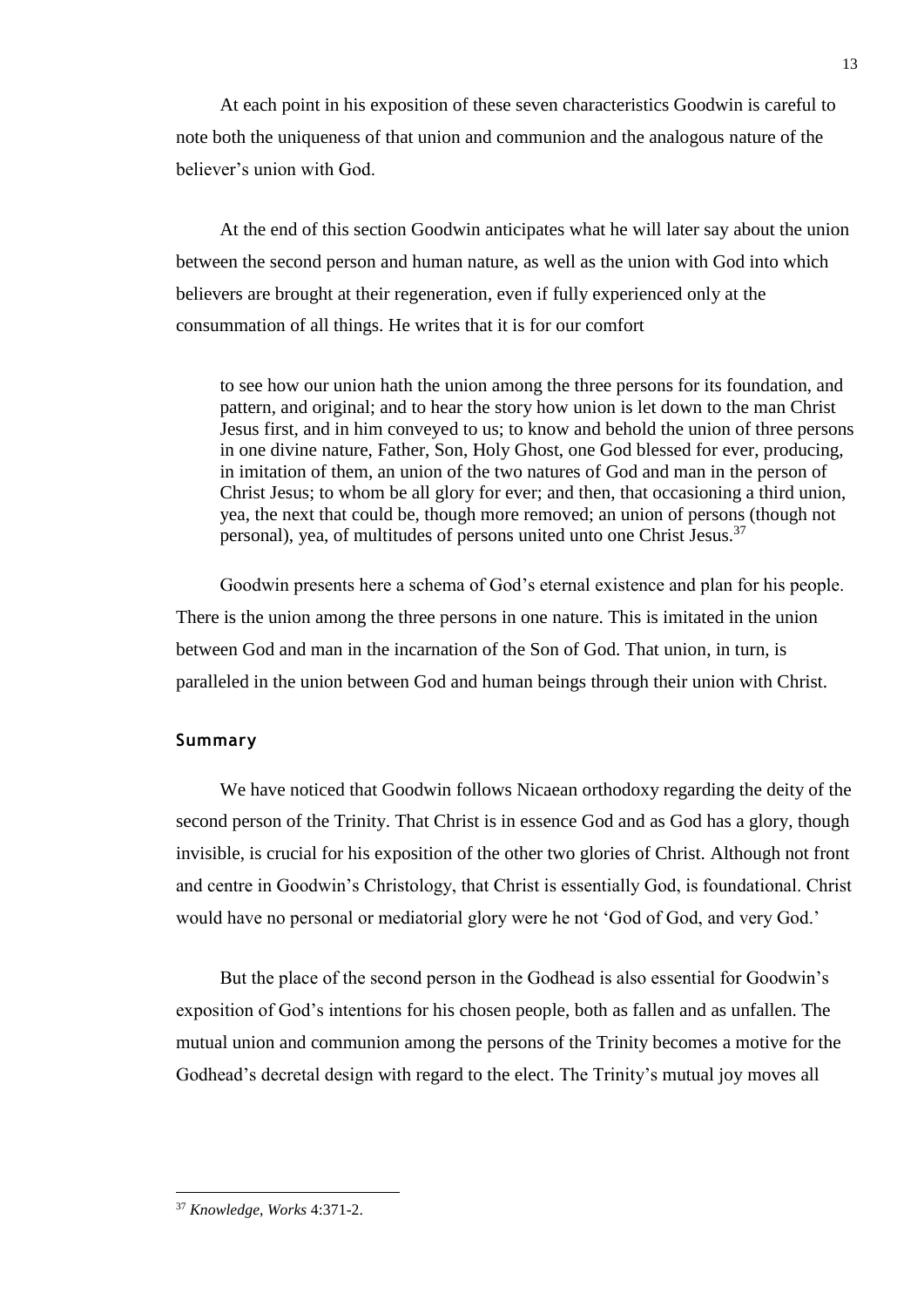three Persons to share that joy with the elect of God who are chosen for union and communion with the Trinity through the God-man, Jesus Christ.

The next chapter will explore both the relation Christ's mediatorial work and glory has to his essential glory and the role Christ the Mediator plays in the Godhead's desire for union and communion with believers.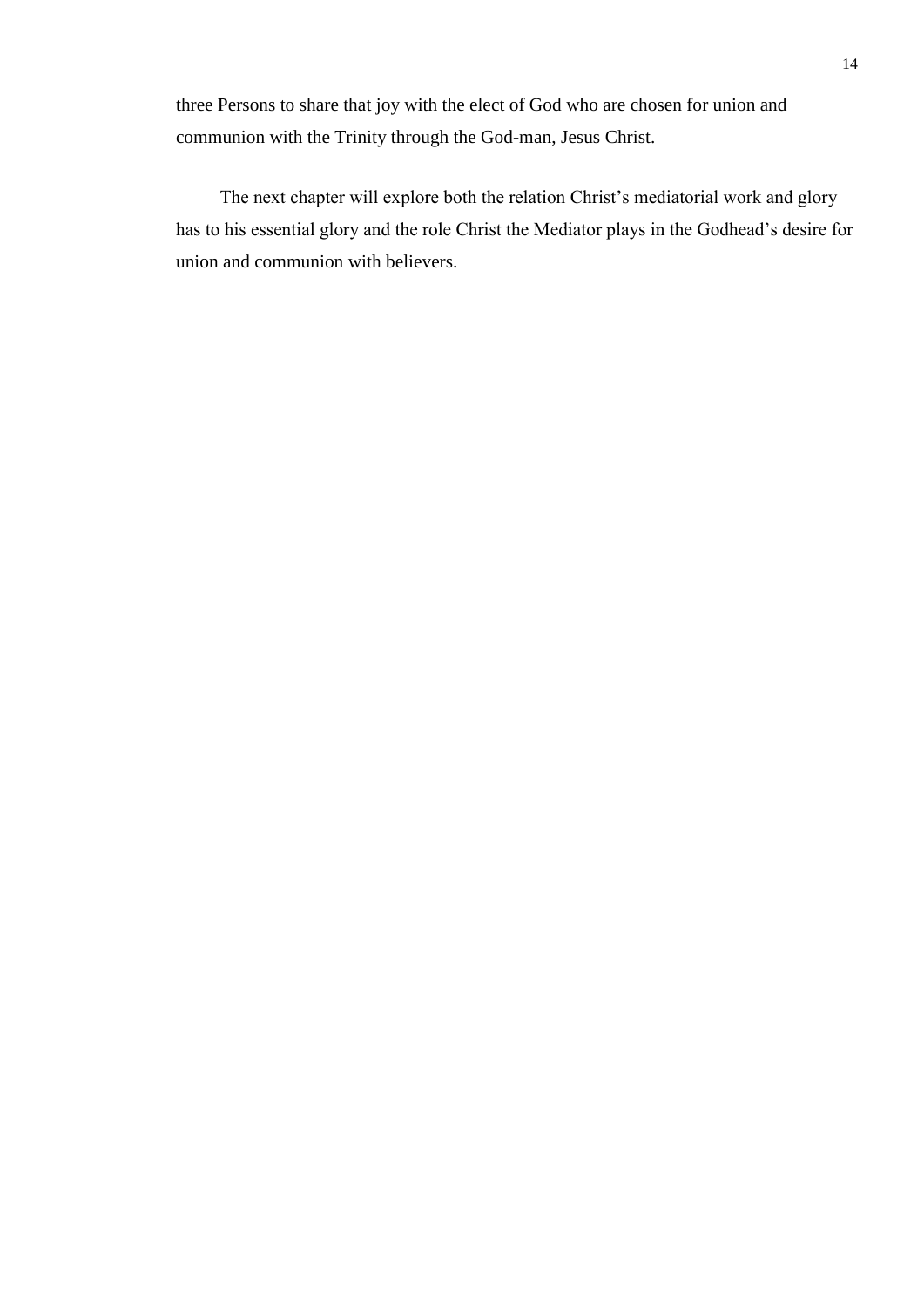# **Chapter 2: The Mediatorial Glory of the God-man**

Goodwin's key statement regarding the glory of Christ bears repeating.

And indeed Christ hath a threefold glory. The first essential, the same with God his Father. . . . The second, belonging to his person, as now constituted God-man. . . . Thirdly. The glory of his mediatorship acquired by himself.<sup>1</sup>

Although he distinguishes Christ's glory in these three ways he does not give equal weight to all three. In fact, as will appear later, the centre of Goodwin's Christology is the person of the Lord Jesus Christ as the God-man, and therefore the chief glory of Christ is his personal glory.

One might think, then, that the way into his understanding of the God-man is to start with a discussion of his personal glory. That, however, is not Goodwin's own recommendation. He states that although it is true that a view of the personal excellencies of the person of Christ would entice someone to become a Christian, a sinner's first introduction is to the God-man as Saviour.<sup>2</sup>

Further, Goodwin argues that it is the mediatorial work of Christ of which the Scriptures most speak

because our being miserable and sinful is that which is our present and immediate concern, which we are most solicitous about in this world, whilst we are sinners; yea, and continues our concern until we, by that final sentence and judgment passed at latter day, have them for ever declared and published to be forgiven.<sup>3</sup>

We see here hints to where his Christology will lead us. But first we must follow his map and focus our attention on the mediatorial work of Christ and the glory that will accrue to him because of it.

When Goodwin begins discussing Christ the Mediator he makes clear that Christ is the Mediator of man considered as fallen. This is important to remember because of the

l

<sup>1</sup> *Knowledge, Works* 4:494.

<sup>2</sup> *Christ Set Forth, Works* 4:17.

<sup>3</sup> *Of Election, Works* 9:98.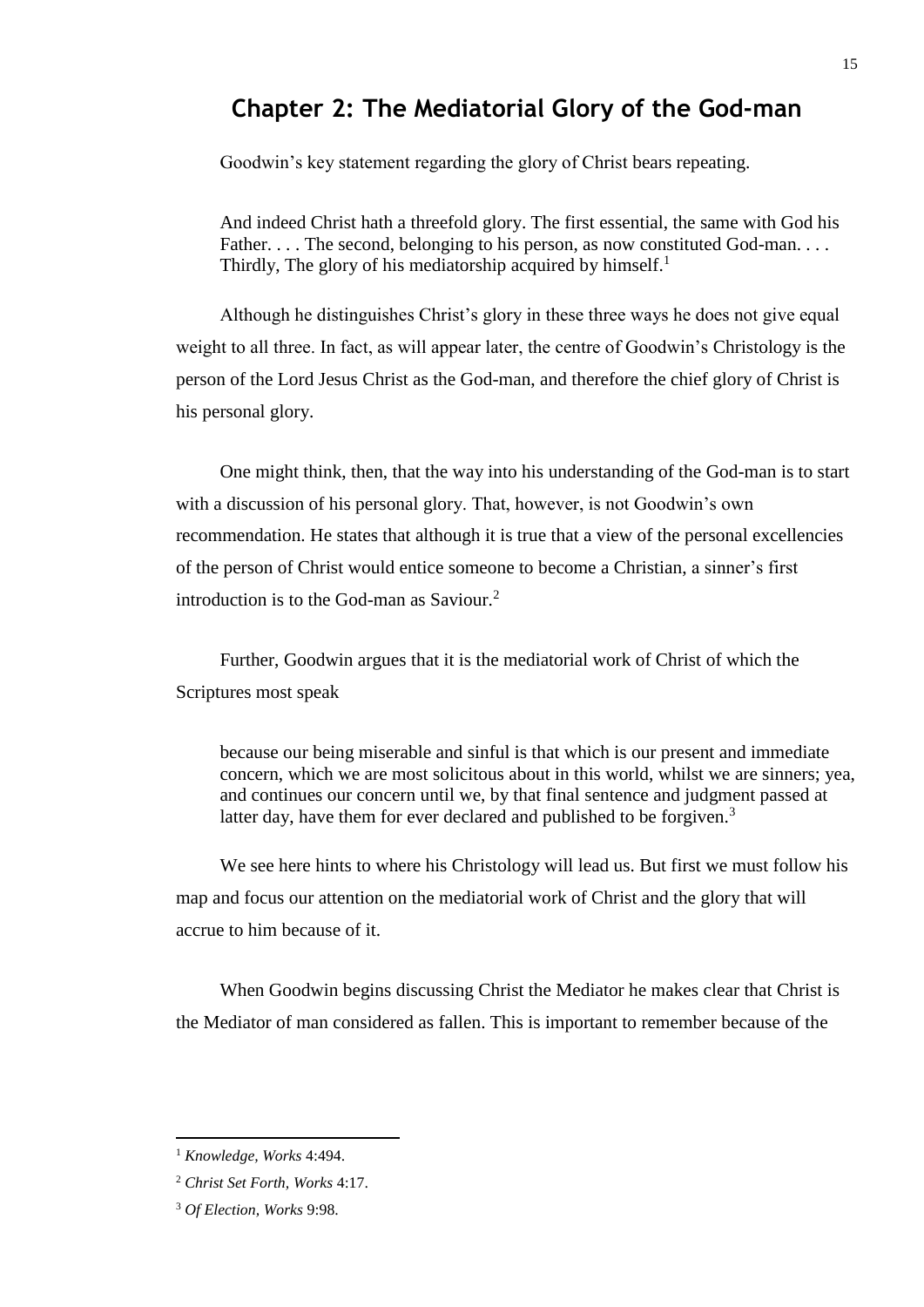secondary place the glory Christ receives from his mediatorial work in relation to his essential and personal glory.

#### **Why the Incarnation?**

Goodwin argues that God's intention that Christ 'assume man's nature was not simply or only founded upon the supposition or the foresight of the Fall, as if occasioned only thereupon.'<sup>4</sup> This particular aspect of Goodwin's view was by no means unique or novel. Throughout Church history many interacted with the question, If Adam had not sinned, would the Son of God have come in the flesh? Though a hypothetical question, one's answer to it reveals one's understanding of the incarnation. Augustine, in a gloss on 1 Timothy 1:15 and Luke 19:10 writes: 'If man had not got lost, the Son of man would not have come.<sup>5</sup> Aquinas repeats Augustine's comments and also gives a harmartiocentric answer to the question. Noting that the power of God is such that he could have become incarnate even if sin had not existed, he highlights human sin as the reason for the incarnation.<sup>6</sup>

The Thomistic view was challenged by the Franciscan thesis that stated the Incarnation was not predicated on the presence of sin. The chief spokesperson for this view was John Duns Scotus (1266-1308):

I declare, however, that the fall was not the cause of Christ's predestination. In fact, even if no man or angel had fallen, nor any man but Christ were to be created, Christ would still have been predestined this way.<sup>7</sup>

Goodwin was familiar with medieval scholastics and, in particular, John Duns Scotus, even calling him 'the wisest of [the schoolmen].'<sup>8</sup> But although Goodwin does not follow the Thomists in predicating the fall on human sin, neither is he willing, as the Scotists are, to say that Christ would have become incarnate if humanity had never fallen.

<sup>4</sup> *Ephesians, Works* 1:99.

<sup>5</sup> Augustine, *The Works,* 258.

<sup>6</sup> Aquinas, *The Summa,* III.1.3.

<sup>7</sup> John Duns Scotus, *Opus Parisiense*, Lib III, d.7, q.4 (ed. Balić) 13-15 cited in Dean, *A Primer*, 16.

<sup>8</sup> *Ephesians, Works* 2:272.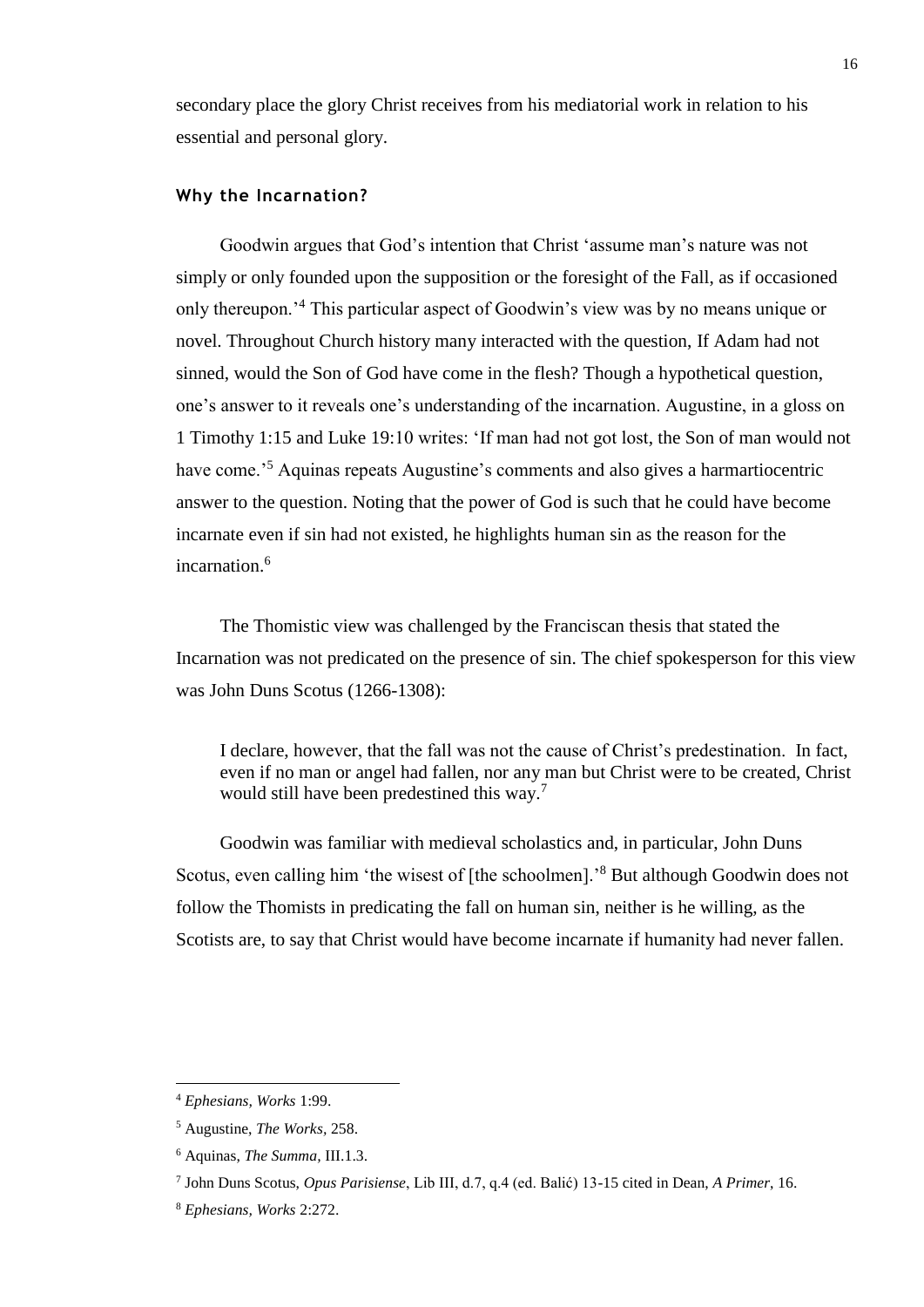He considers that question 'as great a chimera and fiction as many of those school questions and disputes.'<sup>9</sup> But Goodwin will affirm

that God, in ordaining Christ, the second Person, to assume a human nature, had not Christ in his eye only or chiefly as a redeemer, but withal looked upon that infinite glory of the second Person to be manifested in that nature through this assumption. Both those ends moved him; and of the two, the glory of Christ's person, in and through that union, had the greatest sway.<sup>10</sup>

So, although not his ultimate focus, the redemption of humanity was one of the ends God had in mind in ordaining Christ to be the God-man.

### **The Pactum Salutis**

These considerations lead us to consider Goodwin's emphasis that Christ's mediatorial work has its source in eternity, more specifically in the eternal *pactum salutis*. Mark Jones writes that

[t]he *pactum salutis* is a pretemporal, intratrinitarian covenant between the Father, Son and Spirit that provides the eternal, inviolable foundation of the temporal covenant of grace (*foedus gratiae*) . . . the *pactum salutis* is indeed the key to understanding Thomas Goodwin's Christology.<sup>11</sup>

To say that the *pactum salutis* is the key to understanding Goodwin's Christology may not be entirely accurate.<sup>12</sup> Nevertheless, the covenant of redemption does play a foundational role in Goodwin's discussion of the work of Christ as the Saviour of sinners.

As he often does, Goodwin imagines a conversation among the persons of the Trinity, in this case regarding the salvation of humanity.<sup>13</sup> He writes:

<sup>9</sup> *Ephesians, Works* 1:99. It is worth noting, however, Goodwin states elsewhere that had humanity not fallen Christ still would have had a human nature, though his humanity would not have involved taking frail flesh and coming in the form of a servant. Goodwin says that in God's 'primary intention, his chief and primary decree, his eye and first aim was at his Son's having such a state and condition in his human nature as he hath now in heaven glorified.' *Of the Creatures, Works* 7:74. We will have occasion to return to this later.

<sup>10</sup> *Ephesians, Works* 1:99-100.

<sup>11</sup> Jones, *Why Heaven Kissed Earth*, 145. Jonathan Mark Carter concurs: 'This argument is well-founded, echoing Goodwin's logic in *Christ the Mediator.*' *Partakers of his Divine Nature,* 18.

<sup>&</sup>lt;sup>12</sup> Jones himself later acknowledges that Goodwin's focus on Christ's personal glory, abstracted from his work of redemption, should have been pressed more in his dissertation. Beeke and Jones, *A Puritan Theology,* 154, fn 35.

<sup>&</sup>lt;sup>13</sup> Paul Blackham writes that 'Goodwin barely acknowledges a distinction between the Trinity in salvation history and the Trinity in itself' which leads him to say '[t]his enables Goodwin to take intra-Trinitarian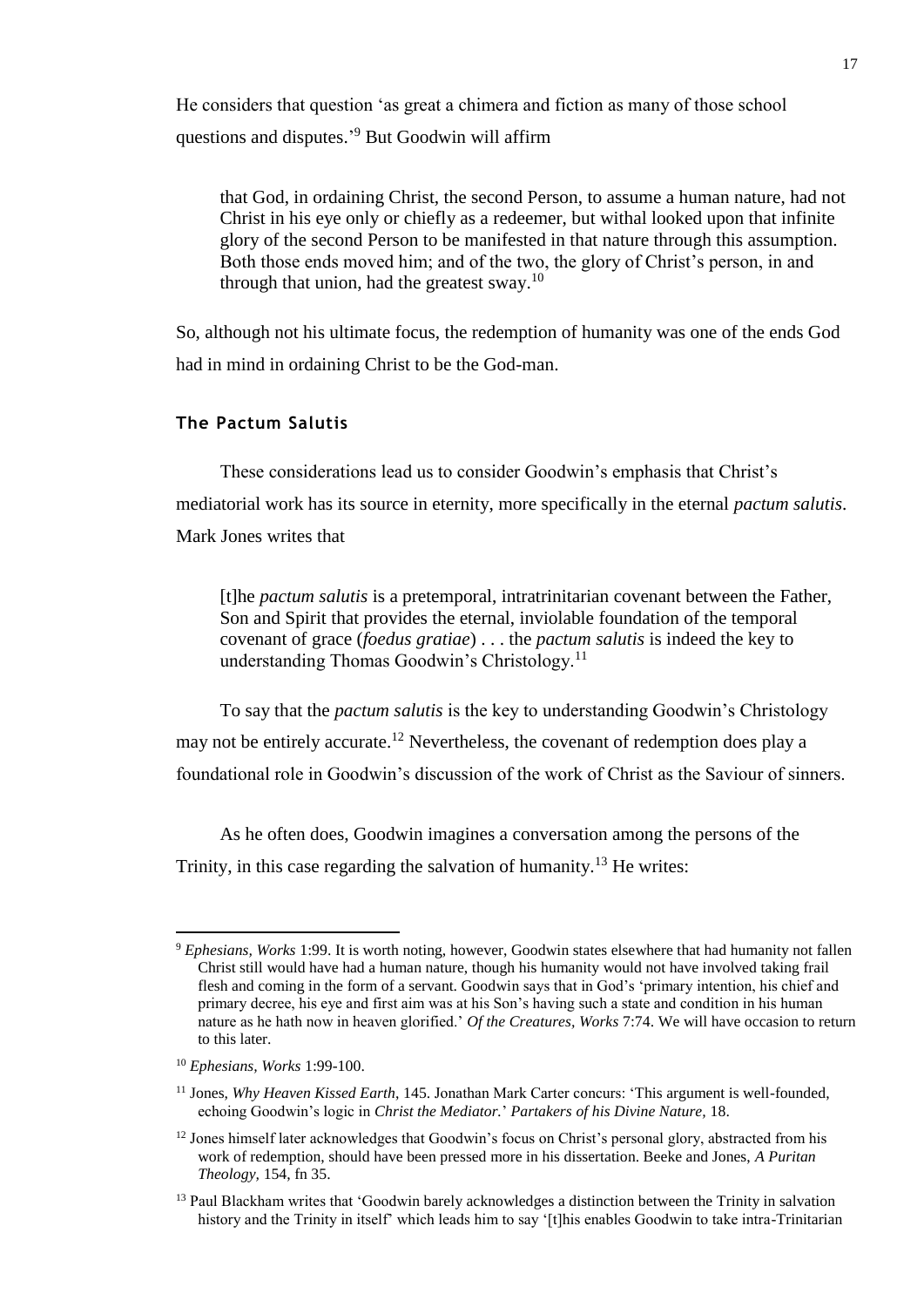I will choose him to life, saith the Father, but he will fall, and so fall short of what my love designed to him; but I will redeem him, says the Son, out of that lost estate. But yet being fallen he will refuse that grace, and the offers of it, and despise it; therefore I will sanctify him, said the Holy Ghost, and overcome his unrighteousness, and cause him to accept it.<sup>14</sup>

The above quotation reveals that in the redemption of man the glory of each particular person of the Trinity is manifest because each person has a distinct and traceable part to play in the common work of salvation. Although all works *ad extra* are the work of all the persons of the Trinity, it is in the redemption of humanity that the *vestigia trinitatis*, the footsteps of the Trinity, are seen, distinctly, so that we can track the operation of each person, namely, election by the Father, redemption by the Son, and the application of redemption attributed more eminently to the Spirit.<sup>15</sup>

The *pactum salutis*, however, says more than that each person plays a distinct role. It teaches that each person covenanted to play that role.<sup>16</sup> In Goodwin's thinking, in the eternal fellowship of the Trinity, having decided to redeem the fallen elect, the Father assigned the Son to purchase salvation for them, which assignment the Son accepted, and then the Spirit was made responsible for applying election and the purchased redemption to the elect, an obligation he was pleased to shoulder.

Goodwin's specific treatment of the *pactum salutis* is at the beginning of his work, *Of Christ the Mediator*. 17

Although mankind was created in a state of 'amity and friendship with God,'<sup>18</sup> by their fall that friendship has been broken, thus requiring reconciliation if there is to be future fellowship. God, who is rich in mercy, determined that some of those rebels should

conversations quite seriously as genuine reportage of what the members of the Trinity have said to one another.' *Pneumatology*, 28. He later states that Goodwin 'seems to abandon standard models of a division between God in Himself and God for us in favour of God-in-Himself-who-is-for-us.' *Pneumatology,* 34.

<sup>14</sup> *Man's Restoration, Works* 7:540.

<sup>15</sup> *Man's Restoration, Works* 7:533.

<sup>&</sup>lt;sup>16</sup> It is interesting to note that the Savoy Declaration of 1658, a confession that arose out of a conference of Congregational Churches in England that met at Savoy Palace convened by Oliver Cromwell at John Owen and Goodwin's request, and which adopted the bulk of the Westminster Confession of Faith, inserted the words 'according to a covenant made between them both' in 8:1 in speaking of God's choice of Christ to be the Mediator between God and man.

<sup>17</sup> *Christ the Mediator, Works* 5:1-436.

<sup>18</sup> *Christ the Mediator, Works* 5:3.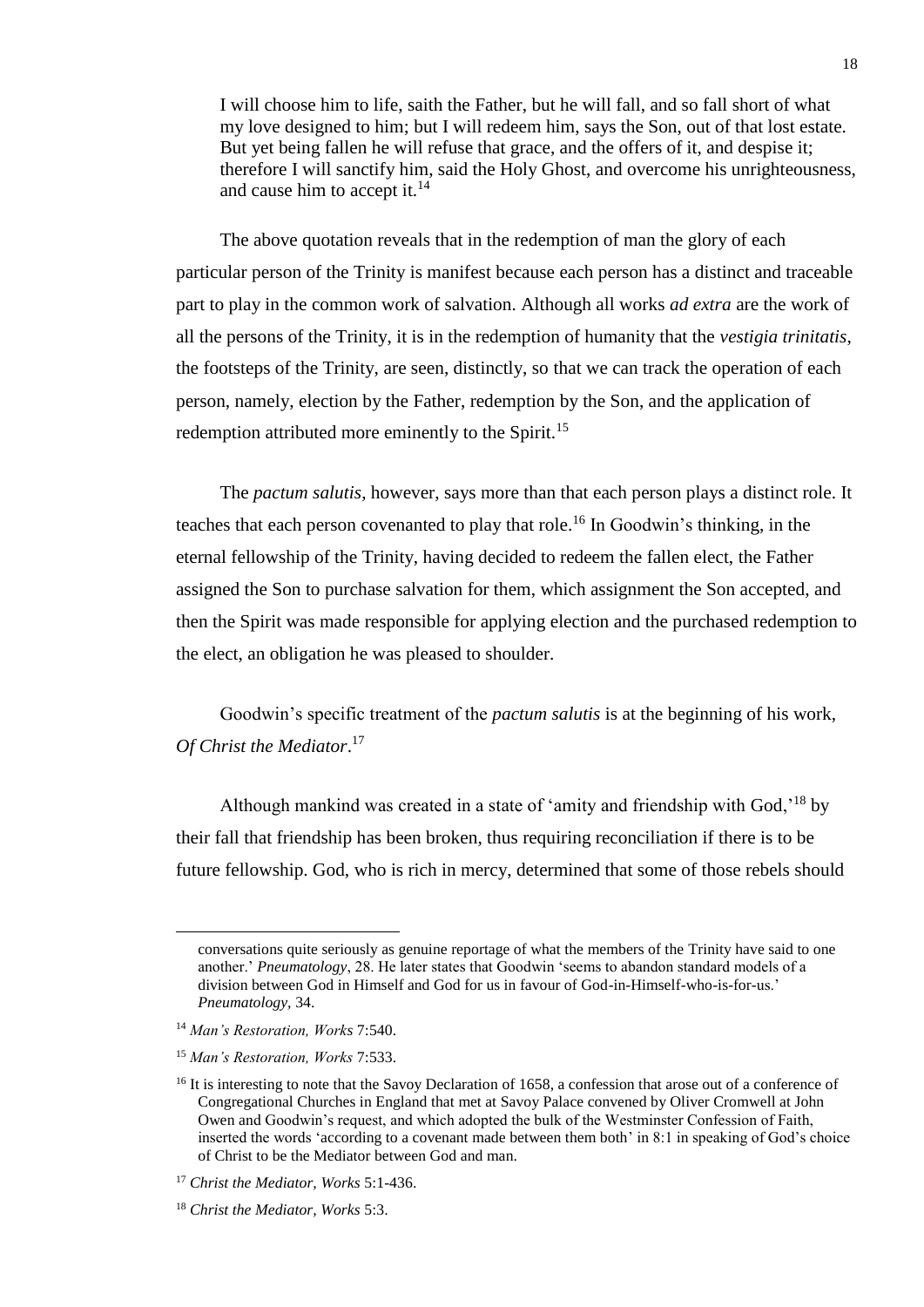be restored to peace with him and has therefore sent his ambassadors throughout all ages with the message of reconciliation.<sup>19</sup> This ambassadorial message not only declares God's goodwill towards these rebels, but also that he does not first require them to make satisfaction to his justice since he has already done that in the person of his Son Jesus Christ.<sup>20</sup>

All the persons of the Trinity are offended by humanity's rebellion but it is chiefly to the Father that reconciliation is made.<sup>21</sup> Since he represents the whole Trinity in this suit,<sup>22</sup> the covenant of works, which sinners have broken, was chiefly made with him as the Creator,  $^{23}$  and, 'because the other two persons of the Trinity have other distinct offices in the work of reconciliation.'<sup>24</sup>

As the Father is the primary one to whom reconciliation is made, Goodwin has the Father as the chief architect of reconciliation. 'He it is that draws the platform of all the works that the other two persons do put their hand to effect.<sup> $25$ </sup> The initiating and completion of reconciliation is attributed to his will. Furthermore, although accomplished by Christ as Mediator, it is God the Father who reconciles us to himself because Christ does his work by the Father's appointment and thus the glory given to Christ for his work is ultimately for the glory of the Father.

The Father was not obligated to make reconciliation with sinners but chose to redeem his people because he is love and mercy is his delight.<sup>26</sup>

But how should he reconcile them? Goodwin argues that God could have pardoned rebels without requiring the satisfaction of his justice, and therefore that the atonement was

 $\overline{a}$ 

- <sup>22</sup> *Christ the Mediator, Works* 5:7-8.
- <sup>23</sup> *Christ the Mediator, Works* 5:7.
- <sup>24</sup> *Christ the Mediator, Works* 5:8.
- <sup>25</sup> *Christ the Mediator, Works* 5:9.
- <sup>26</sup> *Christ the Mediator, Works* 5:13-14.

<sup>19</sup> *Christ the Mediator, Works* 5:4.

<sup>20</sup> *Christ the Mediator, Works* 5:4.

<sup>21</sup> *Christ the Mediator, Works* 5:7.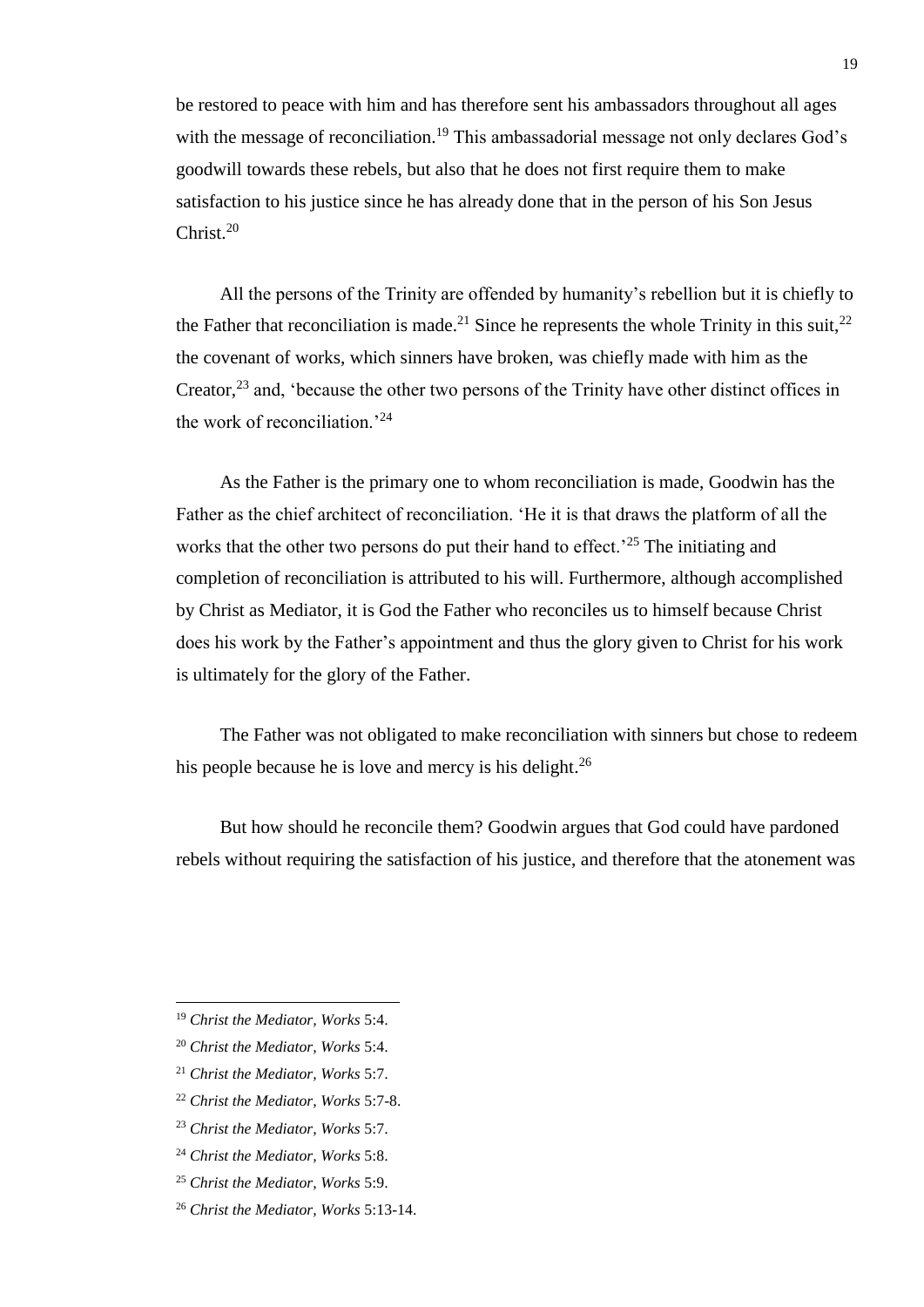not necessary.<sup>27</sup> He writes: 'he might have saved you without Christ's satisfaction, that is certain.'<sup>28</sup> He bases this on a number of considerations.

First, 'to hate sin indeed is an act of his nature, but to express his hatred by punishing is an act of his will, and therefore might be wholly suspended.'<sup>29</sup> Since he does not immediately punish for sin, which he would if it were an act of his nature, why might he not forbear punishing permanently 'and so wholly pardon?'<sup>30</sup>

Secondly, Goodwin gathers from Christ's request of his Father in the Garden of Gethsemane for the cup to pass from him, since, 'All things are possible to thee,' that it was possible for God to save apart from the mediatorial work of Christ.<sup>31</sup>

Why then did Christ die? For a variety of reasons because God has a variety of purposes. To express his love is a significant one for, as he writes, to pardon without satisfaction 'would not manifest such depths of love.<sup>32</sup> 'If justice might have permitted it and let that dismal cup pass and slip, yet love was engaged and resolved to manifest itself this way rather.<sup>33</sup> Also, along with mercy, justice is an attribute of his nature and since his nature is pure act, it 'provokes all his will to manifest these his attributes upon all occasions'<sup>34</sup> and his 'plot of reconciliation [is] his masterpiece, wherein he means to bring all his attributes upon the stage.<sup>35</sup>

And since humanity was unable to make a full and complete satisfaction to the justice of God, God in his wisdom thought of a single person, as a 'commutation, so as that

l

 $27$  John Owen interacts with similar views to Goodwin's and comments that these views 'are very great absurdities . . . [and] it would have seemed strange to me that any men of judgment and orthodoxy should have been so entangled in some of these sophisms as to renounce the truth of their account, unless I had happened at one time myself to fall into the same snare.' *Divine Justice, Works,* vol. 10:508.

<sup>28</sup> *Ephesians, Works* 1:126.

<sup>29</sup> *Christ the Mediator, Works* 5:72.

<sup>30</sup> *Christ the Mediator, Works* 5:72.

<sup>31</sup> *Christ the Mediator, Works* 5:72.

<sup>32</sup> *Christ the Mediator, Works* 5:15.

<sup>33</sup> *Man's Restoration, Works* 7:195.

<sup>34</sup> *Christ the Mediator, Works* 5:16.

<sup>35</sup> *Christ the Mediator, Works* 5:16.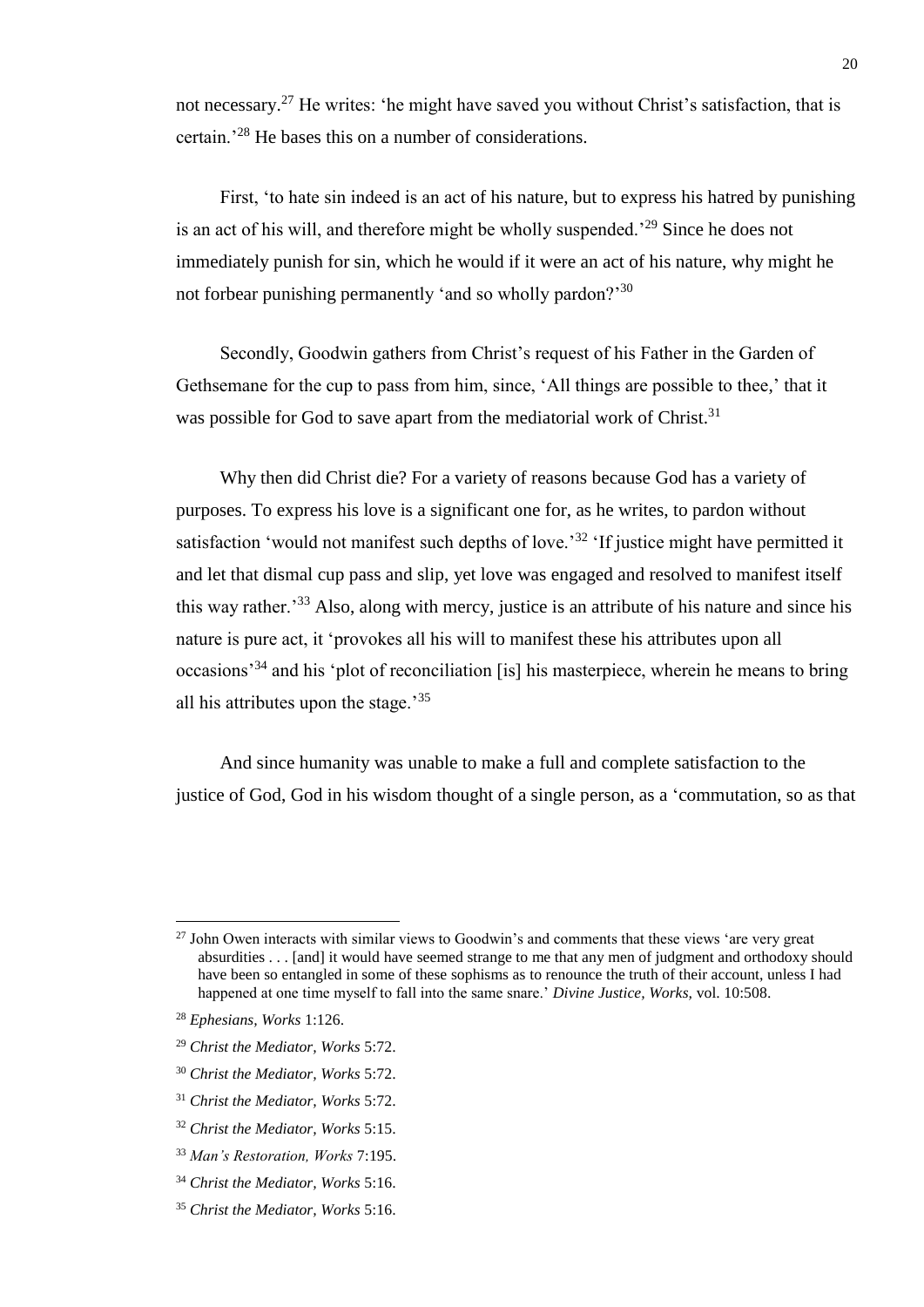that satisfaction should be performed by a surety in our stead.'<sup>36</sup> This single person was Christ.

#### **Christ Appointed Mediator**

Christ was appointed to the office of mediator. The Father dedicates his own Son to be the mediator, appointing him to be the priest,  $37$  and Christ readily accepts the appointment.<sup>38</sup> Goodwin notes the unity of the will of the Father and the Son and yet wishes to highlight that Christ went to the cross not simply as an act of his will, but 'out of love to us, yet chiefly for his Father's entreaty and command, and out of love to him.'<sup>39</sup>

Along with the appointment to the work, the Father also gave him the people for whom he should do his work. The elect, who were chosen by the Father, are given to Christ from all eternity as a gift in order that he might accomplish their salvation by his priestly sacrifice.

In addition to Christ's promise to the Father to be the surety for sinners and in return for his willingness, Goodwin notes, the Father makes a promise to Christ, 'to justify, adopt and forgive, sanctify and glorify those he gives him . . . so his labour should not be in vain.'<sup>40</sup>

Goodwin concludes his discussion of the *pactum salutis* by stating that '[t]here was never so much joy in heaven as upon this happy conclusion and agreement' which answers in part that 'curious question  $\ldots$  what God did before the world was made.<sup>'41</sup>

 $\overline{\phantom{a}}$ 

<sup>40</sup> *Christ the Mediator, Works* 5:27.

<sup>36</sup> *Christ the Mediator, Works* 5:17.

<sup>37</sup> *Christ the Mediator, Works* 5:23.

<sup>38</sup> *Christ the Mediator, Works* 5:24.

<sup>39</sup> *Christ the Mediator, Works* 5:25.

<sup>41</sup> *Christ the Mediator, Works* 5:31-32. This response is more satisfactory than Augustine's. He engages with the question and considers the response, 'He was preparing Hell for people who pry into mysteries' a 'frivolous retort.' He would rather plead ignorance than make 'a laughing-stock of a man who asks a serious question.' He then posits that if there were time before creation than God was making time and if there was no time before the creation it is a moot question because 'If there was no time, there was no "then." ' *Confessions*, Book 11, Chapters 12-13.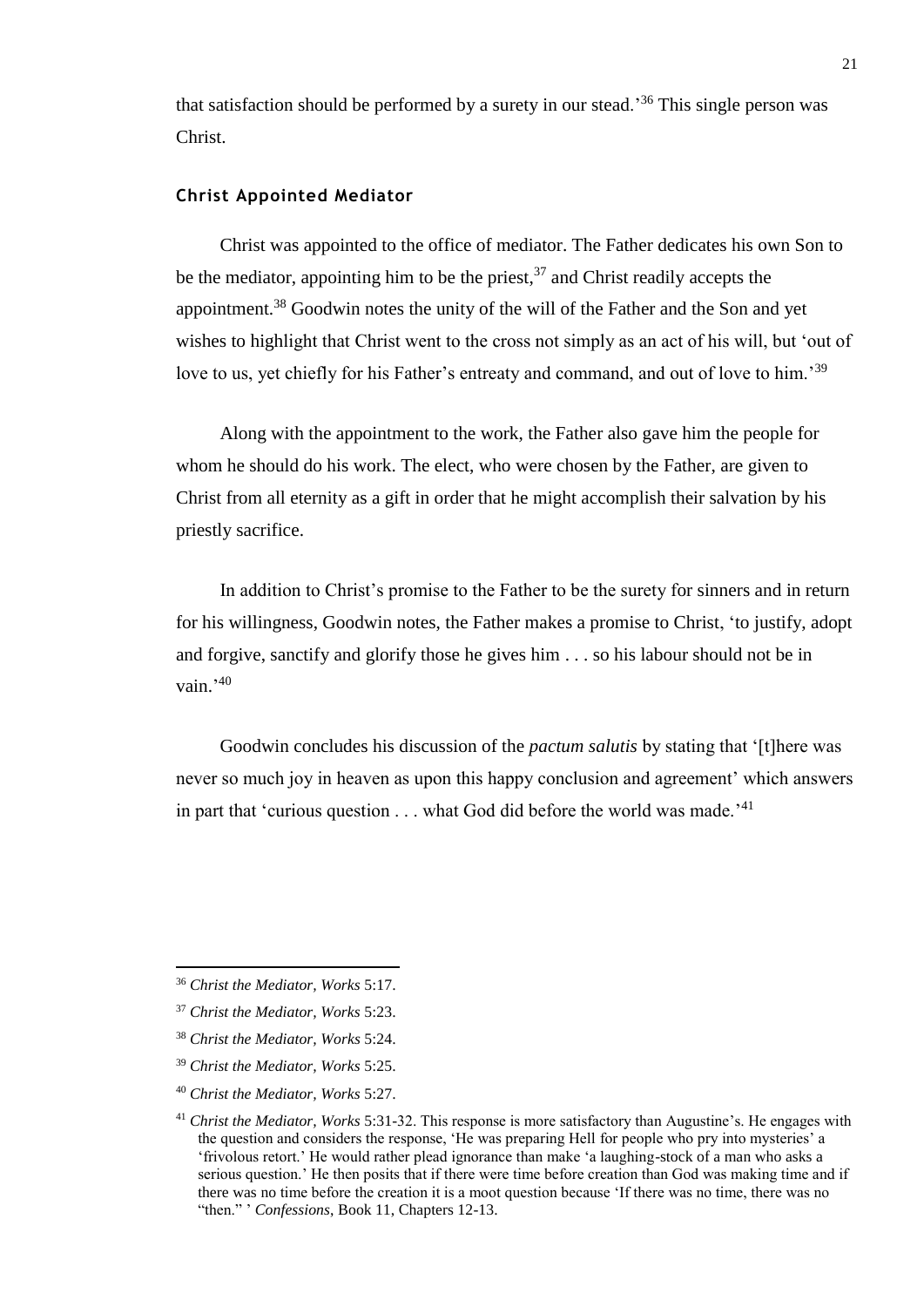#### **Why the God-man?**

The *pactum salutis* was an agreement among the three persons of the Trinity for man's redemption. But why was it necessary for the mediator of God's elect to be a person of the Trinity and both God and man? Goodwin answers this from a number of angles.

#### **Why God?**

Since the office of the Old Testament priest is seen to be honourable (Hebrews 5:4- 5), the priesthood of Christ must be transcendently glorious, a glory that is too great for a mere creature. Since God refuses to share his glory with anyone else the priest appointed to such a high office must also be  $God.<sup>42</sup>$ 

Goodwin then returns to the *pactum salutis*. Since the covenant of redemption is a covenant forged in eternity, the one who was going to be party to that covenant must be eternal too in order to be present when it was struck and thus to be aware of and give assent to all the conditions and obligations and rewards of that covenant.<sup>43</sup>

Considering the conditions of the covenant Goodwin argues that the mediator must be God. The blessings promised are so great the Father would not risk premising them upon a mere creature because failure would have such enormous ramifications. Nor would humans be eager to put faith in a mere creature, much less fulfil the obligation of obedience and perpetual service to the one who reconciled us if he were not God himself. '[T]herefore it was fit that none but God himself should save and buy us out.'<sup>44</sup>

Finally, we want a Saviour who knows our hearts in order to help us in our times of need and upon whom we could rest in confidence. Only if our Saviour is God could we be confident that our salvation is secure.

Thus, having contended that the mediator must be God, Goodwin then proposes that of the three persons of the Godhead, the second one was most suited for that office.<sup>45</sup>

<sup>42</sup> *Christ the Mediator, Works* 5:36.

<sup>43</sup> *Christ the Mediator, Works* 5:138.

<sup>44</sup> *Christ the Mediator, Works* 5:40.

<sup>45</sup> *Christ the Mediator, Works* 5:41-44.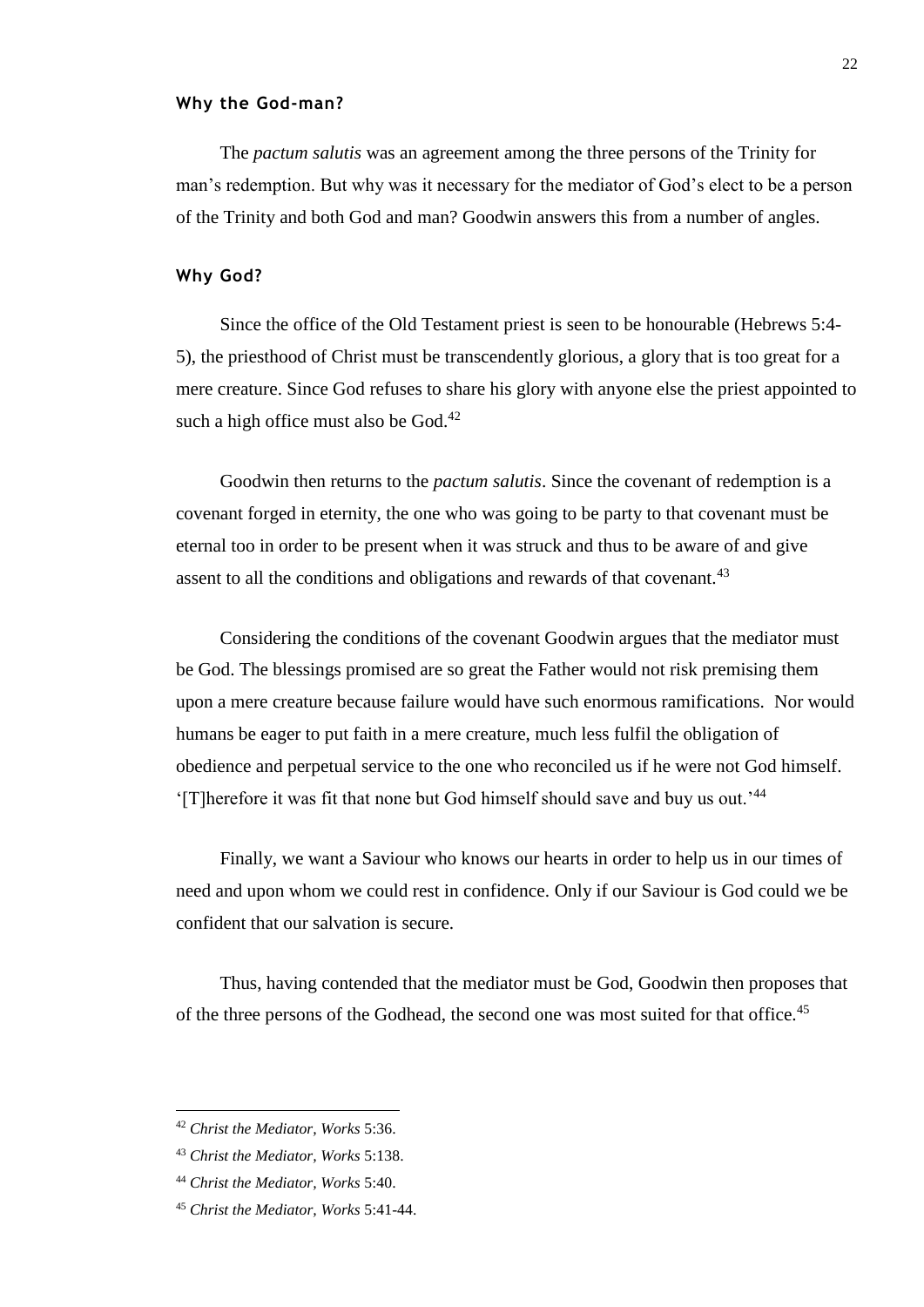#### **The God-man**

While essential that the mediator be divine, Goodwin argues that it would be inappropriate for the mediator to assume an angelic nature.<sup>46</sup> Instead he gives three reasons why it was necessary for the mediator to be human. $47$ 

The mediator should possess the natures of the reconciled and the one to whom reconciliation is made and thereby be a middle person between them. It is only the Godman who can bridge the distance between God and man and by his work bring the two parties together. As God, he is able to bestow the purchased blessings on his people; as man, he is able to perform what was necessary for humanity's redemption.

#### **Christ the Mediator**

The mediator appointed in eternity was the second person of the Trinity become man. Goodwin develops this further in his discussion of satisfaction. It is against this backdrop that Goodwin's understanding of the work of Christ the Mediator is to be understood and, more particularly, how Christ's satisfaction connects with this mediatorial glory of the second person of the Trinity.

#### **Satisfaction for What?**

Goodwin argues that as sin is an expression of enmity towards both God and his law satisfaction must be made to both God and the law. Here, however, 'both come to one; for satisfy the law, and you satisfy God, and so *e contra*.<sup>48</sup> Goodwin finds it helpful to distinguish them so that an accurate understanding of satisfaction can be achieved.

Humanity owes a 'double debt'<sup>49</sup> to God's law because the law requires both precise obedience and also punishment in the event of disobedience. Humans owe God obedience because we are his creatures and he is our sovereign, and we are liable to punishment because we are sinners and he is our judge. $50$ 

<sup>46</sup> *Christ the Mediator, Works* 5:45-48.

<sup>47</sup> *Christ the Mediator, Works* 5:44-45.

<sup>48</sup> *Christ the Mediator, Works* 5:84.

<sup>49</sup> *Christ the Mediator, Works* 5:85.

<sup>50</sup> *Christ the Mediator, Works* 5:85.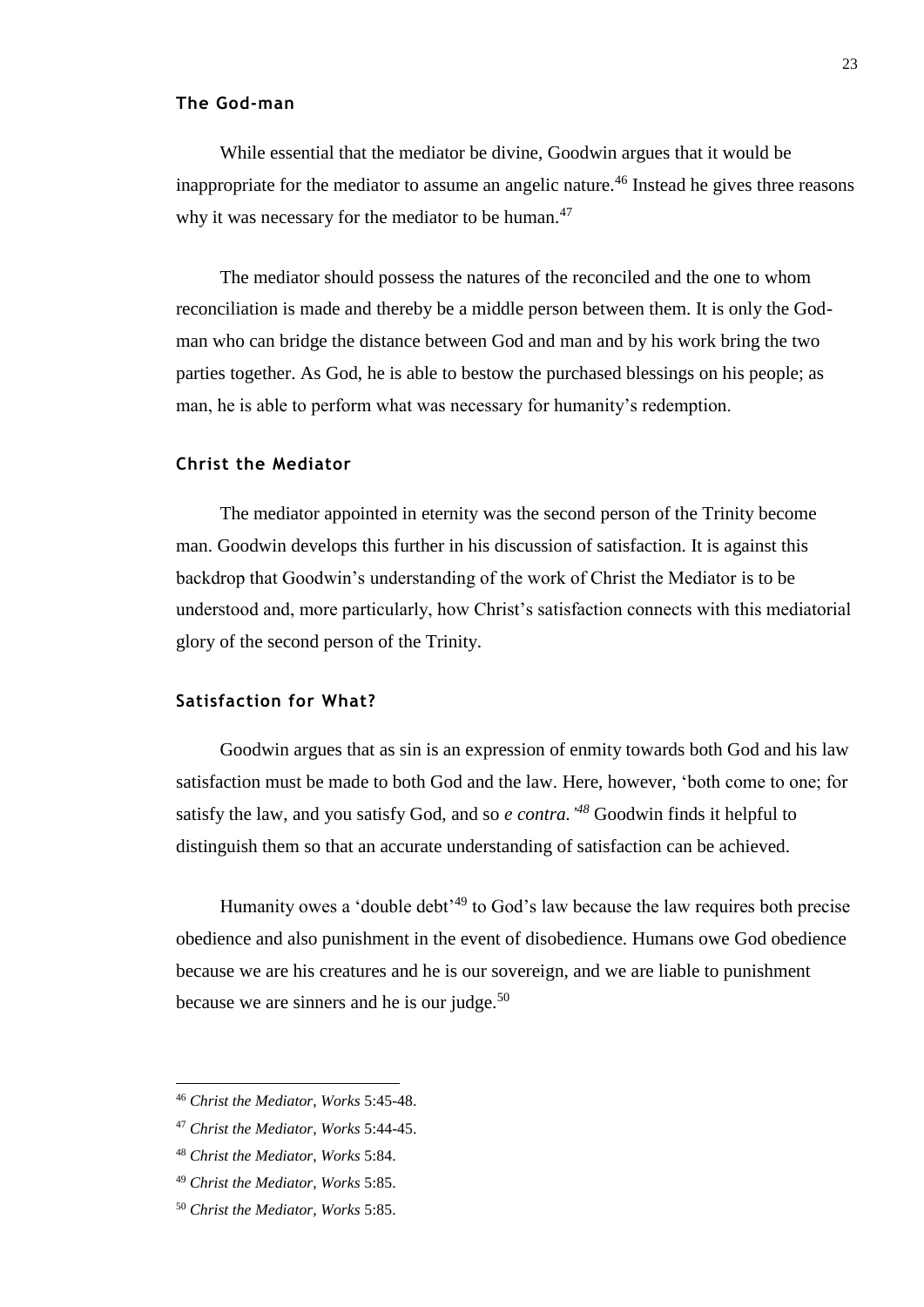After arguing that no mere creature, even one who shared in all of Christ's attributes except the hypostatic union,<sup>51</sup> could satisfy the demands of God's law, Goodwin proceeds to discuss what is for him central in satisfaction, namely, that it is required to be made to God, and, more particularly, to the honour God lost by human sin.<sup>52</sup>

Goodwin's definition of satisfaction is worth quoting in full.

Satisfaction in general is, when so much clear emolument ariseth to the party wronged, as was impaired by the trespass committed. Now all such damages to be repaired do usually consist either in goods or honour; and satisfaction for goods is usually called restitution, but satisfaction for honour is it which is more properly called satisfaction.<sup>53</sup>

Wrong has been done to God in terms of his goods by human sin. Sin would have destroyed this world, blotted grace out of the human heart. It destroyed God's law. By not doing what the law required, humans robbed God of the service he deserved.<sup>54</sup>

Goodwin, however, says that God does not expect restitution of these goods, nor would humanity be capable of compensation in this matter if he did. On the contrary, it is the compensation to his honour that he both expects and which a creature is capable of giving him. This assertion lays the foundation for the uniqueness of Christ as the Mediator and for elucidating how the personal and mediatorial glories of Christ interact with each other.

God has created all things for his own glory. This glory does not refer to his essential glory which is unaffected by both human action and inaction. This glory is God's

<sup>51</sup> *Christ the Mediator, Works* 5:81.

<sup>52</sup> Goodwin does not reference Anselm in this connection, but the early part of his discussion (Books 1-3) in *Christ the Mediator* certainly follows the contours of Anselm's dissertation, *Why God Became Man*. For example, Anselm writes, 'Thus [for a creature] to sin is the same thing as not to render his due to God. . . One who does not render this honor to God takes away from God what belongs to him, and dishonors God, and to do this is to sin.' *Why God Became Man*, 119. Goodwin moves beyond Anselm's *Why God Became Man* in Books 5 and 6 of his treatise where he speaks about Christ's actual performance of our redemption as he is made sin and a curse and experiences the wrath of his Father.

<sup>53</sup> *Christ the Mediator, Works* 5:91.

<sup>54</sup> *Christ the Mediator, Works* 5:92. Anselm makes a similar point: 'Did he not take away from God whatever he had planned to make out of human nature?' *Why God Became Man*, 141.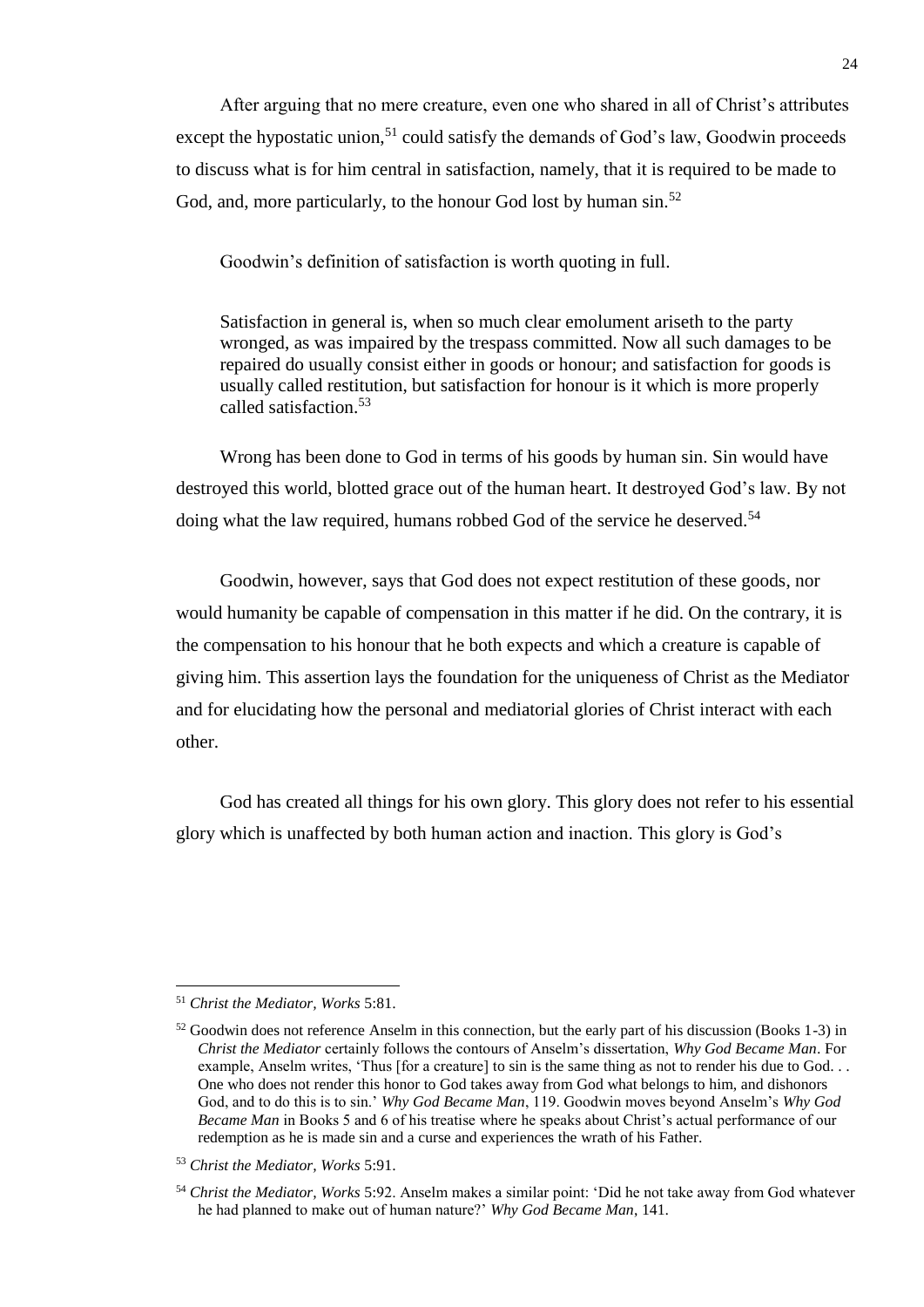'manifestative' glory, which is the demonstration 'of God himself, in his perfections towards us,'<sup>55</sup> which a creature can both add to and take from.

Since sin is an evil *against* God and a great dishonour *to* God, no mere creature can make the necessary satisfaction for it. Goodwin marshals many considerations to demonstrate this.<sup>56</sup> The one that is most germane for our purposes is the first one he proffers: Satisfaction as a restoration of honour can only be accomplished by someone of equal honour. Since it is the restoration of personal honour its value depends on the personal worth of the one who makes satisfaction.<sup>57</sup> Creatures, however, are not of equal honour to God.

#### **Christ Makes Satisfaction**

Having expounded the inability of humanity, even aided by grace, to satisfy God for the dishonour his manifestative glory suffered by their sin, Goodwin is now prepared to develop how Christ makes full reparation to God for the loss occasioned by sin. Once again he employs the distinction between the loss of goods God experienced and the loss and debasing of his honour. Although the loss of goods is not God's concern in satisfaction, Goodwin shows that if it were, Christ has more than compensated and this compensation can be seen as over and above the satisfaction God requires. 58

#### **Compensation for Loss of Honour**

In introducing the satisfaction accomplished by Christ Goodwin writes:

But the greatest evil of sin lies in the injury by it done unto the honour, and sovereign glory, and to the person of God himself, which is the thing that makes sin so heinous, that the difficulty of satisfying God herein is insuperable by all the creatures (as has been shewed), unto which, notwithstanding, we shall see Christ is as much enabled, as we have seen him to be unto the former [meaning, the loss of goods], to make amends for the damage which God sustained.<sup>59</sup>

Understanding Goodwin's Christology forces us to reckon with both the person and work of Christ. This is particularly important in discussing how Christ makes satisfaction

<sup>55</sup> *Of Election, Works* 9:126.

<sup>56</sup> *Christ the Mediator, Works* 5:93-100.

<sup>57</sup> *Christ the Mediator, Works* 5:95-96.

<sup>58</sup> *Christ the Mediator, Works* 5:101-103.

<sup>59</sup> *Christ the Mediator, Works* 5:103.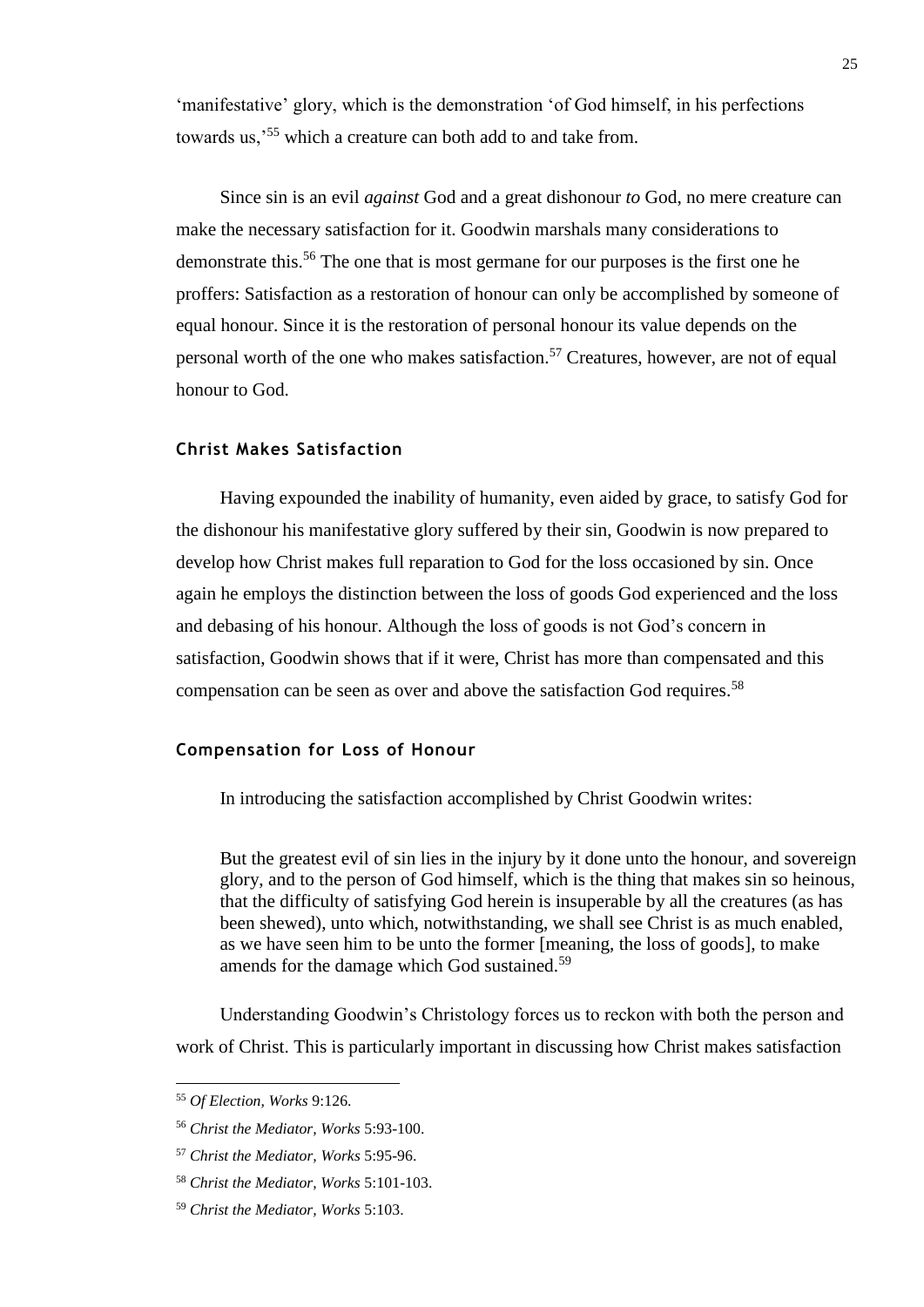for the loss of honour God sustained by sin. One of the issues that made satisfaction impossible by mere creatures is that they are not 'equally worthy and honourable'<sup>60</sup> as God. But that is not the situation with Christ, since he is the God-man. Therefore Goodwin's treatment of Christ's satisfaction begins with the person of Christ before moving to a discussion of what Christ has done. Along the way one can see how Christ compensates the Father for the loss of manifestative glory suffered by sin.

Goodwin anchors his discussion of Christ's satisfaction in Paul's words in Philippians,

Who, being the form of God, thought it not robbery to be equal with God: but made himself of no reputation, and took upon him the form of a servant, and was made in the likeness of men: and being found in fashion as a man, he humbled himself, and became obedient unto death, even the death of the cross.<sup>61</sup>

How does Goodwin explain the theology behind his view of both Christ's person and work in light of the satisfaction he made?

Since the worth of the satisfaction depends on the worth of the person, Christ's work is of infinite value because he is an infinite person. Goodwin does not move directly from the Son of God as he is the second person of the Trinity to his work as Mediator. Rather, he speaks of the fullness of the Godhead being personally communicated to the man Jesus and then this God-man, in his personal glory, accomplishing the work of satisfaction.

This two-step process is important for Goodwin because the dishonouring of glory necessary to repay God for loss of glory could not refer to Christ's essential glory because 'this glory of his, as he is merely God, cannot be debased or diminished, and so can never properly become the matter of satisfaction for sin.<sup>'62</sup> His essential glory is 'the foundation and groundwork'<sup>63</sup> of his personal glory as the God-man and precisely because it is ensures that his work in our human nature has an infinite worth. Thus, Goodwin employs the doctrine of the *communicatio idomatum*<sup>64</sup> and makes Christ's satisfaction the satisfaction

 $\overline{a}$ 

<sup>60</sup> *Christ the Mediator, Works* 5:95.

<sup>61</sup> Phil 2:6-8.

<sup>62</sup> *Christ the Mediator, Works* 5:104.

<sup>63</sup> *Christ the Mediator, Works* 5:104.

<sup>64</sup> Calvin's statements in the *Institutes* are helpful here. Regarding the hypostatic union Calvin, in keeping with the Chalcedonian Definition, writes that the incarnation 'means that, because he chose for himself the virgin's womb as a temple in which to dwell, he who was the Son of God became the Son of Man not by confusion of substance but by unity of person. For we affirm his divinity so joined and united with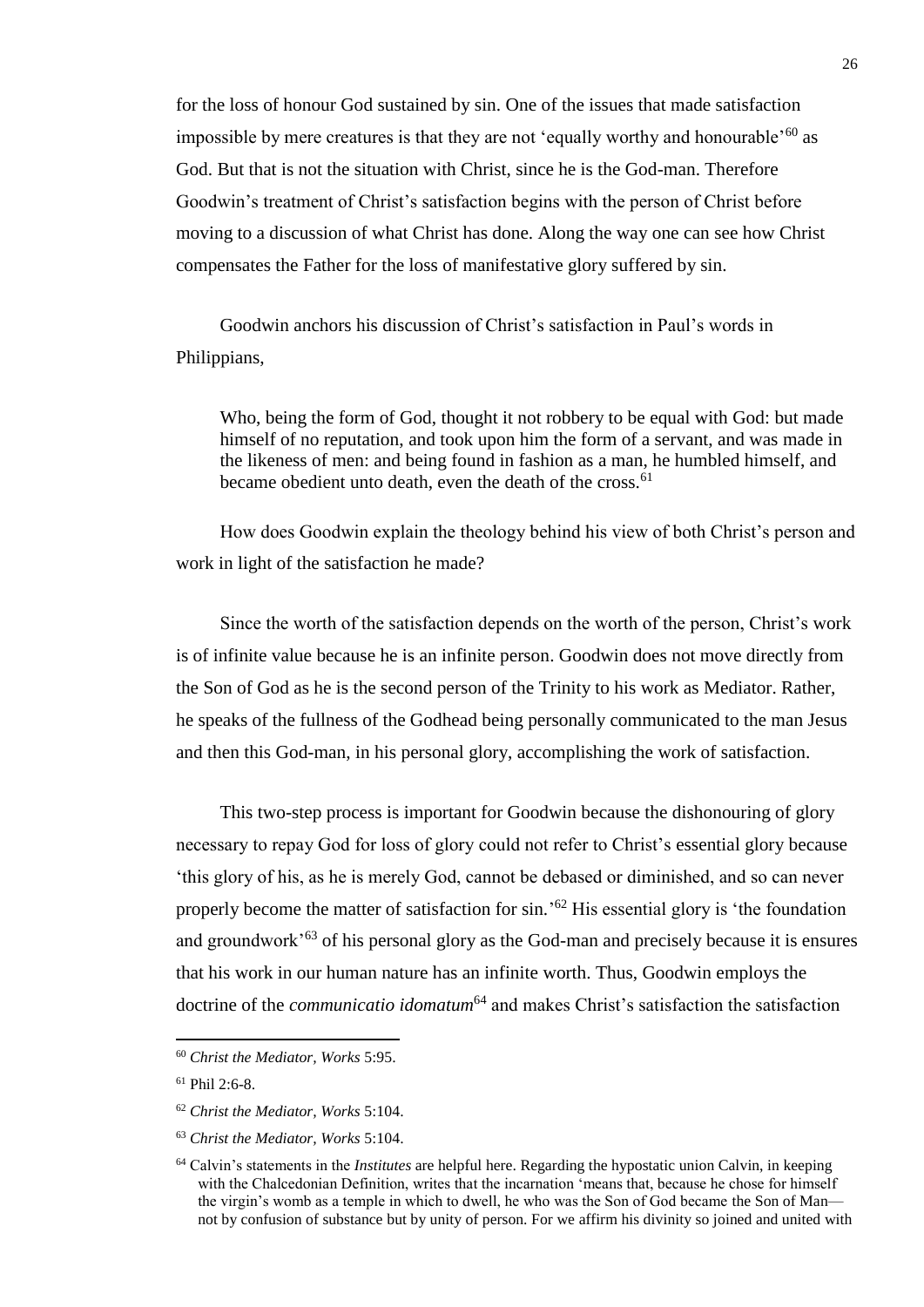*to* God *by* God in our flesh and therefore apposite to human reconciliation. As Goodwin writes, '[a]nd surely this will equal the proportion of evil that is in our sins; for as the offence was against an infinitely glorious God, so the works done to take away the offence were wrought by one as infinite.<sup>'65</sup>

Goodwin is careful to adhere to the Reformed teaching *finitum non capax infiniti*. 66 Though the works of the human nature are performed by the mighty God and the blood of Jesus is the blood of God (Acts 20:28) this is not to say that the actions of the God-man are as infinite as the actor himself is, 'essentially and substantially; for Christ's merits could not be infinite, as God's attributes are; but it is enough to satisfaction, that they might be valued such in a moral estimation.<sup>'67</sup> Just as sin is considered infinite because it is against an infinite God, so the satisfaction of Christ is considered infinite because it is rendered by an infinite person.

Goodwin then proceeds to distinguish further between the essential glory of Christ and his personal or manifestative glory. Since it was not God's essential glory, but his manifestative glory that was diminished by human sin, it is not the essential glory of the Son of God that is offered to God. Further, satisfaction requires a 'lessening of glory in the satisfier, to give glory to him that is to have satisfaction<sup>'68</sup> and essential glory cannot be diminished or increased. Therefore, Goodwin argues, the second person needed a glory that could be obscured in addition to his essential glory.

Goodwin agrees that the manifestative glory of all three persons of the Godhead is seen in creation and other divine works. But it cannot be this manifestative glory that makes satisfaction, for if it is obscured in the Son it is equally obscured in the other two

his humanity that each retains its distinctive nature unimpaired, and yet these two natures constitute one Christ.' And, '[t]hus, also, the Scriptures speak of Christ: they sometimes attribute to him what must be referred solely to his humanity, sometimes what belongs uniquely to his divinity; and sometimes what embraces both natures but fits neither alone. And they so earnestly express this union of two natures that is in Christ as sometimes to interchange them. This figure of speech is called by the ancient writers "the communicating of properties." ' *Institutes*, 2.14.1.

<sup>65</sup> *Christ the Mediator, Works* 5:105.

 $<sup>66</sup>$  The finite is incapable of the infinite; i.e., the finite or finite being is incapable of grasping,</sup> comprehending, or receiving the infinite or infinite being; an epistemological and ontological maxim drawn into Christological debate between the Reformed and the Lutherans.' Muller, *Dictionary,* 124.

<sup>67</sup> *Christ the Mediator, Works* 5:105.

<sup>68</sup> *Christ the Mediator, Works* 5:106.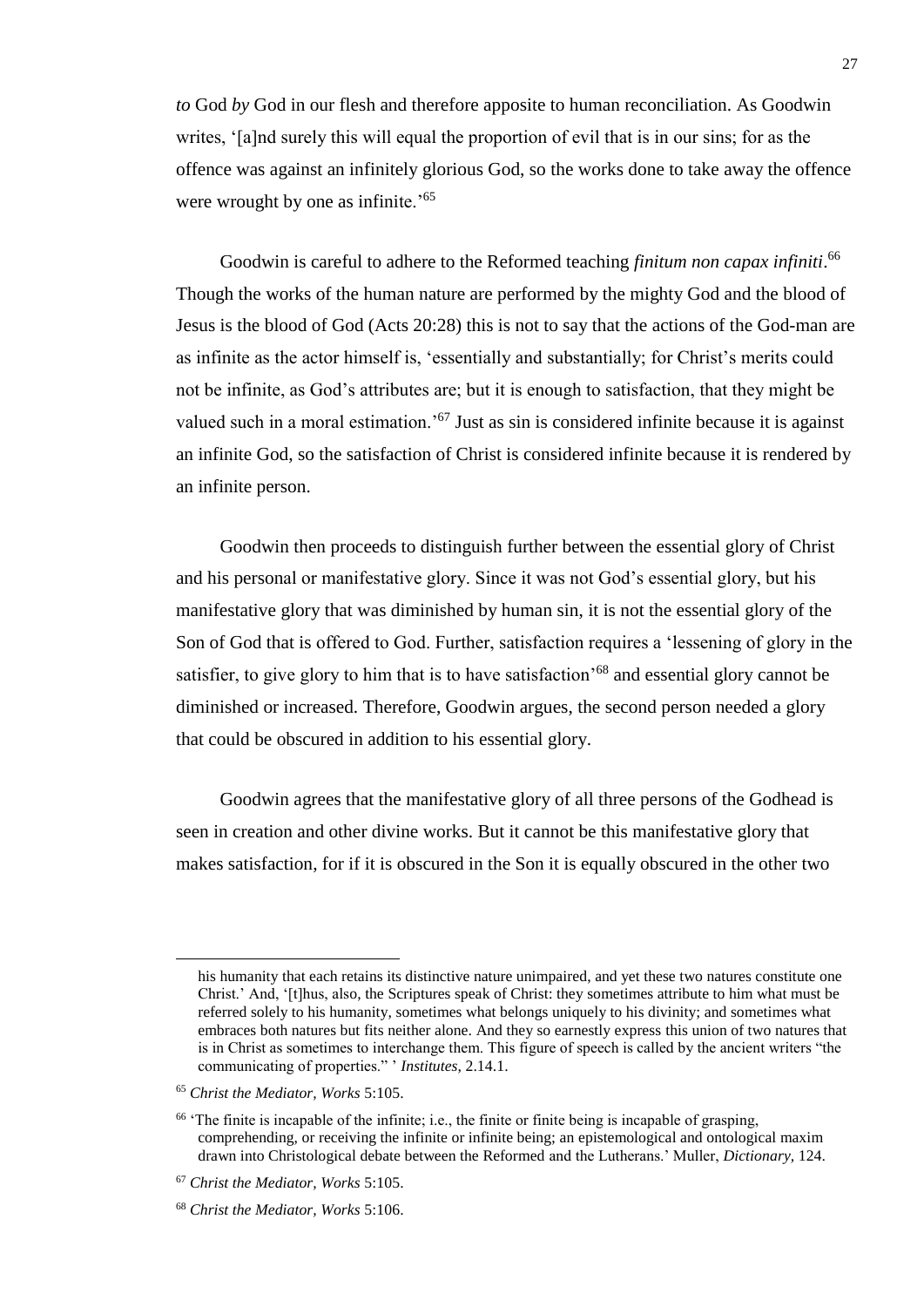persons of the Trinity. In order for Christ to exercise the office of Redeemer, then, three components are necessary to make Christ's satisfaction actually satisfactory.

- 1. He must have an essential glory as God to give worth to his work.
- 2. He must additionally have a manifestative glory that is creaturely and unique to him and personal.
- 3. He must undergo an obscuring of his glory that is also an obscuring of his person. $69$

This is what Goodwin sees in Philippians 2:6-8. He sees Paul's statement that Christ was in the 'form of God' as a reference, not to his essential glory as God, but to his manifestative glory as the God-man. It means,

that God-like glory, and that manifestation of the Godhead, which was, and must needs be due to appear in the nature assumed; for *form* is put for an outward appearance and manifestation, in respect of which Christ, as God-man, is called "the brightness of his Father's glory," Heb. i.2.<sup>70</sup>

So Christ, in his human nature, has a glory in addition to his essential glory and

manifests more of the essential glory of the Godhead, than God manifested in all his other works. . . . And in this respect Christ God-man may be said in a safe sense to be 'equal with God,' as here in the text [Phil 2.6], not in essence, but in a communication of privileges. $71$ 

Christ the God-man is both equal to God and 'in some way subject to God, and less than God *ratione officii*; as he says, "My Father is greater than I," John xiv.28.<sup>'72</sup> Nevertheless, the Son of God dwelling in a human nature is due all the glory and honour of God. God will not give his glory to another (Isaiah 42:8) '[b]ut Christ God-man dares challenge such a glory,  $\ldots$  as his due, and it is not robbery for him to do it, because it is his right.<sup>73</sup>

<sup>69</sup> *Christ the Mediator, Works* 5:106.

<sup>70</sup> *Christ the Mediator, Works* 5:107.

<sup>71</sup> *Christ the Mediator, Works* 5:107.

<sup>72</sup> *Christ the Mediator, Works* 5:45.

<sup>73</sup> *Christ the Mediator, Works* 5:108. This statement is in reference to the translation of the AV which states that Christ the God-man 'thought it not robbery to be equal with God,' that is, he did not think it improper to be considered equal with God because he was truly God.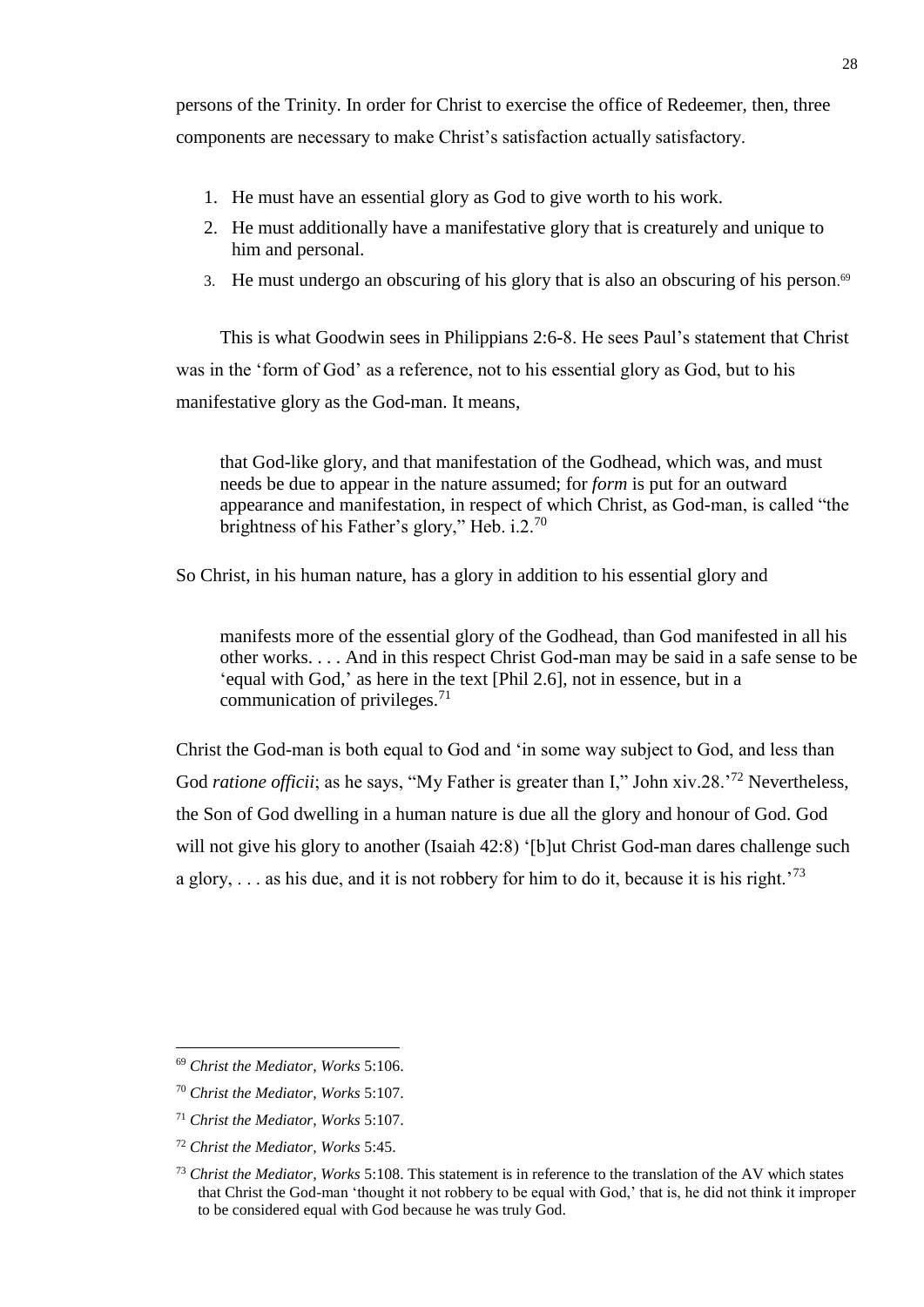Since, in Goodwin's estimation, satisfaction is 'a return of as much glory as was lost,<sup>'74</sup> and since Christ, in assuming a human nature<sup>75</sup> has both 'lessened' himself and brought glory by revealing the glory of the Godhead in the highest possible way,  $^{76}$ Goodwin raises the question whether the mere act of the hypostatic union might be sufficient to make amends for the glory lost because of human sin.

Goodwin's negative response takes us into the heart of his Christology. He argues that Scripture does not indicate that God accepts it for satisfaction. Therefore 'what God reckons not satisfaction to him, we must not account such.<sup> $77$ </sup> Further, the reason God does not accept it as satisfaction is

because the sole end of Christ's assuming our nature, *quoad substantiam mysterii,*  for the substance of this mystery, was not . . . the redemption of man; but there were other ends, which taken all together are as great as this, if not greater; as, the manifestation of God to the utmost.<sup>78</sup>

The assumption of human nature is foundational to satisfaction but as such it is not a part of satisfaction because it is the act of the second person as second person and satisfaction must be made by the God-man. The God-man, because of the hypostatic union, was deserving of all glory and it is in this capacity that his glory must be obscured to make amends to God for glory lost by the sins of men.

So Goodwin sees the second person dwelling in a human nature bringing satisfaction to God by, in that nature, 'taking the form of a servant, humbling himself, being emptied, or of no reputation, and becoming obedient in his life, and this to the death of the cross, as being the last part of this payment.<sup>'79</sup>

l

<sup>74</sup> *Christ the Mediator, Works* 5:109.

<sup>75</sup> It is important to understand Goodwin's construction of Christ's assumption of a human nature in two stages, what he calls elected and united. See *Knowledge, Works* 4:488-493. This will be discussed further when Goodwin's understanding of Christ's personal glory is delineated in chapter 3 of this thesis. For now it is sufficient to say that Goodwin holds that the second person is to be *considered* God-man from the moment of God's predestination of the second person as God-man and the Son's acceptance of that appointment, and that at that moment the Father bestows on him a personal glory in addition to his essential glory as God.

<sup>76</sup> *Christ the Mediator, Works* 5:109. This will be further discussed in the chapter on Christ's personal glory.

<sup>77</sup> *Christ the Mediator, Works* 5:110.

<sup>78</sup> *Christ the Mediator, Works* 5:110.

<sup>79</sup> *Christ the Mediator, Works* 5:111.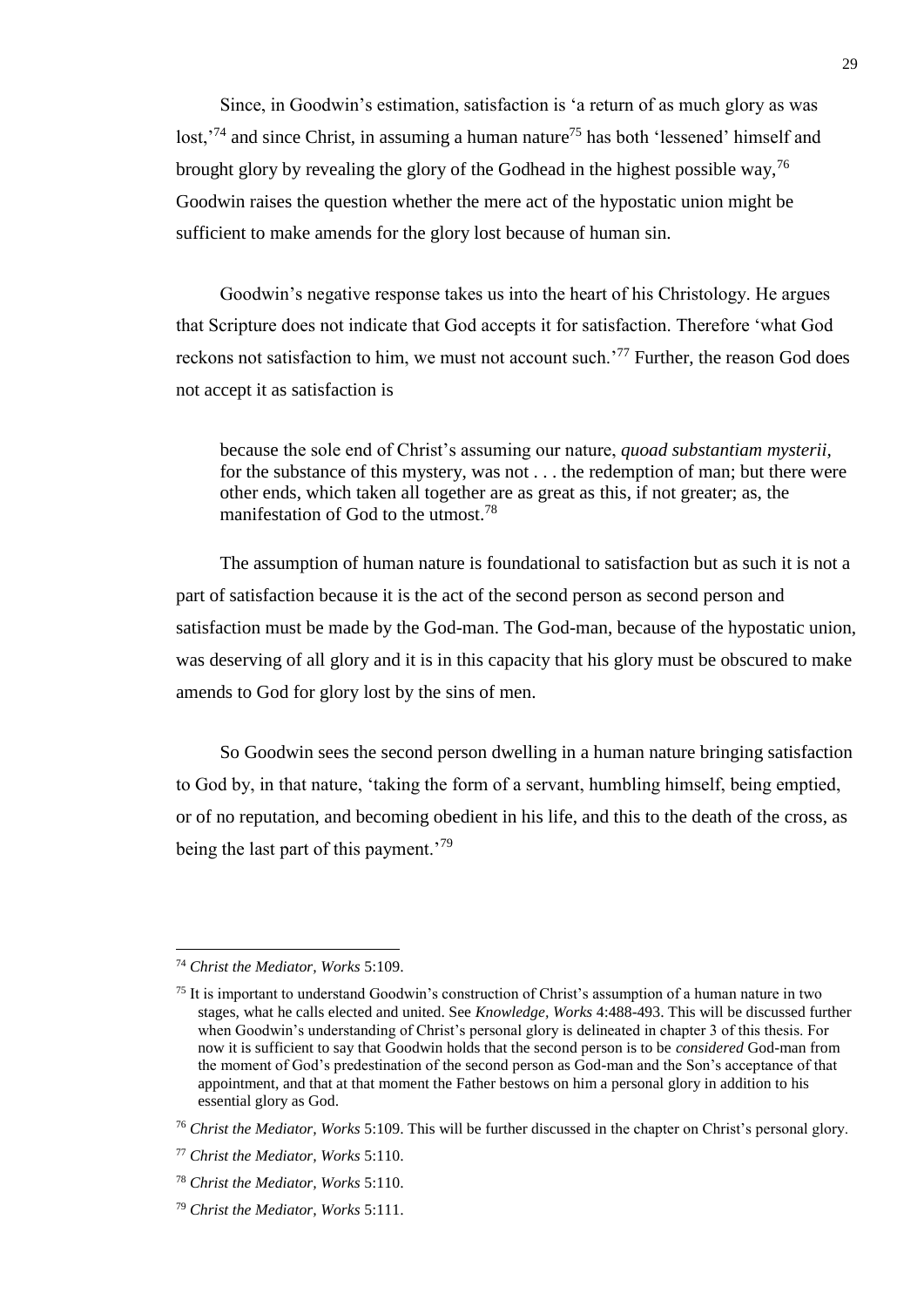Christ must be found in the 'same frail condition of passible nature that sinful man are found in' and seek not his own glory due to him as the God-man but be willing to have it obscured and veiled; indeed, 'robbed and spoiled of all manifestative glory whatsoever was due unto him' by the worst debasement possible, 'even the death of the cross' and willingly, that is, Christ must 'humble himself' . . . 'and all this to the glory of God the Father.'<sup>80</sup>

Having thus retraced the condescension of the second person of the Trinity to be our mediator, from God as God, to God-man, to God-man humiliated to the form of a servant, or, from essential glory as God to the personal or manifestative glory as the God-man to the God-man robbed of his manifestative glory for the glory of his Father, Goodwin concludes:

I appeal even to the justice that is in all men's hearts, if it doth not both equalise the dishonour done to God by sin, and also bring in a greater overplus of glory than was taken from God by it, and so make a full amends. $81$ 

#### **Christ's Mediatorial Glory**

Here we might anticipate that Goodwin would go on to speak of the glory Christ receives from his work of redemption. He does mention it  $82$  but it is not a point he labours, in part because of his understanding of Christ's satisfaction. In his discussion of the mediatorial work of Christ the glory of reconciliation terminates on the first person of the Trinity. It is the Father's manifestative glory that was lost by sin and restored by Christ in the lessening and debasing of his own personal and manifestative glory. All that Christ has done as Mediator was 'to the glory of the Father.'<sup>83</sup> Christ's glory consequent on his making satisfaction is not, for Goodwin, a central element of the discussion.

But does Christ receive any glory from his work of redemption? If one speaks of a change to Christ's essential glory, then the answer must be in the negative. For that can neither be diminished nor increased. If one refers to his personal glory as the God-man, again, the answer is negative. 'He hath not increased his personal glory by his own

<sup>80</sup> *Christ the Mediator, Works* 5:111.

<sup>81</sup> *Christ the Mediator, Works* 5:112.

<sup>82</sup> *Christ the Mediator, Works* 5:10.

<sup>83</sup> *Christ the Mediator, Works* 5:11.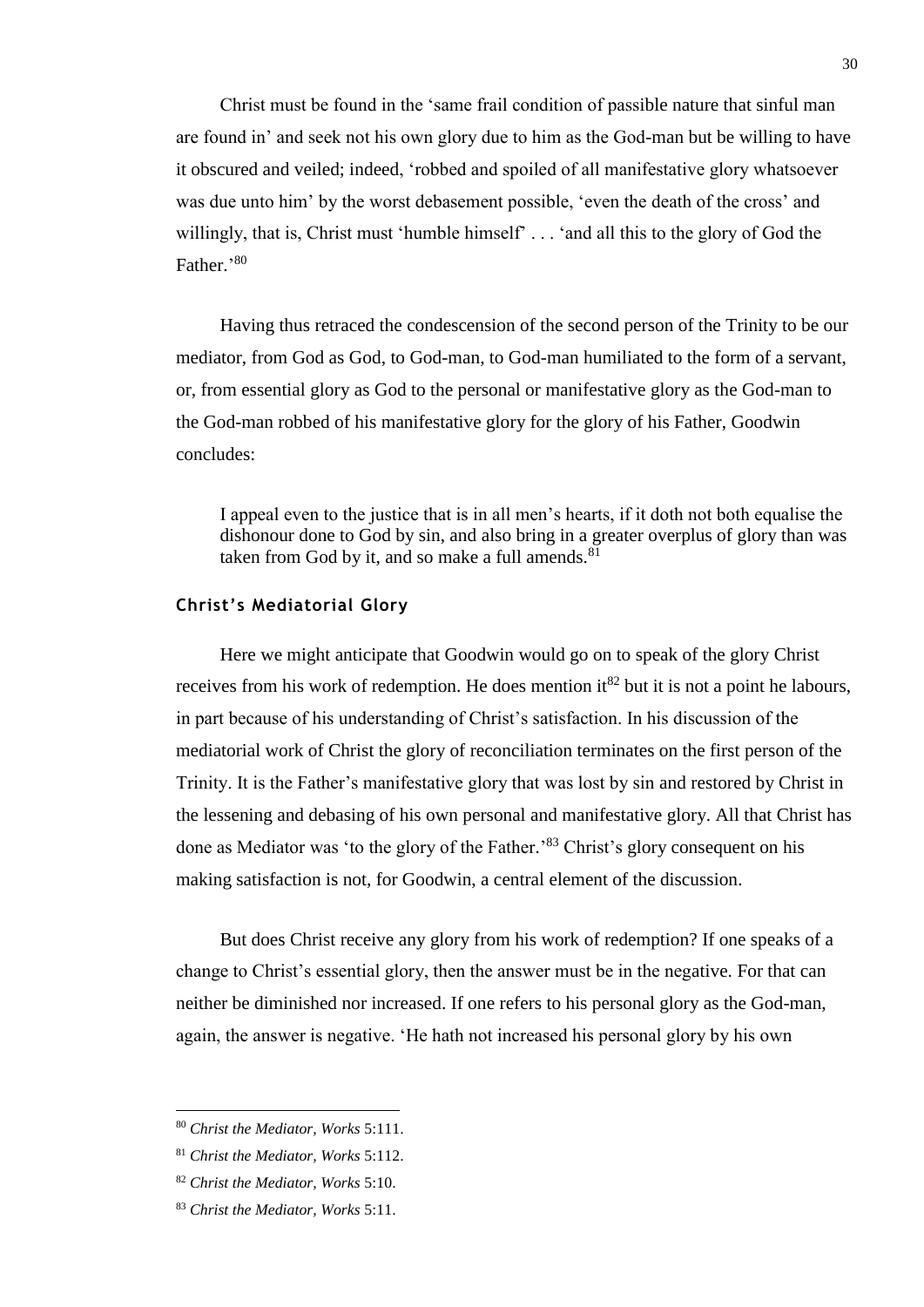merits.'<sup>84</sup> However, 'there is a glory [which] shines out of his works of mediation, and a glory of his offices, which is additional to his personal glory due unto his person.'<sup>85</sup> That is, although all was done to the glory of God the Father, 'Christ hath a name above every name which we are to magnify and adore.<sup>86</sup> In fact, Goodwin writes, 'the work of redemption itself was ordained principally for Christ's glory, more than for our salvation', and '[t]he plot of redemption therefore was subjected to the glory of Christ, and not Christ to it.'87

We can elucidate this point by looking at Goodwin's discussion of the God-man's twofold glory with reference to John 17:1 and 5. John 17:5, 'And now, O Father, glorify me with thine own self with the glory which I had with thee before the world was,' is a reference, Goodwin argues, to a restoration, upon his return to heaven, of the personal glory bequeathed to Christ by God's decree appointing him to be God-man. It follows, but is not on account of, the completion of his work of redemption. This glory was suspended during his humiliation for sinners and their salvation. In distinction, however, in John 17:1 Christ asks to be glorified on the basis of the work he will do on earth such as giving eternal life to all the Father had given him, (to which he refers in John 17:2). There is here, Goodwin states, a 'twofold glorifying,'<sup>88</sup> a mediatorial glory 'arising from his works of mediation<sup>,89</sup> and a personal glory which 'simply arose from union and communion which he had, and was to have entirely with his Father, singly and alone.<sup>90</sup>

What glory accrues to Christ as the Mediator? Christ as Mediator is deserving of glory because he alone is able to be the mediator between God and man. Commenting on Revelation 5, Goodwin argues that if Christ receives glory for opening the scroll, he receives far more glory for his work of redemption which the elders intimate is the basis for his worthiness to open the scroll.<sup>91</sup> Goodwin observes 'that Christ, though he were

 $\overline{a}$ 

<sup>84</sup> *Christ the Mediator, Works* 5:126.

<sup>85</sup> *Christ the Mediator, Works* 5:126.

<sup>86</sup> *Christ the Mediator, Works* 5:11.

<sup>87</sup> *Ephesians, Works* 1:100.

<sup>88</sup> *Knowledge, Works* 4:495.

<sup>89</sup> *Knowledge, Works* 4:497.

<sup>90</sup> *Knowledge, Works* 4:495.

<sup>91</sup> *Revelation, Works* 3:77.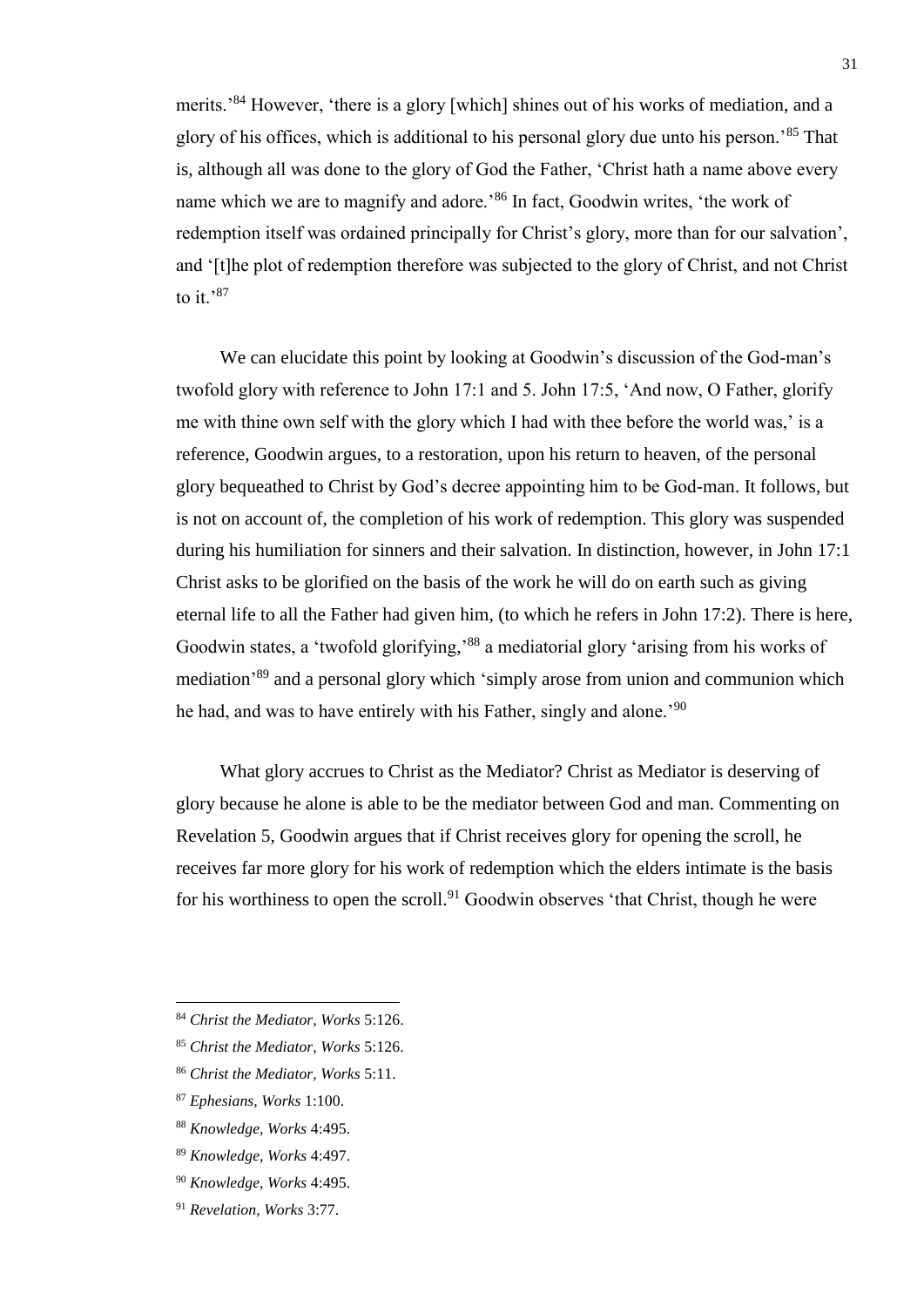worthy by inheritance, yet he is worthy by purchase also; so the words "that was slain" (Rev 5:12) do imply.<sup>'92</sup>

Another aspect of Christ's work of redemption that highlights his glory is his victory over Satan. Goodwin speaks first of 'Christ's meritorious victory'<sup>93</sup> which refers to the rout of Satan in the death of the cross. Satan has power over the elect because God's curse set Satan over them as their punishment for refusing to have God rule over them.<sup>94</sup> In dealing with human sin so decisively by his death on the cross, Christ gains victory over Satan.

But it was not only human salvation that drew Christ into battle. A personal dimension is also involved, because in his rebellion Satan set up a kingdom to oppose the kingdom that Christ was appointed to rule as the God-man. 'He must destroy therefore this his opposite, to make way for the possession of this his own kingdom.'<sup>95</sup> And so Christ defeated Satan by the cross, both for himself and for his people.

Not only is Christ's conquest seen in the cross, it is also displayed publicly before all the hosts of heaven and hell. This public display, Goodwin argues, took place at Christ's ascension. 'The first conquest [at the cross] was over Satan's works, weapons, power. . . . The other [at his ascension] was over his person, as an evidence God had given all his weapons and powers into his hands.<sup>96</sup> Christ also triumphs over Satan, plundering his kingdom in his people by converting them. Further, Christ enables his people to be more than conquerors over Satan thus further enhancing Christ's victory. Finally, the God-man's victory over his enemy will be manifested both before the day of judgment, near the conclusion of human history, when Satan's power will be severely curtailed when 'a strict restraint shall be clapped on him<sup>397</sup> and also at the day of judgment in the 'final proceedings of Christ against him,' when he brings 'him and his angels into personal and open judgement before God, angels, and men.' <sup>98</sup> Goodwin concludes that there is glory for

<sup>92</sup> *Revelation, Works* 3:15.

<sup>93</sup> *Christ the Mediator, Works* 5:296.

<sup>94</sup> *Christ the Mediator, Works* 5:298-299.

<sup>95</sup> *Christ the Mediator, Works* 5:300.

<sup>96</sup> *Christ the Mediator, Works* 5:307.

<sup>97</sup> *Christ the Mediator, Works* 5:332.

<sup>98</sup> *Christ the Mediator, Works* 5:333.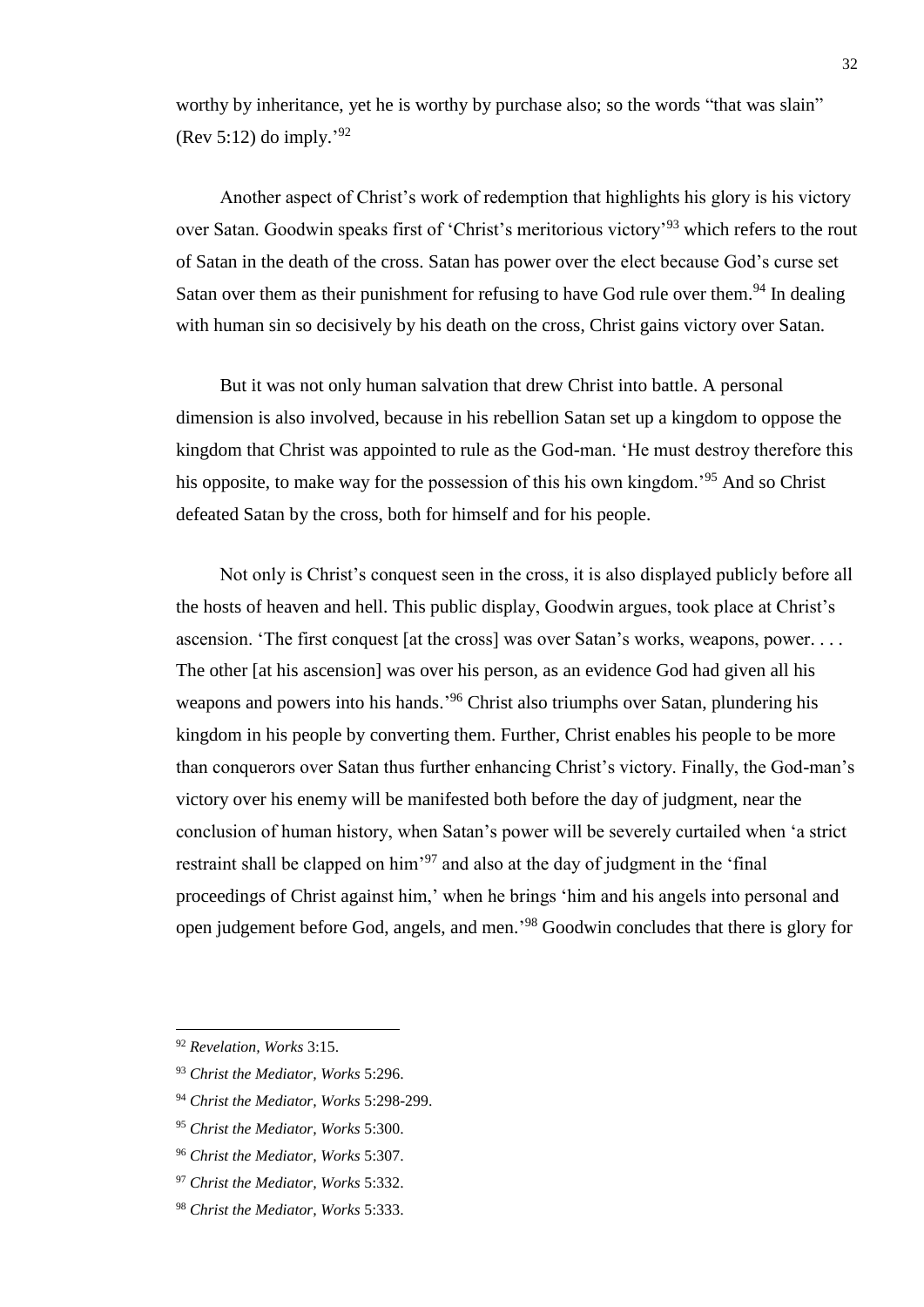Christ in each stage of his victory 'but more in the whole of them all laid together; a stupendously excelling glory.'99

But Christ the Mediator's acquisition of glory did not end at his ascension to heaven. Even there glory accrues to him for his work for our salvation has two aspects to it according to Goodwin. The first is his once-and-for-all dying on the cross which is the 'beginning of our faith;' the second is his ongoing intercession at God's right hand for the 'finishing of our faith.'<sup>100</sup>

Goodwin elaborates on this by discussing Christ's Old Testament type, the Levitical high priest. Noting that the high priest's office had two parts, first, offering sacrifice for the sins of the people, and second, presenting that sacrifice in the Most Holy Place by sprinkling the blood of the offering before the Ark of the Covenant,<sup>101</sup> Goodwin argues, that correspondingly, Christ has a twofold ministry for our salvation, the offering of the sacrifice done on earth, the presentation of it done in heaven.

The reason both aspects of Christ's work are necessary is not because his sacrifice lacks perfection. '[H]is death was a perfect oblation; it was perfect for an oblation; to which as such nothing can be added.<sup>'102</sup> Rather, it was because

by God's ordination there remained another further action of another kind that was to be added to this of oblation, and that is, intercession, or praying for us in heaven; otherwise our salvation by his death were not perfected.<sup> $103$ </sup>

But why was Christ's presentation of that sacrifice in heaven so necessary? Goodwin gives three reasons.

First, it was to maximise God's glory primarily by highlighting two of God's attributes, 'namely, justice and free grace.'<sup>104</sup> Christ satisfies God's justice by his death on the cross, but he glorifies God's grace by his intercession in heaven. Goodwin is so eager to stress the freeness of God's grace that he writes: 'God justifies and saves us through free

<sup>99</sup> *Christ the Mediator, Works* 5:297.

<sup>100</sup> *Christ Set Forth, Works* 4:67.

<sup>&</sup>lt;sup>101</sup> Lev 16:14-15.

<sup>102</sup> *Christ Set Forth, Works* 4:60.

<sup>103</sup> *Christ Set Forth, Works* 4:60.

<sup>104</sup> *Christ Set Forth, Works* 4:61.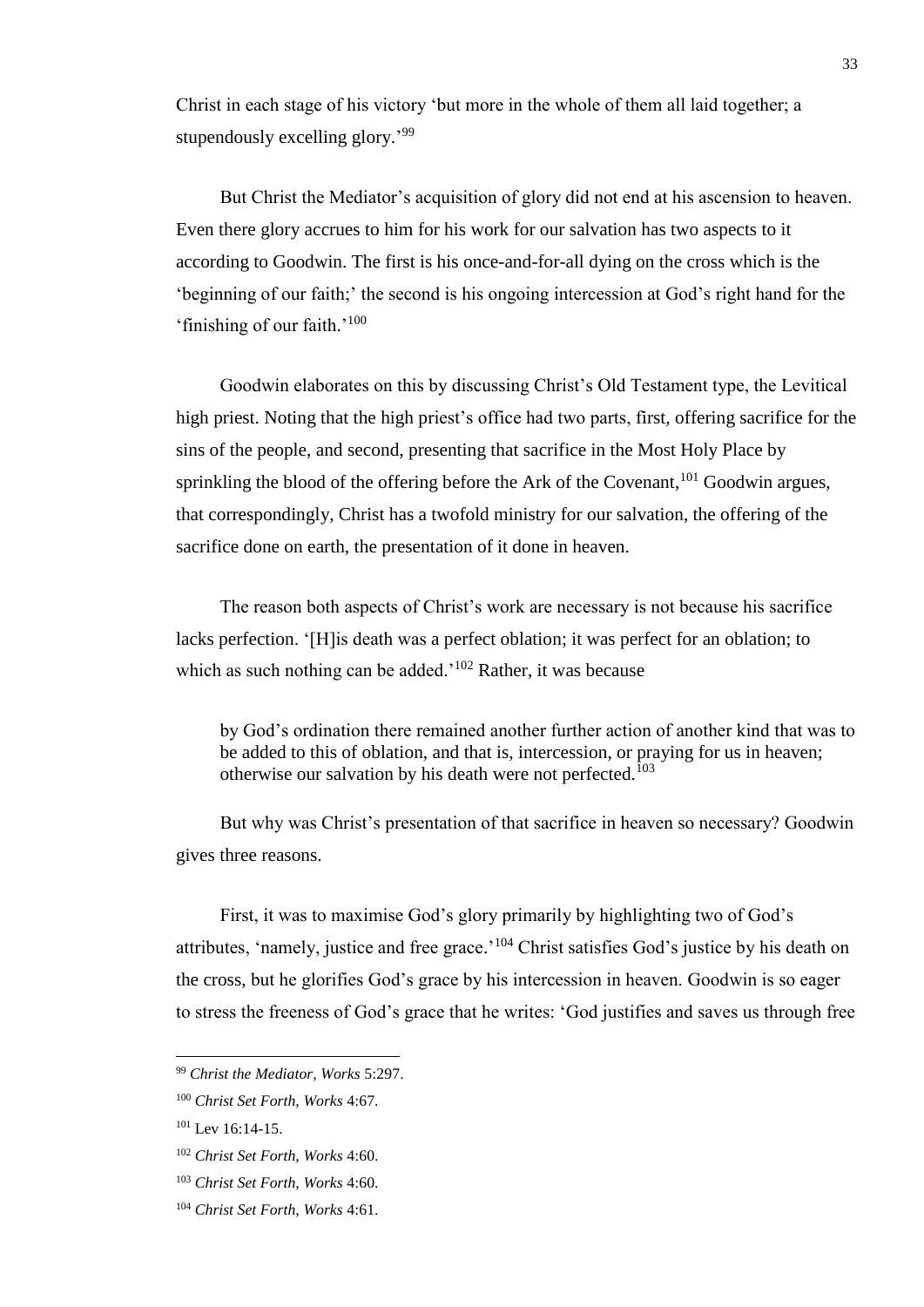grace, so absolutely freely, as if his justice had had no satisfaction.<sup>'105</sup> Here he is seeking to avoid the notion that our justification is an economic transaction or merely according to strict justice. Thus to emphasise the freeness of salvation he assigns the application of salvation to the work of Christ's intercession in heaven. Goodwin grounds this in the Day of Atonement ritual in which the high priest would enter the Most Holy Place with blood and with incense (which represents prayers). God prescribed the rite 'to show that heaven is not opened by mere justice, or bringing only a price in hand for it, but by grace also, and that must be entreated.<sup>'106</sup> When multiple attributes are displayed the glory of God is maximised.

Second, God ordained Christ's intercession in heaven to be an integral part of our salvation in addition to his death on earth in order to assure us of the security of our redemption. Christians are saved, Goodwin says, 'all manner of ways, over and over.'<sup>107</sup> First by his death, then secondly by his resurrection, ascension, and session at God's right hand, and thirdly, by his intercession. Each alone would have been sufficient but all three together makes our salvation even more inviolable.<sup>108</sup>

Goodwin pays particular attention to the act of intercession for our encouragement by showing that the whole application of Christ's work on the cross depends on it. He says that 'all divines' differentiate between the effect of Christ's death on our salvation and the effect of his intercession, by

calling his death *medium impetrationis*, that is, the means of procurement or obtaining it for us; but his intercession *medium applicationis*, the means of applying all unto us. Christ purchaseth salvation by the one, but possesseth us of it by the other $109$ 

His intercession 'is the applying cause of our eternal salvation, in all the parts of it, first and last.'<sup>110</sup>

<sup>105</sup> *Christ Set Forth, Works* 4:62.

<sup>106</sup> *Christ Set Forth, Works* 4:62.

<sup>107</sup> *Christ Set Forth, Works* 4:63.

<sup>108</sup> *Christ Set Forth, Works* 4:63.

<sup>109</sup> *Christ Set Forth, Works* 4:63.

<sup>110</sup> *Christ Set Forth, Works* 4:63.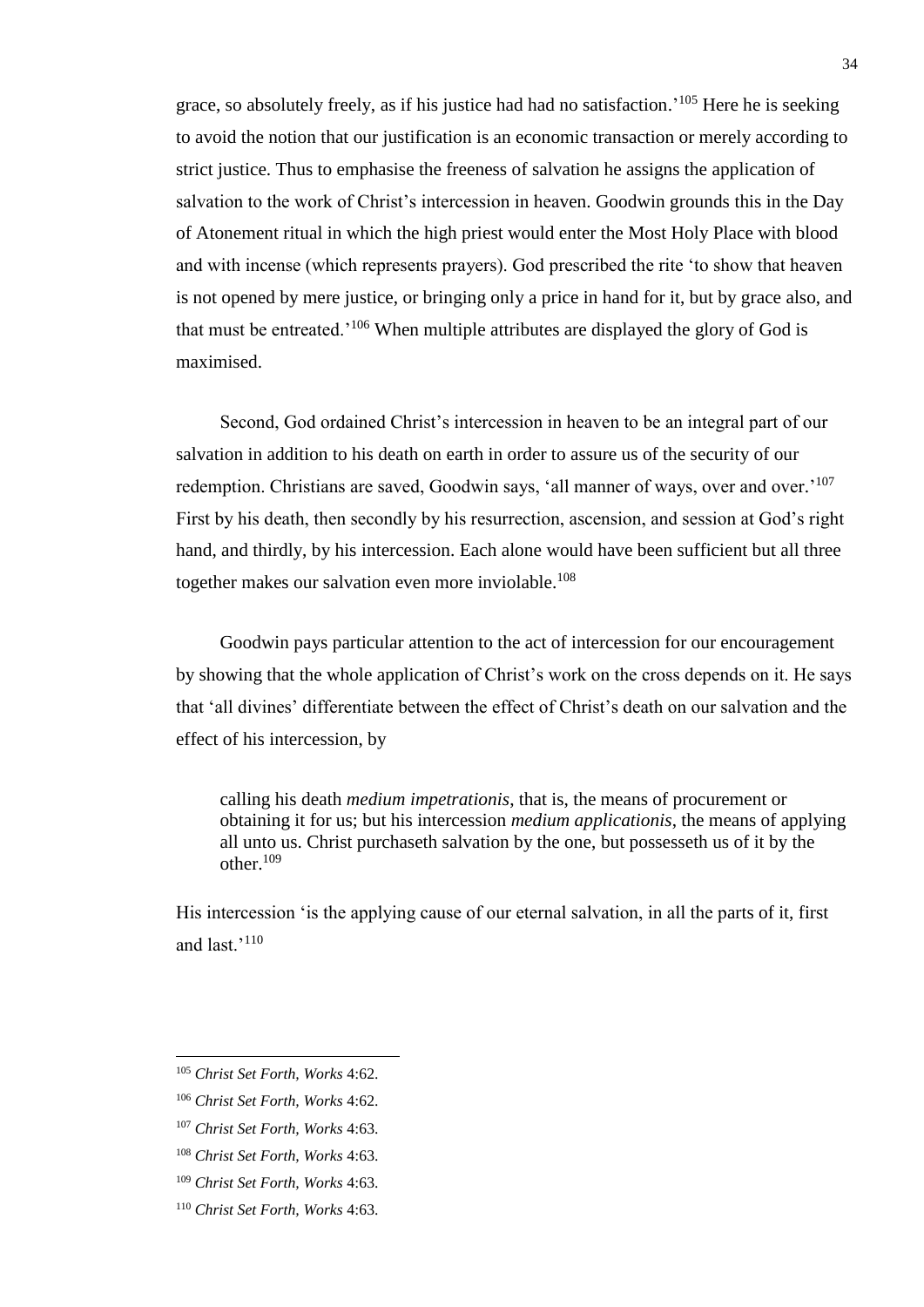With the previous two reasons for the Father's ordination of the intercessory work of Christ as the backdrop, we can now see the third reason why God designed our redemption to depend on the Mediator's ongoing prayers for his people. It has reference to Christ himself

whose honour and glory, and the perpetuation of it in our hearts, God had as well in his eye in the ordering all the workings of our salvation, as much as his own 'that all might honour the Son as well as the Father,' as Christ himself speaks.<sup>111</sup>

So that Christ would receive constant honour and glory the Father does not wish to have his Son ever 'to be out of office, nor out of work.<sup>'112</sup> He does not wish him to receive honour only on the basis of what he did 'as great generals have, even in time of peace, the glory of some great battle fought, continued to them in their titles, or rewards forever.<sup>'113</sup> God wants him to have 'a perpetual spring of honour by new work, and employment in that office which he is continually a-doing, so to preserve the verdure of his glory ever fresh and green, and therefore ordained a continual work for him.'<sup>114</sup> Because our salvation depends both on what Christ has done and on what he is continually doing he receives perpetual glory and praise from his people.<sup>115</sup>

There is another glory that accrues to Christ in heaven which is a result of his mediatorial work. In heaven he is the only one through whom the prayers of God's saints arise to God. Goodwin writes:

it is part of his glory to sit on God's right hand and to be the only Mediator, and that not only in his name should prayers be put up, but that none else should be employed to put up prayers besides. $116$ 

### **Conclusion**

l

We have now seen how Goodwin explains the mediatorial work of the God-man. Since sin dishonours the manifestative glory of God, Christ, the God-man, agrees to have

<sup>111</sup> *Christ Set Forth, Works* 4:66.

<sup>112</sup> *Christ Set Forth, Works* 4:66.

<sup>113</sup> *Christ Set Forth, Works* 4:67.

<sup>114</sup> *Christ Set Forth, Works* 4:67.

<sup>&</sup>lt;sup>115</sup> Goodwin reiterates this point in his discussion of 1 Thess 1:10-11 where he writes that our arrival in glory 'makes up a crown of glory to him,' and that our glory is designed 'for the greatening of his, so also our continuing in grace, to the end that he may be then glorified in us (having been so kept by him), is made a great additional unto his honour.' *Of Election, Works* 9:366-367.

<sup>116</sup> *Ephesians, Works* 1:81.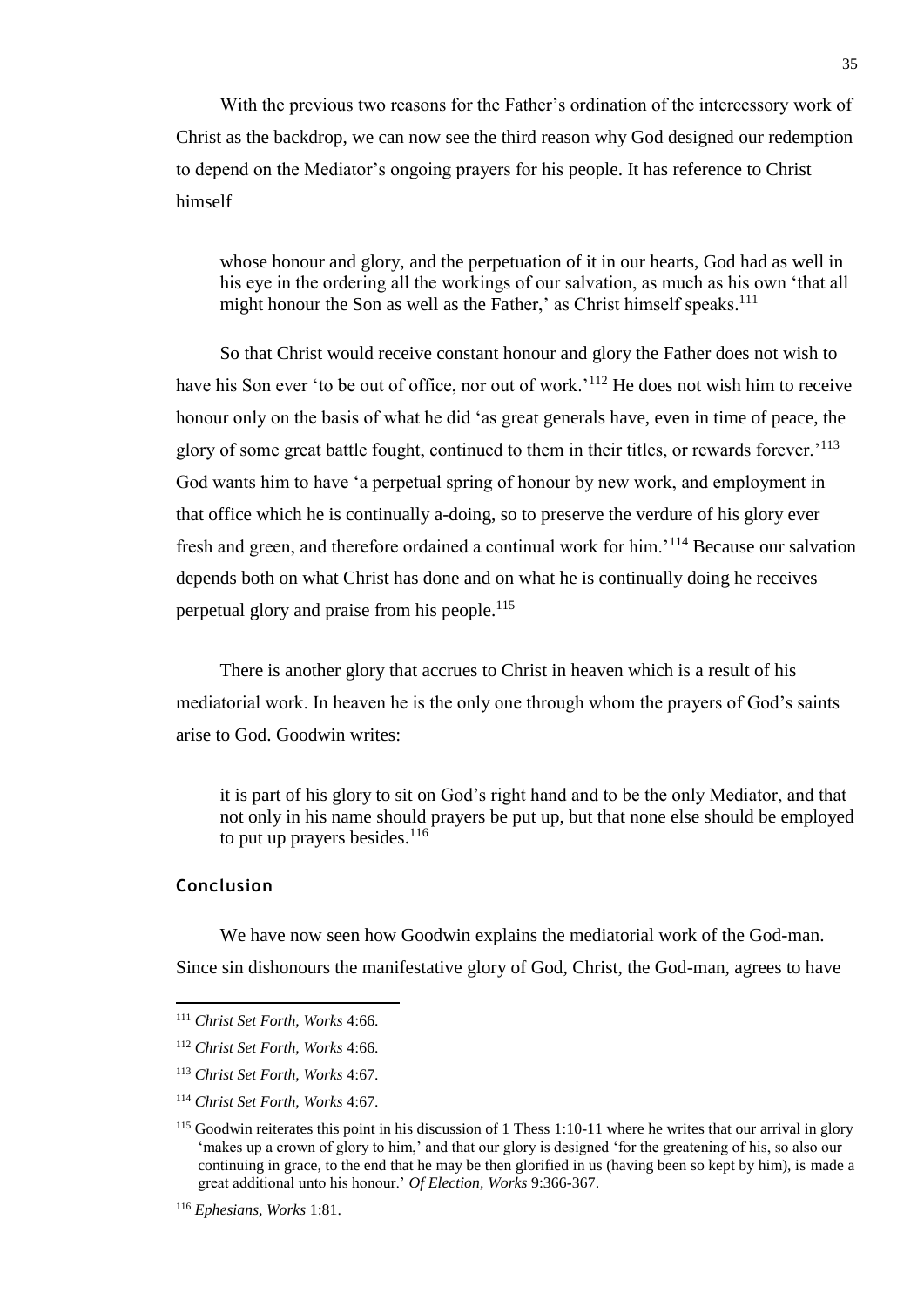his manifestative glory diminished and, in this way, make satisfaction for sin. However, although the Mediator must have an essential glory as God to give worth to his mediatorial work, his essential glory cannot be diminished. Therefore, Goodwin argues that Christ has an additional glory, unique to him, the diminishing of which can be offered to God for satisfaction. This glory, which Goodwin terms Christ's personal glory, is crucial for the success of Christ's mediatorial work.

Goodwin points out that in addition to making satisfaction for sin, Christ's mediatorial work also includes his defeat of Satan and his ongoing ministry of intercession at God's right hand. Thus there are many reasons why Goodwin can speak of Christ's mediatorial glory, the glory that accrues to Christ because of his mediatorial work.

In closing this chapter on the mediatorial glory of the God-man it is important to underscore two significant considerations: (i) Christ's mediatorial glory depends on both his essential and his personal glory, and, (ii) however illustrious his mediatorial glory may be, it is secondary to his personal glory, the glory he has as God-man quite apart from his work of redemption. To a discussion of Christ's personal glory we will now turn.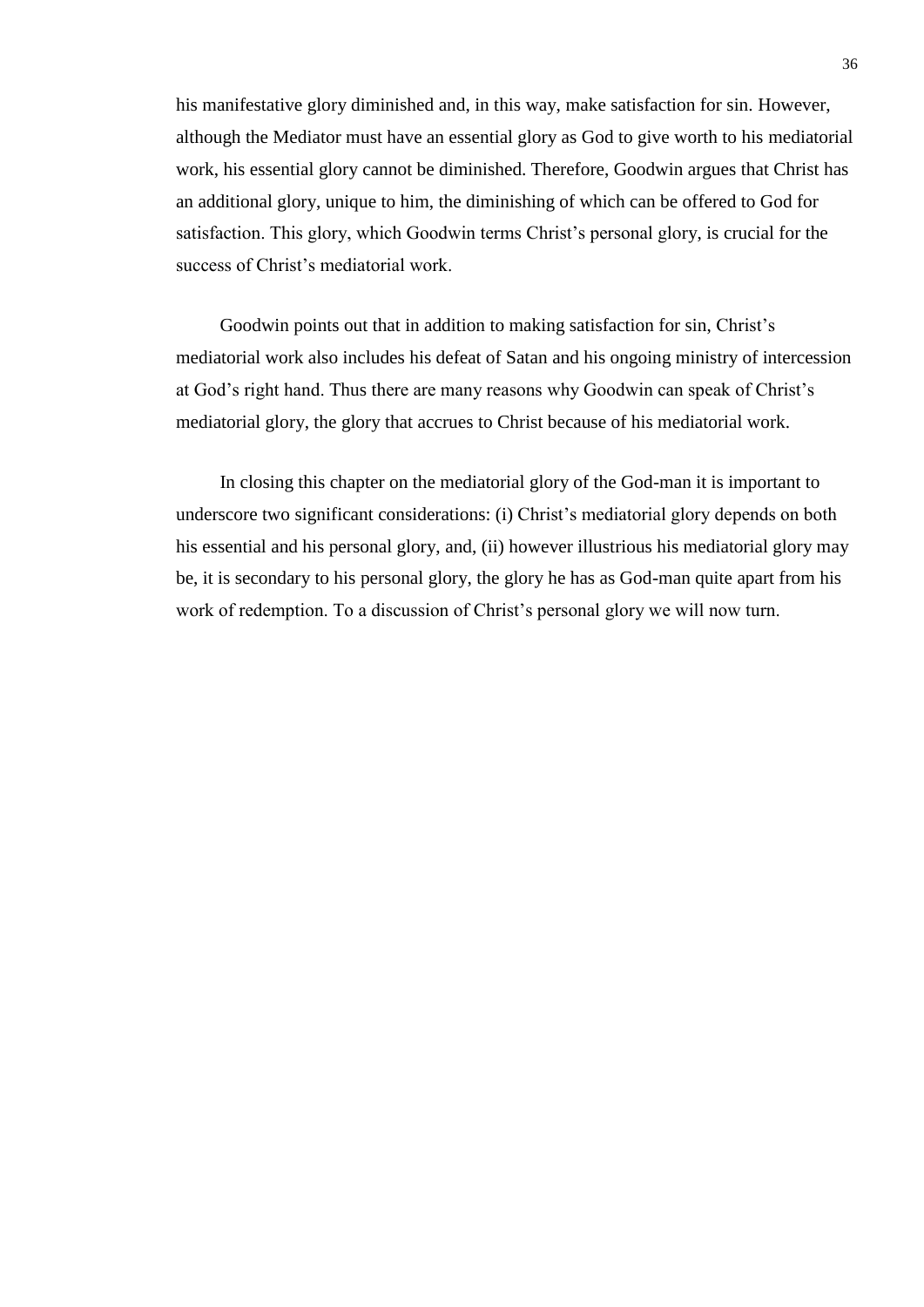# **Chapter 3: The Personal Glory of the God-Man**

Thus far we have looked at Goodwin's treatment of the essential and mediatorial glory of Christ. We noted that the essential glory of the second person of the Trinity is the foundation or substratum of Goodwin's Christology.<sup>1</sup> His discussion of the mediatorial glory of Christ is most prominent in his *Works* because it is most spoken about in the Scriptures. However, the God-man has another glory and it is in fact *this glory* which is the centre of Goodwin's Christology.

This he calls Christ's manifestative, or, personal glory. Goodwin holds that according to Colossians 1:15 'there is a double image of God in Christ; the one *essential*, as he is second person; the other *manifestative*, as the glory of God shines in the face or person of Jesus Christ, as man.'<sup>2</sup> This manifestative glory, he is careful to highlight, refers to 'the glory and royalties of this great person, who, as God-man in one person, is sovereign Lord over all.<sup>3</sup> It is the 'glories which attend and are due to that human nature united personally to the Son of God.<sup>24</sup> That is, this manifestative glory has reference to the second person, not simply as God, but as the God-man.

Furthermore, not only is this manifestative glory distinct from the glory Christ has as the second person of the Trinity, it is also to be distinguished from the glory that accrues to Christ as the Mediator of God's elect. Goodwin thus addresses the glory of Christ's person 'abstracted from the work of redeeming us men from sins and wrath.'<sup>5</sup> He writes of the glory of 'his person simply, considered as God-man,' 6 and 'of his office of mediatorship; which latter was superadded, over and above, unto the glory of his person, as God-man.<sup>'7</sup>

One can observe a descending scale of glory within Goodwin's theology of the thrice glorious second person of the Trinity. (i) His essential glory is unsurpassed and cannot be added to or diminished. It is the foundation of and vastly superior to (ii) the glory Christ has as the God-man, ordained to be so from all eternity by the Father. Indeed, the glory

<sup>1</sup> *Knowledge, Works* 4:461.

<sup>2</sup> *Knowledge, Works* 4:462.

<sup>3</sup> *Knowledge, Works* 4:454.

<sup>4</sup> *Knowledge, Works* 4:455.

<sup>5</sup> *Knowledge, Works* 4:455.

<sup>6</sup> *Knowledge, Works* 4:493.

<sup>7</sup> *Knowledge, Works* 4:493.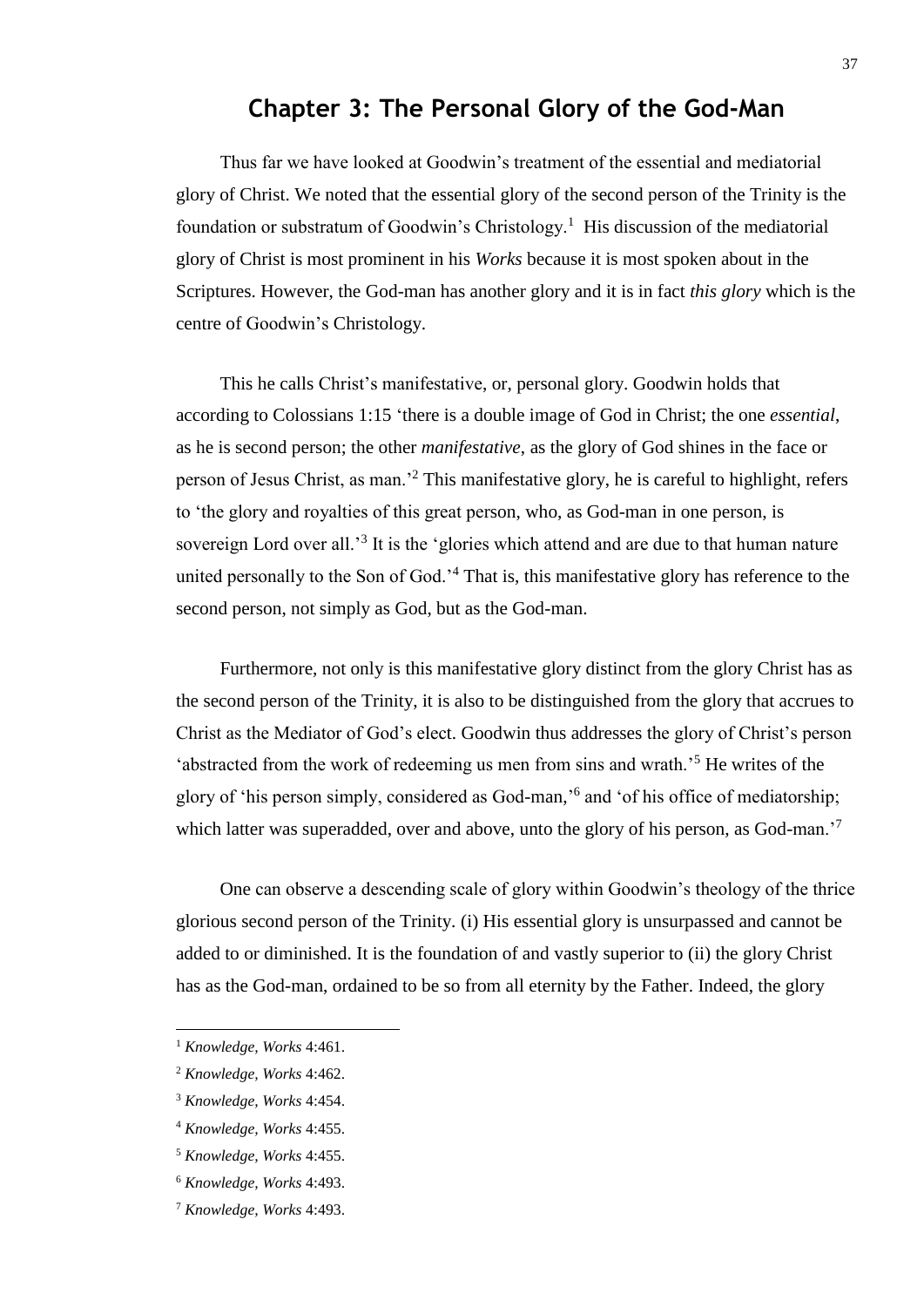Christ has as the God-man, his manifestative glory, is but the reflection and effect of his essential glory and so inferior to the glory which the second person has in common with his Father.<sup>8</sup> In turn, that manifestative, or personal, glory is the precursor to and outshines  $(iii)$  the glory of the Lord Jesus as the Redeemer of his people.<sup>9</sup> Thus for Goodwin, Christ has a threefold glory, one glory, essential, belonging to him as God, and then as God-man, possessing a 'double glory,'<sup>10</sup> personal and mediatorial.

This schema raises an important question: If the personal glory of Christ is inferior to his essential glory, is it proper to designate it as the centre of Goodwin's Christology? To this an affirmative answer can be given because, as Mark Jones notes, the 'essential glory of the divine Son receives relatively little attention in Goodwin's expositions on Christ's glory compared to the twofold glory related to his person and work as the God-man.'<sup>11</sup> And, '[t]he greater part of Goodwin's exposition of Christ's glory is taken up with his glory considered as the God-man.<sup>'12</sup> There are theological reasons, $^{13}$  as will become evident, why Christ's essential glory, though superior to his personal glory as the God-man abstracted from his work of redemption, has a subordinate place in Goodwin's Christology.

At this stage it is necessary to flesh out a number of things concerning the personal union of the second person of the Trinity with humanity.

At the beginning of Book II of *The Knowledge of God the Father, and His Son Jesus Christ*, <sup>14</sup> Goodwin commences his discussion of the Lord Jesus Christ, who he was from all eternity and what he became when ordained to become the God-man. Goodwin states

l

<sup>8</sup> *Knowledge, Works* 4:463.

<sup>9</sup> What is driving Goodwin here is not any desire to diminish the glory of Christ's work of redemption. He indeed speaks of it as a glory, but a glory that is 'superadded, over and above, unto the glory of his person, as God-man.' *Knowledge, Works* 4:493. He does not mean that it is a superior glory to Christ's personal glory but that it was in addition to his personal glory which is vastly superior. Rather than diminishing the mediatorial glory of Christ, Goodwin wishes to maximise Christ's personal glory as the God-man. He writes that the benefits of Christ's mediatorial work such as redemption and heaven which believers receive by faith 'are all far inferior to the gift of his person unto us, and much more to the glory of his person itself. His person is of infinite more worth than they all can be of.' *Ephesians, Works* 1:99.

<sup>10</sup> *Knowledge, Works* 4:493.

<sup>11</sup> Jones, *Why Heaven Kissed Earth,* 255.

<sup>12</sup> Jones, *Why Heaven Kissed Earth*, 255.

<sup>&</sup>lt;sup>13</sup> One being the permanent nature of the hypostatic union. 'But if God decree his Son to subsist in a human nature once, then his being ever as a man, and God for ever to dwell in him, is the natural consequent of the former; for the union is indissoluble.' *Knowledge, Works* 4:475.

<sup>14</sup> *Knowledge, Works* 4:404-453.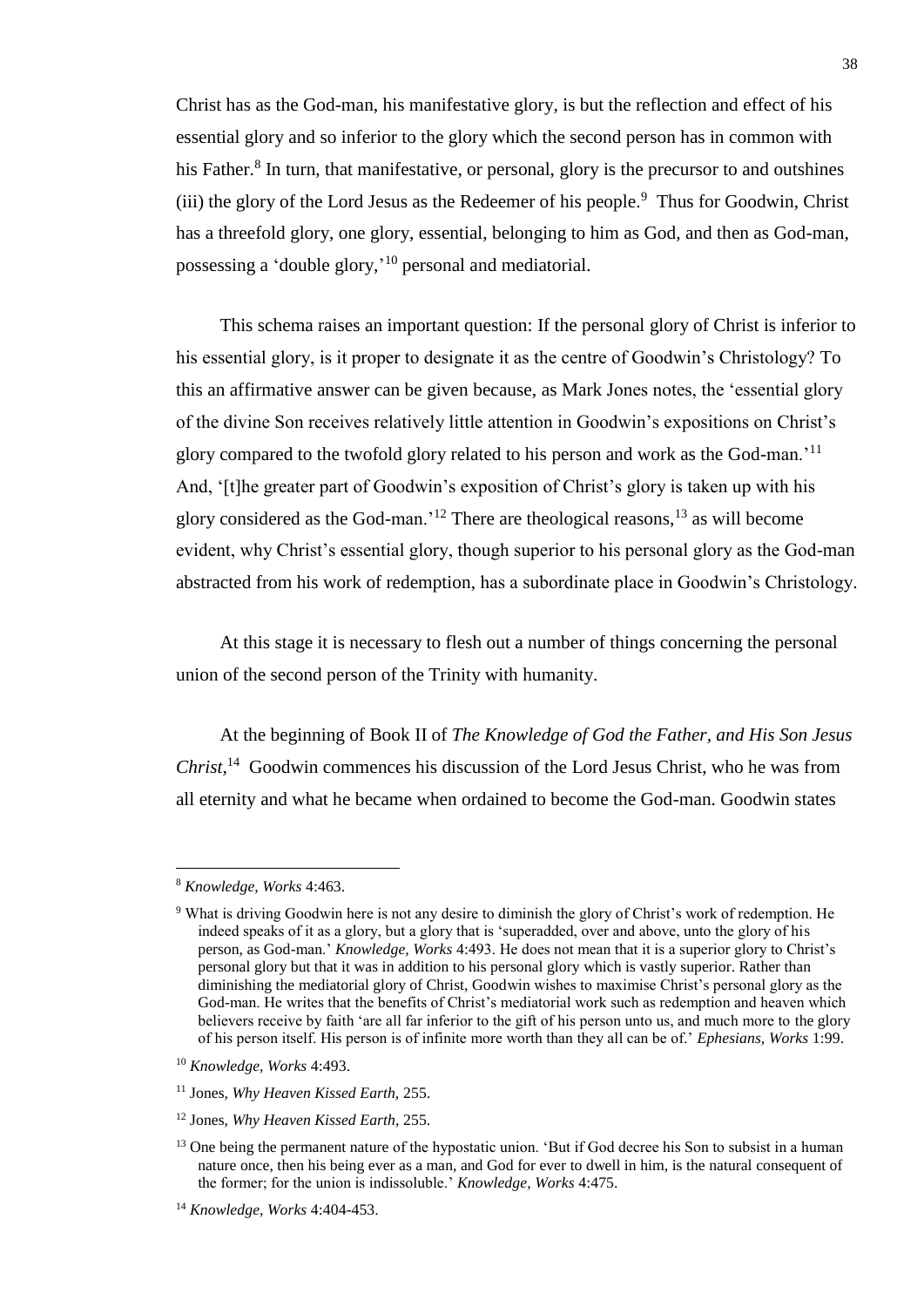that a misstep here will cause us to stumble in our understanding of the whole religion. Thus it is crucial to know *who* Christ is and *what* he is.

Goodwin explicates this by making and defending from Scripture three assertions. The first is that this person who is the Christ existed from all eternity.<sup>15</sup> Second, that Christ, as to the substance of his person, is the Son of God, not just when he took a human nature but from all eternity.<sup>16</sup> Finally, Goodwin asserts that Christ is God, one and the same in essence (*homoousios*) with God the Father. 17

## **What is the Nature of the Union Between God and Man?**

This triple assertion, that Christ is eternal, eternally the Son of God, and eternally God, sets the stage for Goodwin to address the 'great mystery of our religion.'<sup>18</sup> Elsewhere he asks, 'What was the greatest work of wonder that ever God did in the world?' and answers, 'It was the incarnation of the Son of God.'<sup>19</sup> In the creation of the world God is revealed (Romans 1:19-20). 'But God manifest in the flesh is an even higher kind of manifestation, for there he is present. We may say of it, Here God is a visible God in his person.'<sup>20</sup>

The incarnation means that Jesus Christ is God and man in one person forever. He who was of essence God took the nature of man in union with himself.

Christ may be said to be made man, and to be as essentially man as he is God; made, not as water was made wine, and ceasing to be water, but both natures remaining distinct, are made one person, so as both become one Lord and one Christ.<sup>21</sup>

This union is so real that 'in the concrete the man Christ may be called God, and the Son of God. . . Though the manhood cannot be called the Godhead.<sup>22</sup> Not only can the man be

<sup>15</sup> *Knowledge, Works* 4:407-420.

<sup>16</sup> *Knowledge, Works* 4:420-428.

<sup>17</sup> *Knowledge, Works* 4:428-438.

<sup>18</sup> *Knowledge, Works* 4:438.

<sup>19</sup> *The Holy Ghost, Works* 6:418.

<sup>20</sup> *Knowledge, Works* 4:438.

<sup>21</sup> *Christ the Mediator, Works* 5: 51.

<sup>22</sup> *Christ the Mediator, Works* 5:51.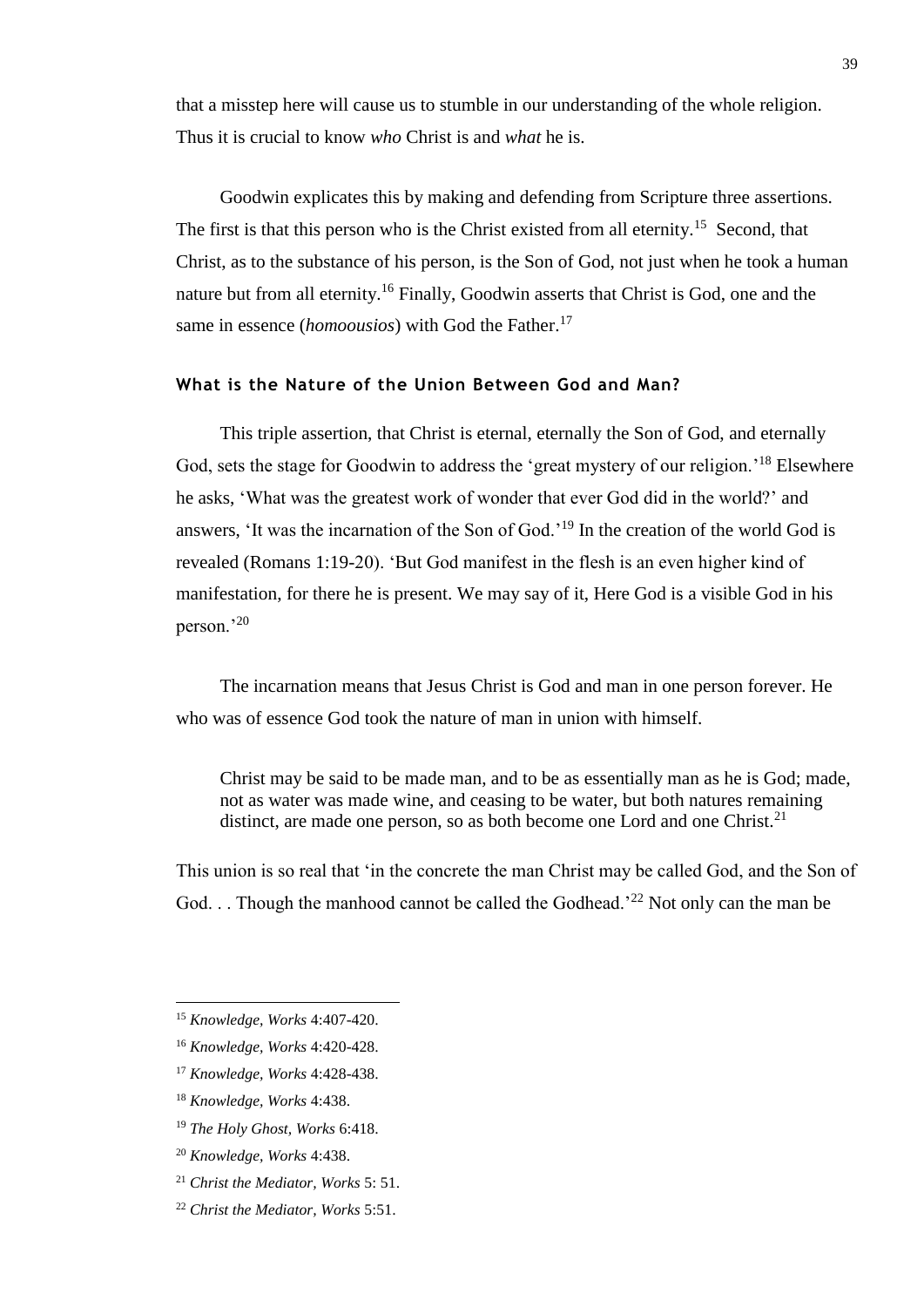designated God 'but the Godhead is said to dwell in him, and the fullness of the Godhead to fill that human nature.<sup> $23$ </sup>

He is careful to note that it was human *nature* that the second person of the Trinity assumed, not a human *person*. Christ 'took not the person of a man, but man to be a person with himself.<sup>24</sup> That is, the human nature he assumed was *anhypostatic*. It was the personhood of the second person of the Godhead that was communicated to the human nature assumed.

Goodwin admits that because of this, Christ's 'human nature differs from ours; but that difference is not in any part of the substance of our natures, but only . . . a difference in the matter of subsisting.'<sup>25</sup> Despite this difference, Goodwin insists that Christ

took our whole nature for substance, every way as perfect as ours, in all the parts of it, both of soul and body. . . . There was nothing wanting essential to either, or for the perfection of either part of our nature, for he will be like us in all things, in all members of our bodies, and faculties of our souls.<sup>26</sup>

In fact, because Christ gave personhood to a human nature the salvation of humanity is possible. Goodwin writes:

This will fit us well, for now all that Christ as God doth, the man Christ shall be said to do for us, that so it may be ours; and all that Christ man doth, Christ God shall be said to do, that it may have an infinite merit in it.<sup>27</sup>

The eternal Son of God who became man, while remaining essentially God and becoming essentially man, acts as God in our nature to bring us salvation.

l

<sup>23</sup> *Christ the Mediator, Works* 5:51.

<sup>24</sup> *Christ the Mediator, Works* 5:51.

<sup>25</sup> *Christ the Mediator, Works* 5:53.

<sup>26</sup> *Christ the Mediator, Works* 5:54.

<sup>27</sup> *Christ the Mediator, Works* 5:52. In this context it is helpful to note the Reformed distinction between *totus Christus* and *totum Christi* that arises from the insistence of the divine personality of the God-man. Richard A. Muller writes: 'The *totus Christus*, i.e., the whole person of Christ is omnipresent, inasmuch as the divine person is, by virtue of his divinity, omnipresent; but the *totum Christi*, all of Christ, i.e. both natures, cannot be omnipresent, since the human nature must be in one place.' *Dictionary of Terms*, 305.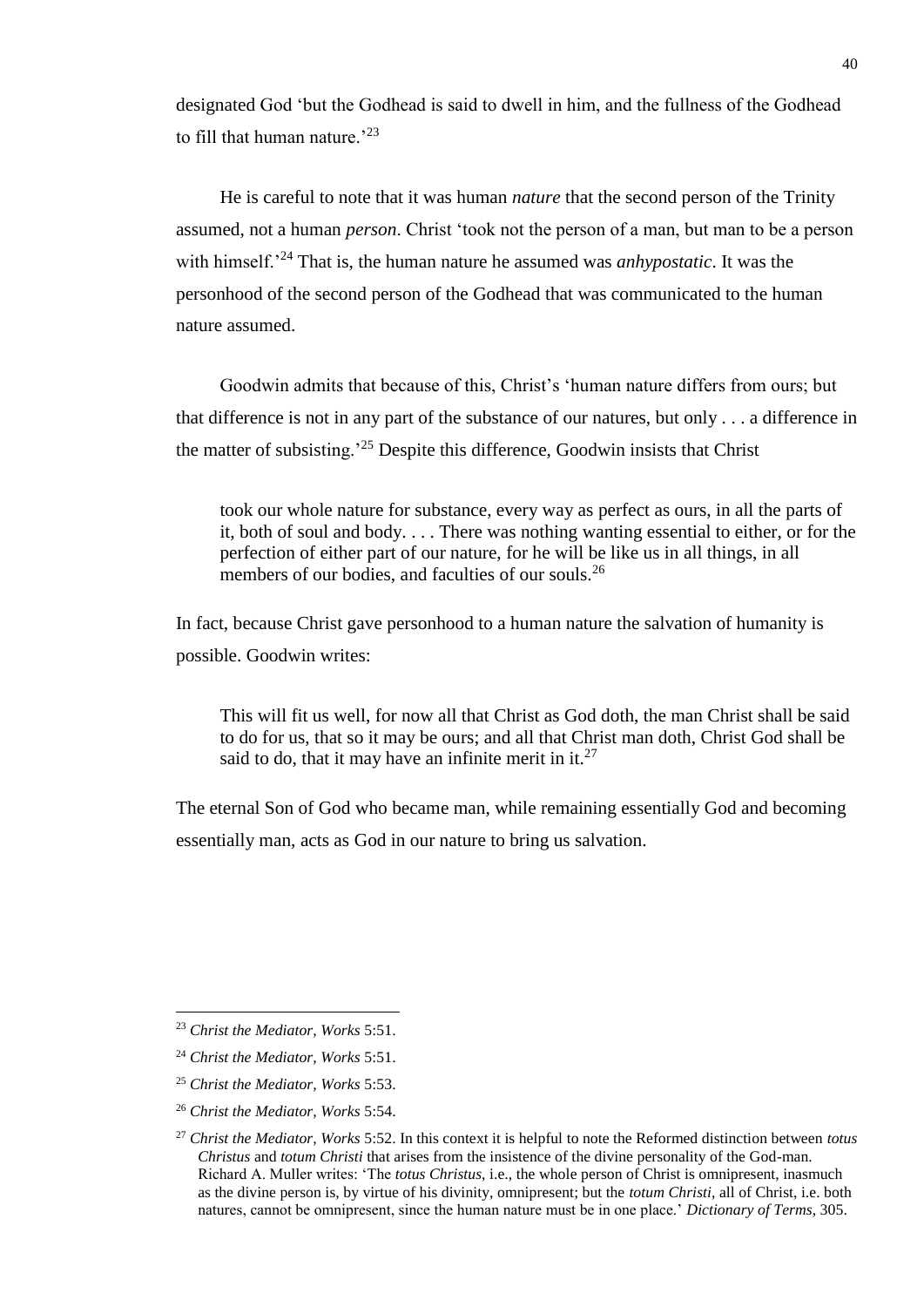# **What are the Glories that Belong to Christ the God-man?**

Goodwin states that Christians have diminished Christ's glory by focussing too narrowly on his glory as a redeemer. He traces this to sinners' elation due to their rescue from sin because of the mediatorial work of Christ. There is, however, another stream of revenue of glory flowing to Christ in that he is the God-man.<sup>28</sup>

In Book III of *The Knowledge of God the Father, and his Son Jesus Christ*<sup>29</sup> Goodwin addresses himself to 'the glory of [Christ's] person, and the relation thereof, simply considered and abstracted from the work of redeeming us men from sins and wrath.<sup>30</sup> This glory of the God-man, is delineated in two ways as the glory 'inherent in him' and the glory 'adherent or appertaining to him.<sup>'31</sup>

### **A. Inherent Glory**

The glory inherent in him is the glory Christ has by virtue of the hypostatic union between the second person of the Godhead and man. As such, Christ is the 'image of the invisible God' (Colossians 1:15) and the attributes of the divine essence, which are invisible, are made visible in Christ. He argues that in this verse Paul is referring to Christ, not simply as second person of the holy Trinity, but to Christ as the God-man. It could not be a reference to Christ as second person because '[t]he Godhead and person of Christ, considered simply as second person, is in himself as invisible as the Godhead, or person of the Father.'<sup>32</sup> In Christ, the God-man, we see 'an edition of the Godhead, in all the perfections of it'<sup>33</sup> though inferior to Christ's essential glory just as the rays of the sun are inferior to the sun itself. $34$ 

Goodwin further argues that this image of the divine attributes in the God-man is not a 'bare communication of properties, so as only that which is said of the Godhead is predicated of the manhood.'<sup>35</sup> Nor is it that the manhood uses divine attributes, for

<sup>28</sup> *Knowledge, Works* 4:454.

<sup>29</sup> *Knowledge, Works* 4:454-569.

<sup>30</sup> *Knowledge, Works* 4:454-5.

<sup>31</sup> *Knowledge, Works* 4:455.

<sup>32</sup> *Knowledge, Works* 4:462.

<sup>33</sup> *Knowledge, Works* 4:462.

<sup>34</sup> *Knowledge, Works* 4:463.

<sup>35</sup> *Knowledge, Works* 4:463.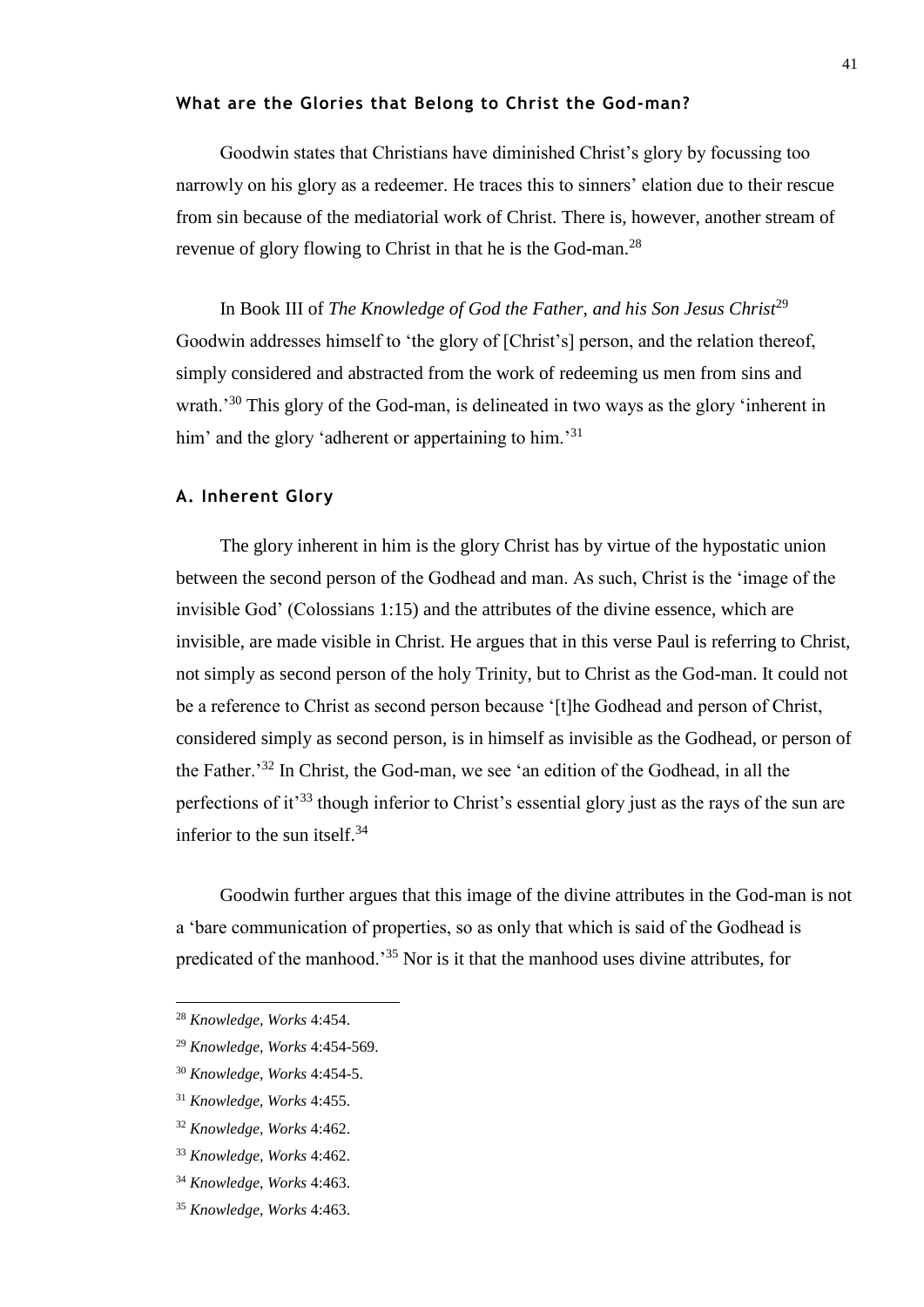example, that the humanity of the God-man 'is omniscient with the omniscience of the divine nature.<sup>36</sup> It is that the divine attributes really become attributes of the human nature in the highest possible manner that infinite attributes can be communicated to a finite creature. He writes:

[The] fulness of perfections really inherent and appertaining unto the manhood, by virtue of that its union with the divine nature, as although infinitely coming short of the attributes that are essential to the Godhead, yet is the completest image of them.<sup>37</sup>

To illustrate his meaning, Goodwin refers to the divine attribute of omniscience. Goodwin reflects on Colossians 2 and draws a connection between what Paul says in v. 3 about Christ, 'In whom are hid all the treasures of wisdom and knowledge' and in v. 9, 'For in him dwelleth all the fullness of the Godhead bodily.' He writes, 'Now the reason of all this fulness of wisdom in Christ is there given, that the fulness of the Godhead dwells bodily (or personally) in him.'<sup>38</sup>

We have already seen that Goodwin follows the maxim *finitum non capax infiniti* and so he is careful to add that the wisdom Christ has in his human nature is not the same as that which God has in himself. To insist on such would make Christ's 'human nature God.<sup>'39</sup> Instead, 'there is a similitudinary omnisciency in Christ's human nature, . . . now glorified.'<sup>40</sup> Not the same omniscience, but a similar one, as similar as is possible in a human nature.

The hypostatic union has an influence on the man Jesus so that in the God-man we see the glory of God, that glory which Christ, as second person of the Godhead, has in himself. But Christ's essential glory cannot be seen any more than we can see the essential glory of the Father. 'Therefore . . . this Godhead dwells bodily in a human nature, that so shining through the lantern of his flesh we might behold it.<sup> $41$ </sup> Whatever glory there is in

l

<sup>36</sup> *Knowledge, Works* 4:463.

<sup>37</sup> *Knowledge, Works* 4:463.

<sup>38</sup> *Knowledge, Works* 4:464.

<sup>39</sup> *Knowledge, Works* 4:464.

<sup>40</sup> *Knowledge, Works* 4:464. The qualification 'now glorified' is not insignificant in Goodwin's Christology. He is speaking here of Christ as God-man after his exaltation when Christ received the glory that he had upon his appointment as God-man and prior to his incarnation, a glory that was suspended during his incarnation.

<sup>41</sup> *Glory of the Gospel, Works* 4:232.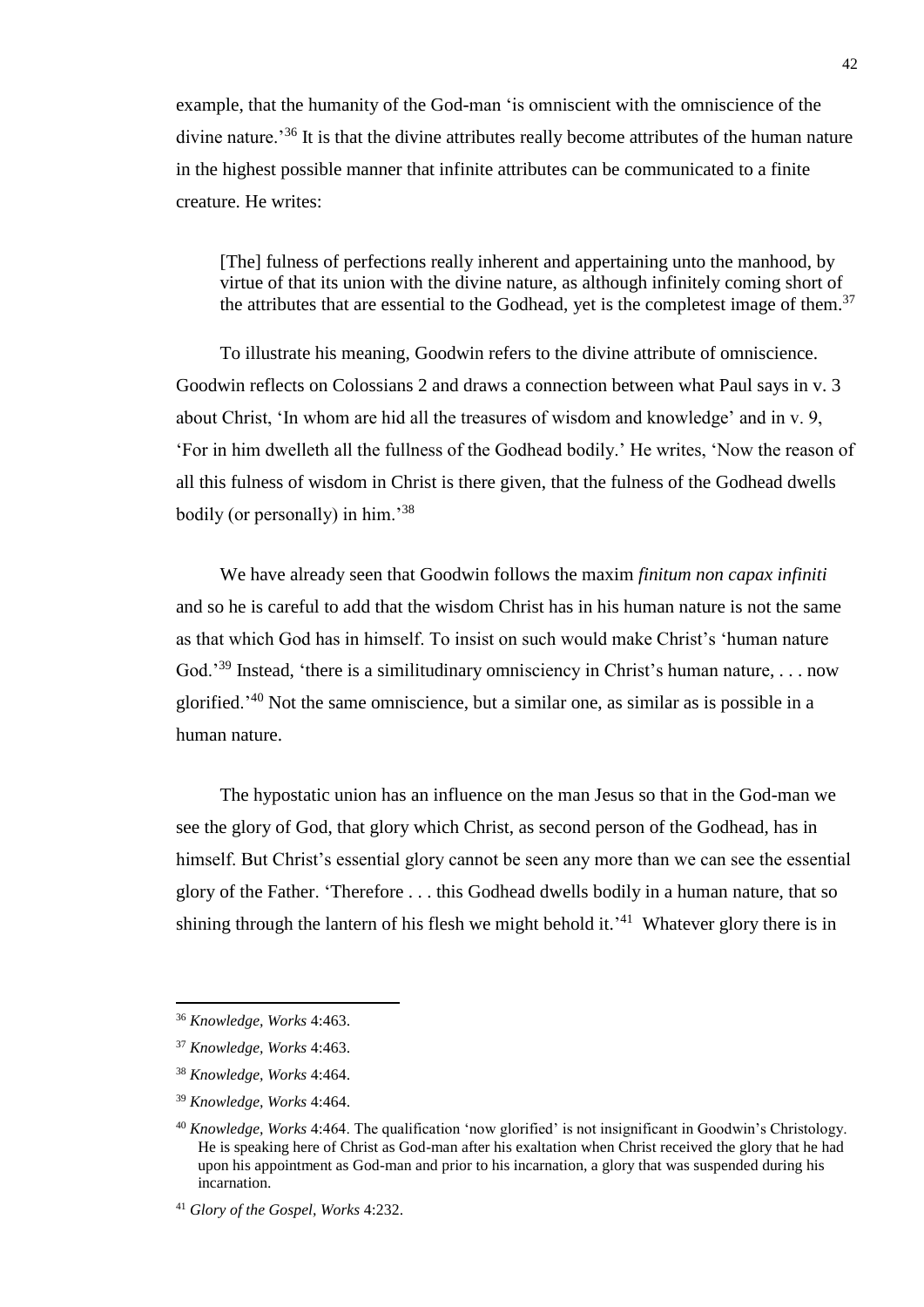the Godhead is communicated to the humanity of Christ hypostatically united to the eternal Son of God.

### **B. Adherent Glory**

In contrast to Christ's inherent glory as God-man by virtue of the hypostatic union, there are also glories given to him, what Goodwin calls glory adherent to him, which are part of his personal glory.

Christ is the first in the order of God's decrees. Goodwin mines this from Paul's statements 'he is the firstborn of every creature' (Colossians 1:15) and 'he is before all things' (Colossians 1:17). Goodwin does not treat these words as a proof text for eternal generation stating that there are other passages which teach this 'more plainly and directly.<sup>'42</sup> For him, that Christ is the firstborn of every creature means two things.

First, it refers to the God-man becoming a creature upon his assumption of the human nature, although he has priority and dignity and honour over all other creatures. That is why it cannot refer to his eternal generation because this refers to Christ as God, and 'God would never have condescended so low, speaking of the eternal generation of his Son, as to compare him therein with creatures.<sup>43</sup> Goodwin sums up this point by noting that although the God-man is a creature he is 'a prince of all creatures.'<sup>44</sup>

More significantly, being firstborn of all creatures highlights that he was the first in the order of God's decrees. Note how Goodwin discusses this. One of his favourite pictures in describing God's eternal decrees is taken from gynaecology. He speaks of the 'vast womb of eternity<sup>45</sup> and 'the womb of election'<sup>46</sup> and the 'womb of God's decrees.<sup>'47</sup> The particular decrees issue from this womb of God's eternal purpose as babies issue from a mother's womb. 'The womb is the eternal decrees and purposes of God.'<sup>48</sup>

<sup>42</sup> *Knowledge, Works* 4:468.

<sup>43</sup> *Ephesians, Works* 1:74.

<sup>44</sup> *Knowledge, Works* 4:470.

<sup>45</sup> *Ephesians, Works* 1:26.

<sup>46</sup> *Ephesians, Works* 1:74.

<sup>47</sup> *Ephesians, Works* 2:316.

<sup>48</sup> *Knowledge, Works* 4:470.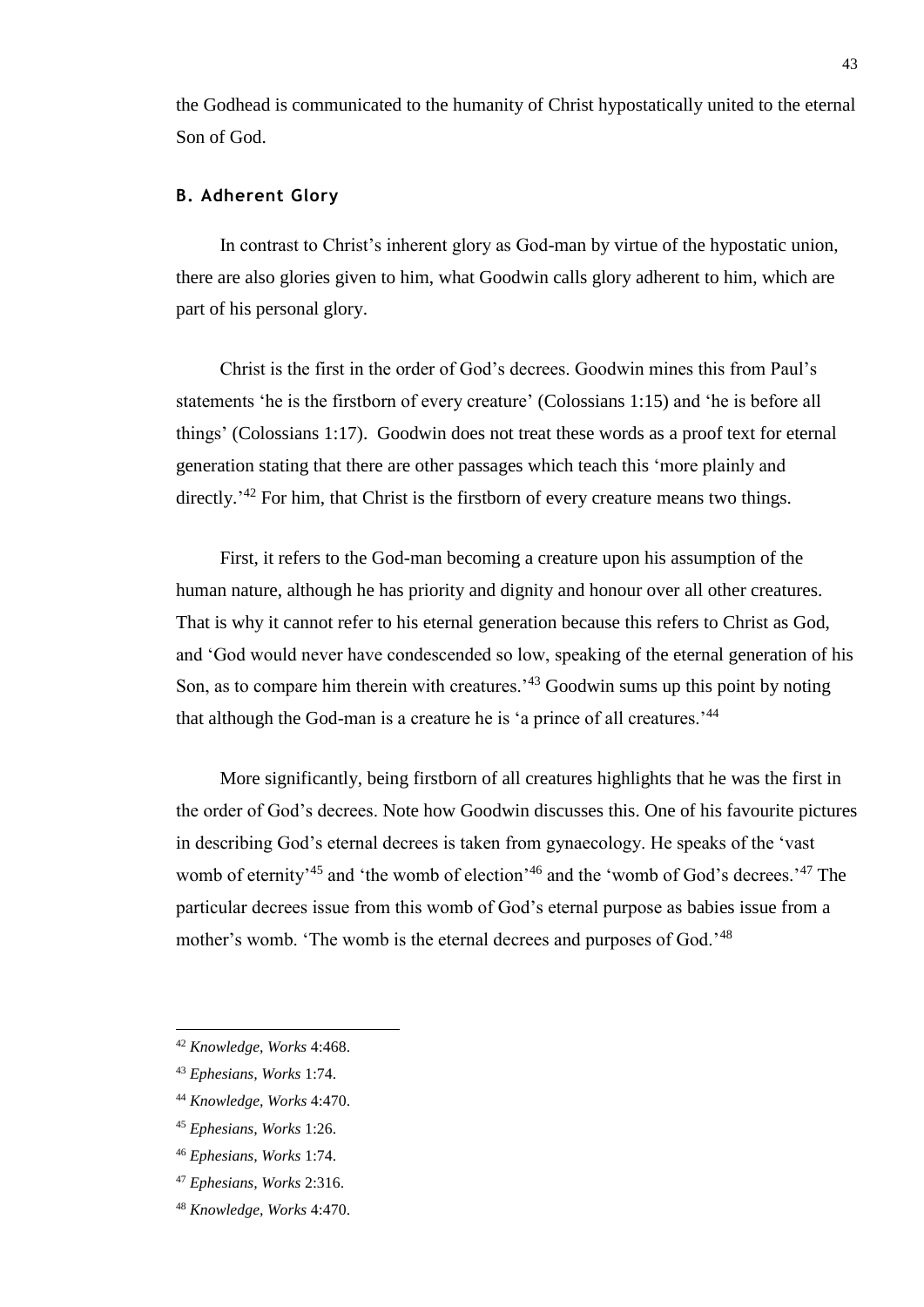It is within this context that Goodwin understands Christ as the firstborn of all creatures. He was decreed to be the God-man prior to all other decrees, that is, he was predestined as the God-man, absolutely. As Goodwin expresses it in a sermon on Hebrews 1:1-2, 'he was the firstborn in the womb of God's predestination.'<sup>49</sup>

Closely connected to this, Goodwin also sees the priority of the God-man in the phrase in Colossians 1:17, 'And he is before all things.' This has to do with the order of God's intention in eternity. Referring to Proverbs 8:22, which Goodwin applies to Christ, he says that in the contemplation of God's works *ad extra,* Christ holds first place 'as the richest treasure of all his glory to be manifested in his creation, without which he would not have proceeded to any other work . . . but rested in that blessed society of the Three without them.<sup>'50</sup>

Goodwin is affirming two things here. First, if Christ had not been ordained as the God-man there would have been no further ordination or creation. Second, he was the firstborn and may well have been, had God so determined, the only born. He is before all things.

Goodwin is not attributing either temporality or a chronological order to the eternal decrees but rather a logical interconnectedness. God 'view[s] and ordain[s] all his works *ad extra*, at once.<sup>51</sup> Yet 'one thing decreed by God is ordered by his will to have a reference unto, or dependence upon another thing, though at the same time decreed.<sup>52</sup> And although the decrees and purposes of God 'is the common womb, both of Jesus Christ, as he is Godman, and of all creatures else,<sup>53</sup> Christ the God-man was the first to exit the womb.

The second glory that makes up the glories adherent to him is, Goodwin insists from Colossians 1:16, that all things were created by Christ and 'for him.' Christ 'was set up as a universal end of the whole creation of God.'<sup>54</sup> That is, all things were created for Christ's glory, a priority which is 'a similitudinary prerogative of what God alone is.'<sup>55</sup> Christ

<sup>49</sup> *Three Sermons, Works* 5:541.

<sup>50</sup> *Knowledge, Works* 4:471.

<sup>51</sup> *Knowledge, Works* 4:470.

<sup>52</sup> *Knowledge, Works* 4:474.

<sup>53</sup> *Knowledge, Works* 4:470.

<sup>54</sup> *Knowledge, Works* 4:472.

<sup>55</sup> *Knowledge, Works* 4:472.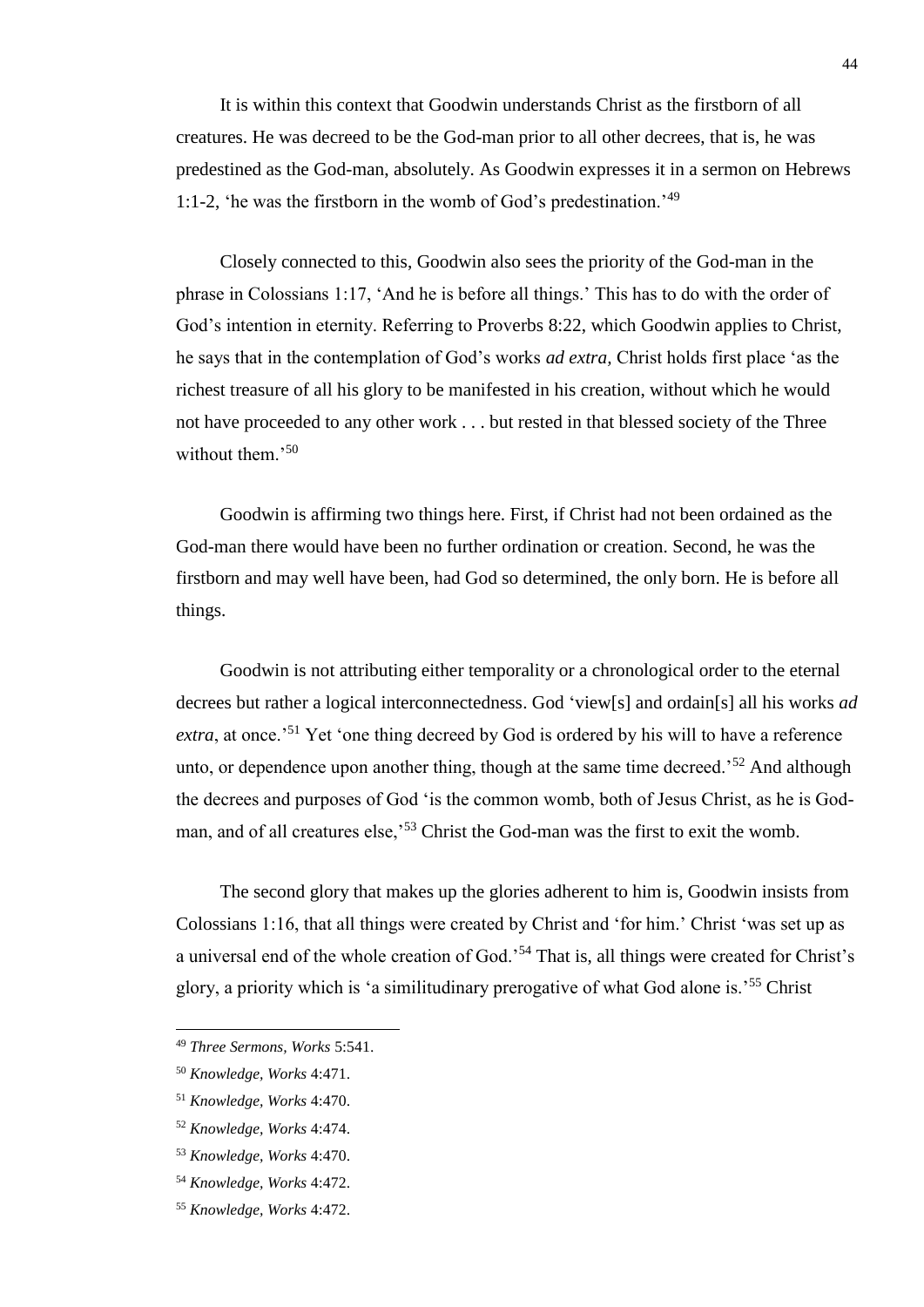derives glory from the creation to the glory of God because the Father is greater than he is, as God-man. Christ is the end for whom all things were created, not just by God's decree, but because, once he was decreed to be God-man he was considered by God to be deserving of being the end of all creatures.<sup>56</sup>

To these two glories, namely that Christ was the first of all of God's decrees and the one for whom all things were created, both by decree and desert, Goodwin adds a third. '[I]t was withal his due to be ordained by God the end of all things decreed together with him.<sup>57</sup> Goodwin explains this last point syllogistically. If the second person of the Trinity was ordained by God to subsist in a human nature (which was not necessary but due to the free will of God), and, if God determined to create other creatures (which he was under no obligation to do but which he did actually do), 'then it becomes the necessary due of this Christ, and that as God-man, so decreed, to be set up by God in those his decrees, as the end of all these things.'<sup>58</sup>

In his design God should therefore arrange the decree of all things for Christ's glory. That is, there should be intentionality to his design. Goodwin is arguing here that Christ has a double right to glory, first, as the God-man by a 'necessary consequent of that union<sup> $59$ </sup> and, second, because God 'shaped these his decrees accordingly.<sup> $50$ </sup>

Goodwin's point here is that this glory of Christ, that of having a natural right to it, is unique to him and shared by no other creature. He illustrates this with reference to the creation of humanity. The apostle Paul writes in 1 Corinthians 11:9, 'The man was not created for the woman, but the woman for the man.' But that order, Goodwin argues, was not necessary. '[I]t was not a due that if both man and woman should be created, the woman should be for the man.<sup>'61</sup> This 'was a matter of mere arbitrariness and pure liberty unto God.'<sup>62</sup> It was different with Christ.

<sup>56</sup> *Knowledge, Works* 4:472.

<sup>57</sup> *Knowledge, Works* 4:473.

<sup>58</sup> *Knowledge, Works* 4:473.

<sup>59</sup> *Knowledge, Works* 4:474.

<sup>60</sup> *Knowledge, Works* 4:475.

<sup>61</sup> *Knowledge, Works* 4:475.

<sup>62</sup> *Knowledge, Works* 4:475.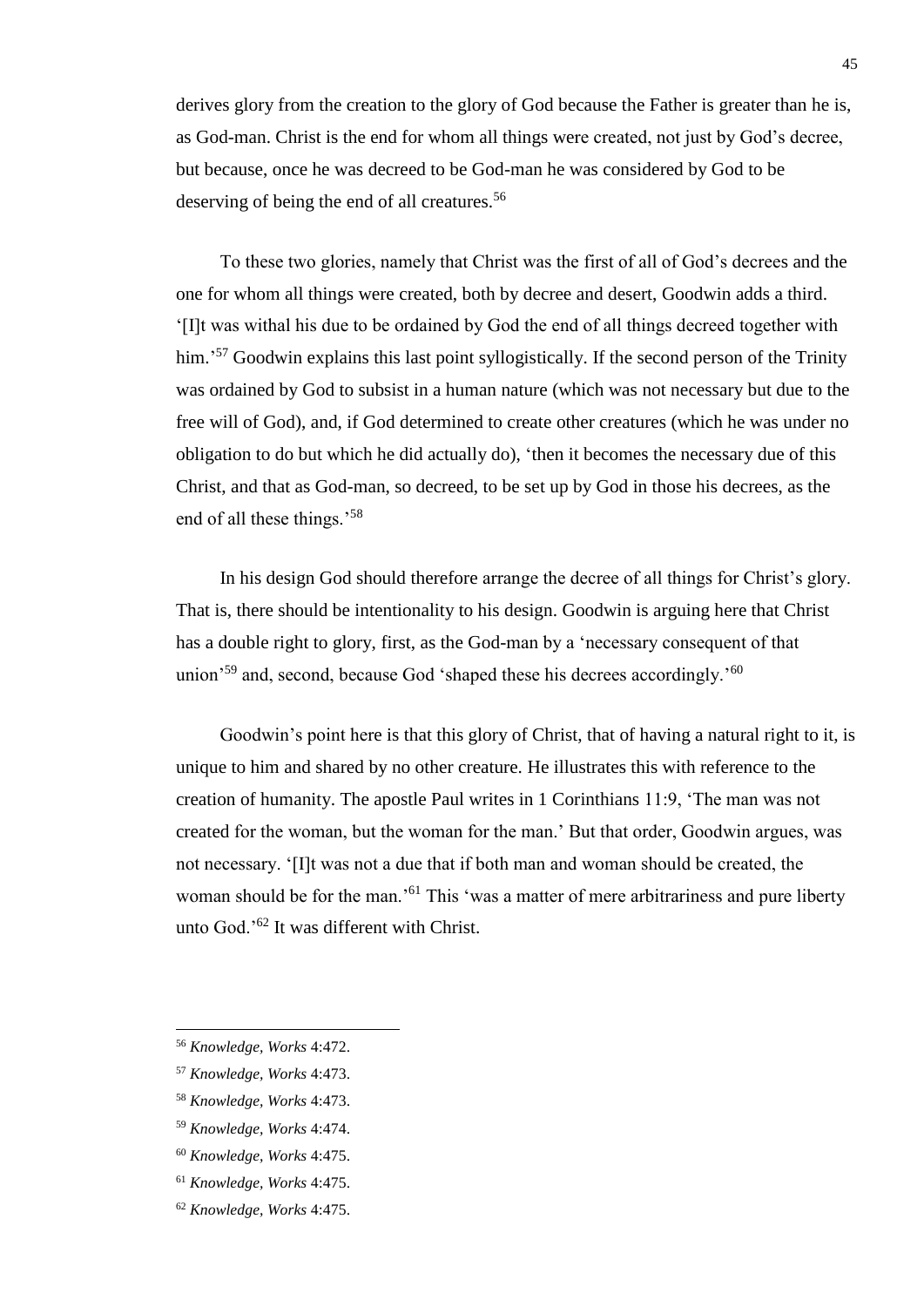For although (as was said) that he should subsist in man's nature, that depended merely upon a decree, and was in no respect his due; but that he should be the heir, the Lord, the end of all things, is so the object of God's will and decree, as withal he may claim it (supposing an intention in God, that he will be God-man at all) as a due, and royalty, and prerogative entitled to his being decreed God's Son, by the supremest law that can come between God and his Son, which cannot be made void, or he be bereaved of that prerogative.<sup>63</sup>

If God should ordain anything, it is simultaneously ordained for his own glory and the glory of the God-man.

Goodwin offers an additional example of the personal glory of Christ as God-man. The backdrop here is God's intention to create anything at all. Goodwin says that two eminent ends for which God created all things are 'the manifestation of himself, and his glorious perfections to creatures reasonable, that they might glorify him,' and 'to shew his love, and communicate his goodness unto those creatures reasonable, which he would set himself to love.'<sup>64</sup>

Christ's glory is that he, even 'without the superadded project of redemption,'<sup>65</sup> is the highest possible manifestation of the glory of God, higher 'than if millions of several worlds had been created every day on purpose to reveal God to us.'<sup>66</sup>

Further, in the union of the two natures in the God-man, God has shown his love and communicated his goodness in the highest possible way. Christ is 'the epitome, the compendium'<sup>67</sup> of creation and in showing his love to the God-man, God gives 'the utmost

<sup>63</sup> *Knowledge, Works* 4:475.

<sup>64</sup> *Knowledge, Works* 4:477.

<sup>65</sup> *Knowledge, Works* 4:477.

<sup>66</sup> *Glory of the Gospel, Works* 4:232.

<sup>67</sup> *Knowledge, Works* 4:480. Goodwin develops this thought of Christ as the epitome of all creation in his discussion of the words 'that he might gather together in one all things in Christ, both which are in heaven, and which are on earth' (Eph 1:10). The all things in heaven refer to 'sorts of intelligent creatures'. . . 'angels in heaven, and men on earth.' *Ephesians, Works* 1:149. Human nature itself is a miniature world summing up both the heavenly world and the earthly world. 'Man's nature being the epitome of all, the centre of both worlds, higher and lower,—the elements, vegetatives, sensitive creatures,—man is the little idea of all species or kinds of things.' *Ephesians, Works* 1:154. So when Christ took human nature he sums up both worlds in himself 'for who of creatures so fit to be made "Lord of all things," by that God "for whom are all things," but he that is the sum and contract of all sorts of creatures that ever God should make.' *Knowledge, Works* 4:529.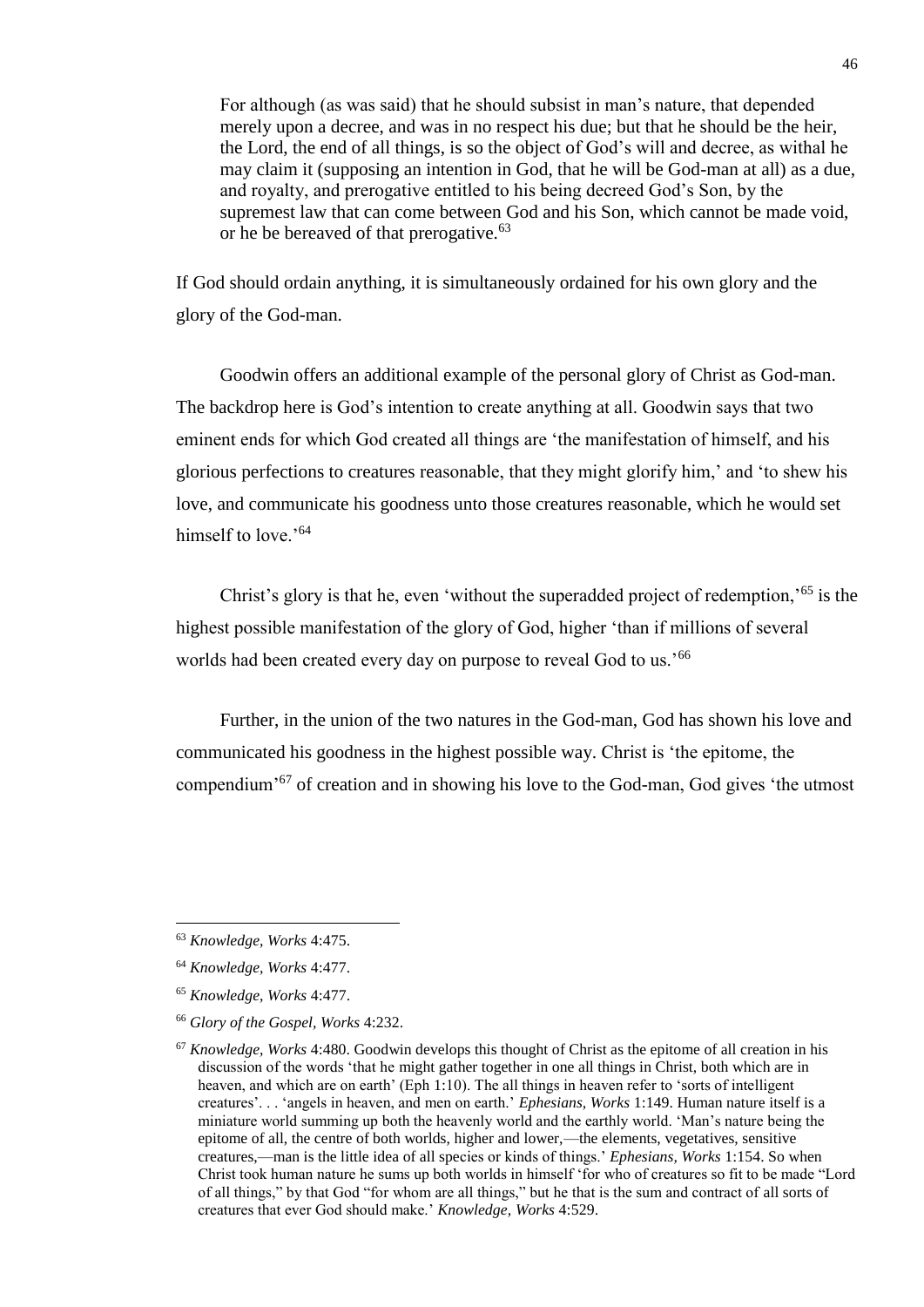pledge of his love to his whole creation,'<sup>68</sup> but especially 'to man, the darling of his creation.'<sup>69</sup>

Referencing the law 'that *bonum est sui communicativum*, that is, that goodness is communicative' and that 'the highest good is communicative of himself in the highest way,<sup>'70</sup> Goodwin argues that the best way God could communicate his goodness to his creatures was 'by a personal union of some person [of the Godhead] with a creature responsible.'<sup>71</sup> So God communicated his goodness to the man Jesus, and, through the God-man, God communicates himself to those who are united to Christ.

Therefore, the God-man is the highest manifestation of God's glory and the highest possible expression of his love. This is a glory that belongs to no other creature.

# **Christ's Prayer**

Goodwin's interaction with Jesus' prayer in John 17, particularly verse 5, ('Glorify me now with the glory which I had with thee before the world was') highlights the salient points of his view of the personal glory of the God-man. Goodwin poses a number of questions and answers them to elucidate his teaching on the glory of the God-man.

First, he asks whether this request of Jesus is to be understood as Christ speaking simply as second person of the Trinity or as the God-man. He asserts the subject of the prayer is the man Jesus who, having finished his work, 'prays for that glory wherein in heaven (when glorified) he should appear visibly in his human nature.<sup>72</sup>

Secondly, he asks in what sense can the man Jesus ask for the glory he had before the world existed. Enlisting the support of Augustine,<sup>73</sup> Goodwin says that the glory he had

l

<sup>68</sup> *Knowledge, Works* 4:480.

<sup>69</sup> *Knowledge, Works* 4:480.

<sup>70</sup> *Knowledge, Works* 4:480.

<sup>71</sup> *Knowledge, Works* 4:480.

<sup>72</sup> *Knowledge, Works* 4:485.

 $<sup>73</sup>$  Augustine writes: 'But this predestination He still more clearly disclosed in respect of His own</sup> glorification, wherewith He was glorified by the Father, when He added, "With the glory which I had, before the world was, with You." The proper order of the words is, "which I had with You before the world was." To this apply His words, "And now glorify Thou me;" that is to say, as then, so also now: as then, by predestination; so also now, by consummation: do Thou in the world what had already been done with Thee before the world: do in its own time what You have determined before all times.' *Tractates on the Gospel of John,* 105:6.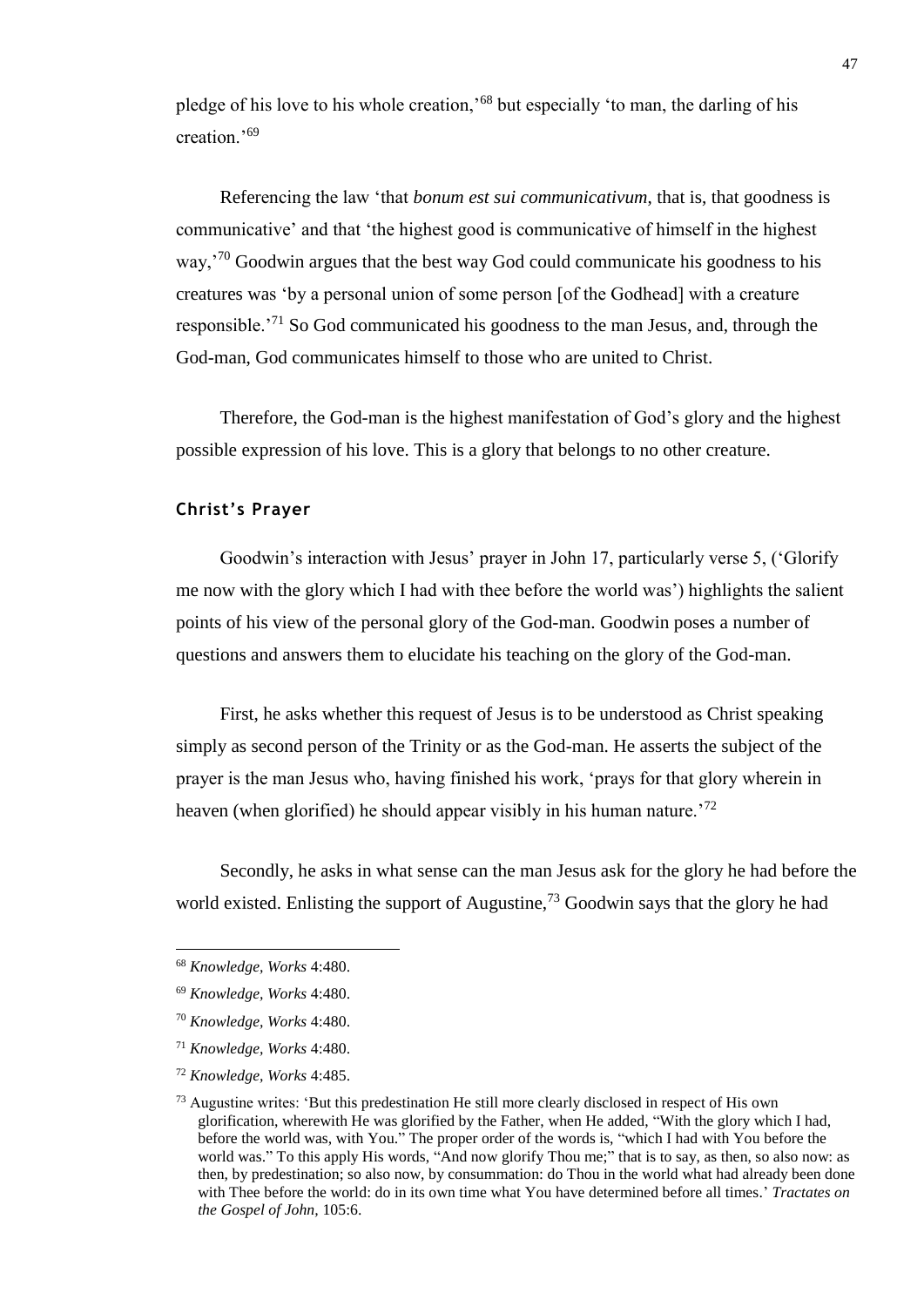before the world existed, was the glory of 'God's singular predestination of him constituted God-man,<sup>74</sup> 'that personal glory of and flowing from the personal union, which was by predestination given him as God-man.'<sup>75</sup>

Goodwin insists that this glory cannot be a reference to Christ's essential glory as the second person of the Godhead.<sup>76</sup> If it was essential glory that Christ was referring to, that was not something he needed to pray for, nor did he ever lose it. On the other hand, it would be incongruous for the man Jesus to pray for God to grant him essential glory. Christ must be asking for the glory of being constituted the God-man by God's predestination.

Thirdly, Goodwin asks how the God-man could be said to have glory before the world was when he did not yet exist as the God-man until his incarnation. Goodwin's first response is to say that the person of the God-man, being the eternal Son of God, did exist when he was predestined to be the God-man. Coupled with this,

the second person, the Son did, at, and together, and upon God's act of predestinating him to be God-man . . . take on him the real title and repute of God-man, and sustaining and bore the personage of God-man afore his Father. And his Father actually gave him the glory of it, as a super-added glory to that of his being second person, and his Son simply considered.<sup>77</sup>

When Christ accepted the office of God-man, along with its title, '[h]e was thenceforward God-man contracted, although the marriage was to be after consummated, when the Word took flesh.<sup>'78</sup> Goodwin sums up his answer this way:

This title was in itself truly a glory, though but an additional, given the second person then existing; and though the man, or the human nature was not existent, yet the glory of his being one day man was then existent, and the person was existent that was capable of receiving even that glory at that present.<sup>79</sup>

<sup>74</sup> *Knowledge, Works* 4:485.

<sup>75</sup> *Knowledge, Works* 4:486.

<sup>76</sup> *Knowledge, Works* 4:487.

<sup>77</sup> *Knowledge, Works* 4:489.

<sup>78</sup> *Knowledge, Works* 4:490.

<sup>79</sup> *Knowledge, Works* 4:491.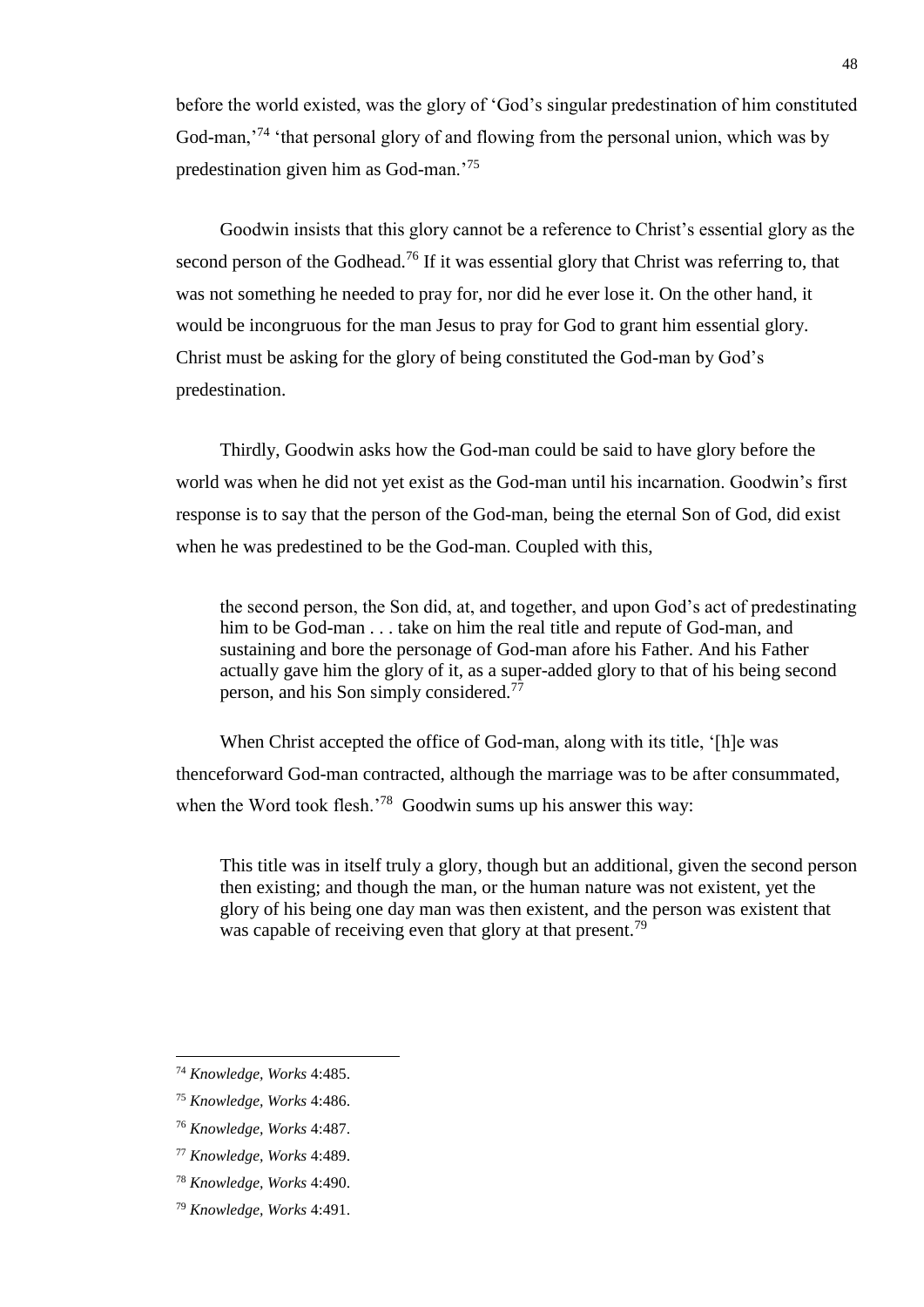In his fourth question Goodwin asks what kind of glory Christ prays for in John 17:5. Pointing out that Christ has 'a threefold glory,' the one essential, another personal and the third, mediatorial, he says that John 17:5 refers to Christ's personal glory. This was

to be taken up into the glory of God. It was not upon the account of what he had done in this world, as in relation unto us and our eternal life, but what simply arose from the union and communion which he had, and was to have entirely with his Father, singly and alone . . . and such as would have been if there were no world, nor had been extant; and so it was without relation unto his work done, or persons in this world whom eternal life should be given unto.<sup>80</sup>

Goodwin insists that this personal glory was not dependent on what Christ achieved. The 'now' of John 17:5, 'And *now*, O Father, glorify thou me,' is a 'now' of subsequence not of consequence. His glory follows his sufferings but is not due to his sufferings. Goodwin reinforces that Christ is speaking of his personal glory by pointing out that Christ asks his Father, 'glorify thou me *with thine own self*.' 'With thine own self' is not a reference to the place where Christ should be glorified, Goodwin contends, but 'of God's glorifying him in, and with, and by the glory God himself had, and with that glory alone, abstracted from all other things whatsoever.'<sup>81</sup>

In John 17:5, therefore, according to Goodwin, Jesus prays for God to grant him, the God-man, the full enjoyment of the riches of the glory of the God-head to which he had been predestined.

### **Conclusion**

This chapter presented an overview of Goodwin's understanding of the personal glory of the God-man. It demonstrated that Christ, considered abstracted both from who he is as the second person of the Trinity simply considered and what he has done as the Godman and Redeemer, has a personal glory as God-man. He has this glory because by virtue of the hypostatic union all the glory of the Godhead dwells in him bodily. Furthermore, since as the God-man he has a right to glory, all other things have been ordained for him. The second Person of the Trinity has been ordained to be God-man for his own glory and as the highest manifestation of God's glory and the highest expression of love, a privilege he shares with no other creature.

<sup>80</sup> *Knowledge, Works* 4:495.

<sup>81</sup> *Knowledge, Works* 4:496.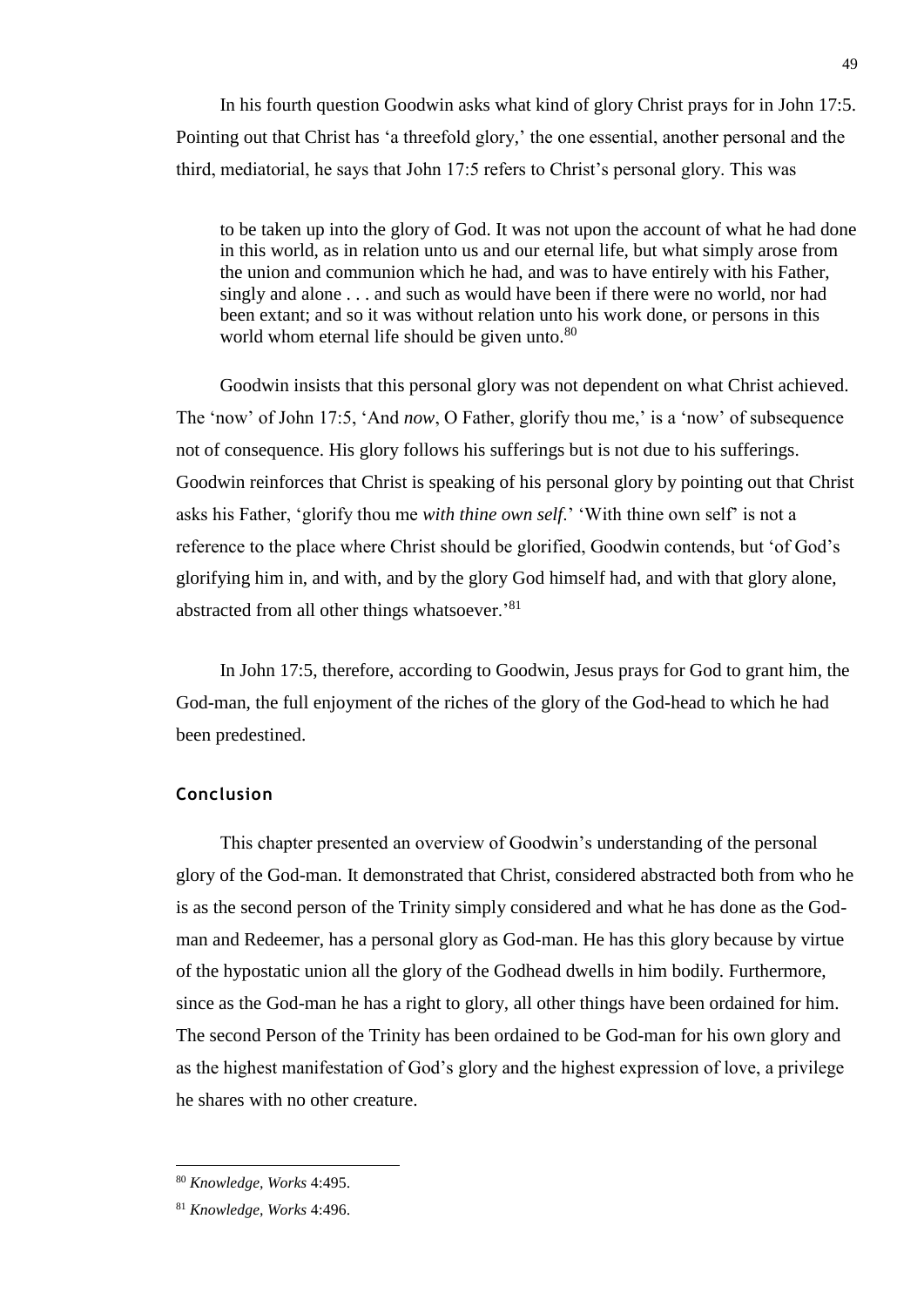Furthermore, Christ received this personal glory, not at his incarnation, but at his appointment to and acceptance of the office of Mediator.

At the beginning of this chapter it was stated that this personal glory of the God-man is the centre of Goodwin's Christology. To demonstrate that is the burden of the next chapter.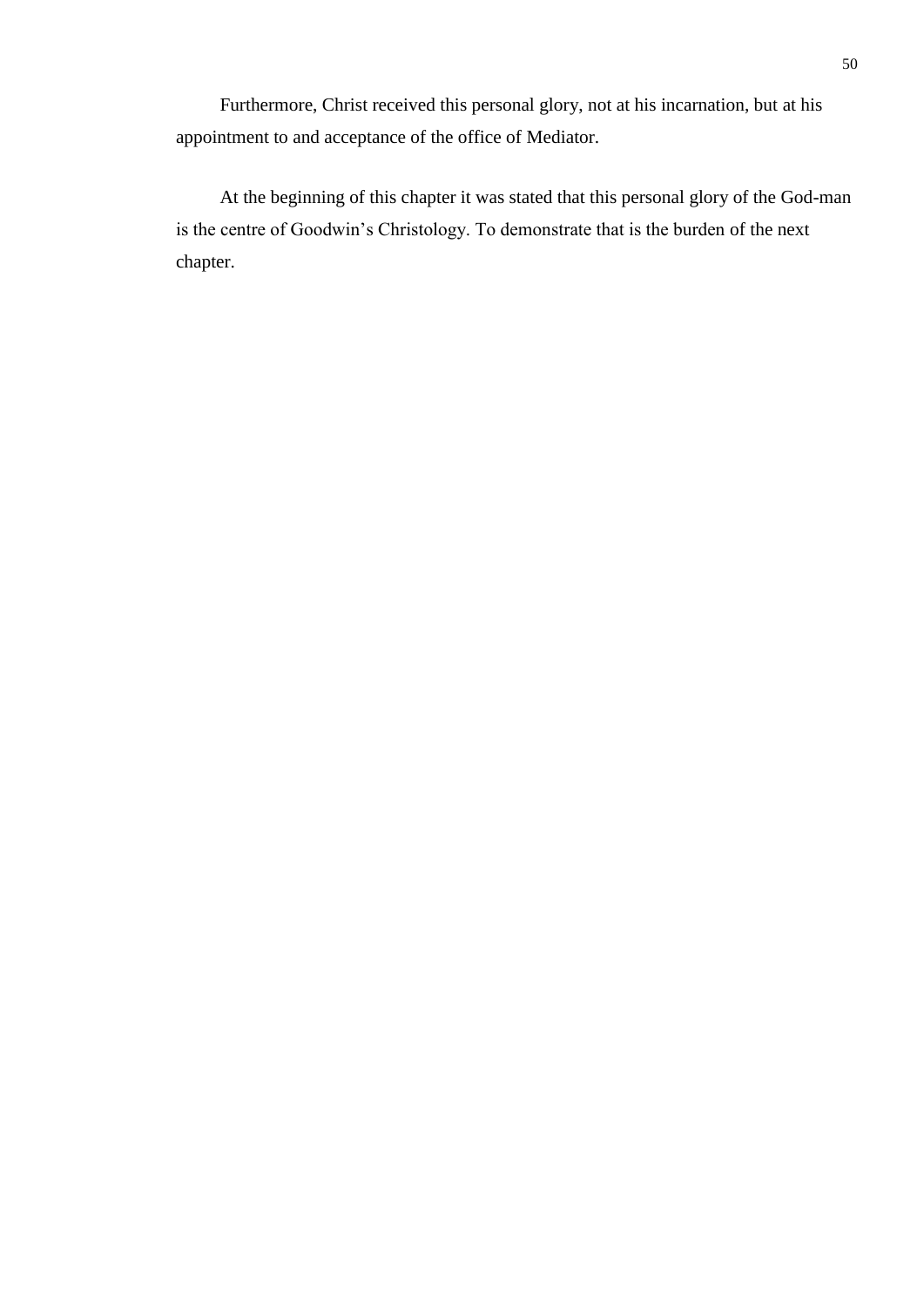# **Chapter 4: The Centrality of the Personal Glory of the**

# **God-Man**

The threefold glory of the second person of the Trinity has been explored in previous chapters. He has a glory as God; this Goodwin terms his essential glory. He has a glory as the God-man which Goodwin calls Christ's personal, or manifestative, glory. Finally, Christ has a glory as the Redeemer of God's elect; this Goodwin calls Christ's mediatorial glory.

The essential glory of the second person is not often on the surface of Goodwin's writings. That does not mean, however, that it is absent from his Christology. The essential glory is the '*substratum* and foundation'<sup>1</sup> of his Christological reflections.

This is obviously true in the matter of Christ's personal glory. It is the second person of the Godhead who has taken to himself a human nature, both virtually in eternity and actually in the incarnation. This is the reason Christ is the God-man. If he were not essentially God, Christ could never have become the God-man by hypostatic union.

The essential glory of the second person is also the '*substratum* and foundation' of Christ's mediatorial glory because his person, being the second person of the Trinity, gives value to his mediatorial labours. Goodwin writes, 'So that which puts the value on Christ's satisfaction was the worth of his person.<sup>2</sup> 'And therefore, as the worth of Christ's person was infinite, so must the worth of his actions be.<sup>3</sup>

It is evident, therefore, that there is a vital connection between the second person's threefold glories as seen in the relation between his essential glory and the other two glories. The foundational character of Christ's essential glory means that it does not need to surface in Goodwin's Christology just as the foundation of a house is hidden to human observation. It does not, for that reason, cease to be important or essential.

There is also a relationship between the God-man's double glory. His personal glory was the foundation of his mediatorial glory because only the God-man could be the

l

<sup>1</sup> *Knowledge, Works* 4:461, 518, 546, 555.

<sup>2</sup> *Revelation, Works* 3:8.

<sup>3</sup> *Christ the Mediator, Works* 5:104.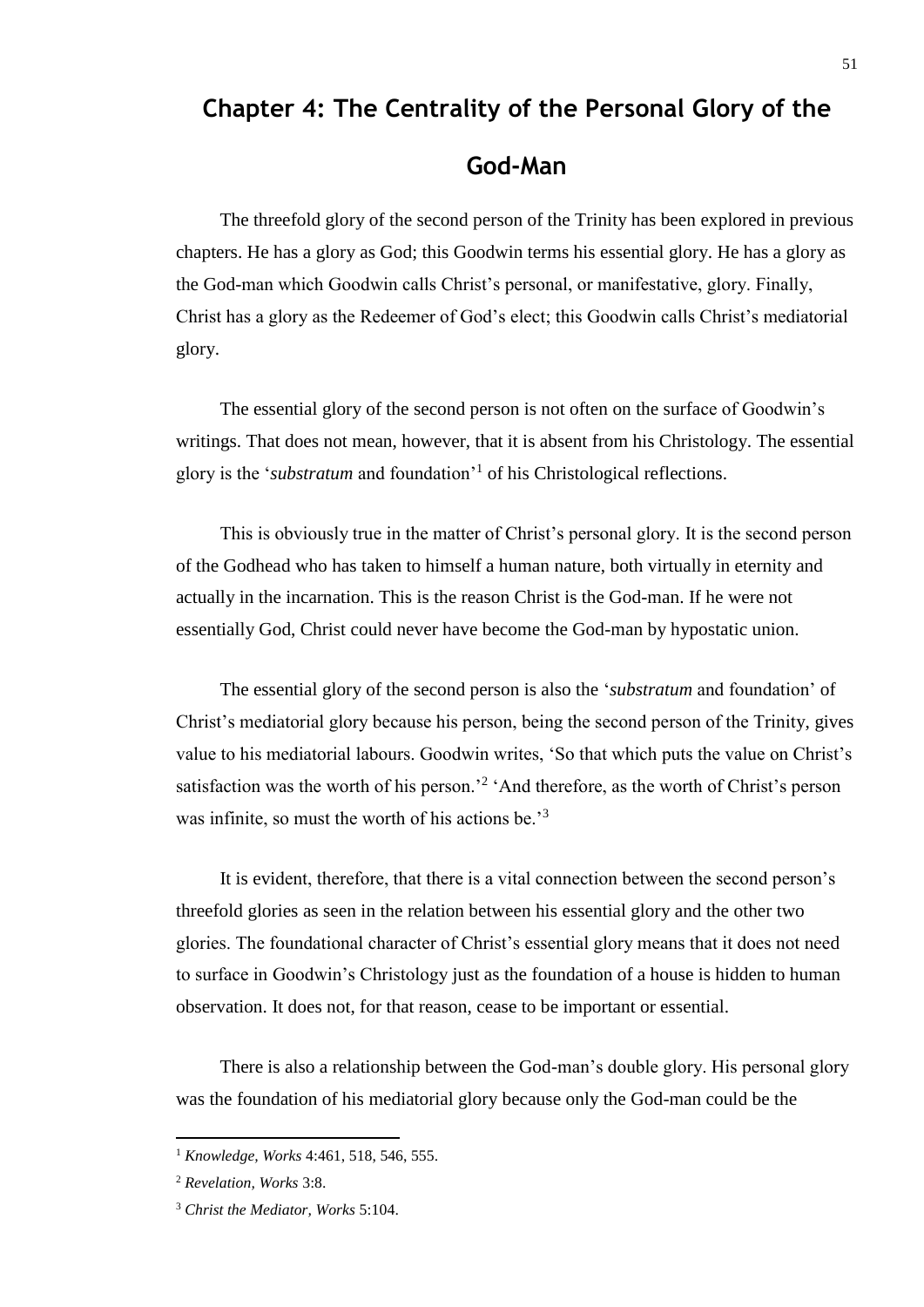Mediator. Without the one he could not have the other. But this relationship is not reciprocal. In Goodwin's Christology Christ could be the God-man even if he were not the mediator.

Goodwin's Christology gives a definite priority to the personal glory of Christ. He asks and answers his own question:

If you would ask, which of these two glories belonging to God-man are the greatest? Your own thoughts, I believe, have by this time cast and determined, that this of his personal glory doth infinitely exceed that of his mediatory glory.<sup>4</sup>

This chapter will demonstrate the pride of place given to Christ's personal glory which leads to the conclusion that this glory is the centre of Goodwin's Christology.

### **Hypostatic Union Ordained for Christ's Glory**

One approach to seeing the primacy of the person of Christ is by exploring what Goodwin says regarding the appointment of the second Person to become God-man.

The primary reason for the hypostatic union was the glory of Christ. Goodwin acknowledges that Christ was also chosen to be the God-man for the redemption of fallen humanity but this was not God's first intention. 'Upon the glorifying this second Person did God's decree primarily pitch.<sup>5</sup> What chiefly prompted the Father to ordain Christ to be the God-man? 'I say, it was Christ and the glory of his person.'<sup>6</sup> As noted in the last chapter, Christ the God-man 'was the firstborn in the womb of God's predestination'<sup>7</sup> and this decree was birthed for the glory of the person of the God-man.

### **Humanity Created for Christ's Glory**

The primacy of the person of Christ can be seen, secondly, in Goodwin's discussion of the creation of man. It was noted above<sup>8</sup> that the Trinity purposed to share their happy society and mutual union and communion with creatures. Hence, one of the reasons for the creation of humanity was for believers' union and communion with the Triune God.

<sup>4</sup> *Knowledge, Works* 4:498.

<sup>5</sup> *Ephesians, Works* 1:98.

<sup>6</sup> *Ephesians, Works* 1:100.

<sup>7</sup> *Christ the Mediator, Works* 5:541.

<sup>8</sup> See above, 10-13.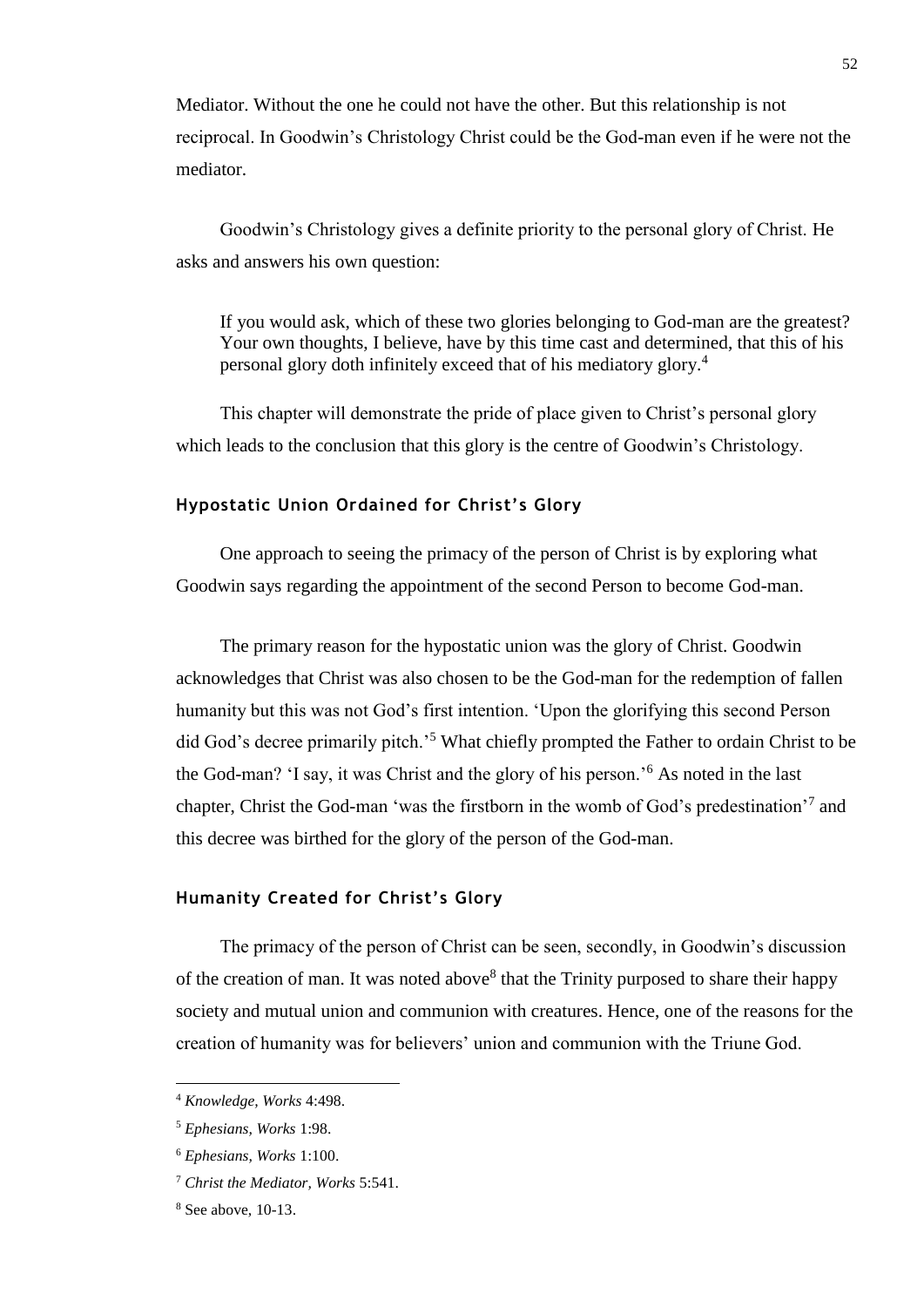However, Goodwin adds an additional, and more foundational, reason: humans are created for Christ, the God-man's, companionship. 'When one hath a son that is marriageable, he thinks of a wife, a companion for him; and thus the Father did for his Son, and chose the persons whom, and gave them him.'<sup>9</sup>

To explore this, it is necessary to examine Goodwin's understanding of the order of the decrees. He addresses this in a number of places, most significantly in *An Exposition of the First Chapter of the Epistle to the Ephesians*<sup>10</sup> and in his treatise entitled, *Of Election*. 11

Although 'God doth all at once<sup> $12$ </sup> in his eternal decree, 'whose infinite understanding grasps and comprehends all in one prospect, as he doth all time into an instant, being all present to God,<sup> $13$ </sup> God 'condescendeth to our apprehensions<sup> $14$ </sup> and thus we see 'that there are two plots or designs that God had towards us.<sup>15</sup> His 'primary plot, which was first in his intention . . . was to choose us to that state which we shall be in heaven.<sup>'16</sup> His secondary plot, 'subordinate to the other . . . was to redeem us and reconcile us unto himself by his Son Jesus Christ.'<sup>17</sup>

These two designs correspond to Goodwin's understanding of the order of the decrees. He acknowledges two extreme positions in this connection, specifically with reference to whether man was considered as fallen or unfallen when chosen by God.

Goodwin eschews both extremes and takes a middle position. Rather than seeing man as unfallen *or* fallen, Goodwin posits that God has both conditions in view 'and that some sort of his decrees respected man as unfallen, and some as fallen.<sup>18</sup> Goodwin accepts the common distinction when discussing the decrees of God, namely, that of ends and

- <sup>12</sup> *Ephesians, Works* 1:118.
- <sup>13</sup> *Of Election, Works* 9:344.
- <sup>14</sup> *Ephesians, Works* 1:118.
- <sup>15</sup> *Ephesians, Works* 1:118.
- <sup>16</sup> *Ephesians, Works* 1:118.
- <sup>17</sup> *Ephesians, Works* 1:118.

<sup>9</sup> *Knowledge, Works* 4:501.

<sup>10</sup> *Ephesians, Works* 1:1-564.

<sup>11</sup> *Of Election, Works* 9:1-498.

<sup>18</sup> *Of Election, Works* 9:344. Goodwin claims Calvin for this view and asserts this is the reason Calvin can be cited both for an election out of *massa corrupta* and *massa pura*. *Of Election, Works* 9:93. Goodwin notes that Scotus does something similar in his discussion of election and reprobation. *Of Election, Works*  9:92-93.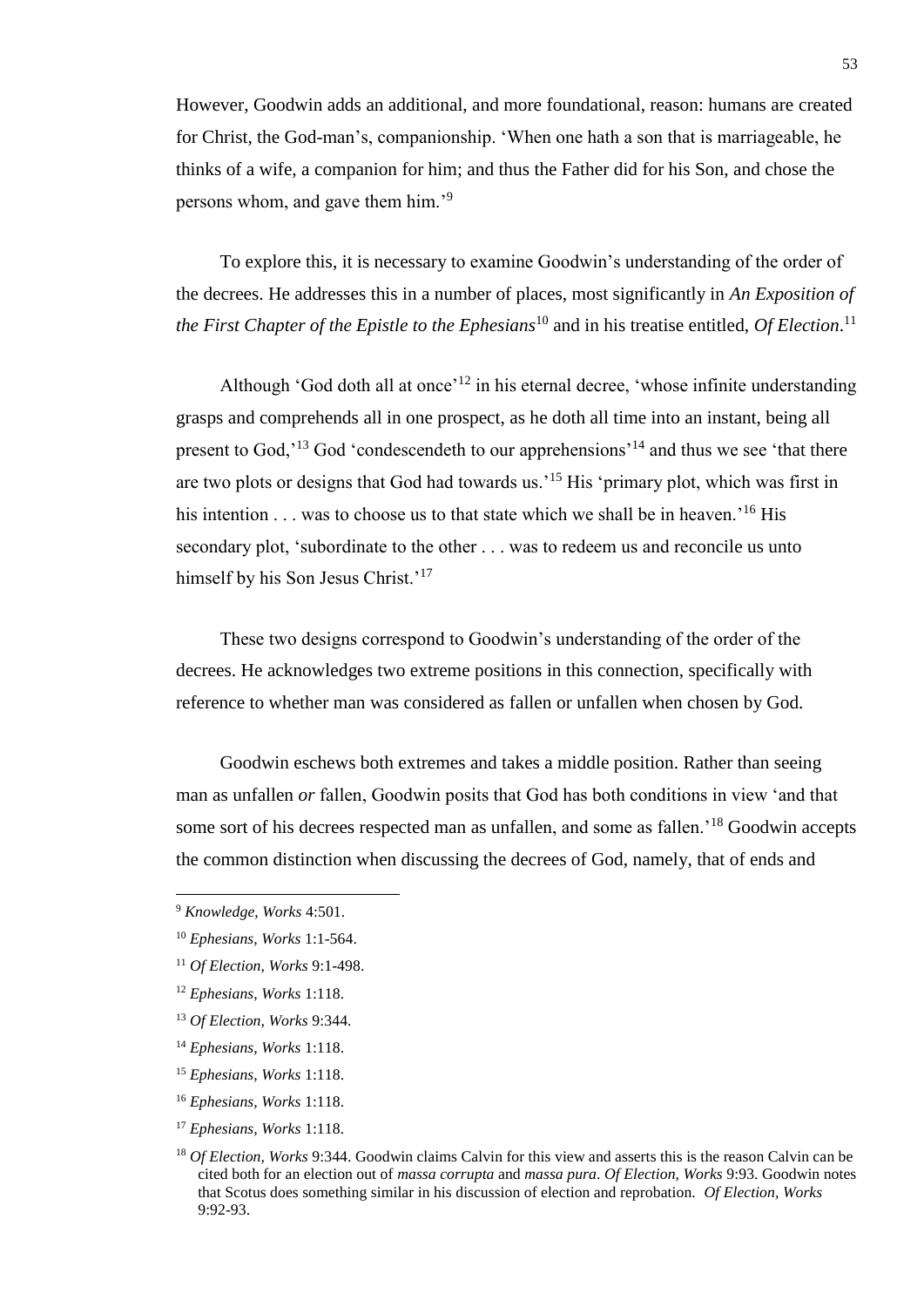means.<sup>19</sup> The ultimate end of God's decrees, that being the 'fullness of glory God designed to bring his elect into,<sup> $20$ </sup> is distinguished from the means employed 'to accomplish or bring us through unto the attaining of this end.<sup> $21$ </sup> The means refer to what Christ as Redeemer does *for* his people and *in* his people to prepare them for glory.<sup>22</sup> Adam's creation and his sin, on the other hand, are not means to the end; both are 'but such matters as common providence.'<sup>23</sup> Goodwin summarises his position in this way:

God having all afore him in his immense understanding, had in his purpose of election to the end a respect unto man considered as unfallen, but in that to these means, unto man considered as fallen; and decreed both, and all in one and the same determination of his divine will.<sup>24</sup>

Thus Goodwin is *supralapsarian* in a distinct way. In fact, he differentiates himself from 'the pure superlapsarian'<sup>25</sup> in that he does not include Adam's creation and fall into sin as means to the end. He refers approvingly to 'that judicious and good divine Keckermanus' and quotes his comment that the fall is 'an impediment' rather than a means to God's decree that the elect should be brought into union and communion with God.<sup>26</sup> The creation of Adam, Goodwin writes, 'was not a means at all of that glory' and with regard to the sin of Adam he categorically states, 'no man must say that it was a means.<sup>27</sup>

<sup>19</sup> *Of Election, Works* 9:84.

<sup>20</sup> *Of Election, Works* 9:84. Goodwin also refers to this as the 'beatifical vision' (*Ephesians, Works* 1:180) or 'union and communion' with God (*Of Election, Works* 9:148).

<sup>21</sup> *Of Election, Works* 9:84.

<sup>22</sup> *Of Election, Works* 9:84.

<sup>23</sup> *Of Election, Works* 9:85.

<sup>24</sup> *Of Election, Works* 9:86.

<sup>25</sup> Goodwin employs the term *superlapsarian* for *supralapsarian*.

<sup>26</sup> *Of Election, Works* 9:86. Bartholomew Keckerman (1571-1609) was a Calvinist professor at Danzig.

<sup>27</sup> *Of Election, Works* 9:84-84. Thus Michael S. Horton incorrectly states Goodwin's position: 'With respect to the end, the decree to elect was infralapsarian' and 'Therefore, Goodwin is an infralapsarian Calvinist.' *Goodwin and Assurance,* 64, 66. Although he does not reference Thomas Goodwin, J. V. Fesko deals with the lapsarian debate at the Westminster Assembly in his chapter entitled, 'The Westminster Confession and Lapsarianism: Calvin and the Divines.' He concludes that the Westminster divines 'specify the object of predestination as *homo creatus et lapsus*' and bases that on their statement in WCF 3:6 'Wherefore they who are elected being fallen in Adam. . .' *Westminster Into the 21st ,* Vol. 2, 494. That is not a necessary conclusion from that statement as one could believe that election was out of *homo creabilis et labilis* and also speak of the elect as subsequently fallen and needing redemption in Christ. That is, the Confession can be read to state that the elect are both fallen in Adam and redeemed by Christ, without addressing whether the decree is infralapsarian or supralapsarian. Certainly, as we have seen, Goodwin, a delegate to the Assembly and a supralapsarian, speaks of the elect as chosen out of unfallen humanity and who subsequently need redemption out of their fallen condition. Derek Thomas makes the same point in his article 'The Westminster Consensus on the Decree: The Infra/Supra Lapsarian Debate.' He states that the statement in the Confession, 'they who are elected, being fallen in Adam', could be adopted by both lapsarian positions because 'both groups read these statements differently—the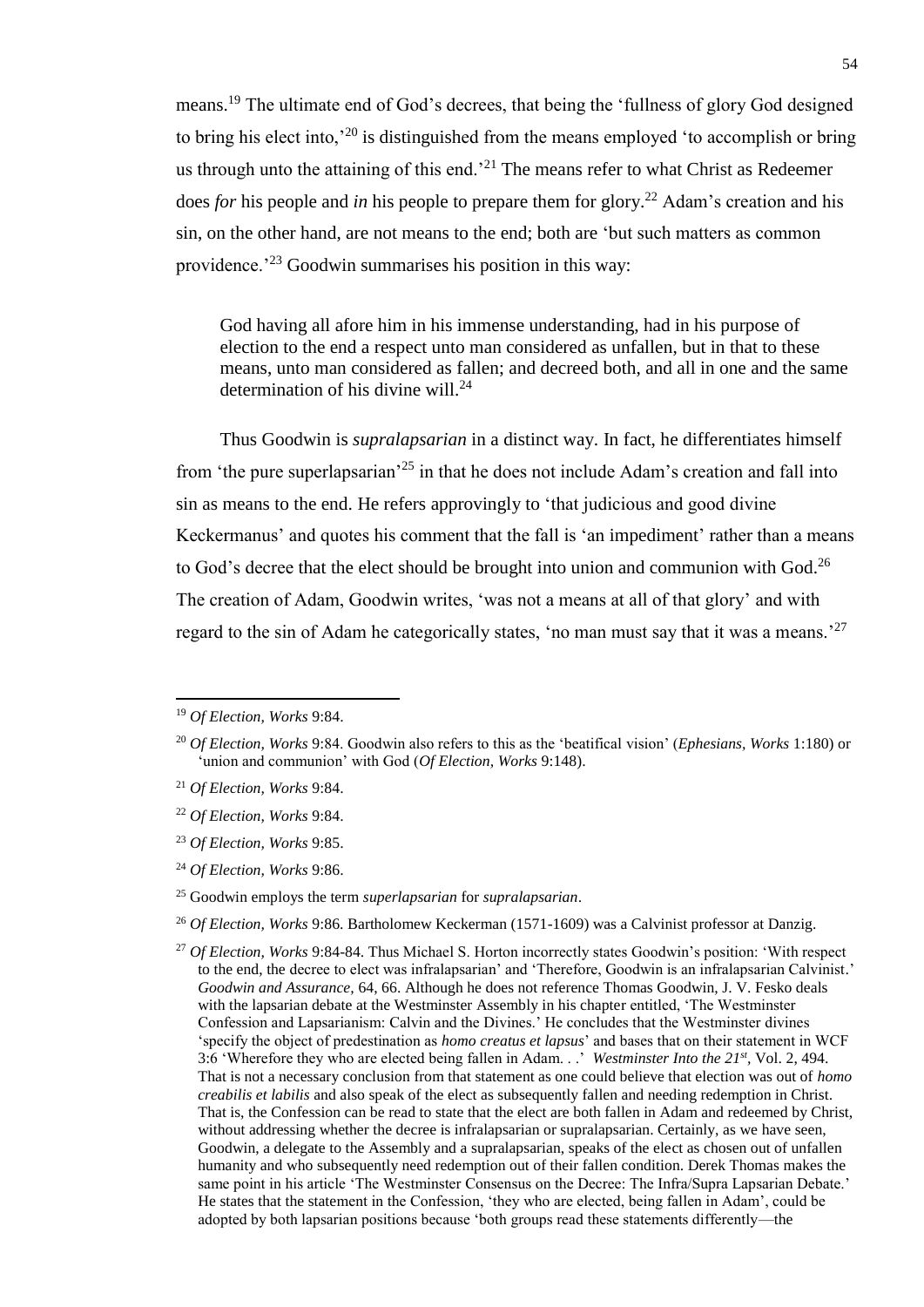Thus God has two designs with regard to the elect which are reflected in the order of the decrees regarding end and means.

Further, these two designs correlate to the two relations the elect have with Christ, the God-man. Referencing Ephesians 5:23 Goodwin asserts that Christ is head of the Church in God's consideration of the elect as unfallen, and that he is the Saviour in relation to those same elect now considered as fallen.<sup>28</sup>

To illustrate the God-man's relationship to the elect as head, Goodwin employs the metaphor of marriage and uses Adam and Eve as types, respectively, of Christ and his elect.

Adam, you know, was Christ's type<sup>29</sup>. . . . And look what Adam was in creation, that was Christ in election. . . . God first made Adam; and then seeing it was not fit for Adam to be alone, he brought Eve as a companion for him. So did God bring the Church unto Christ as a meet companion for him, for it was not meet that he should be alone.<sup>30</sup>

Reinforcing his supralapsarianism as to end, Goodwin notes that the marriage of Eve to Adam, by which he became her head, occurred before the fall.<sup>31</sup> The significance of Adam's exclamation, 'This is now bone of my bones' (Genesis 2:24) is not merely about his union to Eve but also about the marriage of Christ and his Church. That Adam spoke thus before the fall indicates that the relationship between the elect and Christ as her head was 'first decreed without the consideration had of the fall.<sup>32</sup> From this marriage analogy Goodwin also argues that the elect were given to Christ in eternity, not simply to him as essentially God, but 'as constituted God-man also'<sup>33</sup> because 'unless you suppose him set up God-man, he bears no relation to us. The wife is bone of his bone, who is the husband, which signified Christ and his church.<sup>34</sup>

supralapsarians *sub specie temporis*, the infralapsarians *sub specie aeternitatis.*' *Westminster Confession into the 21st*, Vol. 3, 283.

<sup>28</sup> *Of Election, Works* 9:344.

<sup>29</sup> Goodwin writes: '[W]e may truly say that the story of Adam is nothing else but *Christus explanatus*, Christ explained.' *Ephesians, Works* 2:415.

<sup>30</sup> *Ephesians, Works* 1:99. See Goodwin's sermon on Eph 5:30-32, especially *Ephesians, Works* 2:419-425.

<sup>31</sup> *Of Election, Works* 9:343.

<sup>32</sup> *Knowledge, Works* 4:504.

<sup>33</sup> *Knowledge, Works* 4:502.

<sup>34</sup> *Knowledge, Works* 4:502.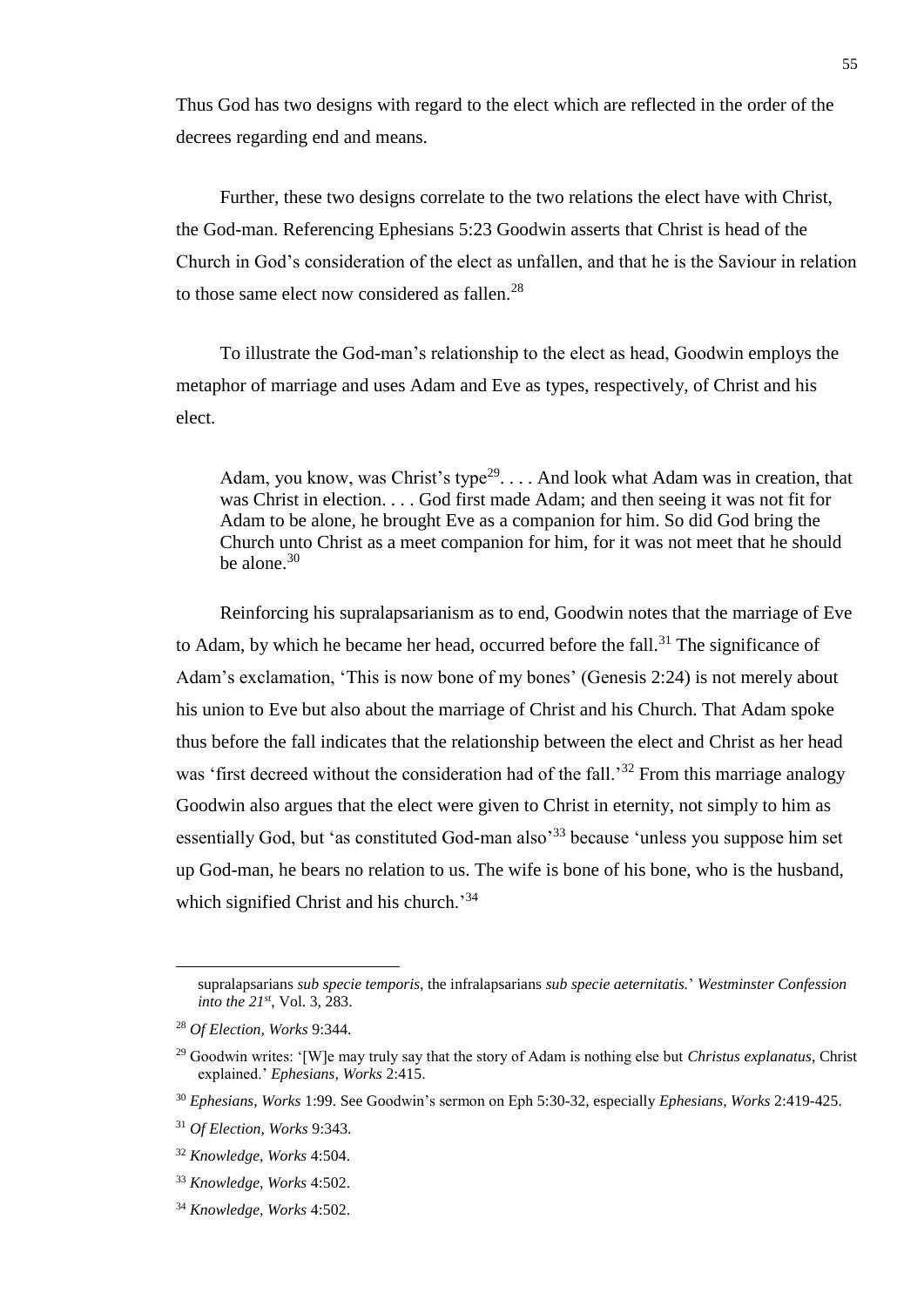Goodwin also employs Adam as a type in explaining words that 'have had more controversy than any so few words almost in the whole Bible,'<sup>35</sup> namely, 'he hath chosen us in him' (Ephesians 1:4). Adam is a type, not as a husband in this case, but as a Common Person. Dismissing other interpretations of these words, Goodwin insists that Christ 'was not the cause of God's electing us' but 'that Jesus Christ in election was the head of the elect. He was from the first considered and ordained by God as a Common Person, to represent us.'<sup>36</sup> It is similar to the situation with Adam. 'God, in creating Adam created all mankind.'<sup>37</sup>

This then, is the elect's first union with Christ corresponding to their election as unfallen to eternal union and communion with God. They are in Christ as their head and given to him as his spouse<sup>38</sup> and companions.<sup>39</sup>

That this choice of others to be Christ's companions tends to the glory of Christ Goodwin argues on the basis of three grounds: $40$ 

- 1. Christ's glory is increased by comparison with younger companions.
- 2. The other companions surround him and see his glory and magnify him.
- 3. Christ is glorified as the cause of the elect's adoption. $41$

Goodwin goes on to speak of the second relation Christ has to the elect. God ordains to permit the fall. The elect, now considered fallen in Adam, need a Redeemer. Previously related to him only as God-man they now have an additional relation to him; he is also their Saviour. In this additional relation the mediatorial glory of the God-man comes into focus.

<sup>35</sup> *Ephesians, Works* 1:65.

<sup>36</sup> *Ephesians, Works* 1:70.

<sup>37</sup> *Ephesians, Works* 1:71.

<sup>38</sup> *Ephesians, Works* 1:99.

<sup>39</sup> *Ephesians, Works* 1:98.

<sup>40</sup> *Ephesians, Works* 1:98-99.

<sup>&</sup>lt;sup>41</sup> It is appropriate to note here that Goodwin believes that adoption is a benefit of Christ's person, not of Christ's work. We will return to this later.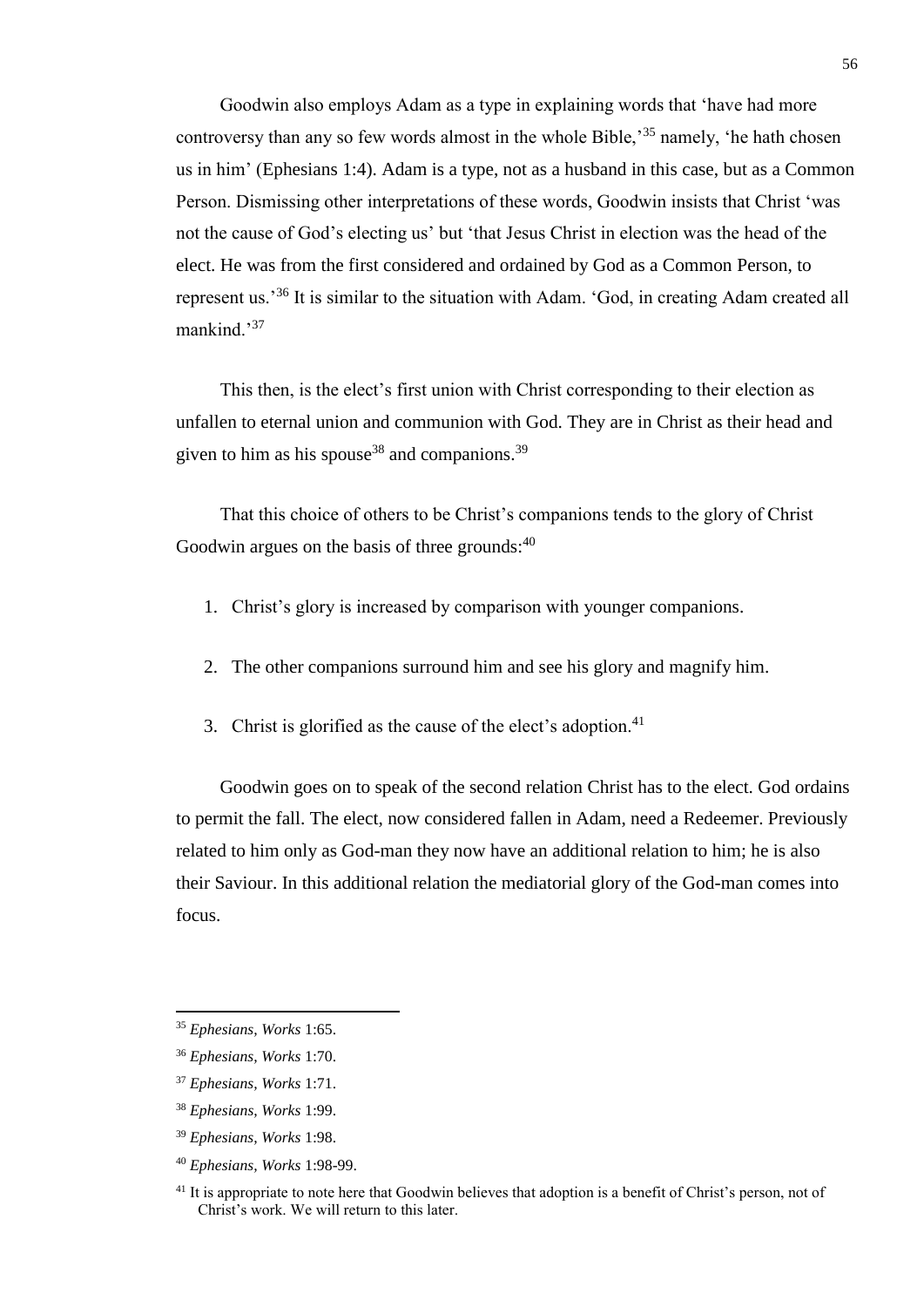Christ acquires a second glory in addition to his glory as the God-man and head of the elect, due to his mediatorial work, but for Goodwin this additional relation as Mediator is secondary to his relation to them as head. Goodwin's language intimates this. The 'first' plot relates the elect to Christ as head; the 'after' plot to him as Redeemer.<sup>42</sup> The second relation is 'subordinate and subserving the other.<sup>143</sup> Christ redeems the elect in order that God's first intention might stand, that the God-man might have companions for his glory.

# **Adam in the Covenant of Works and the Glory of Christ**

In the *Westminster Confession of Faith*, in which writing Goodwin played a role, the obedience of Adam and Eve to the positive command not to eat of the tree of knowledge of good and evil would ensure that 'they were happy in their communion with God, and had dominion over the creatures.<sup>44</sup> In a later chapter discussing God's covenant with man, the divines write that in the covenant of works 'life was promised to Adam, and in him to his posterity, upon condition of perfect obedience.'<sup>45</sup> Both chapters refrain from defining that 'communion with God' and the promised 'life' that Adam would enjoy were he to remain obedient. Was that 'life' the same as his current experience so that obedience would maintain that 'communion with God?' Or was that 'life' different from his current experience, a life not just continued in Paradise on earth but elevated to a higher level of existence, an eschatologically determined life in the new heavens and earth?

There have been various answers given to this question by Reformed theologians.<sup>46</sup> Goodwin's answer highlights the personal glory of the God-man and further underscores the pre-eminent place this glory has in his Christology.

<sup>42</sup> *Ephesians, Works* 1:118.

<sup>43</sup> *Ephesians, Works* 1:118.

<sup>44</sup> *Westminster Confession of Faith*, 4:2.

<sup>45</sup> *Westminster Confession of Faith*, 7:2. Goodwin played a significant role in *The Savoy Declaration of 1658* which adopted the bulk of the *Westminster Confession of Faith*. One of the changes made, however, was in the chapter entitled 'Of God's Covenant with Man'. The first paragraph in the *Westminster Confession* reads: 'The distance between God and the creature is so great, that although reasonable creatures do owe obedience unto Him as their Creator, yet they could never have *any fruition of Him as their blessedness and reward*, but by some voluntary condescension on God's part, which He has been pleased to express by way of covenant.' *The Savoy Declaration* changes the above italicised words to: attained the reward of life. It appears that the *Savoy* leaves the reward less defined than the *Westminster*.

<sup>46</sup> For example, John Calvin writes: 'His earthly life truly would have been temporal; yet he would have passed into heaven without death, and without injury.' *Genesis*, Vol. 1, 127. Francis Turretin holds that obedience would result in an eternal and heavenly life. 'Rather the question is whether that happiness and life were to be passed in heaven or only upon the earth and in paradise. The latter, they affirm; we the former.' *Institutes,* Vol. 1, 583.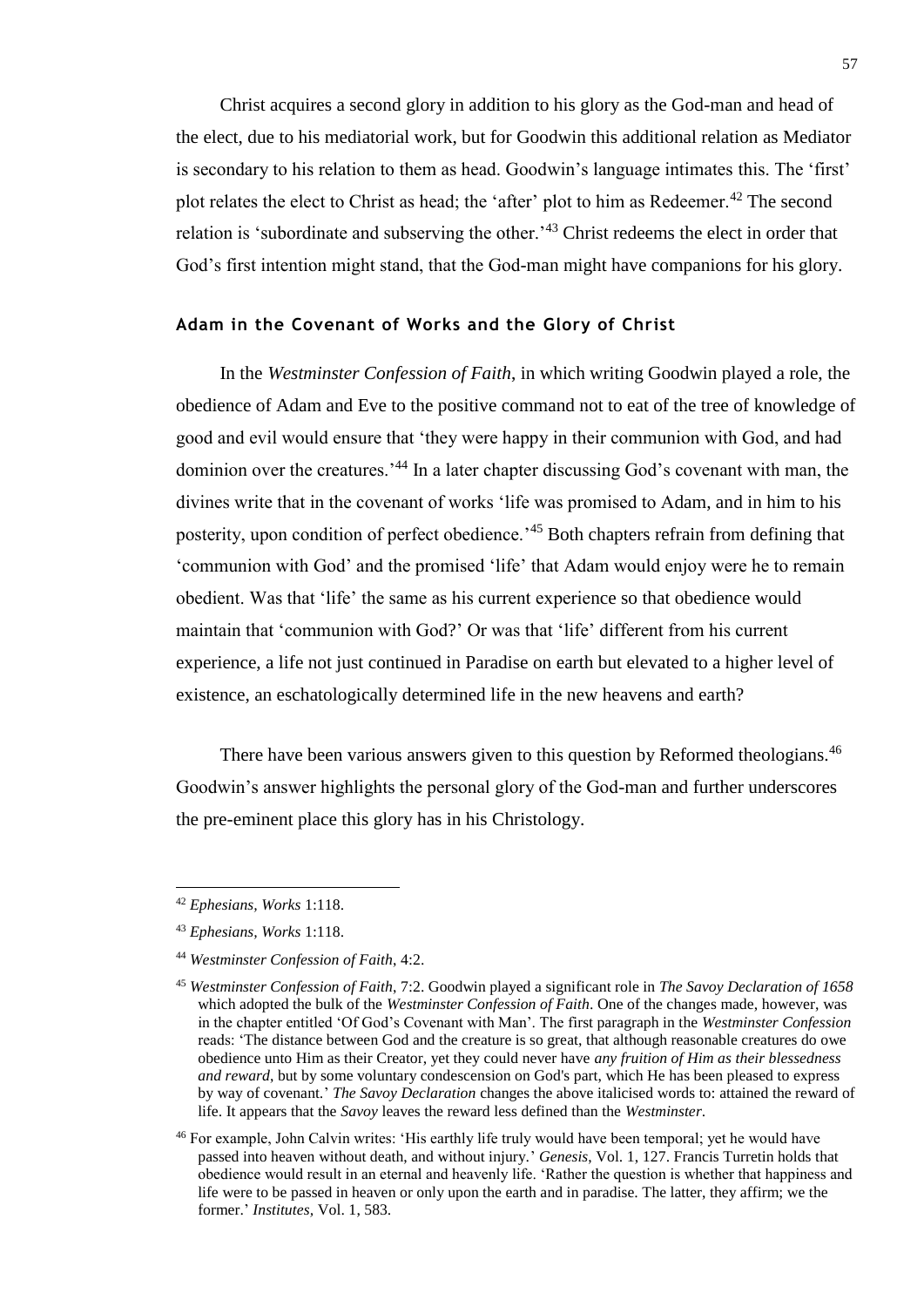Goodwin reveals his hand very early in his discussion of the state of Adam before the fall. His design in addressing this issue is

to magnify the supercreation grace of God in election, and the glory of Christ as our head and a Saviour, which was revealed upon our fallen condition, though ordained afore all worlds.<sup>47</sup>

When he goes on to say that it is not only humanity's fall that exalts supernatural grace 'but even our first original and best state that preceded it,' <sup>48</sup> he indicates his trajectory in this matter.

Goodwin argues that once God had freely chosen to make a creature with reason and understanding, it was proper that God should be the object of these natural capacities. Through these natural gifts 'God was to be both known and enjoyed by man.<sup>149</sup> 'Natural' happiness' in God was Adam's 'natural due' and it was fitting for God to continue to grant these natural gifts with the consequent communion with God so long as Adam remained obedient. Anything over and above these natural gifts with a consequent deeper communion with  $God^{50}$  was 'supernatural, and is therefore called grace, as being a free gift over and above that which was necessarily due to such a creature.'<sup>51</sup>

Confirmation in the state of innocence, on the other hand, was not a natural due because mutability is the nature of a creature; only God is immutable. Therefore, 'for God

<sup>47</sup> *Of the Creatures, Works* 7:22.

<sup>48</sup> *Of the Creatures, Works* 7:22.

<sup>49</sup> *Of the Creatures, Works* 7:44.

<sup>&</sup>lt;sup>50</sup> Goodwin provides a scheme of the several states of humanity, both as unfallen and redeemed in relation to their communion with God. The first, the state of Adam in innocence, the second, the state of grace sinners experience through Christ, the third, the state of glory. This last state has, Goodwin writes, three degrees: (i) souls of believers upon their death; (ii) the state of believers upon the resurrection when soul and body are rejoined; (iii) the state of believers when Christ gives up his kingdom to the Father. It is important to note that Goodwin's understanding of the communion with God which Adam enjoyed in the Garden was of a lesser degree than the communion which the redeemed have while on earth, which, in turn, is less vigorous than the communion which the saints have in glory. See *Of the Creatures, Works*  7:38. There is no communion with God in the state of sinfulness.

<sup>51</sup> *Of the Creatures, Works* 7:44. It is helpful to mention Goodwin's notion of grace. '[G]race is not to be limited, or only understood of the favour towards the creatures that have sinned.' *Of Election, Works*  9:95. Rather, 'whatsoever is above the dues of creation, and the rules thereof, is grace, and as truly such as that which is called mercy, as shewn to a sinner or creature actually fallen, is called grace.' *Of Election, Works* 9:5.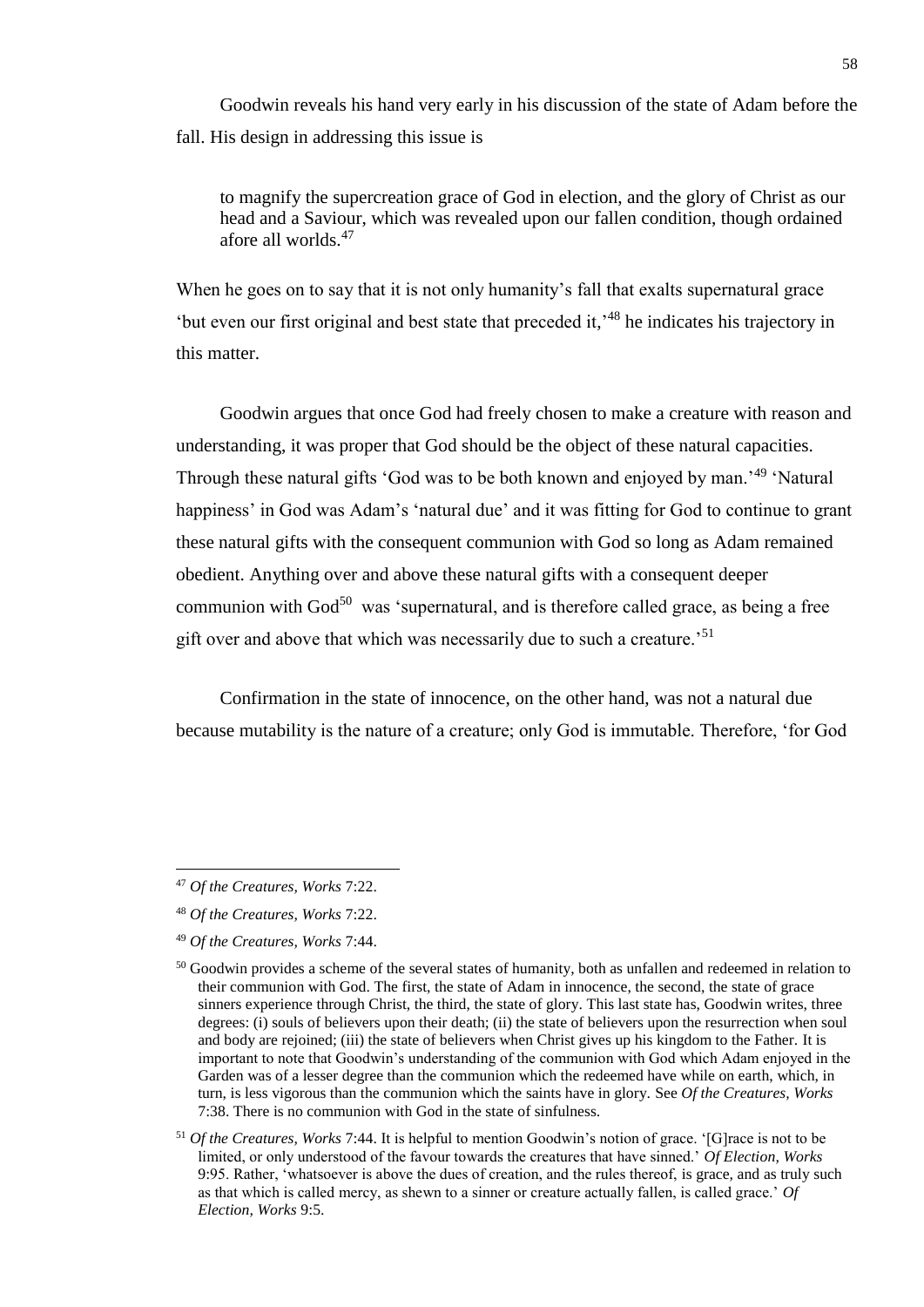to have ever confirmed man whom he thus made in that goodness, . . . had been a supernatural grace, because it is more than is due to any creature as reasonable.<sup>52</sup>

The import of this with regard to the question of Adam's reward is this: since heaven and its consequent beatific vision are beyond what is man's natural due, Adam could not have merited it by his obedience because '[g]race and works, we read in the words of Rom. xi.6, are so opposed, as those which intermingle not.'<sup>53</sup> Goodwin goes on to write:

A perfect holiness, and a stronger holiness than man's was their due by creation, but to be kept by so strong an assistance as should effectually fix their wills, and for ever after keep them so, this was above ordinary creation-law, and so above the law of works.<sup>54</sup>

The reward for obedience under the covenant of nature

was but the continuance of the same happy life which he enjoyed in paradise, together with God's favour towards him . . . and not translating him, in the end, unto the spiritual life in heaven, which the angels have, and which the saints shall have.<sup>55</sup>

Goodwin emphatically writes:

Adam could not earn a condition of a higher rank, nor by all his works have bought any greater preferment than what he was created in. To compass it was *ultra suam sphaeram*, above his sphere; he could never have done it.<sup>56</sup>

There is also a Christological principle that undergirds Goodwin's insistence on Adam's inability to gain heaven by his obedience. In this context, Goodwin elaborates on the comparison of Adam and Christ that Paul addresses in 1 Corinthians 15:44-49, particularly the contrasts between the first man as a 'living soul,' 'natural,' and 'earthly,' and the second man as a 'quickening spirit,' 'spiritual,' and 'heavenly.'

Adam's 'reasonable soul [became] a principle of life to a body created out of the earth, and ordained to live in the earth.'<sup>57</sup> Christ, on the other hand, is the Godhead 'or

<sup>52</sup> *Of the Creatures, Works* 7:45.

<sup>53</sup> *Of Election, Works* 9:5. Later in the volume Goodwin writes: 'And this ultimate glory, the kingdom of the Father, and God being all in all, should never have gone by works only, which was Adam's covenant.' *Of Election, Works* 9:158.

<sup>54</sup> *Of Election, Works* 9:5.

<sup>55</sup> *Of the Creatures, Works* 7:49.

<sup>56</sup> *Christ the Mediator, Works* 5:82-83.

<sup>57</sup> *Of the Creatures, Works* 7:80.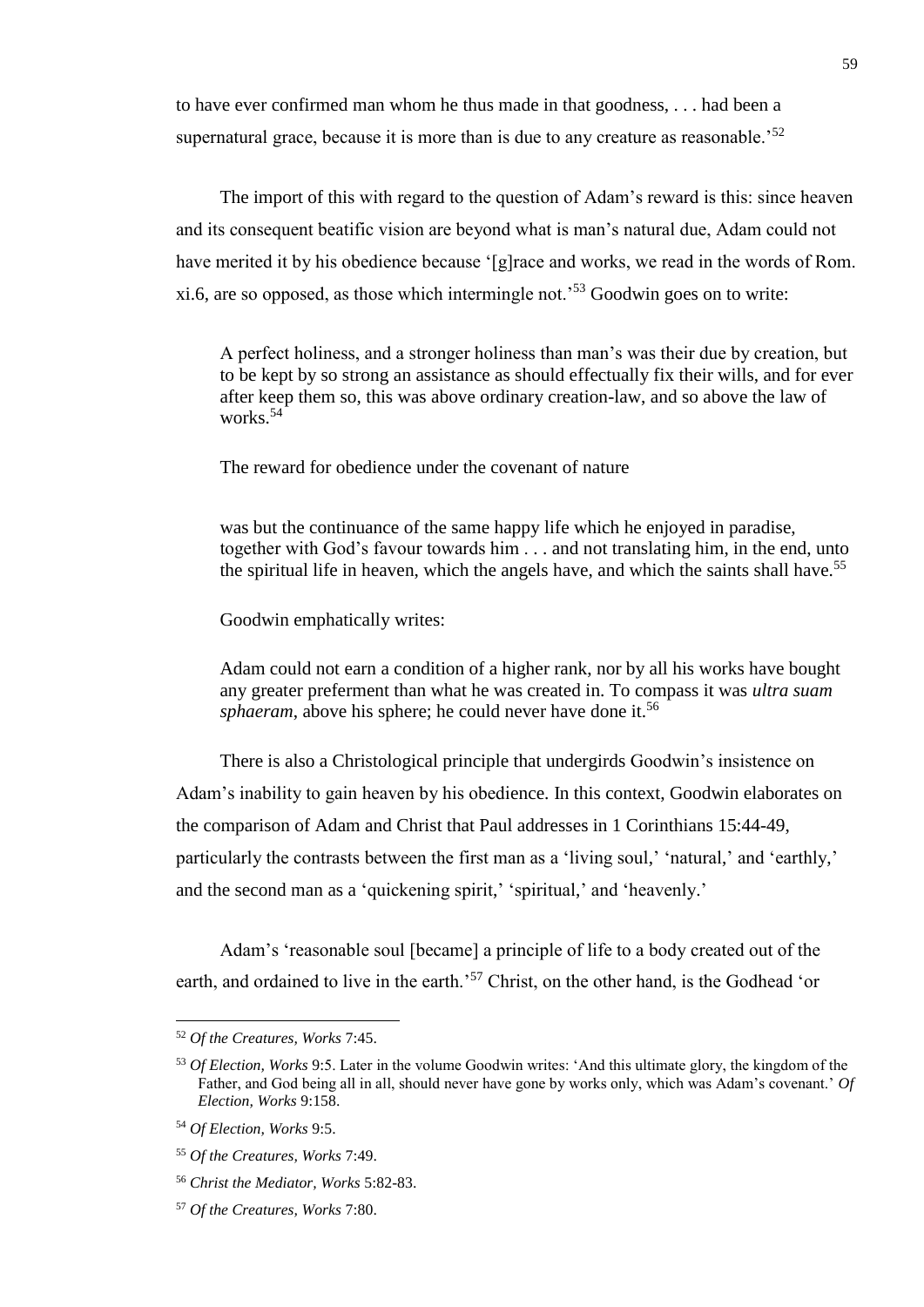Spirit<sup>58</sup> quickening a human nature, ordained to live in heaven.<sup>59</sup> Adam is the union of body and soul for life on earth; Christ is the hypostatic union of divine and human natures for life in heaven.

Goodwin insists that God's intention in Genesis was 'to make that first Adam a type therein of Christ, a second Adam.'<sup>60</sup> Drawing on this typology then, Goodwin proceeds to say that Adam, as a living soul, conveyed an embodied soul existence to his posterity suited for life on earth. The antitype, Christ, who is a quickening Spirit, was able 'to quicken, raise, or advance our earthly bodies, which we received from Adam, unto a spiritual and heavenly condition.<sup>'61</sup>

In this connection, '[t]hat paradise that Adam enjoyed was but the type of paradise above.'<sup>62</sup> Therefore, as Adam would have passed that earthly paradise to his posterity had he remained obedient, Christ passes the heavenly paradise to his elect. The first Adam, who is of the earth, could never have done this. 'So that, take away the second Adam that was to come, and there had been no second paradise for Adam to come to.<sup>563</sup> 'Christ was the first and only author of that heavenly life which the saints in heaven do enjoy, and he himself coming from heaven he carries us thither.<sup>'64</sup>

In terms of Goodwin's Christology it is important to note the way he employs Adam as a type to explain both Christ's personal and mediatorial glory. Adam, postlapsarian, is a type of Christ vis-a-vis his work of redemption. Paul uses this Adam/Christ, type/antitype in Romans 5. But in terms of Christ conveying to us the heavenly life, Goodwin states that this is the antitype of Adam in his prelapsarian innocence. 'But then, in that other work, his bestowing upon us that spiritual and heavenly condition of life, in a conformity to his own

<sup>&</sup>lt;sup>58</sup> Goodwin understands Spirit here, not as the third person of the Trinity, but as the divine essence. Similarly, Goodwin writes about Heb 9:14, "And therefore the apostle, ver. 14, having shewed how Christ 'by the eternal Spirit offered up himself' (that is, by his Godhead, &c.)." *Christ the Mediator, Works* 5:38.

<sup>59</sup> *Of the Creatures, Works* 7:78.

<sup>60</sup> *Of the Creatures, Works* 7:82.

<sup>61</sup> *Of the Creatures, Works* 7:80.

<sup>62</sup> *Of the Creatures, Works* 7:50.

<sup>63</sup> *Of the Creatures, Works* 7:50.

<sup>64</sup> *Of the Creatures, Works* 7:49.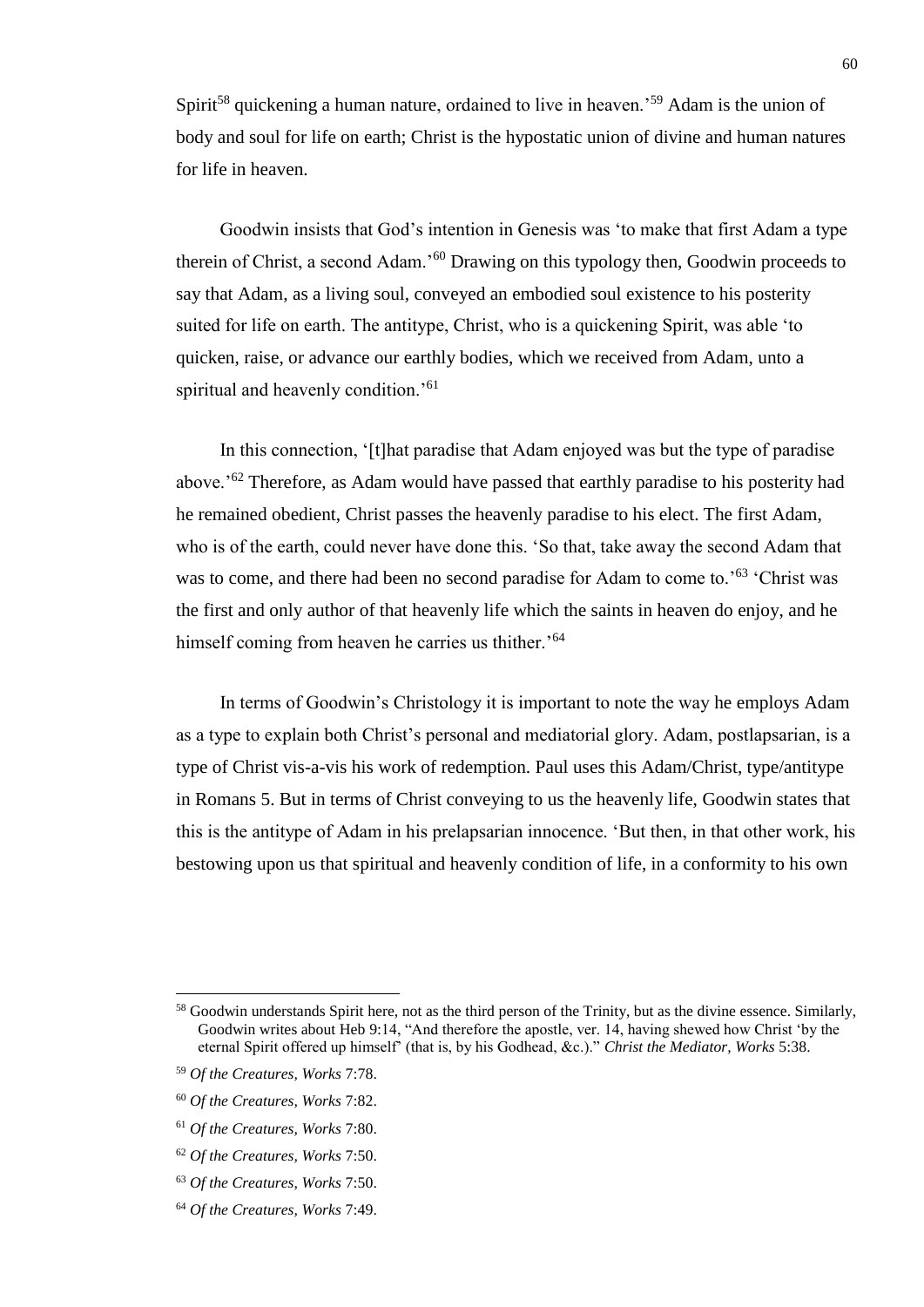personal glory, . . . in this, Christ had for his type Adam's estate and condition before his fall.'<sup>65</sup>

This means that for Goodwin, the elect's translation to glory depends not so much on Christ's death but on his person.

Yea, and the apostle doth put our carrying to heaven, as he there argues it, not so much upon the merit of Christ's death, as upon his being 'the Lord from heaven,' because heaven was his natural due, and he descended from his right when he came down upon the earth.<sup>66</sup>

[T]he apostle doth here [in 1 Corinthians 15] found that heavenly estate of ours to come merely upon that glory due to Christ, as the Lord from heaven, and this upon the sole and single consideration of the personal union of that human nature with the Godhead, and therein ordained a common person to us.<sup>67</sup>

Goodwin's intention is not to diminish the importance of Christ's mediatorial work but to put it in its proper place relative to the person of Christ. The work of Christ was to remove 'the impediment [to] this their first intended glory.'<sup>68</sup> For Goodwin, Christ's personal glory is chief. Even an unfallen Adam required a God-man to bring him to the eternal state of glory.

# **Christ's Work as an 'After' Plot to God's first design**

We have already intimated in this chapter that Goodwin considers the mediatorial work of Christ subordinate to the person of Christ. He designates Christ's work as an 'after plot'<sup>69</sup> to God's first design for elect humanity. This primacy of the person of Christ to the work of Christ, is also clearly seen in his discussion of grace in his work on Ephesians 1:4- 9.<sup>70</sup>

Goodwin notes that the spiritual blessings the elect have in Christ are not all of the same order. He points out that these verses can be viewed as a trichotomy highlighting the

<sup>65</sup> *Of the Creatures, Works* 7:87.

<sup>66</sup> *Of the Creatures, Works* 7:50.

<sup>67</sup> *Of the Creatures, Works* 7:87.

<sup>68</sup> *Of the Creatures, Works* 7:87.

<sup>69</sup> *Ephesians, Works* 1:118.

<sup>70</sup> *Ephesians, Works* 1:65-147.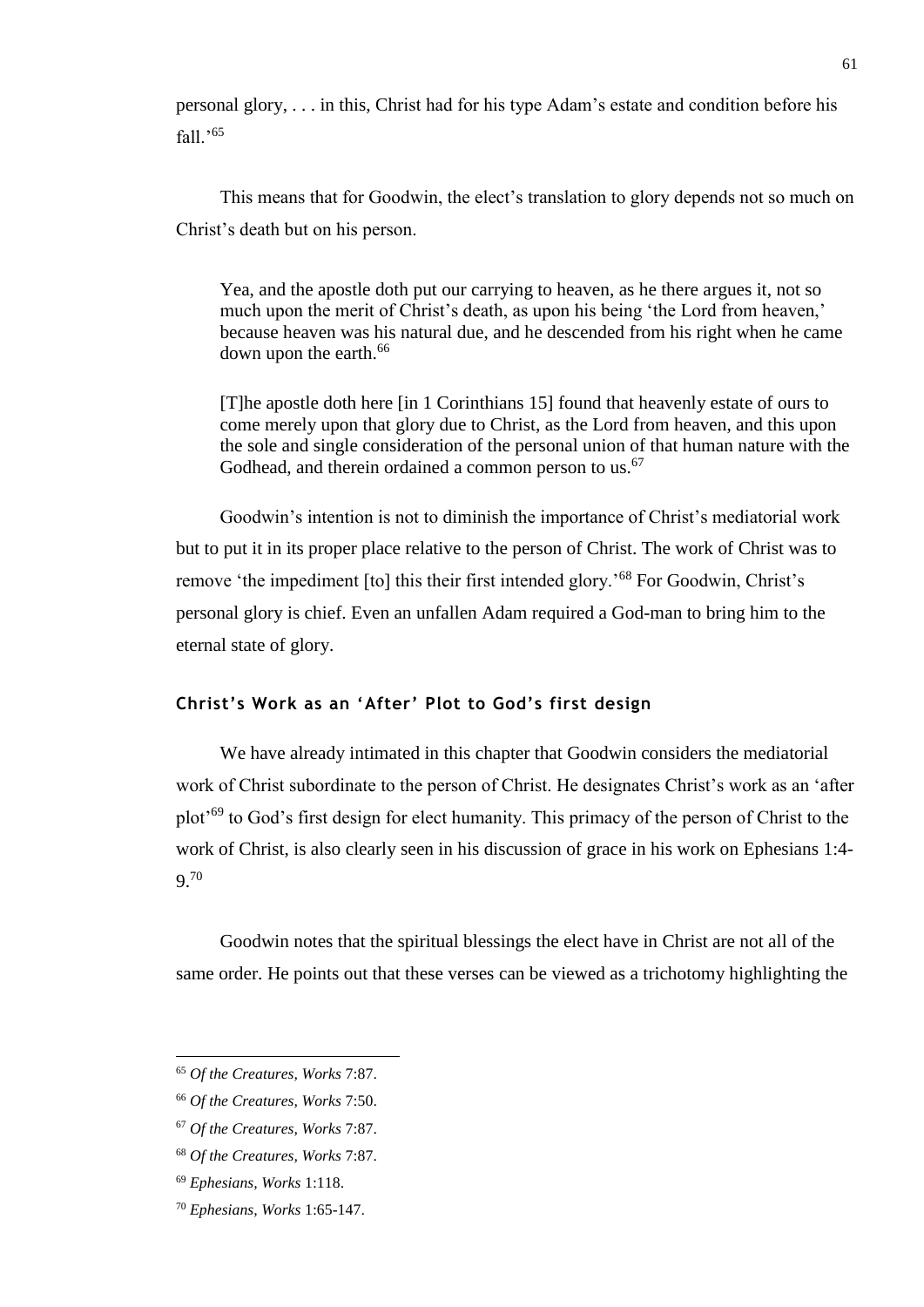work of each person of the Trinity,<sup>71</sup> but he prefers to speak of a dichotomy, with 'one sort of blessings from the 4<sup>th</sup> verse to the 7<sup>th</sup>, and another sort of blessings from the 7<sup>th</sup> verse to the  $10^{th}$ .<sup>72</sup> Paul's change of tense prompts Goodwin to distinguish the blessings.

The Apostle here changeth the key of his language: 'He hath chosen, he hath blessed, he hath accepted.' This was his language before; but here he beginneth to alter it. Here he varies the tense, and says, 'In whom we have redemption,' & c. Because he comes to a new sort of blessings, therefore he speaks in a new key.

What is the difference between the categories of blessings? Some are *superlapsarian*; others are *sublapsarian*.

The *superlapsarian* blessings are holiness, adoption, and acceptance. These blessings were God's first intention for the elect as considered unfallen and could have been conferred even if humanity had not sinned. Furthermore, they are not grounded on Christ's mediatorial labours even after humanity sinned.

This can be illustrated by following a dialogue Goodwin crafts regarding adoption.

Now, how is this being adopted through him to be understood? Of being made sons through his merits, or through the mere relation to his person? I answer, through the relation to his person and Christ's being a Son. . . . [A]doption . . . was not founded upon redemption, or Christ's obedience, but on Christ's personally being God's natural Son.<sup>73</sup>

Similarly, our acceptance in the beloved is one of 'other *antelapsarian* benefits, severed from those of redemption . . .; that is, as flowing to us from Christ as our head of union with God; and to us as considered as purely creatures and abstractly before sin befell  $us.$ <sup>74</sup>

Goodwin claims that these three blessings are 'absolutely pitched upon our persons in the relation we have to the person of Christ. . . . All these three blessings are not founded so much upon the merits of Christ, as upon the relation we have unto his person.'<sup>75</sup>

<sup>71</sup> *Ephesians, Works* 1:113.

<sup>72</sup> *Ephesians, Works* 1:114.

<sup>73</sup> *Ephesians, Works* 1:96.

<sup>74</sup> *Ephesians, Works* 1:110.

<sup>75</sup> *Ephesians, Works* 1:113.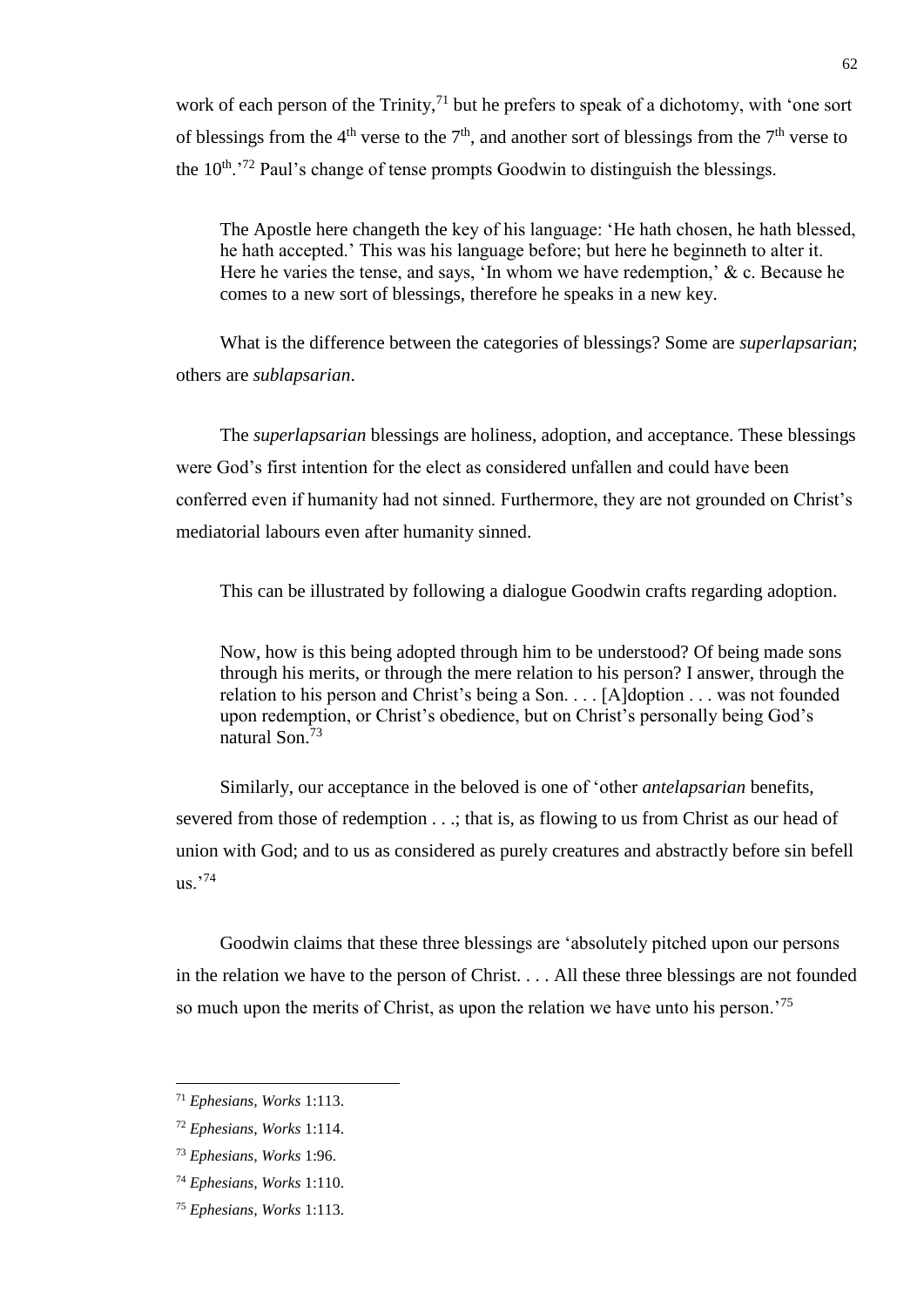What about the *sublapsarian* blessings of redemption, justification, and vocation which Goodwin finds enumerated in verses 7-9? '[T]hese are three other blessings, founded upon our relation to Christ through his *merits*.'<sup>76</sup>

Both the *superlapsarian* and *sublapsarian* blessings have things in common: they both originate in God's eternal decrees, are the expression of free grace, and are in Christ. The first sort, the *superlapsarian*, refer to the end to which God has 'ordained us unto;' the *sublapsarian* sort refers to the 'way through which God leads us in bringing us to that end.'<sup>77</sup>

The elect's eternal blessing did not depend on the merits of Christ except upon consideration of the fall which God permitted to happen. Christ's work was remedial, to restore to the elect, now fallen, what they had virtually because of union with Christ the head. Goodwin writes in connection with adoption, 'Only let me add this caution, that we have indeed lost all our privileges, Christ was fain to purchase them anew.<sup>78</sup> That is, if Christ had not procured redemption by his death, the elect would not have received adoption. '[Y]et still intended it was, and founded upon our relation to Christ's person as he is God's natural Son . . . [a]nd so, when sins are by his merits done out of the way, then this comes to take place.<sup> $79$ </sup> As he states elsewhere, Christ's work 'was to recover us out of those evils that fell out by the way, unto that dignity which God in Christ first chose us unto.'<sup>80</sup>

These *superlapsarian* blessings are 'more glorious' than *sublapsarian* blessings and 'our very relation to his person . . . continue[s] to be the main foundation . . . of our right unto those blessings.'<sup>81</sup>

<sup>76</sup> *Ephesians, Works* 1:114 (emphasis original).

<sup>77</sup> *Ephesians, Works* 1:115.

<sup>78</sup> *Ephesians, Works* 1:96.

<sup>79</sup> *Ephesians, Works* 1:96-97.

<sup>80</sup> *Ephesians, Works* 1:122.

<sup>81</sup> *Knowledge, Works* 4:537.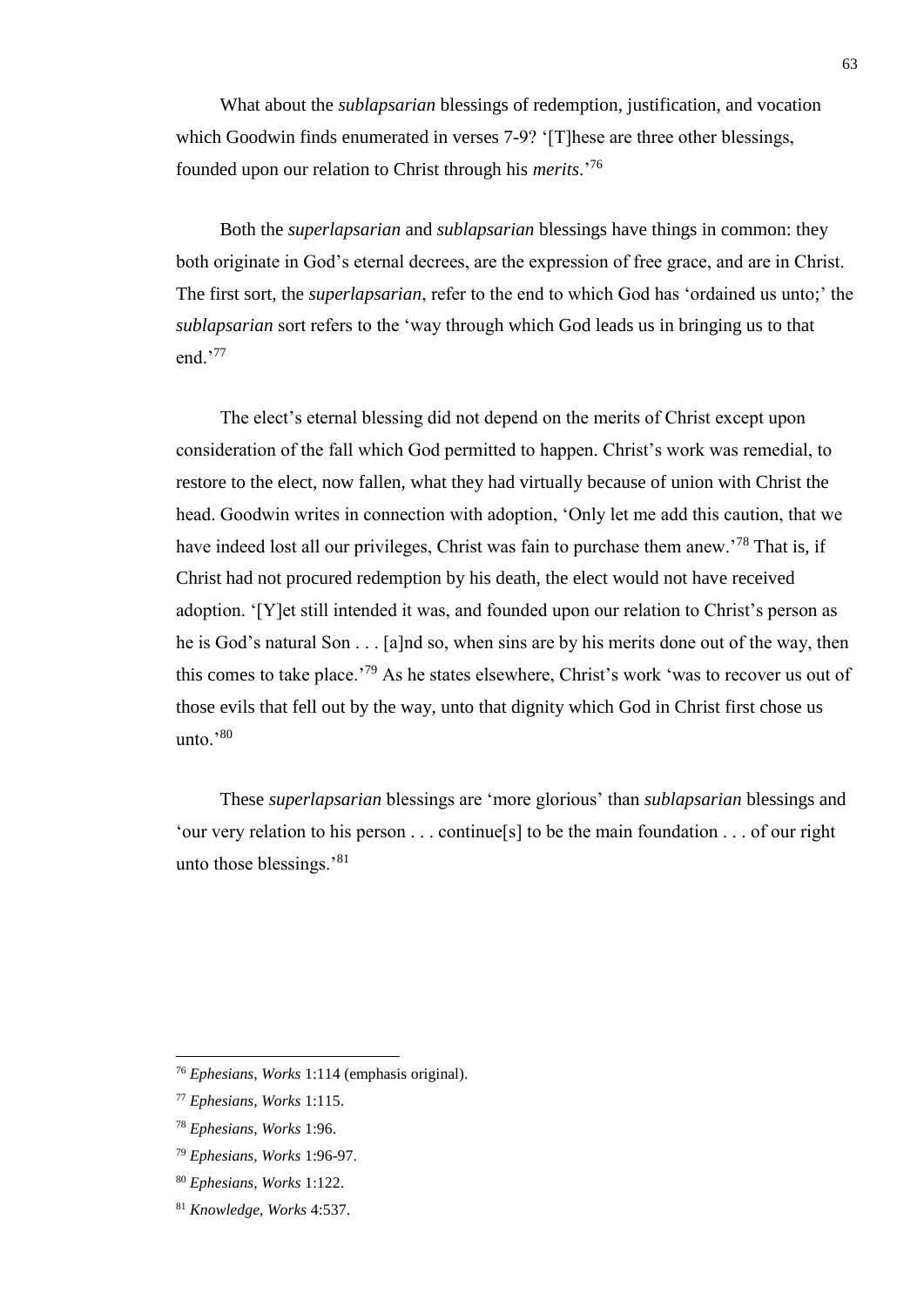Goodwin's elevation of the person of Christ over his work can be observed in this comment in the context of the double gift of Christ to his elect, both as Head and Saviour, where he writes: 'whereof the gift of him as of a Redeemer to us is of the two the least.'<sup>82</sup>

### **Christ and his Mediatorial Kingdom**

We can also gain some insight into Goodwin's understanding of the priority of Christ's personal glory by looking at what he says regarding Christ's mediatorial or dispensatory kingdom.

To do this it is helpful to look at his reflection on Ephesians 1:21 and God's exaltation of Christ 'not only in this world, but also in that which is to come.' Goodwin makes a distinction between the dominion that Christ has as he is God, and by extension, what he by natural inheritance has as the God-man, on the one hand, and the reign he exercises as the Mediator between God and his Church on the other.

Concerning the first, which Goodwin calls a 'natural kingdom'<sup>83</sup> Christ has a right to this because he is the eternal Son of God and, further, this right devolves upon him as Godman by inheritance. In this kingdom he shares the rule of all things with the Father, though the Father remains greater than he on account of Christ's appointment as the God-man. This kingdom and these honours are part of his inherent glory and not acquired by Christ by his work on earth, though they are granted to him following his work on earth.<sup>84</sup>

Goodwin also speaks of a second kingdom which he calls a '*dispensatory kingdom'*<sup>85</sup> which belongs to Christ as the mediator between God and his Church and which is temporary. 'God gave it to him as a reward of his obedience; he hath it by commission.'<sup>86</sup> In this capacity, which he received after his resurrection and ascension, $87$  he rules on behalf of his Father until 'the day of judgment.'88

<sup>82</sup> *Ephesians, Works* 1:121.

<sup>83</sup> *Ephesians, Works* 1:502.

<sup>84</sup> *Knowledge, Works* 4:496.

<sup>85</sup> *Ephesians, Works* 1:503 (emphasis original).

<sup>86</sup> *Ephesians, Works* 1:503.

<sup>87</sup> *Ephesians, Works* 1:477.

<sup>88</sup> *Ephesians, Works* 1:503.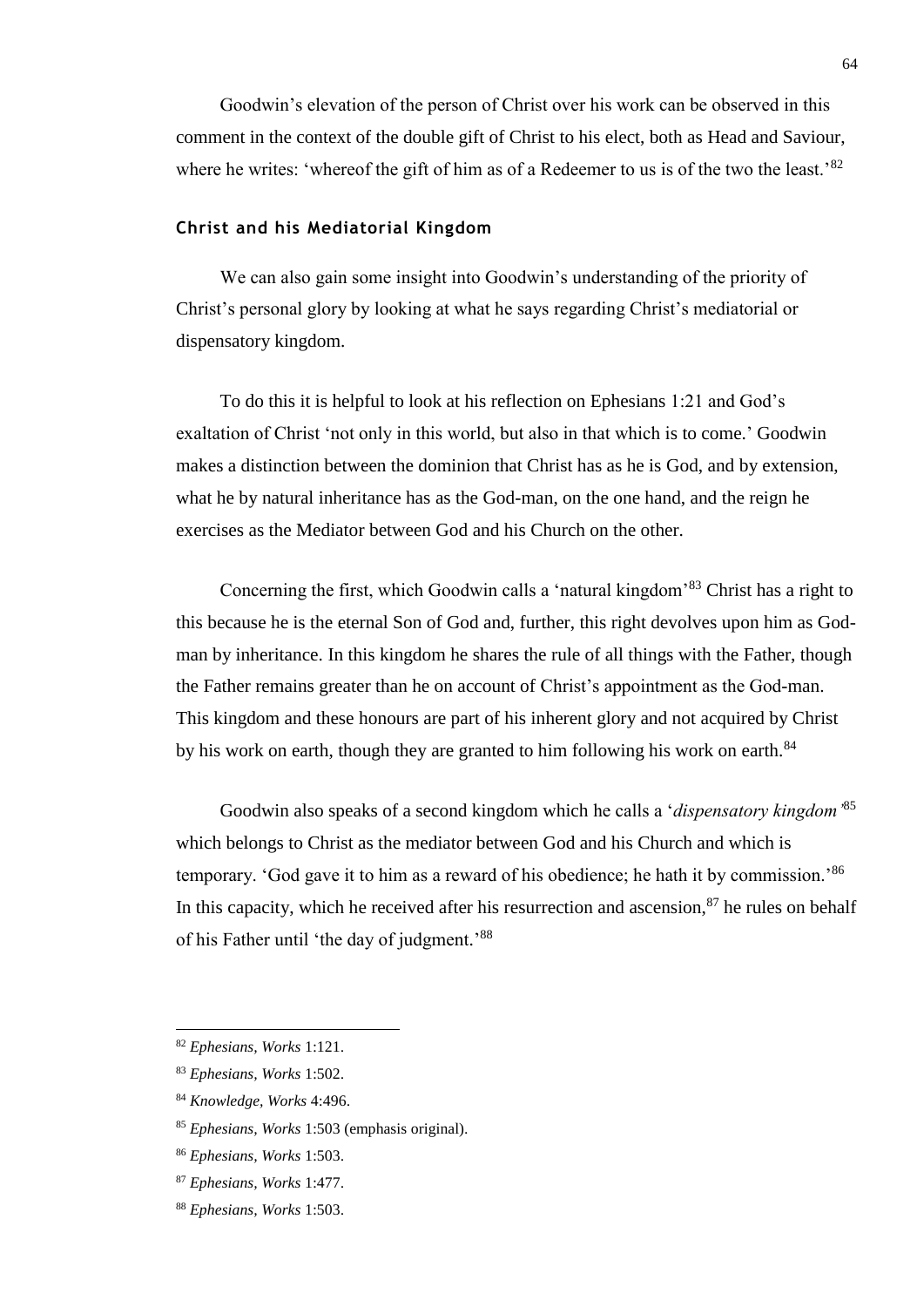Goodwin acknowledges the axiom *opera Trinitatis ad extra indivisa sunt* but notes that 'though the Father ruleth all till the day of judgment, and the Holy Ghost with him, yet it is in a more especial manner appropriated unto the Son.'<sup>89</sup> He goes on to say that this specific appropriation is an act of God's will and so it is possible that an action is attributed to one person for a while and then to another.

So now until the day of judgment Christ hath the kingdom committed to him; after the day of judgment it is appropriated more eminently unto God the Father, yet so as that God the Father ruleth now; so on the other side, though the Father is all in all after the day of judgment, yet the Son is said still to judge. $90$ 

Why would the Father withdraw himself from visibly ruling 'the affairs of the world?<sup>'91</sup> It is for the Son's glory, 'that all men should honour the Son as they honour the Father' (John 5:22). He is assigned this glory as a reward 'because he veiled his Godhead in obedience to his Father'<sup>92</sup> in his humiliation. After the day of judgment, however, the Son reciprocates the Father's honouring of him and 'Jesus Christ, to honour his Father, give[s] up the kingdom to him, and he himself becometh subject to him that hath put all things under him.'<sup>93</sup> This giving up the kingdom to his Father after the final judgement and every knee has bowed to him, 'is the last and great solemnity of all<sup>94</sup> before the eternal state commences.

Goodwin introduces another distinction when he discusses the mediatory kingdom of Jesus Christ that highlights its temporary nature. He speaks of Christ's mediatorial relationship to the Church in two ways.<sup>95</sup>

<sup>89</sup> *Ephesians, Works* 1:503.

<sup>90</sup> *Ephesians, Works* 1:503.

<sup>91</sup> *Ephesians, Works* 1:476.

<sup>92</sup> *Ephesians, Works* 1:503. See also where Goodwin records the Father saying to the Son, 'Have you obscured your glory, saith he, withdrawn it for my sake? I will do as much for you, I will commit all judgment to you; I will not be seen, the eyes and thoughts of all creatures shall be next upon you.' *Ephesians, Works* 1:476. 'Because that he glorified God in suffering himself to be made obedient to the death, therefore it was justice for God to glorify him likewise.' *Ephesians, Works* 1:476.

<sup>93</sup> *Ephesians, Works* 1:504.

<sup>94</sup> *Ephesians, Works* 1:504.

<sup>&</sup>lt;sup>95</sup> As Head of the elect and as their Saviour. Usually, when speaking of Christ as the Saviour of the elect he refers to the mediatorial work of the Lord Jesus. On the occasions when he is referring to Christ as the head of the elect he refers to his person as Mediator. For example, he speaks of the God-man as a 'mediator or head of union' to the elect abstractly considered apart from his work. In the next paragraph Goodwin speaks of Christ's 'mediatory glory', referring to his work of redemption for the saints. See *Knowledge, Works* 4:508. In another place he also speaks of Christ's office of mediatorship in two ways,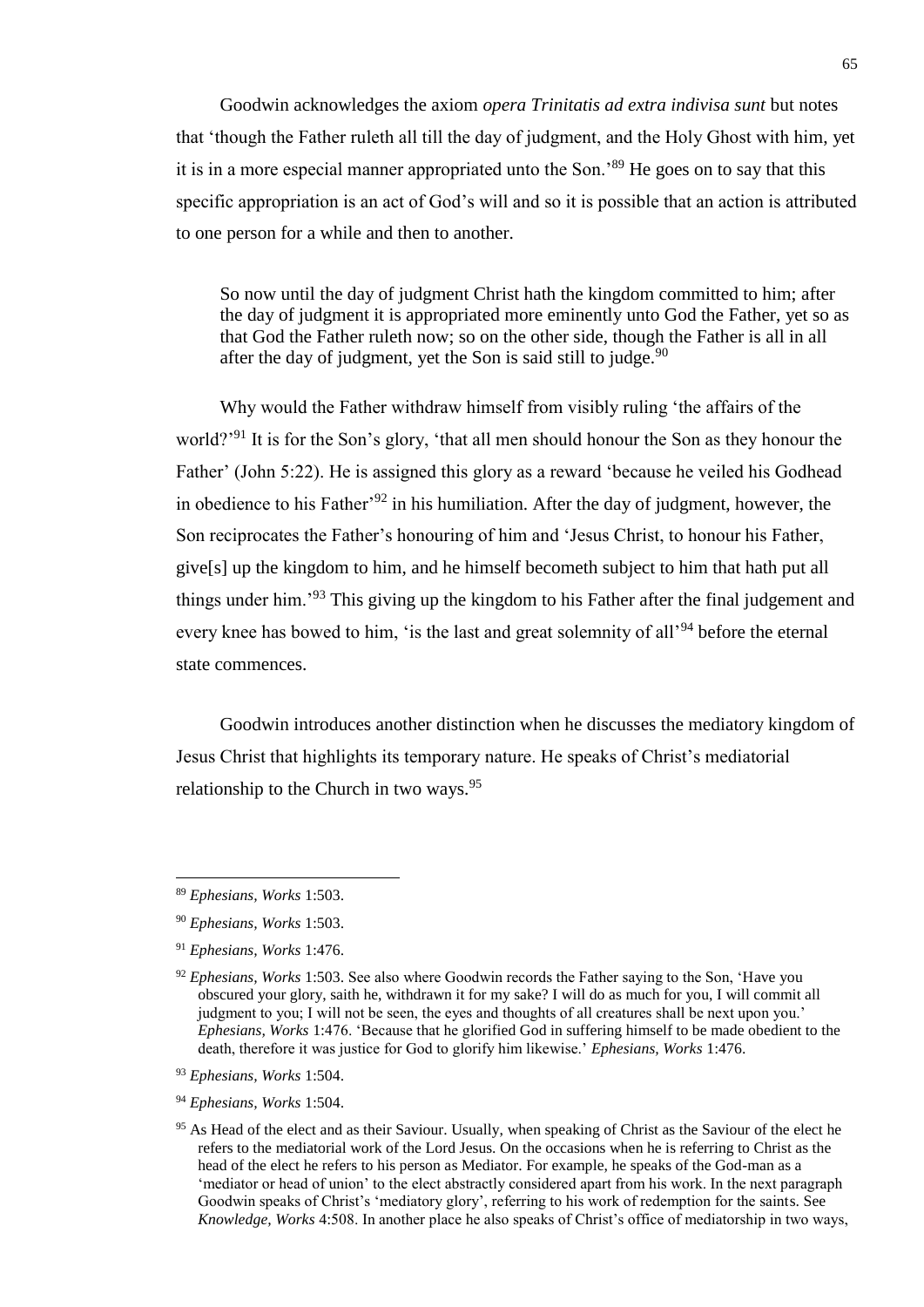First, Christ is the mediator of his Church as her Saviour. In this context, the Church is '*considered under imperfection*, either of sin or misery, or any other want, till his Church shall be complete.'<sup>96</sup> This state of the Church lasts until the final judgement when the Church is finally 'out of all danger.'<sup>97</sup> As long as the Church is not yet fully glorified Christ reigns as a mediator for them to God. He rules 'in a way of conquest, destroying sin and death and all enemies, and redeeming the body, and bringing body and soul together, and lastly pronouncing a final sentence.<sup>'98</sup> When 'this final sentence is passed, then this work of a Mediator, his reigning thus as a Redeemer of us considered under sin and misery, ceaseth.'<sup>99</sup>

From then on God 'looks upon us as in his first project.'<sup>100</sup> This comment is connected to the other relationship Christ has to the Church as mediator, that is, as a head which was discussed above. In eternity Christ's relationship to the Church as head continues. Goodwin writes: 'We were chosen in him at first . . . and as we were chosen in him at first, so we are considered in him for ever, and exalted in him, our persons in his Person.'<sup>101</sup> What is first in intention is last in execution.

The following lengthy quotation from Goodwin will show in which ways Christ's glory ends and continues.

For after the work of mediation for us as sinners is fully over, and every way perfected, and the day of judgment ended; when sins shall finally be forgiven, and then for ever forgotten, as the promise intended, Christ will give up his mediatory kingdom and glory to his Father; and then that *regnum antemundanum*, that kingdom afore, and abstracted from the consideration of this world, or what we were, or Christ as Redeemer for us therein, shall for ever predominantly take place, when God, in the Father, Son, and Spirit, shall be all in all to him as God-man as well as us; and when Christ the Son, having laid down only the economy of his mediation as a Redeemer, shall yet in his person, as he shall appear with the fulness of the Godhead dwelling bodily in him, and the brightness of the glory of God shining in the human nature, which he can never lay down, or divest himself of, shall be as he is, and was constituted, an head, an husband unto us; and we chosen as fellows and companions

first, of Christ's 'relation unto us, and for us, and from what he did or wrought for us as sinners.' *Knowledge, Works* 4:493.

<sup>96</sup> *Ephesians, Works* 1:504 (emphasis original).

<sup>97</sup> *Ephesians, Works* 1:504.

<sup>98</sup> *Ephesians, Works* 1:505.

<sup>99</sup> *Ephesians, Works* 1:505.

<sup>100</sup> *Ephesians, Works* 1:505.

<sup>101</sup> *Ephesians, Works* 1:505.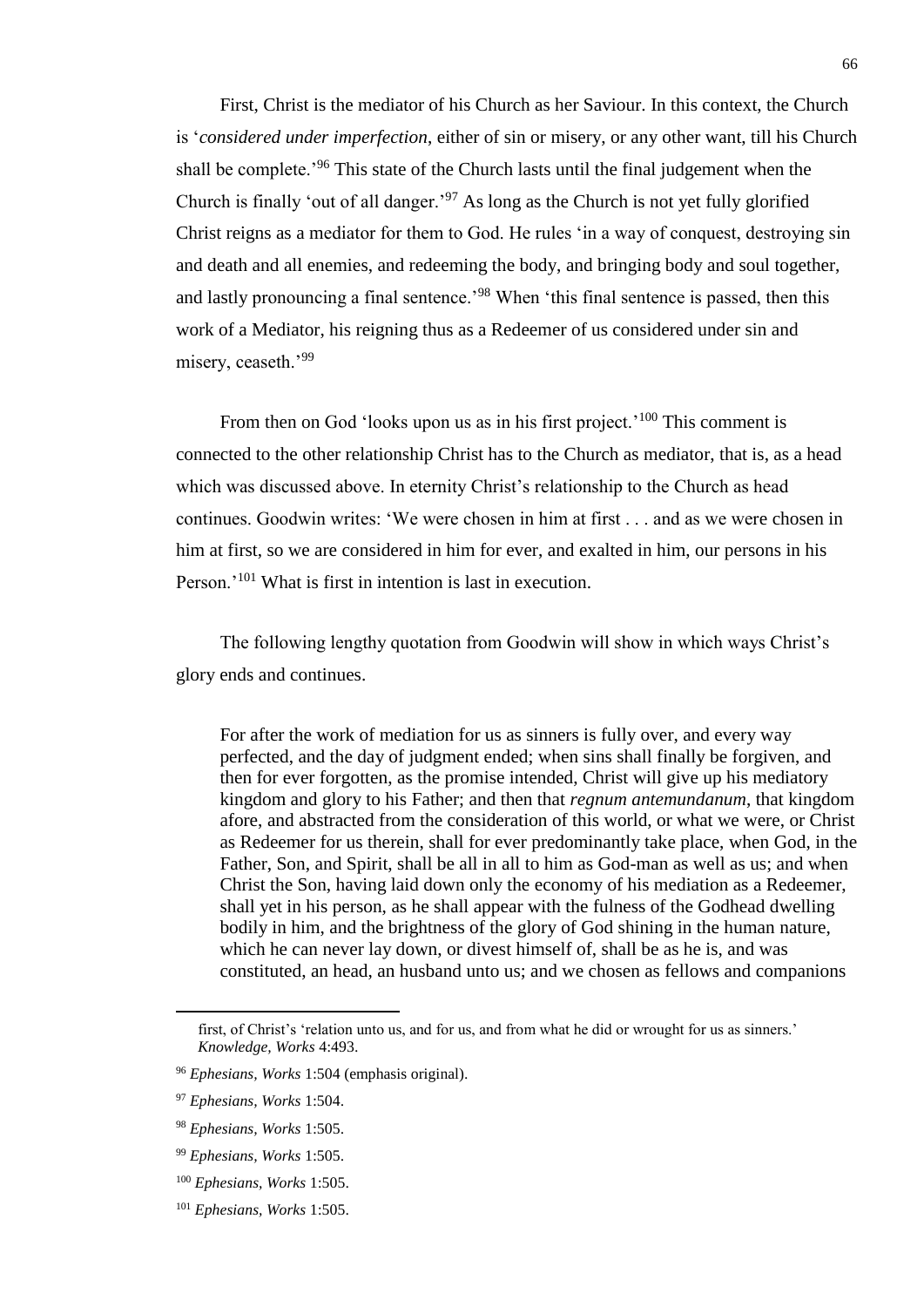with him, be the object and efficient of our happiness for ever, by our beholding that his glory, according to that of John xvii. 24 (I opened): 'Father, I will that they also whom thou hast given me be with me where I am, that they may behold my glory which thou hast given me: for thou lovedst me before the foundation of the world.' And after the day of judgment ended, it is whereof the apostle speaks, when he says, 'We shall be ever with the Lord,' 1 Thes. iv. 17.<sup>102</sup>

Clearly the personal glory of Christ eclipses the glory of his mediatorial work which is most prominent during Christ's dispensatory or mediatorial kingdom.

### **The Beatific Vision**

Following from the above discussion of the temporariness of the mediatorial kingdom of the God-man, Goodwin's conception of the beatific vision further underscores that Christ's personal glory, as abstracted from his mediatorial glory, is chief in his Christology.

Goodwin's understanding of the beatific vision was hinted at in the section above which treated his perspective on Christ's mediatorial kingdom. What will the saints view in heaven after the day of judgement and the laying down of Christ's mediatorial kingdom? Clearly, in answer to Christ's prayer in John 17:24 it is beholding the glory of Christ. But what aspects or dimensions of Christ's threefold glory will they view? There are a number of ways to approach Goodwin's thought on this matter.

First, we see the priority of Christ's person over his work in Goodwin's discussion of what constitutes perfect love. In his comments on Ephesians 1:3 he postulates that we are to bless God '*out of goodwill to God himself*; that is, purely for what he is himself, and not only for what to ourselves.<sup>'103</sup> Although we also bless him for the blessings we receive 'yet it must rise higher in the end, (and in heaven it will do so,) even purely to bless him for himself, or else we love him not, nor bless him, as the great God is to be loved and blessed by us.'<sup>104</sup> The highest strains of grace in the elect are demonstrated, Goodwin states, in that they

glorify God for himself, and their own happiness they consider not; for it is but a result or consequent of their joying in the amplitude of God's glory which they are

l

<sup>102</sup> *Of Election, Works* 9:99.

<sup>103</sup> *Ephesians, Works* 1:28 (emphasis original).

<sup>104</sup> *Ephesians, Works* 1:28.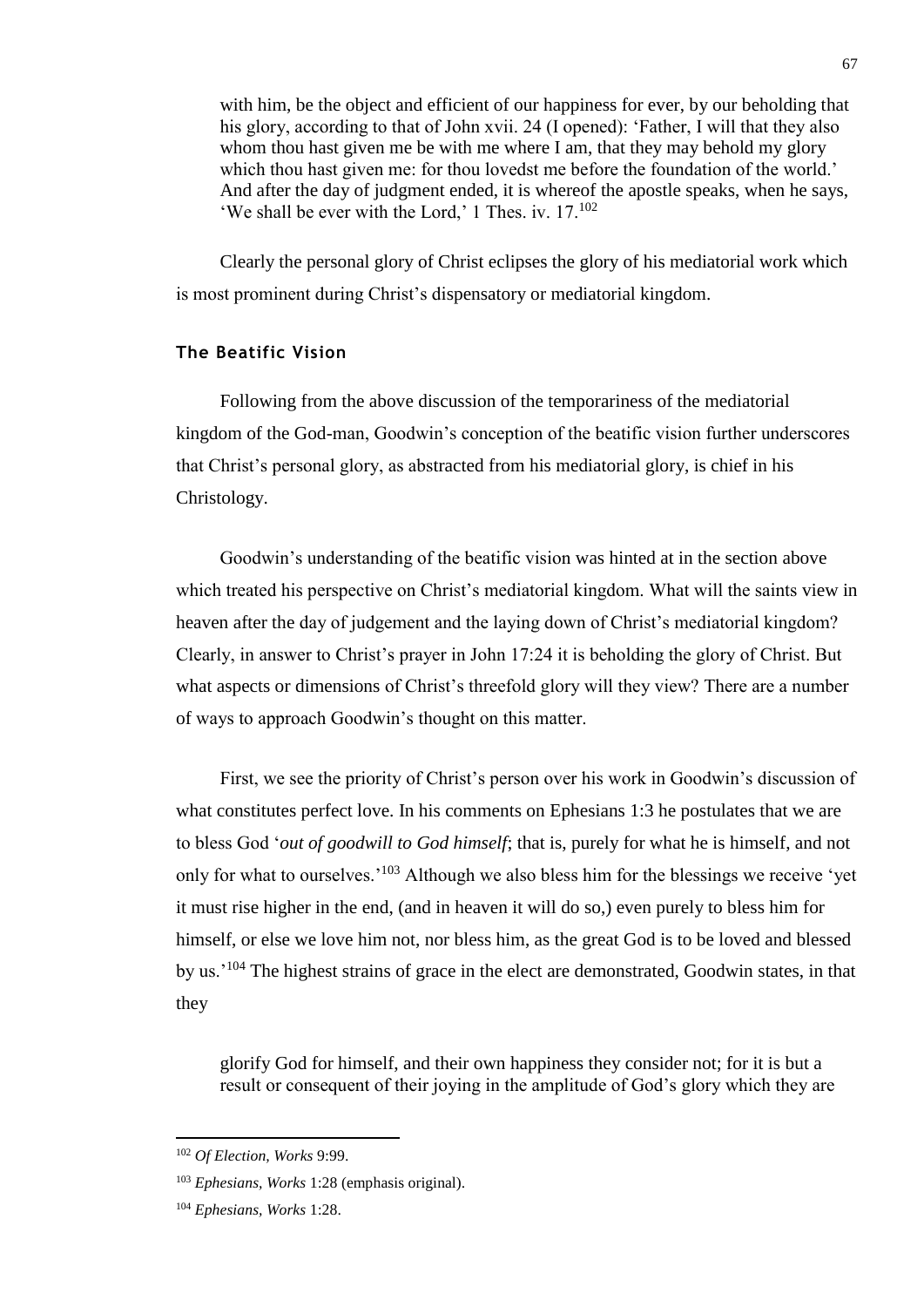wholly swallowed up into; for God becomes 'all in all' in them and to them, 1 Cor. xv. 28.<sup>105</sup>

Goodwin applies this thought to the second person of the Trinity encouraging us to be imitators of God. Why does the Father love the Son? 'God cannot love him for any benefit of redemption by him; and yet he is God's beloved. He is *primum amabile*, loved for himself, and so let him be to thee.<sup>'106</sup> Goodwin states that 'the knowledge of Christ, and communion with his person and the glory thereof, is part of the happiness ordained for us in the world to come.' Though only a part of the elect's happiness, it is evident that it is the primary part and a part which eclipses 'the knowledge of Christ in his benefits of redemption.'<sup>107</sup>

Secondly, that the saints should behold Christ's personal glory is the Father's answer to Christ's prayer in John 17:24 according to Goodwin. It has been shown earlier that Goodwin understands Christ's prayer in John 17:5 to be a request for the return of the glory of having the fullness of the Godhead dwelling in the God-man. This glory is what he prays in verse 24 that the elect would see, namely, the sight of Christ, God-man. When the eternal state dawns

then will the person of Christ, God-man, as the glory of the Godhead, shining and communicating itself to us, through that human nature the Godhead dwells in, be set forth to us, to entertain us for ever with the sight of the glory of God in the face of Christ. . . . And that face will make a heaven to us when redemption shall be forgotten, through the present glory viewed and possessed, and sins remembered no more; but the glory of God, and the personal glory of the Lamb, shall be our light and happiness for ever.<sup>108</sup>

Thirdly, Goodwin employs the Old Testament tabernacle imagery to support his insistence on the primacy of Christ's personal glory. The ark made of plain wood covered with gold 'typed forth his very person, simply considered. . . . The wood signified his humanity, the gold his divine nature, as joined both in one.<sup>'109</sup> And this ark resided in the

<sup>105</sup> *Knowledge, Works* 4:383.

<sup>106</sup> *Ephesians, Works* 1:112.

<sup>107</sup> *Ephesians, Works* 1:122.

<sup>108</sup> *Knowledge, Works* 4:565-566.

<sup>109</sup> *Christ the Mediator, Works* 5:435.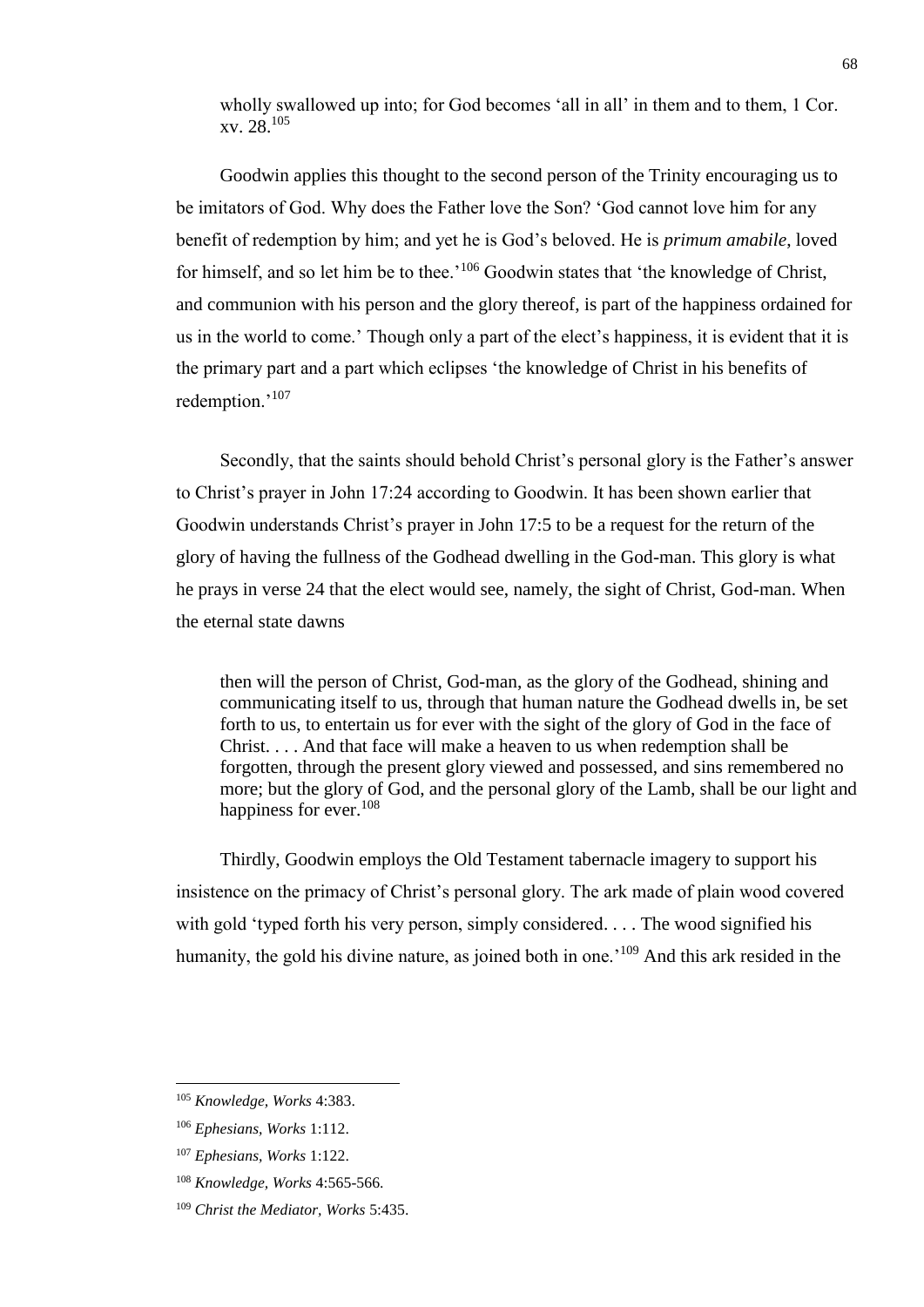holy of holies and 'is termed the glory and beauty of God' just as Christ's person is declared by Simeon to be 'the glory of thy people Israel.'<sup>110</sup>

Additionally, the high priest also represents Christ, his person and work. And yet, when the high priest entered the holy of holies, he went in dressed in the simple linen garment, without his 'gaudy robes.' 'And it typifies this out, that Christ's personal glory is that with which in the holy of holies he shall most eminently, and above all others, appear for ever in, and sit down in it.'<sup>111</sup>

The perfection of glory, which the elect shall reach, is to enter the holy of holies and behold the ark. Goodwin euphonically states, 'Oh how will men then more continually rejoice in the contemplation of his person, and above all, love him, value him for what he is in himself, and for himself.'<sup>112</sup>

#### **Conclusion**

It has now been shown from a variety of perspectives that Goodwin elevates the personal glory of the God-man above his mediatorial glory and his person above his work. He is able to do so, in part, because he conceives of Christ receiving his personal glory in two stages: (i) At his appointment to and acceptance of the office of God-man, and, (ii) at the actual incarnation. This, in turn, enables Goodwin to posit Christ having a relationship with the elect apart from his mediatorial work on their behalf. Christ is the head of the elect (considered as unfallen) before he becomes the Saviour of the same elect (considered as fallen). The primacy of Christ as head of the elect and their relation to his Person in eternity past, as God's first design regarding the elect, also become the primary focus in eternity future when the elect will gaze on the personal glory of the God-man, as abstracted from his mediatorial glory.

In our final chapter, to which we now turn, we will explore what contributes to this bifurcation of the person and work of Christ and examine whether the teaching of Scripture (Goodwin's own self-confessed standard) warrants this bifurcation.

l

<sup>110</sup> *Christ the Mediator, Works* 5:435.

<sup>111</sup> *Knowledge, Works* 4:499.

<sup>112</sup> *Christ the Mediator, Works* 5:436.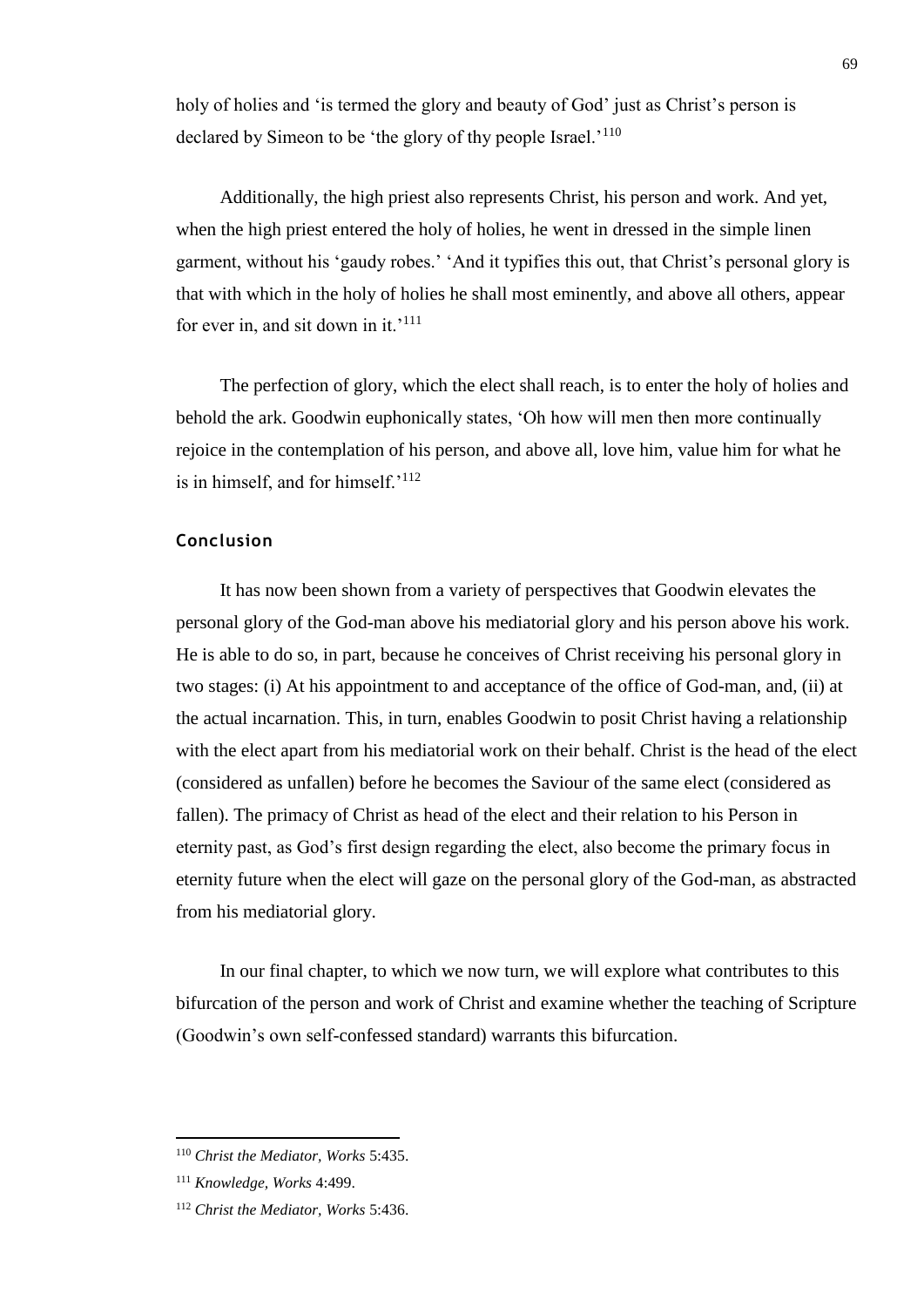## **5. An Analysis and Critique of Goodwin's Christology**

As we approach our final analysis and critique of Goodwin's proposal of the threefold glory of Christ it is helpful to have his schema in mind.

1. The three persons of the Godhead, delighting in their blessed companionship, desire to share their experience with humanity.

Under this rubric Goodwin discusses the essential glory of the second person of the Trinity.<sup>1</sup>

2. From eternity the second person has been constituted the God-man, a middle person between the elect and God, 'whom [God] would make visibly glorious in a human nature.'<sup>2</sup> The elect, chosen out of a *massa pura*, are chosen in Christ, that is, when Christ is chosen as the head, they are chosen along with him. We note here Goodwin's Christocentric supralapsarianism.<sup>3</sup> It is supralapsarian because the decree of election is antecedent to the decree to permit the fall and it is Christocentric because Christ was chosen as God-man primarily for his own glory.

Under this heading Goodwin discusses the personal glory of the second person of the Trinity.<sup>4</sup>

3. Then, to increase the glory of the God-man, humanity was ordained to fall into sin. Having determined that they should be redeemed by a mediator necessitated that the God-man, the head of the elect, should also become their Redeemer and clear away the obstacles sin erected to their union and communion with God through Christ their head. Following his incarnation and mediatorial work, Christ ascends to

<sup>&</sup>lt;sup>1</sup> Discussed in Chapter 1 above, 6-14.

<sup>2</sup> *Ephesians, Works* 1:98.

<sup>3</sup> See 'Thomas Goodwin's Christological Supralapsarianism.' *A Puritan Theology,* 149-159. To call Goodwin's supralapsarianism Christocentric is more nuanced than to call it Christological as it highlights that Christ and his glory is the first and centre of God's decrees concerning humanity. As we have seen, Goodwin's supralapsarianism extends only as to the end of God's decrees and does not include the creation and fall of Adam as means to the end. Humanity is presupposed as fallen with regard to the means to accomplish that end. Since this chapter primarily treats of Christ's personal glory we will speak of Goodwin's supralapsarianism while remembering that he distinguishes his position from that of the 'pure superlapsarian' *Of Election, Works* 9:84. See above, 52-57.

<sup>4</sup> Discussed in Chapter 3 above, 37-50.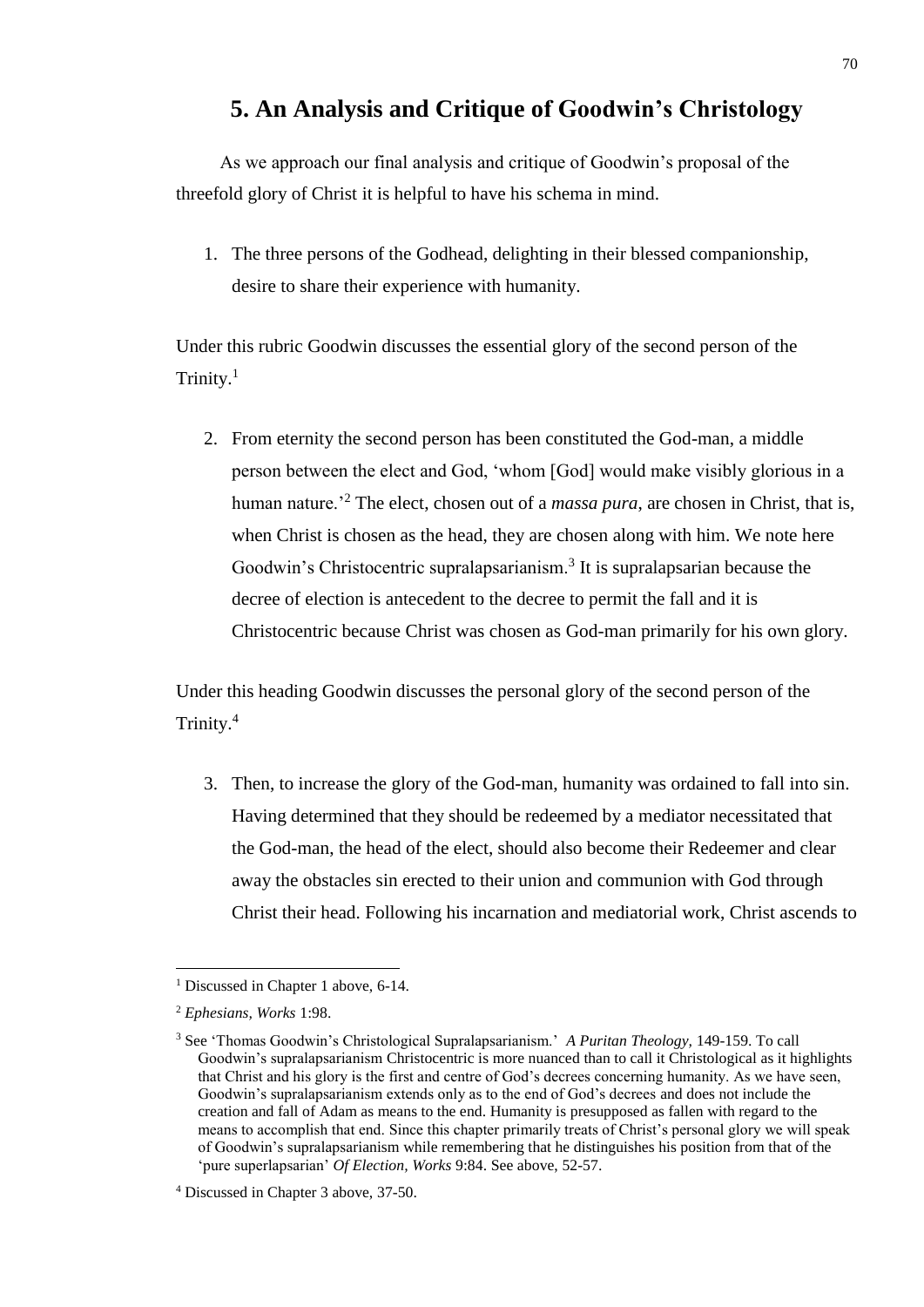heaven as the victorious Redeemer of God's elect and reigns at the right hand of the Father until all his enemies become a stool for his feet and the final judgement is pronounced. Thereupon Christ hands over his mediatorial kingdom to the Father and becomes subject to him. The saints behold the glory of Christ, both his personal and mediatorial glory, until the end of Christ's mediatorial kingdom.

This suffering and subsequent glory of the God-man Goodwin discusses as the mediatorial glory of the second person of the Trinity.<sup>5</sup>

4. After the mediatorial kingdom has come to an end and for all eternity the elect enjoy union and communion with the Trinity through their union with Christ, the head of the elect, and by gazing exclusively on the personal glory of the God-man.<sup>6</sup>

What has been demonstrated in our earlier exposition is that Goodwin's Christology bears a distinctive characteristic. While others, along with Goodwin, speak of the essential, personal, and mediatorial glory of Christ, in Goodwin's proposal, there is a hard distinction between the double glory of the God-man, his personal and mediatorial glory. As a result Goodwin is able to theologise about the personal glory of the God-man *apart from his mediatorial glory*. Furthermore, this personal glory is the centre of his Christology, the most significant glory of the second person of the Trinity.

This raises for us two questions: (i) What contributes to Goodwin's positing the double glory of the God-man in this way, and, (ii) does the Scripture bifurcate the person and work of Christ the way Goodwin does?

The contention of this analysis is that Goodwin's thinking tends to become speculative at certain points in his Christology and that this results in a bifurcation of the person and work of Christ. This bifurcation, therefore, lacks Scriptural warrant. This will be demonstrated, first, by situating Goodwin within the broader theological tradition. The parallels between the Scotist position on the reason for the incarnation and Goodwin's will be pointed out, followed by a survey of the critique of Scotus explicitly (and therefore

<sup>5</sup> Discussed in Chapter 2 above, 15-36.

<sup>6</sup> Discussed in Chapter 4 above, 51-69.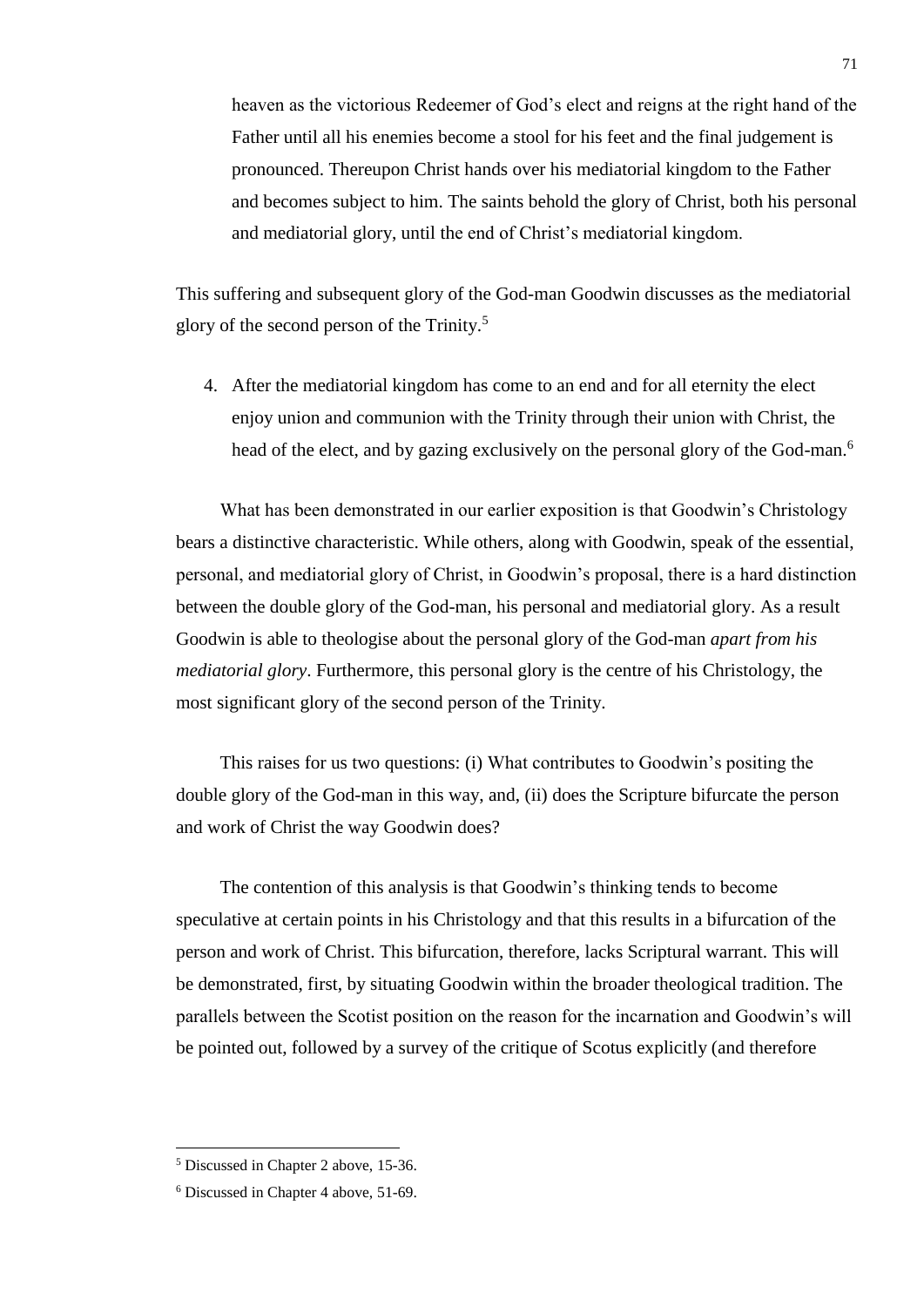Goodwin implicitly) found in the work of two major theologians within Goodwin's own tradition, namely, John Calvin and John Owen.

Then, building on Calvin's and Owen's critique of the Scotist theory we will discuss Goodwin's application to his Christology of the classical Reformed hermeneutical principle of good and necessary consequence.

Finally, the usefulness of Goodwin's Christology, both theologically and pastorally, will be assessed by engaging the question, 'Does Goodwin's commitment to the predestination of the God-man absolutely considered render a deathblow to his Christology?'

#### **Reasons for the Incarnation within the Theological Tradition**

To assess and critique Goodwin's Christology it will be beneficial to return to the hypothetical question whether the incarnation would have occurred had man not fallen. Or, to pose the question positively, why did God ordain the second person of the Trinity to be the God-man? Surveying the answers given to this question will help to situate Goodwin within the broader theological tradition relative to the question and enable us to probe both his Christology and his hermeneutic.

#### **Scotus and the Incarnation**

Goodwin was familiar with the medieval scholastic tradition.<sup>7</sup> His son writes that Goodwin 'read much . . . [including] among the school-men.'<sup>8</sup> Here, investigating the Medieval Scholastic, John Duns Scotus, proves particularly fruitful.

Scotus's name does not appear in the index in Goodwin's *Works* but there are at least four references to him,<sup>9</sup> and he describes him as 'the wisest of [the school-men].'<sup>10</sup>

<sup>7</sup> References to schoolmen such as Alexander of Hales (1185-1245), Bonaventure (1221-74), Aquinas (1225- 74), Scotus (1266-1308), Gerard (d. 1317), Estius (1542-1613), and Suarez (1548-1617) are scattered throughout his corpus.

<sup>8</sup> *Memoir, Works,* 2:lxxiii. Mark Jones comments: 'That his theology exhibits scholastic traits is obvious. A number of references in Goodwin's commentary on Ephesians makes his familiarity with the scholastics clear.' *Why Heaven Kissed Earth,* 65. Blackham writes more specifically: 'It seems fairly likely that he had read, carefully, the work of Duns Scotus.' *Pneumatology,* 154.

<sup>9</sup> *Ephesians, Works* 2:272; *Glory of the Gospel, Works* 4:239; *Christ the Mediator, Works* 5:279; *Of Election, Works* 9:92.

<sup>10</sup> *Ephesians, Works* 2:272.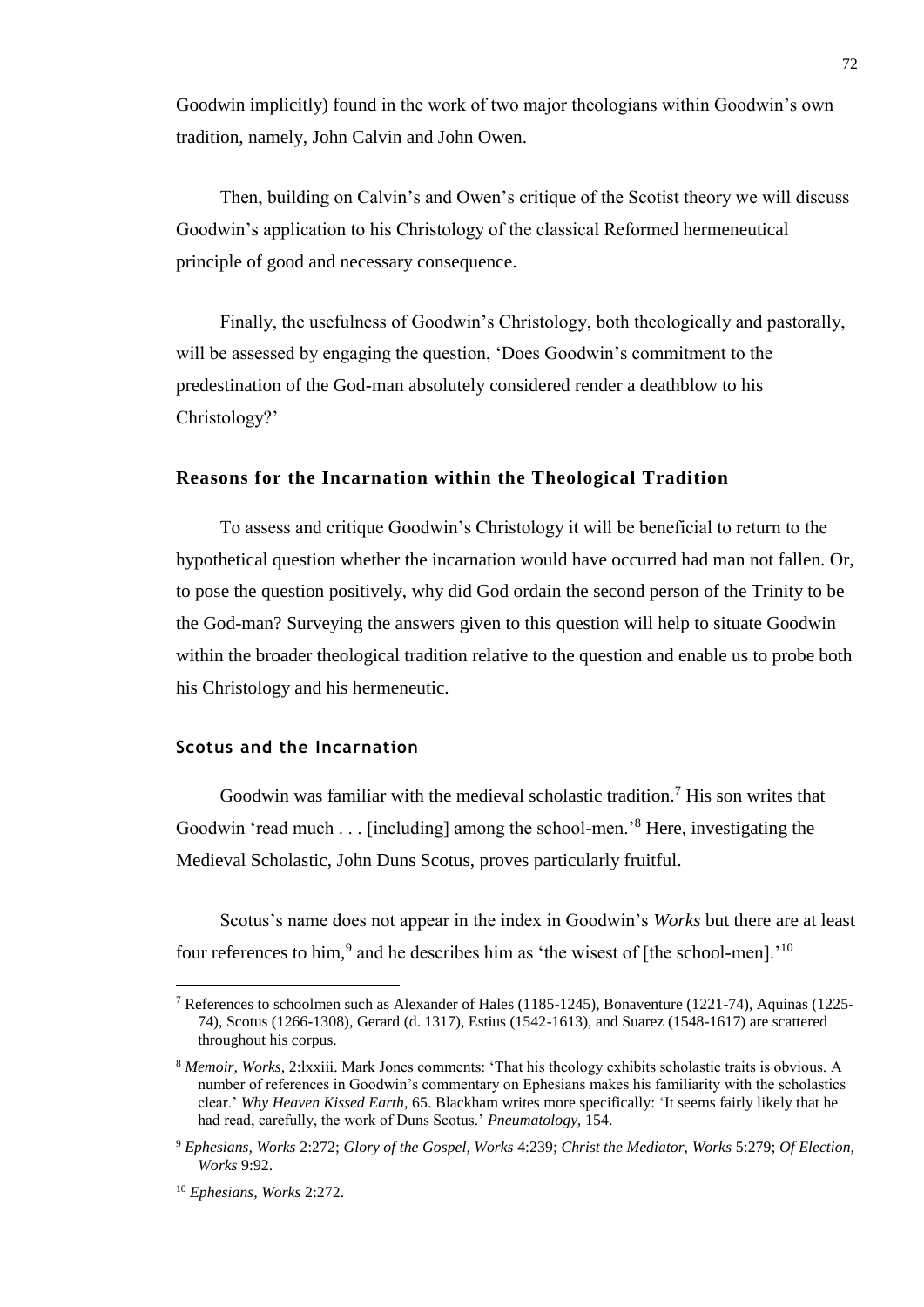Although Goodwin never designates Scotus's Christology as an influence on his own, it is not difficult to hear the echoes of him in Goodwin's work.<sup>11</sup> Scotus's insistence that the incarnation should not be thought of primarily as a response to the fall parallels Goodwin's formulation of the personal glory of Christ.

#### **Goodwin and the Incarnation**

When, in his exposition of Ephesians, Goodwin entertains the hypothetical question of what would have happened if humanity had not fallen, he writes that he does not, and dares not, affirm that Christ would have become incarnate 'because all things are ordained to fall out no otherwise than they do.<sup>'12</sup> He considers questions of that nature 'a chimera and fiction<sup>,13</sup>

However, that is not Goodwin's only comment on the issue. In his discussion of the relationship between Adam and Christ, as type and antitype respectively, in *Of the Creatures, and the Condition of their State by Creation,*<sup>14</sup> he states that Adam in his prelapsarian state was 'intended by God to foresignify Christ to come and assume an human nature.<sup>'15</sup> Goodwin goes on to state that though in the course of events Christ actually did take human likeness and frail humanity, being born of a woman, 'yet in God's primary intention, his chief and primary decree, his eye and first aim was at his Son's having such a state and condition in his human nature as he hath now in heaven glorified.'<sup>16</sup> Had there been no fall, the incarnation would have taken place in some other (undesignated) way. As Goodwin says elsewhere, Christ's due as God-man, 'was to have had a glorified nature, such as now he hath in heaven.<sup>'17</sup>

 $11$  See above, 16-17.

<sup>12</sup> *Ephesians, Works* 1:99.

<sup>13</sup> *Ephesians, Works* 1:99.

<sup>14</sup> *Of the Creatures, Works* 7:1-128.

<sup>15</sup> *Of the Creatures, Works* 7:74.

<sup>16</sup> *Of the Creatures, Works* 7:74.

<sup>&</sup>lt;sup>17</sup> *Knowledge, Works* 4:559. John Owen comments in opposition to this view that Christ 'is not called the first, or the exemplar of the creation of men, but the *second* Adam, 1 Corinthians 15:47, being to recover and restore what was lost by the first.' *Works,* Vol. 18:36.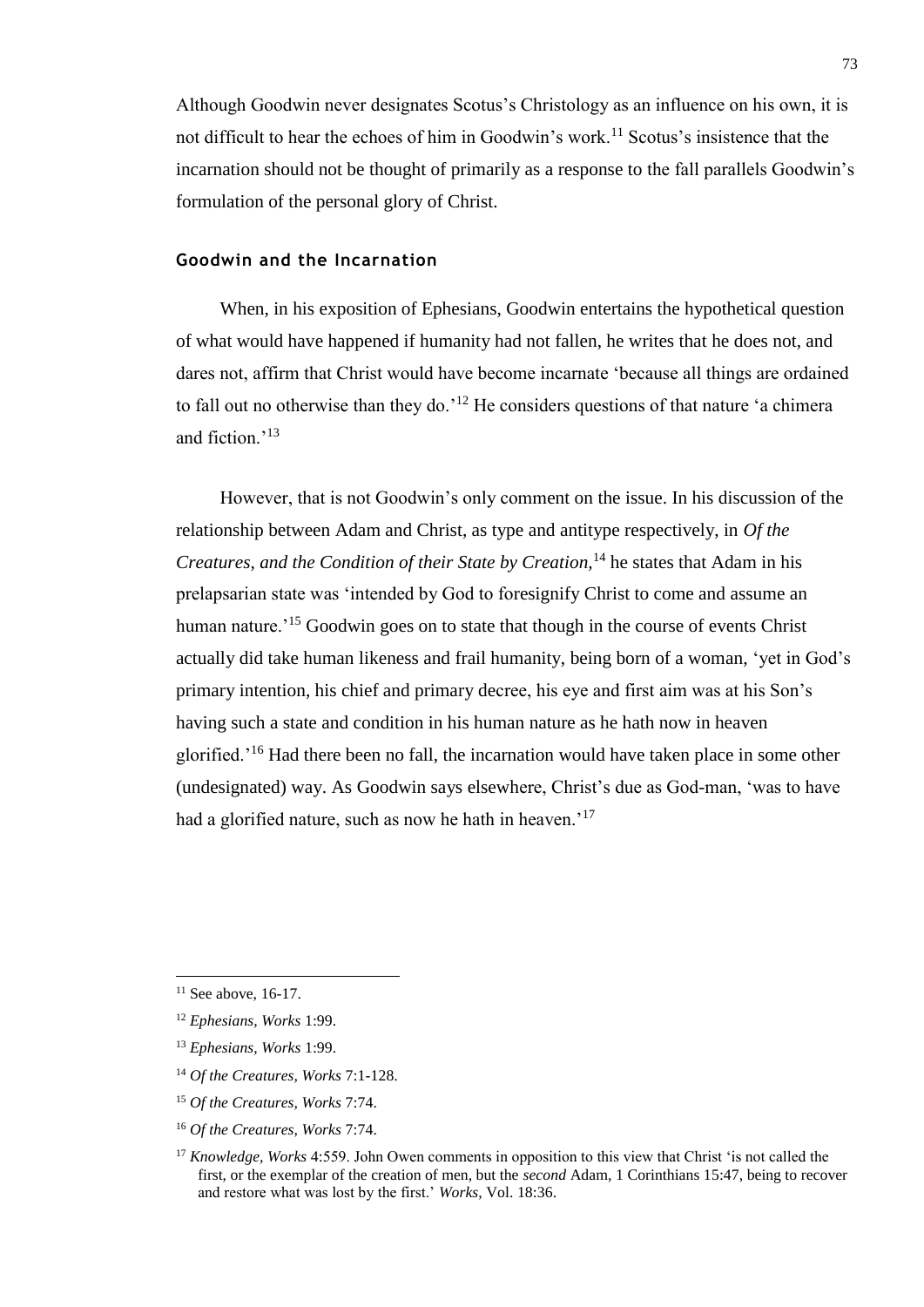Why is Goodwin unwilling to affirm in one place, and even dares not affirm.<sup>18</sup> that Christ would have become incarnate had humanity not fallen, and yet elsewhere<sup>19</sup> describes what Christ's humanity would have looked like if there had been no fall?

One possible explanation, of course, is that there was development in Goodwin's thought. Carter, relying heavily on Lawrence's dating of Goodwin's materials, notes that Goodwin's exposition of Ephesians  $1^{20}$  took place in the 1640s after his return from the Netherlands. His later work, *Of the Creatures*<sup>21</sup> was sermons preached in the 1650s while he was at Oxford.<sup>22</sup> Perhaps his commitment to the principle, 'First in intention, last in execution,' solidified in the intervening years, and as a result he addressed more directly what would have happened had Adam not fallen.

Whatever the reason for jettisoning his earlier reticence to speak to the hypothetical question, Goodwin's conviction that Christ's incarnation was not chiefly for human redemption but for the glory of the God-man appears repeatedly throughout his corpus wherever he discusses the reason for the incarnation.

#### **Calvin and the Incarnation**

It is clear that Goodwin had read Calvin and references to him are dispersed throughout his corpus. He refers to him as 'holy and most judicious'<sup>23</sup> and as 'a man of so great a judgment.'<sup>24</sup> Nevertheless, despite Calvin's strong arguments against Scotist thought with regard to the predestination of the God-man absolutely considered, Scotus's Christological views are significantly echoed in Goodwin. This fact makes Calvin's interaction with the hypothetical question important for our assessment and critique of Goodwin.

<sup>18</sup> *Ephesians, Works* 1:99.

<sup>19</sup> *Of the Creatures, Works* 7:74 and *Knowledge, Works* 4:559.

<sup>20</sup> *Ephesians, Works* 1:1-564.

<sup>21</sup> *Of the Creatures, Works* 7:1-128.

<sup>22</sup> Carter, *Partakers of his Divine Nature,* Appendix B: Dating of Select Treatises from Goodwin's *Works,*  357-370.

<sup>23</sup> *Of the Blessed State, Works* 7:358.

<sup>24</sup> *Of Election, Works* 9:93.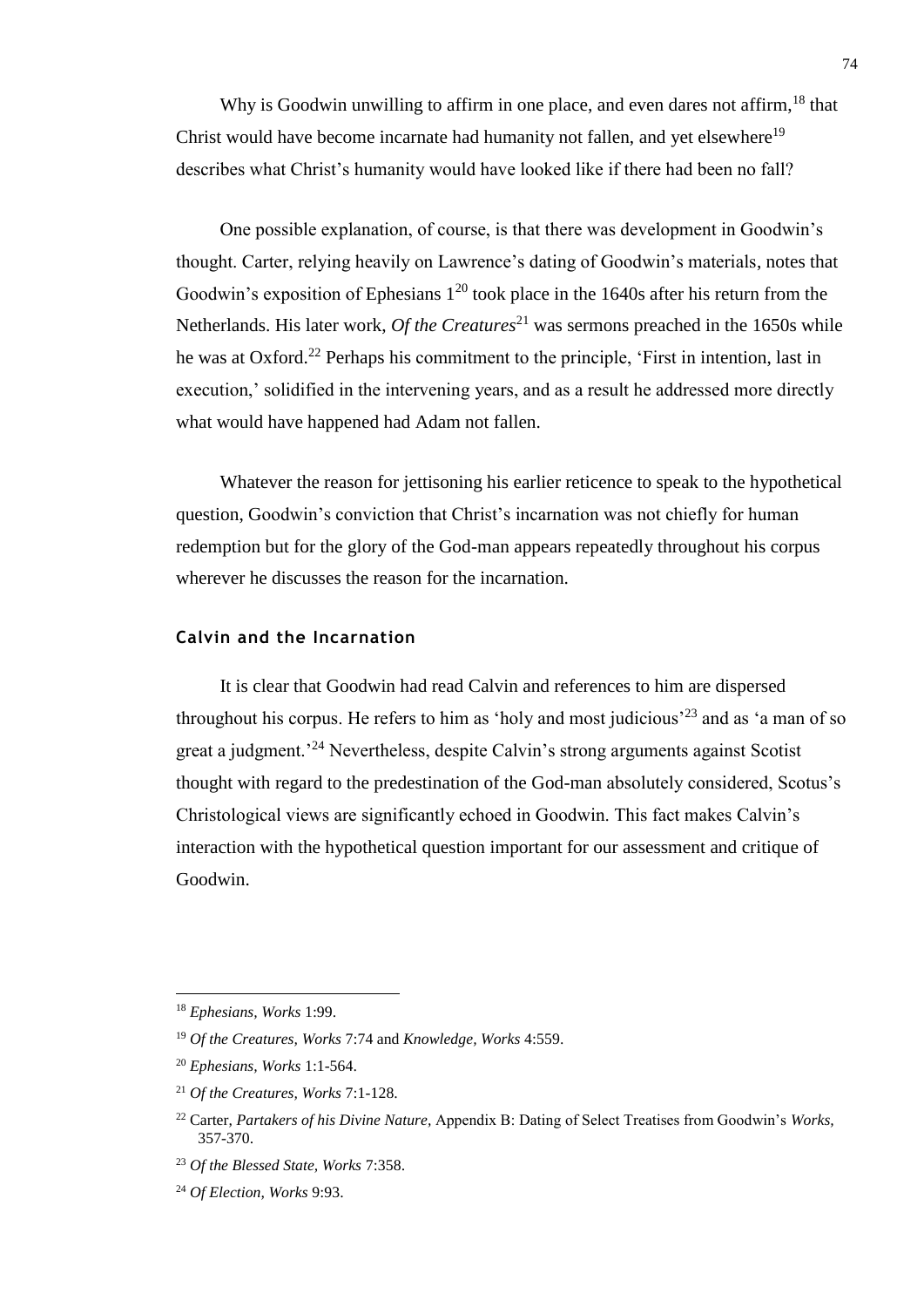There are divergent views on the relationship between Scotus and Calvin. Paul Helm suggests there is no 'hard evidence that Calvin actually read Scotus'<sup>25</sup> while Derek Thomas affirms that Calvin's view on the necessity of the atonement 'reflects Calvin's voluntarism and a dependence on the views of Duns Scotus.<sup>26</sup> There is what Thomas terms '[t]he problematic statement<sup>27</sup> in Calvin, 'Even if man had remained free from all stain, his condition would have been too lowly for him to reach God without a Mediator.<sup>228</sup> Calvin, however, does not linger long on that hypothesis but immediately speaks of humanity 'plunged by his mortal ruin into death and hell'<sup>29</sup> and therefore needing a redemptive mediator. The human need for redemption is the soil in which Calvin plants the incarnation. He rejects 'the vague speculations that captivate the frivolous and the seekers after novelty' particularly the speculation that 'Christ would still have become man even if no means of redeeming mankind had been needed.<sup>30</sup> Calvin does not suggest that the fall of Adam is to be presupposed as the reason for the predestination of Christ as Head and Redeemer.<sup>31</sup> But he is unwilling to go beyond the explicit statements of the Scriptures.

It is quite enough for me to say that all those who propose to inquire or seek to know more about Christ than God ordained by his secret decree are breaking out in impious boldness to fashion some new sort of Christ.<sup>32</sup>

Thus for Calvin the issue is not whether the Scriptures *refute* the view held by Osiander<sup>33</sup> that Christ would have taken human form if Adam had not fallen.<sup>34</sup> The proper question is, rather, what do the Scriptures *positively teach*? On this basis, for Calvin the

<sup>25</sup> Helm, *Calvin's Ideas*, 342.

<sup>26</sup> Thomas, *A Theological Guide*, 209.

<sup>27</sup> Thomas, *A Theological Guide*, 209.

<sup>28</sup> John Calvin, *Institutes*, 2.12.1. John Owen states that even if the angels and men had persisted in their sinlessness the Son of God would 'have been the immediate head and ruler of angels and men . . . for the representation of God unto them, as the cause and end of their being, the object and end of their worship and service, should have been in and by his person, as the image of the Father, and by and through him they should have received all the communications of God unto them.' *Works,* Vol. 18:34. Here Owen seems to capture Calvin's intention. Where he differs from Goodwin is that Owen sees this as being true of the Son of God in his pre-incarnate state, essentially considered, that is, the Son of God 'was the essential and eternal image of the Father antecedent unto all consideration of his incarnation.' *Works*, Vol. 18:33.

<sup>29</sup> *Institutes*, 2.12.1.

<sup>30</sup> *Institutes*, 2.12.4.

<sup>31</sup> *Institutes*, 2.12.5.

<sup>32</sup> *Institutes*, 2.12.5.

<sup>33</sup> Andreas Osiander (1498-1552) was a German Lutheran theologian.

<sup>34</sup> *Institutes*, 2.12.5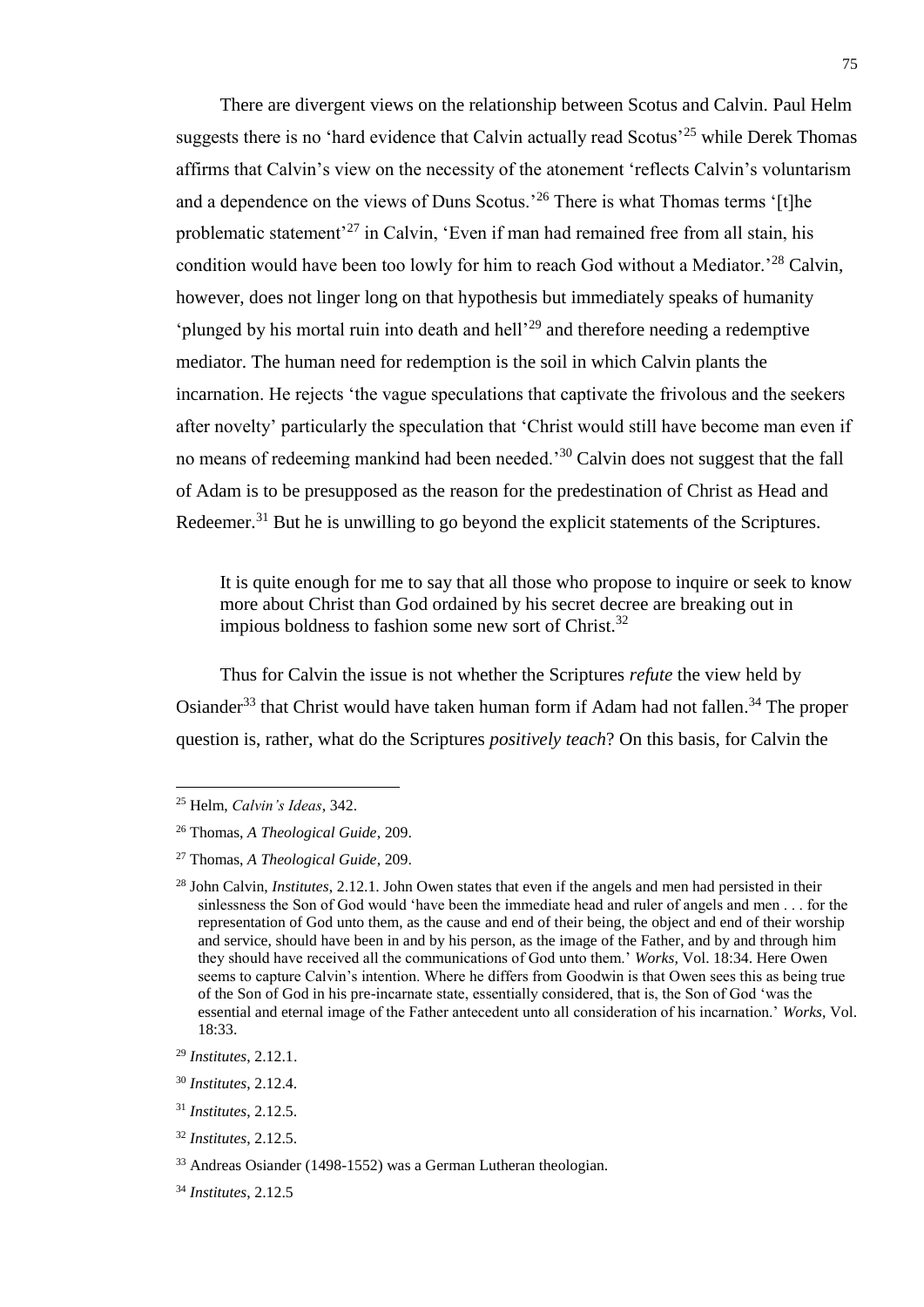person and work of Christ must never be bifurcated. '[W]henever Christ is mentioned we should not in the least depart from the grace of reconciliation.<sup>35</sup> 'In short, the only reason given in Scripture that the Son of God willed to take our flesh . . . is that he would be a sacrifice to appease the Father on our behalf.<sup>36</sup> Calvin insists that the Word of God limits our theological positions. For that reason he does not present the predestination of Christ as God-man without the consideration of the fall into sin.

This is also seen in his discussion of predestination. While willing to posit that 'predestination to glory is the cause of predestination to grace' he bids 'farewell to these contentions, as they are superfluous among those who consider that there is enough wisdom for them in the Word of God.<sup>37</sup> Again, one sees a reticence in Calvin to contend about matters the Word of God does not specifically address.

#### **Owen and the Incarnation**

What is particularly noteworthy is that this same discretion is seen in John Owen, Goodwin's friend and colleague at Oxford University. Historians of the period would give a great deal to discover an account of discussion between the two 'Atlasses of Independency' but none exists. Although Owen disagrees with Goodwin's position on whether the incarnation would have occurred had humans not fallen, he never mentions his colleague by name in this context. It remains therefore an open question whether he had Goodwin specifically in view.

Owen's engagement with the question is found in his *Exercitations on the Epistle to the Hebrews,* particularly Exercitation XXVI where he addresses the origin of the priesthood of Christ.<sup>38</sup> He begins by stating that the priesthood of Christ was not ordained by God with respect to man in the state of innocency thus linking Christ's priesthood with human sinfulness. He opposes the view, first by referring to those Schoolmen, including Scotus, who, while acknowledging the pre-existence of the Son of God also affirm that the incarnation would have happened had sin not entered the world.<sup>39</sup> Those were opposed by,

<sup>35</sup> *Institutes*, 2.12.5.

<sup>36</sup> *Institutes*, 2.12.4.

<sup>37</sup> *Institutes*, 3.22.9.

<sup>38</sup> Owen, *Works*, Vol. 18:14-42.

<sup>39</sup> Owen, *Works*, Vol. 18:21.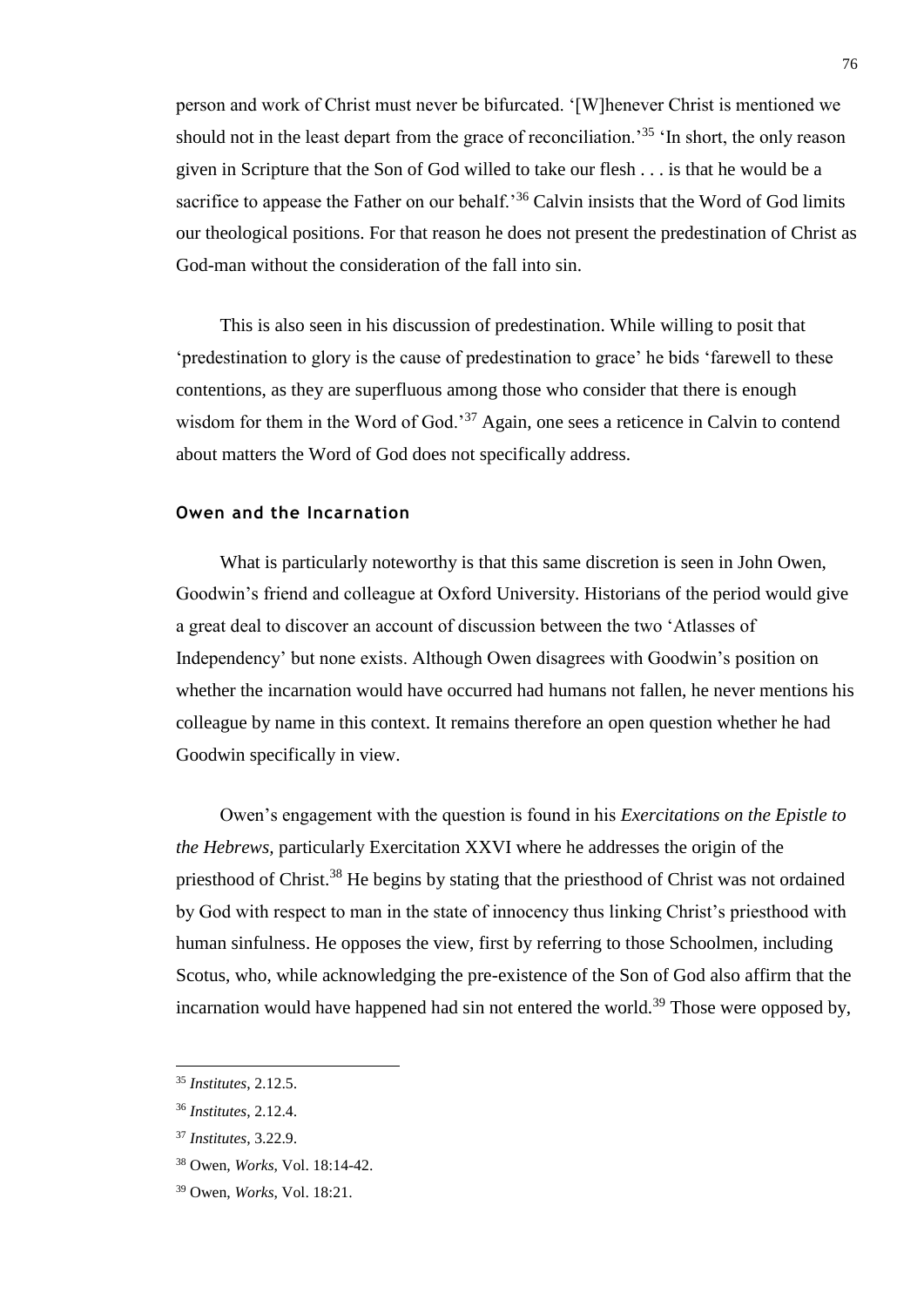among others, Aquinas.<sup>40</sup> He further mentions that Osiander revived this position but was opposed by Calvin, among others. He then takes up the Socinians before returning to interact with the view of the Schoolmen and Osiander.

Owen feels the need to refute this position, although it had already been refuted by others, because 'some are still of this judgment, or seem to be.'<sup>41</sup> Without citing Goodwin, he summarises the very view held by Goodwin on the person of the God-man considered apart from his mediatorial work. He concludes that to posit an incarnation without respect to redemption is both '*unwritten. . . contrary to what is written, . . .* and *. . . destitute of any solid spiritual reason* for the confirmation of it.'<sup>42</sup>

To speak of the second person taking humanity to himself without respect to sin is, Owen says, grounded on 'neither argument nor testimony but conjecture and curiosity.<sup>'43</sup> It is to create a theological formulation that is '*unwritten,* and therefore uncertain and curious.'<sup>44</sup>

To speak of the incarnation without respect to sin is also 'contradictory to the Scripture' because the Scripture everywhere declares that God's purpose of sending his Son to be incarnate and the Son's willingness to take flesh were with a view to human redemption. To think of this grand act of the Father and Son occurring 'without respect unto the redemption and salvation of sinners, is to contradict and enervate the whole design and revelation of God in the Scripture.'<sup>45</sup>

Finally, it is '*destitute of any solid spiritual reason.'* It is significant, in light of the hermeneutical principle that will be discussed below, that Owen understands the need for reason. He concludes, however, that this opinion is contrary to spiritual reason.<sup>46</sup>

<sup>40</sup> Aquinas, *Summa*, 3.3.

<sup>41</sup> Owen, *Works*, Vol. 18:21.

<sup>42</sup> Owen, *Works*, Vol. 18:22 (emphasis original).

<sup>43</sup> Owen, *Works*, Vol. 18:22.

<sup>44</sup> Owen, *Works*, Vol. 18:22.

<sup>45</sup> Owen, *Works*, Vol. 18:24.

<sup>46</sup> Owen, *Works*, Vol. 18:24.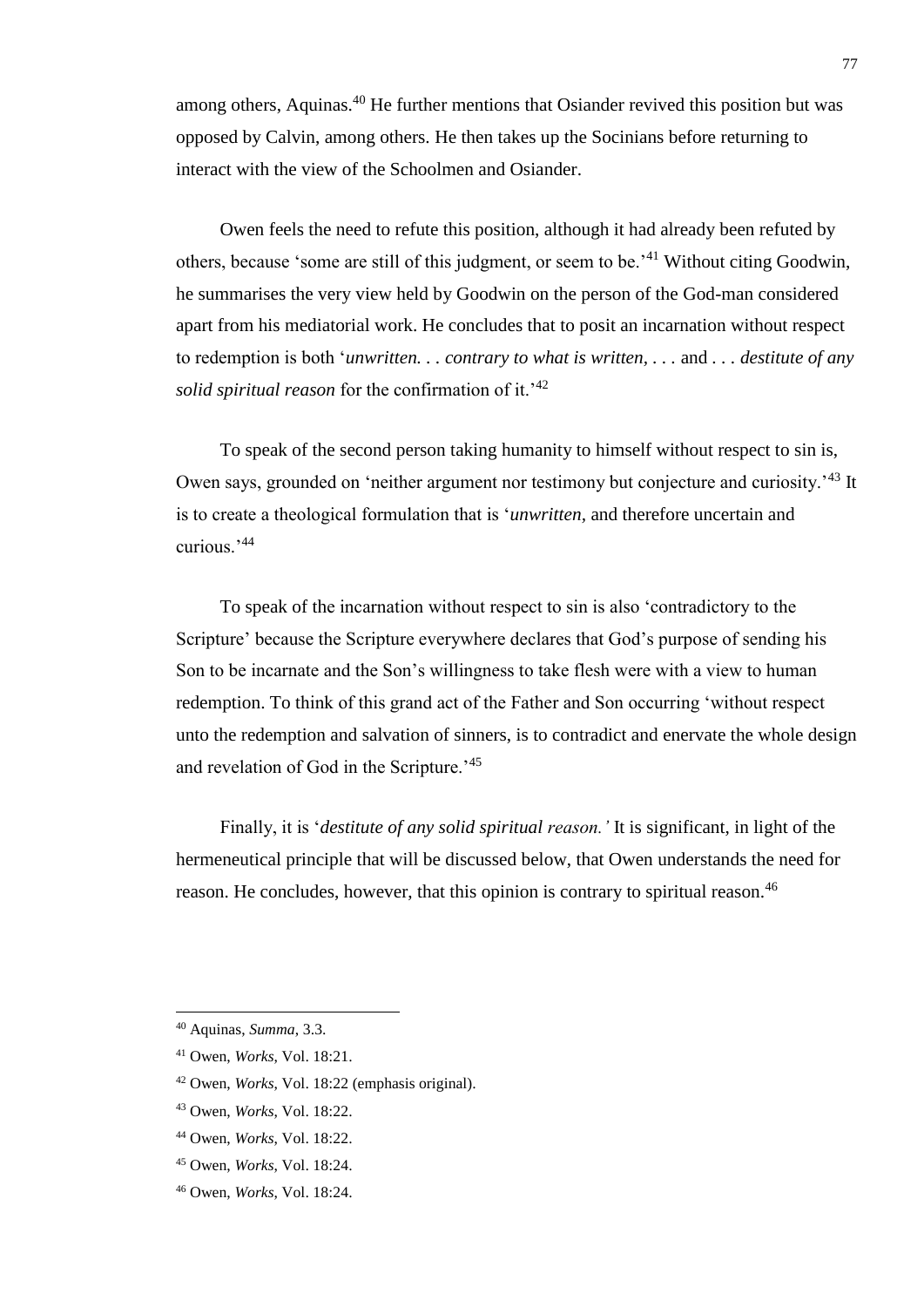Tracing Goodwin's thought in the context of the Medieval theologian John Duns Scotus and the theologians within Goodwin's own tradition, Calvin and Owen, thus enables us to probe both Goodwin's Christology and his hermeneutic.

Building on the criticisms of both Calvin and Owen, it can be said that at certain points in his Christology Goodwin appears to move beyond exposition of Scripture to speculation, to posit theological positions that are not taught in Scripture. This speculation leads Goodwin to posit a hard distinction between the person and work of the second person of the Trinity.

But it might be argued by Goodwin that this position can be argued for on the basis of the principle of 'good and necessary consequence'.

#### **Goodwin and Good and Necessary Consequence**

The litmus test the Westminster Divines formulated (and with which, presumably, Goodwin agreed) concerning what is to be believed regarding the whole counsel of God proves to be helpful here:

The whole counsel of God, concerning all things necessary for his own glory, man's salvation, faith, and life, is either expressly set down in scripture, *or by good and necessary consequence may be deduced from scripture*. 47

George Gillespie (1613-48), one of the Scots commissioners to the Westminster Assembly, articulated and defended this principle. He notes four important considerations at the beginning of his exposition.<sup>48</sup> In the first place he observes that without this principle many truths which the Reformed Church holds against false teachers must be renounced. Secondly, consequence drawn out by human reasoning does not mean faith is grounded on human reasoning but on the truth of God that reasoning unravels. Thirdly, the reason employed must be reason captivated and subdued to the obedience of Christ. Finally, Gillespie makes an important distinction between consequences that are necessary and certain and consequences that are merely agreeable to the Scripture. It is possible for a

<sup>47</sup> *Westminster Confession of Faith*, 1:6 (emphasis mine). Cf. Francis Turretin, *Institutes*, I.XII.

<sup>48</sup> George Gillespie, *A Treatise of Miscellany,* 238-245. The heading of the chapter reads: 'That necessary consequences from the written word of God, do sufficiently and strongly prove the consequent or conclusion, if theoretical, to be a certain divine truth which ought to be believed, and if practical, to be a necessary duty, which we are obliged unto, *jure Divino.*'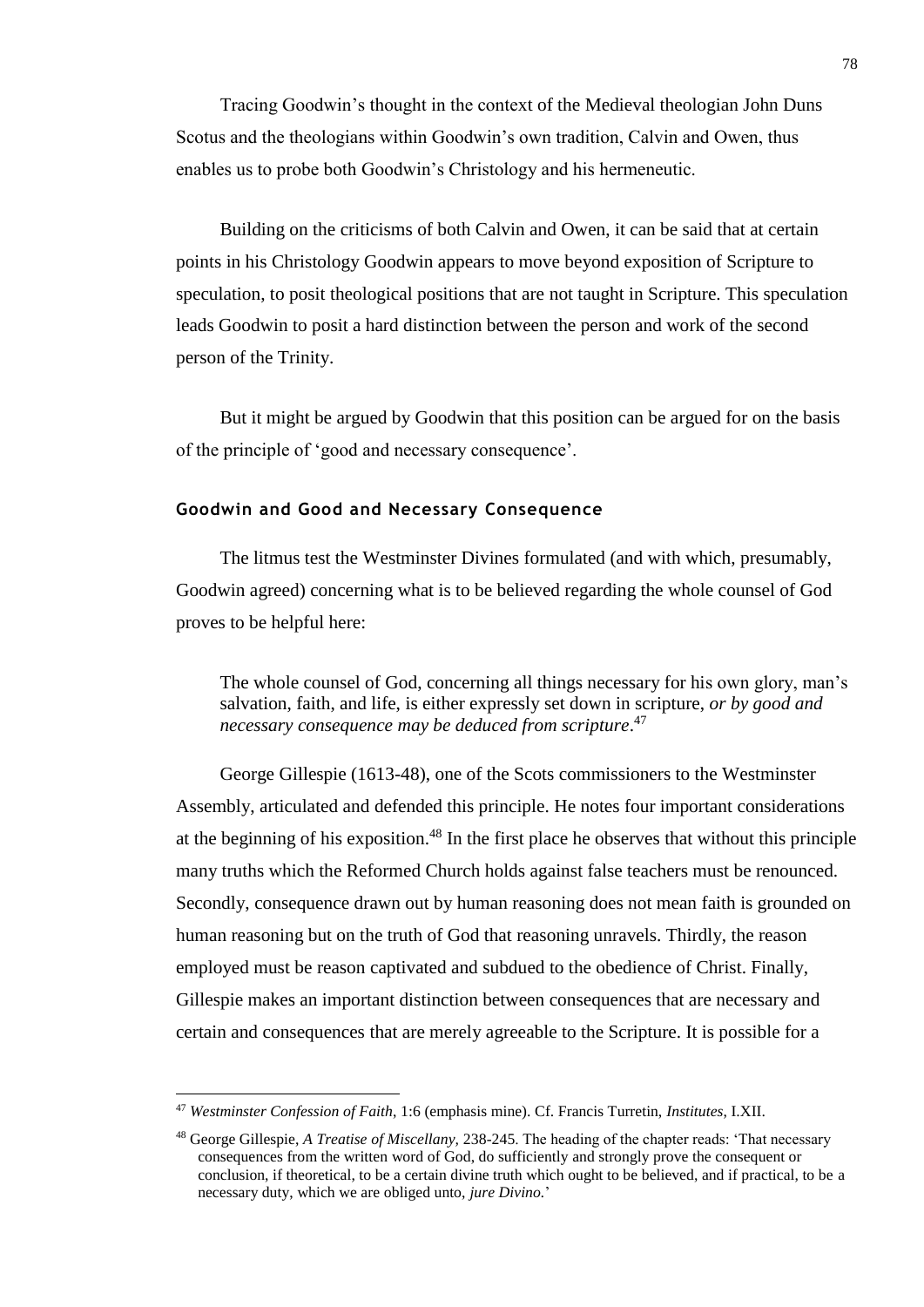consequence to be good but not necessary; consequences must be both good and necessary before they can be asserted as divine truth.<sup>49</sup>

With this discussion as the backdrop, we can examine some of the distinctive points of Goodwin's Christology and assess them in the light of this Reformed principle.

Goodwin is clearly willing to speak dogmatically about matters that Scripture does not specifically address as he infers them from his Christocentric supralapsarian system.

Goodwin's editors, Thankful Owen and James Barron, comment in their *Preface to the Reader*, that Goodwin

had a genius to dive down into the bottom of points which he intended to treat of; to 'study them down,' as he used to express it, not contenting himself with superficial knowledge, without wading into the depths of things.<sup>50</sup>

For example, Goodwin admits the Scriptures speak less of his formulation of the relationship between the two glories of God-man than they do about the mediatorial glory of Christ.

Therefore it is the Scriptures do set forth Christ to us most thereby, *though they are not altogether silent in the other*, and thereby call and draw our thoughts and intentions most fixedly thereupon.<sup>51</sup>

Again, in his treatise on the glory of the gospel he explicitly states that the personal glory the saints see in the Beatific Vision,

the gospel treats not of, but only hints; we discern it but by collecting what glory must needs be due to that man in whom the fulness of the Godhead personally dwells. But that image of God which in Christ this gospel holds forth, is but the

<sup>&</sup>lt;sup>49</sup> In the same tradition James Bannerman states the principle this way: 'In order to their being accepted as articles of faith, and really a part of revealed truth, the consequences drawn from Scripture must be *good*, or truly contained in the inspired statements from which they profess to be taken. They must also be *necessary*, or consequences that are unavoidably forced upon the mind, upon an honest and intelligent application of it to the Scripture page. If they be consequences of this kind, they must express truths which are virtually, although not in so many express words, contained in Scripture, and so share in the divine authority which all Scripture statements possess.' *Inspiration,* 587.

<sup>50</sup> *Memoir, Works* 2:xxviv.

<sup>51</sup> *Of Election, Works* 9:98 (emphasis added).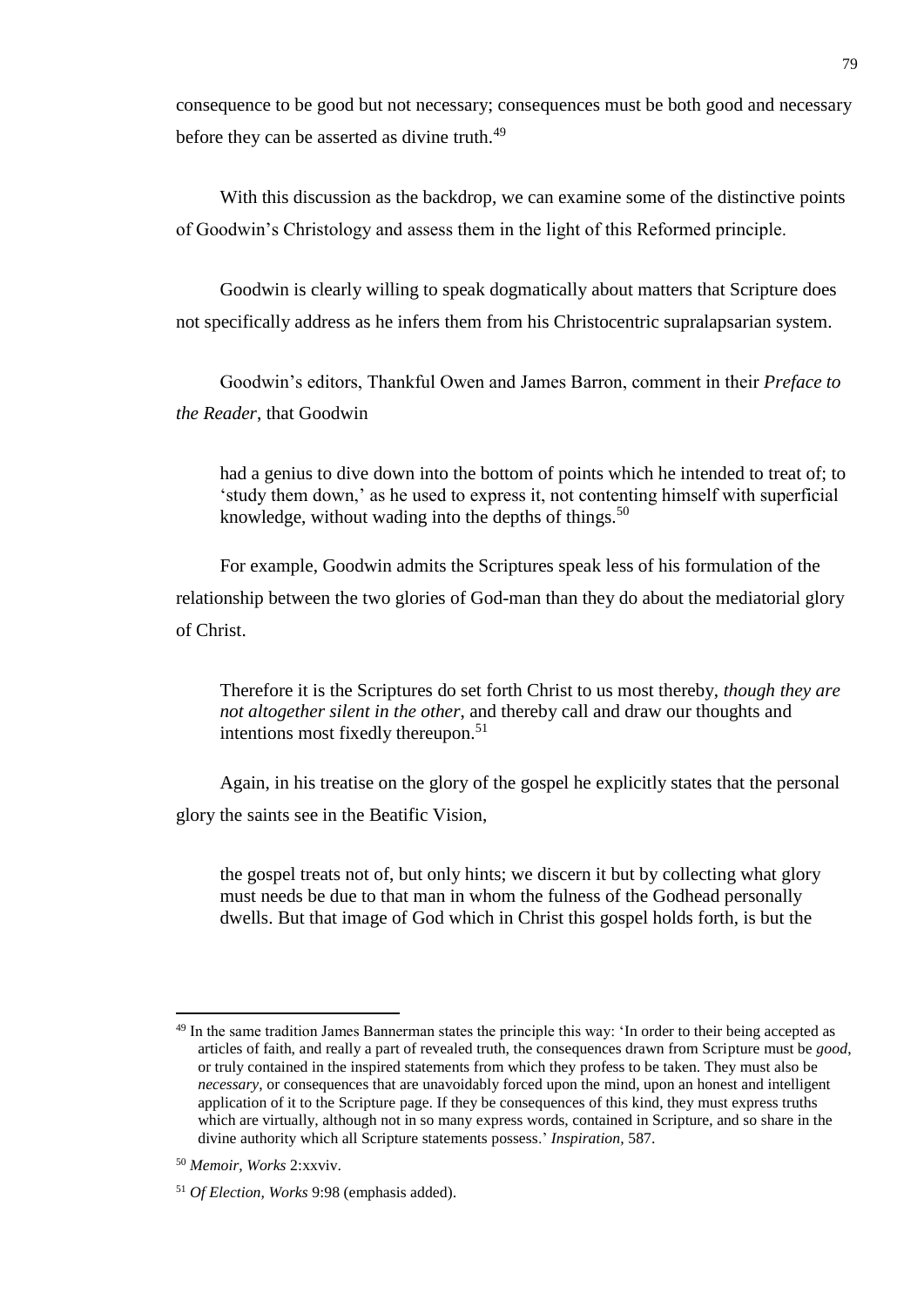hopes of that other glory, and is a lower thing than that which his person wears in heaven.<sup>52</sup>

Is it proper to formulate a theology out of something the gospel does not explicitly treat but about which it only offers 'hints'? Obviously, Goodwin is willing to do so. In fact, in the above quotation, he employs the principle of good and necessary consequence. That the saints see the personal glory of the God-man in the Beatific Vision, he writes, 'we discern . . . by collecting what glory must *needs* be due to that man in whom the fulness of the Godhead personally dwells.'<sup>53</sup>

Goodwin admits that the Scriptures do not explicitly state his thesis. However, he reasons, if the God-man has the fullness of the deity dwelling in him then his personal glory must be his chief glory. He could not have as his chief glory his work of redemption subsequent to the fall of humanity into sin because that is accidental. It is an inferior glory. Goodwin deduces that the God-man's personal glory is chief because that would only be fitting for someone in whom the fullness of the deity dwells.

Once again we see the hard distinction between the person of the God-man and his work as Redeemer. However, Goodwin's grounds for this assertion are not rooted in biblical exegesis but in human reasoning. It is not the explicit teaching of Scripture and, although it might not be contrary to the Scripture, neither is it deducible by such good and necessary consequence from Scripture as to compel faith.

This speculative tendency is seen in Goodwin's handling of some of the Scripture passages he employs to undergird his position that Christ was absolutely predestined as the God-man.

For example, in his comments on Ephesians 1:4 he argues that the choice of the elect was made, not only before the existence of the world, but also 'before the foundation of the world was laid in [God's] decree and purpose.<sup>54</sup> That is to say, the world was decreed by God in order to accomplish his intention and design for the elect. 'God chose you before them all, and so plotted the business, that all things in this world should be so marshalled

l

<sup>52</sup> *Glory of the Gospel, Works* 4:267.

<sup>53</sup> *Glory of the Gospel, Works* 4:267 (emphasis mine).

<sup>54</sup> *Ephesians, Works* 1:78.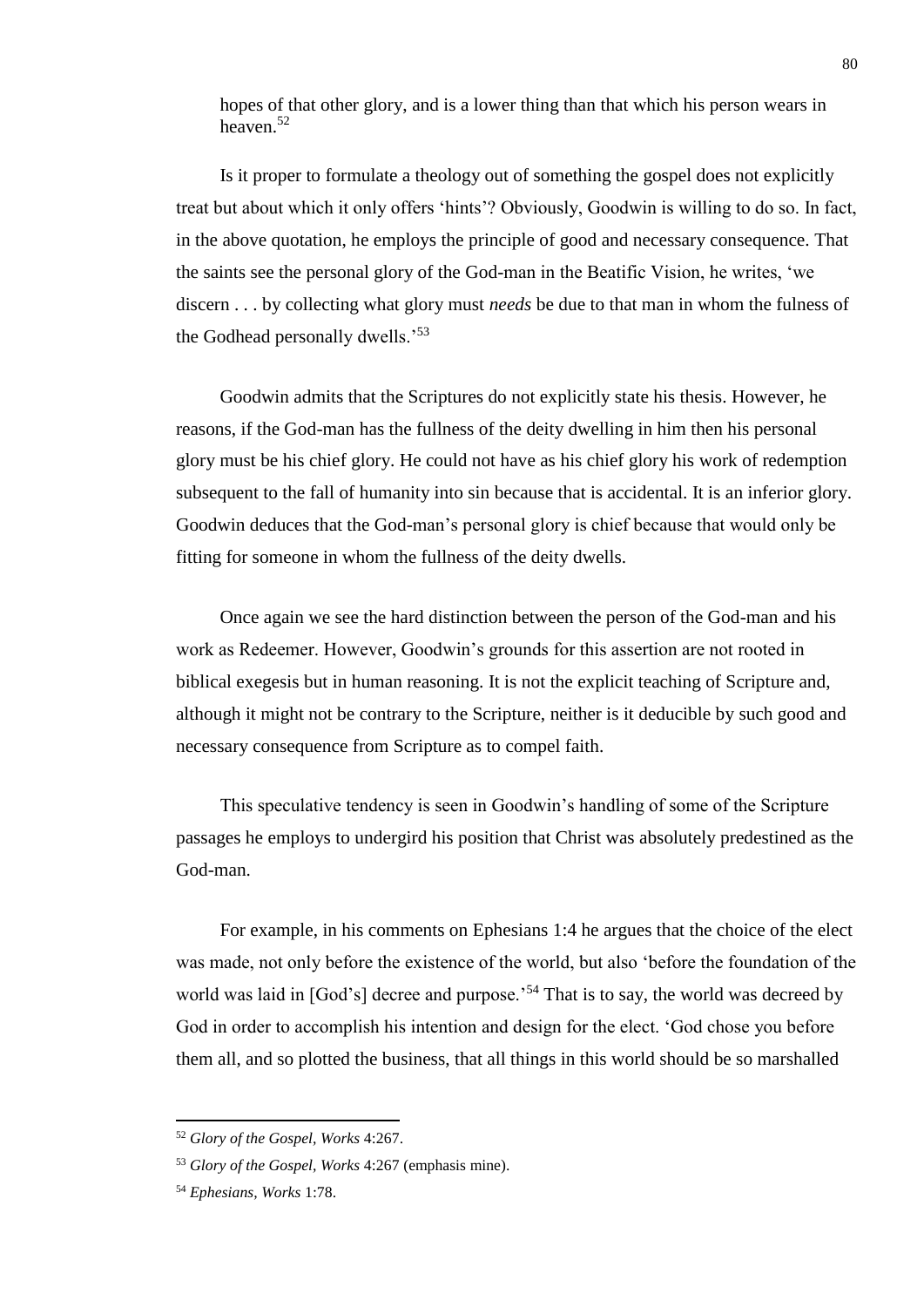as to further and subserve the decree of election.'<sup>55</sup> The creation of the world is subordinate to the choice of the elect.

He follows similar logic with regard to the choice of Christ to be God-man. He argues from 1 Peter 1:20 that Christ was foreordained by God before he 'thought of the world.'<sup>56</sup>

However, it is not necessary to read the phrase 'before the foundation of the world' in these two passages this way. Paul<sup>57</sup> and Peter are not speaking of the order of decrees but underscoring that what happens in time has its genesis in the decree of God which was purposed before the existence of the world, that is, in eternity.

That is evident, particularly in 1 Peter 1:20. In the previous two verses the apostle is addressing God's provision of a Redeemer in his Son Jesus Christ. Peter stresses that this provision was planned from all eternity. In fact, he contrasts eternity and time in verse 20.<sup>58</sup> Whereas Christ was foreordained from eternity as the Lamb of God, he has now, in time, been revealed. Peter addresses, not the order of the decrees of God, but the pretemporal choice of the Redeemer and the temporal revelation of him in the days of his incarnation.

It is also salutary to note from this passage that the election of Christ and his work of redemption are closely connected. It was Christ, the Lamb of God, the mediator of the elect, who was chosen before the foundation of the world.

In Goodwin's thinking, since Christ was foreordained to be the God-man before God thought of the world, it is also true that he was foreordained before God thought of humanity and the fall into sin. That is, there were other reasons for the assumption of human nature than the recovery of fallen sinners. A logical issue arises here. How can God foreordain the God-man without thinking of man? How can Christ and the elect be considered apart from the contemplation of the world? Surely Christ, the God-man, elect

<sup>55</sup> *Ephesians, Works* 1:79.

<sup>56</sup> *Ephesians, Works* 1:78.

<sup>57</sup> See O'Brien, *Ephesians*, 98.

<sup>58</sup> See Michaels, *1 Peter*, 66-67.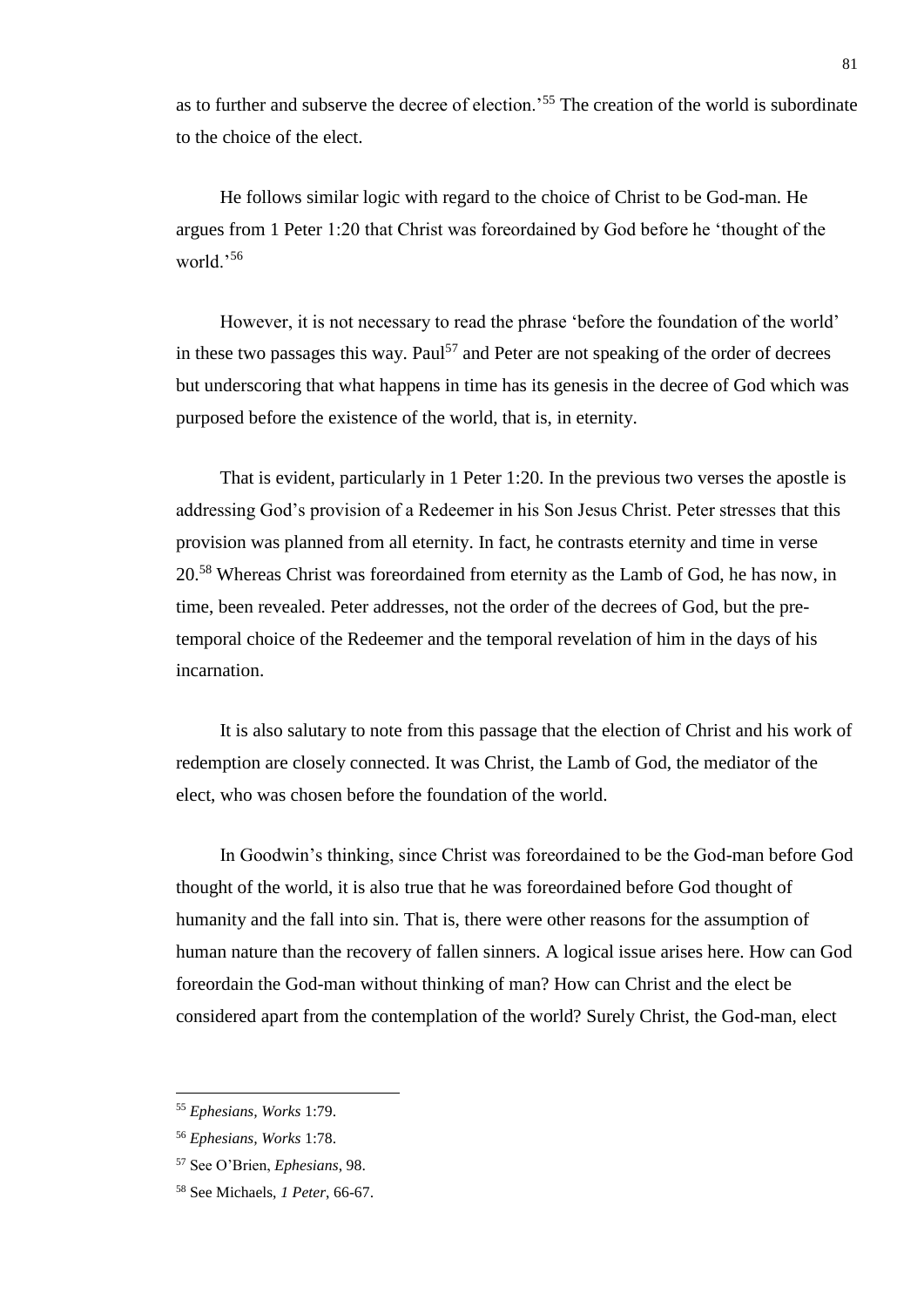humans, and the world which the God-man is to create and in which the elect are to live, cannot be abstracted from one another but must be seen as a concatenated whole.

We can further highlight the distinctive nature of Goodwin's speculative tendency by comparing and contrasting his exegesis with that of a number of contemporary divines. It is important to concede that Goodwin attempts to ground each distinctive glory in Scriptural exegesis and, further, that his exegesis directs him to formulate a hard distinction between the twofold glory of the God-man. The intention of this exercise is not to demonstrate whether Goodwin's conclusions are either a minority or majority position among his contemporaries, but simply to show that other divines within his own theological tradition draw different exegetical conclusions from the same passages.

Thomas Manton (1620-77), a fellow Commissioner to the Westminster Assembly, differs from Goodwin, in his comments on both Colossians 1:15 and John 17:5. For Goodwin, Paul's statement that Christ is the 'firstborn of every creature' is a reference to his predestination as the God-man. It is thus a reference to what he thinks of as his personal (in distinction from his essential) glory. But Manton understands Paul to be speaking of his essential nature. '[M]ark, he is called the first-born, not first created, which must be understood of his divine nature, and eternal Generation of the Father before all creatures.<sup>59</sup> When Paul writes 'For by him were all things created' he is not referring to the God-man who is a creature as to his humanity, but to his divine nature as the Creator of all things.<sup>60</sup> To make the contrast more pointed, where Goodwin might say, 'By the God-man all things were created,' Manton would say, 'By God, the second person of the Trinity, *who would one day become the God-man*, all things were created.' Goodwin sees the second person having a distinct existence, a modality even, as God-man, apart from his incarnation.

A similar contrast is seen in Manton's comments on John 17:5, 'And now, O Father, glorify thou me with thine own self with the glory I had with thee before the world was.' Like Goodwin he notes that here the God-man is making his request in his capacity as the mediator and he is asking for the glorification of both natures. However, Manton's view is that what Christ prays for is that his divine nature will be more clearly manifested than it was during the incarnation (when it was obscured). He also prays that his human nature be

<sup>59</sup> Manton, *Christ's Eternal Existence*, 41.

<sup>60</sup> Manton, *Christ's Eternal Existence*, 42.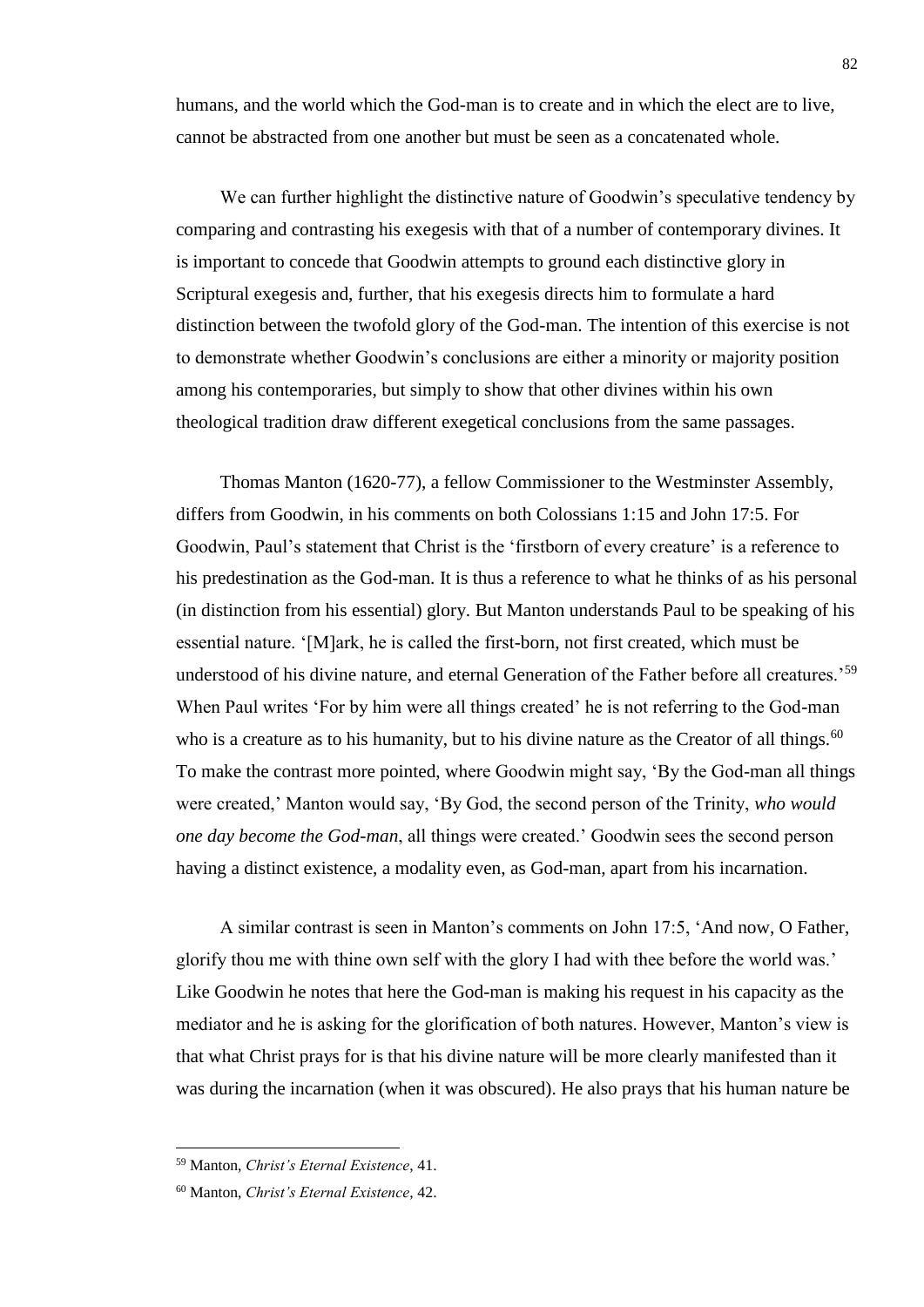'raised to the full fruition of the glory of the divine nature, and freed from those infirmities to which, by the exigence of Christ's office upon earth it was subjected.'<sup>61</sup> What is noteworthy here is that although he can write, 'Christ had a double glory—the glory of his person, and the glory of his office'<sup>62</sup> Manton does not abstract the glory of his person, as God-man, from the glory of his office in the way Goodwin does. Goodwin has Christ requesting his Father to give him the 'glory, which I the man had with thee in the idea of this glory, in the predestination of me, ordained unto me before the world.'<sup>63</sup>

Thomas Hooker (1586-1647) is even more explicit in his comments on John 17:5. In *A Comment upon Christ's last Prayer in the Seventeenth of John*<sup>64</sup> he writes that the glory Christ had with the Father before the world 'must needs be the glory which did appertain unto him, as God: For his Human Nature was not before the world; and therefore did not, nor could not partake of any glory.'<sup>65</sup>

Thomas Brooks (1608-80), commenting on the same verse, speaks of the restoration of his essential glory which, by agreement, was obscured during the time of his humiliation and that his human nature might 'be exalted to what glory finite nature is capable of.'<sup>66</sup>

Similarly, William Bridge (1600-70) states: 'No sooner did he come unto the Father, but he was invested with all that glory that he had with God the Father from all eternity, which he had laid by and vailed, when he took our nature upon him.'<sup>67</sup>

What is clear from these comparisons is that Goodwin comes to these passages of Scripture with a different set of presuppositions from these contemporaries. His conclusions are grounded on the presupposition of the existence of the God-man, as Godman, because he is considered so in the predestination of God prior to his actual

<sup>61</sup> Manton, *'Sermons Upon John XVII'*, 186.

<sup>62</sup> Manton, *'Sermons Upon John XVII'*, 189.

*<sup>63</sup> Knowledge, Works* 4:484.

<sup>64</sup> Hooker, *A Comment*, 327. It bespeaks Goodwin's collegiality with the Puritan brotherhood that, despite his distinct views, he was one of the signatories, along with Philip Nye, of the Epistle to the Reader commending 'this quickening and Heavenly Exposition' of Christ's prayer.

<sup>65</sup> Hooker, *A Comment*, 327.

<sup>66</sup> Brooks, *Paradice*, 128.

<sup>67</sup> Bridge, *Christ and the Coven*ant, 7.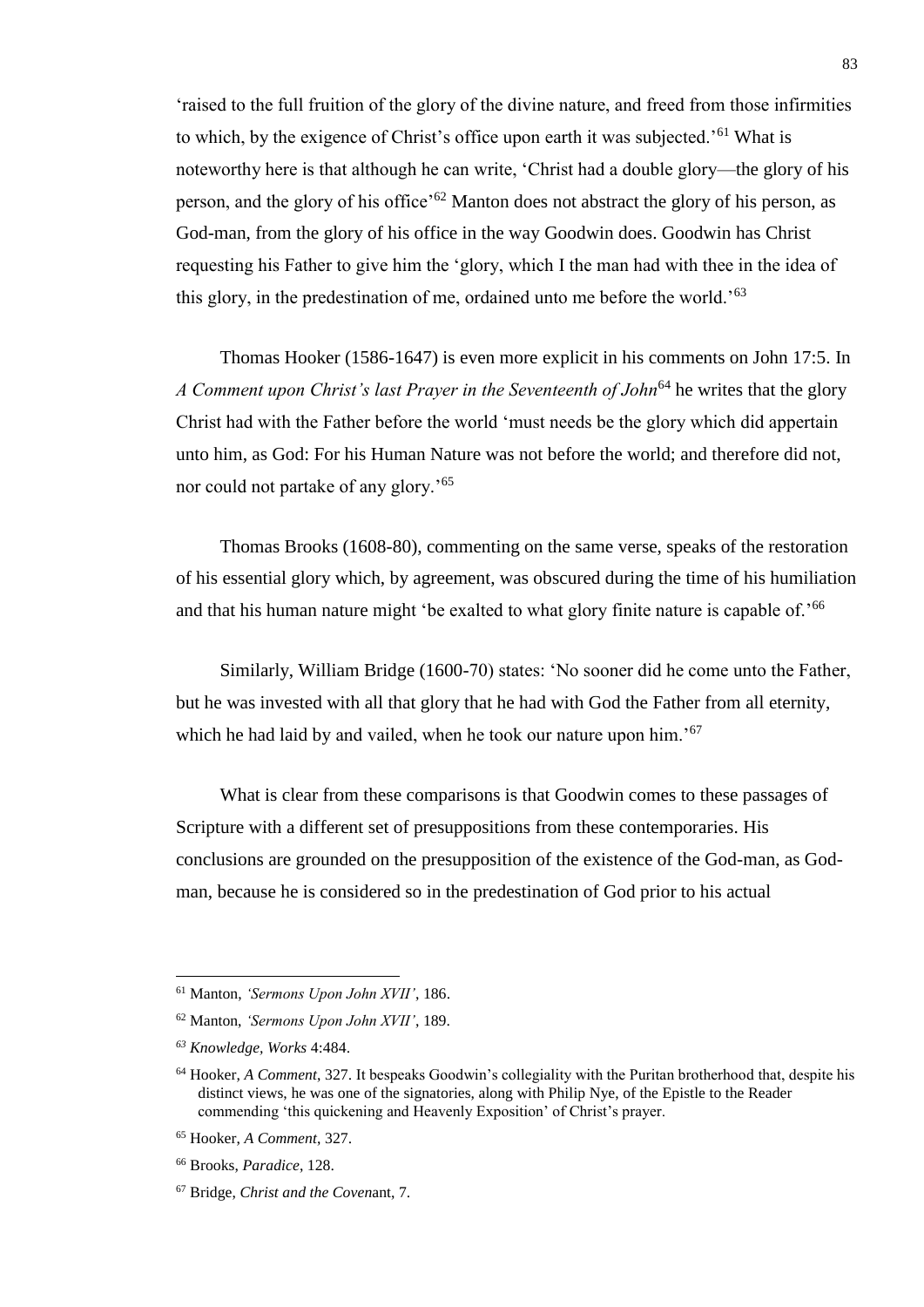incarnation. Therefore, this God-man, predestinated as such, can be seen as the Creator and as having a glory abstracted from his mediatorial work.

By contrast, Manton, Hooker, Brooks, and Bridge, proceed on the assumption that the second person of the Godhead, although he was foreordained from all eternity to become the God-man, has no personal glory as the God-man until his incarnation in time. In their view, before the incarnation of the second person of the Trinity, the only glory the Son of God had was his essential glory as a member of the Godhead. This conviction means that, unlike Goodwin, they do not posit a hard distinction between a personal and a mediatorial glory such that Christ, as God-man, is seen abstracted from his mediatorial work.

Although Goodwin engages with Scripture, on the basis of the Reformed hermeneutical principle of good and necessary consequence, we must judge that his contemporaries were on safer hermeneutical and logical ground. His bifurcation of the person and work of Christ is not both a good and necessary consequence that can be deduced from Scripture. Here Goodwin moves beyond exposition to speculation.

#### **Saying More and Less**

Had Goodwin followed more carefully the Reformed hermeneutical principle of good and necessary consequence which he affirmed in both the *Westminster Confession of Faith* and *The Savoy Declaration* he might have said both *more* and *less* in response to the hypothetical question whether there would have been an incarnation if humanity had not fallen.

We noted above that Goodwin once affirmed that 'all things are ordained to fall out no otherwise than they do.'<sup>68</sup> At this juncture he seems to have been non-committal on the question of an incarnation apart from the fall. But at this point he should have said *more*. He should have stated Scripture's unswerving commitment to linking the incarnation with the need for human redemption.

While Scripture emphasises the pretemporal nature of the purposes of God in Christ it also consistently presents the incarnation as God's saving response to human sin and as

<sup>68</sup> *Ephesians, Works* 1:99.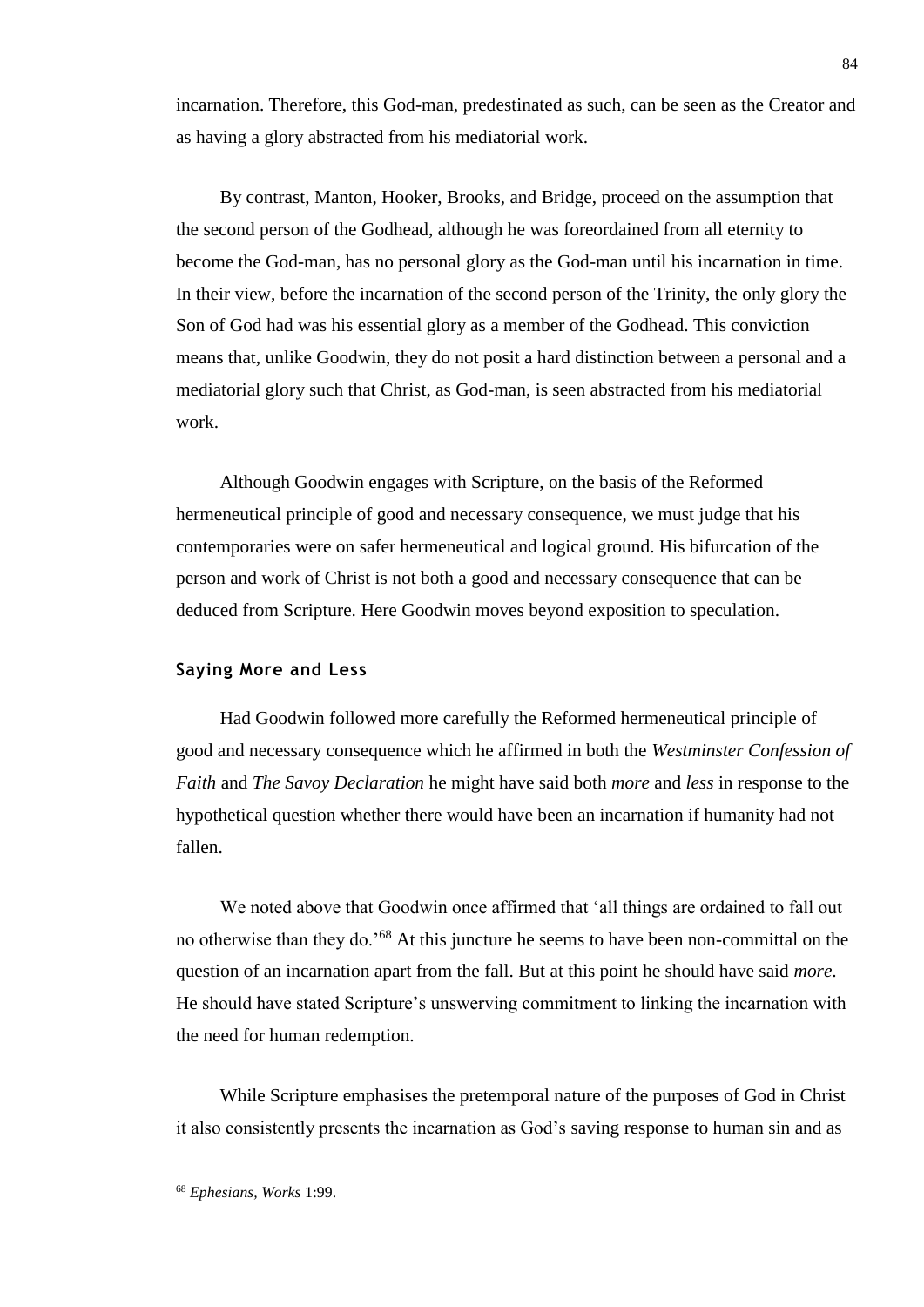the expression of his desire to redeem fallen humanity. This is well illustrated by the words of 1 John 3:8: 'For this purpose the Son of God was manifested, that he might destroy the works of the devil.' The manifestation of the Son of God in human flesh presupposes the creation and the subsequent fall of Adam by the instigation of the devil. In none of the six instances in his corpus<sup>69</sup> where Goodwin handles this passage, does he offer any comment on John's purpose statement. Nor does he comment anywhere in his work on the purpose clause in 1 John 3:5: 'And ye know that he was manifested to take away our sins.'

Goodwin recognises that 'Forasmuch then as the children are partakers of flesh and blood, he also himself likewise took part of the same' (Hebrews 2:14), seems to contradict his position that Christ was ordained to have a human nature apart from any consideration of the fall. The writer of Hebrews appears to ground the incarnation in the need for human salvation. But Goodwin responds that this apparent contradiction is 'easily answered.<sup>'70</sup> Flesh and blood refers to the 'frailties of human nature' resulting from human  $\sin$ <sup>71</sup> His point is: had there been no human sin, Christ's human nature would have had a different character, but the Son of God would still have had a human nature.

It is at this point that Goodwin should have said *less*. In its material on creation, the fall, redemption, and the post resurrection appearances of the God-man, Scripture does provide us with resources to attempt to envisage the nature of the glorified body of Christ. But to state, as Goodwin does, that without the fall into sin the incarnation of Christ would have been in the form his glorified body now has, is to move beyond exposition to a measure of speculation. The only incarnation the Scripture treats of is the one that actually occurred when 'Christ Jesus came into the world to save sinners' (1 Timothy 1:15). To teach a different incarnation other than the one the Bible presents is to speculate.

Thus in one instance Goodwin refuses to engage the hypothetical question, yet in other instances he describes what the incarnation would have looked like had there been no fall. He refuses to engage in one hypothesis while promoting another. The question then arises: does not evading one hypothetical question without engaging Scripture, lead to other hypotheses not explicitly grounded in Scripture? This is the case with Goodwin. With

<sup>69</sup> *Ephesians, Works* 2:51, 108; *Knowledge, Works* 4:423; *Christ the Mediator, Works* 5:47; *The Holy Ghost, Works* 6:441; *Of Gospel Holiness, Works* 7:254.

<sup>70</sup> *Ephesians, Works* 2:422.

<sup>71</sup> *Ephesians, Works* 2:422.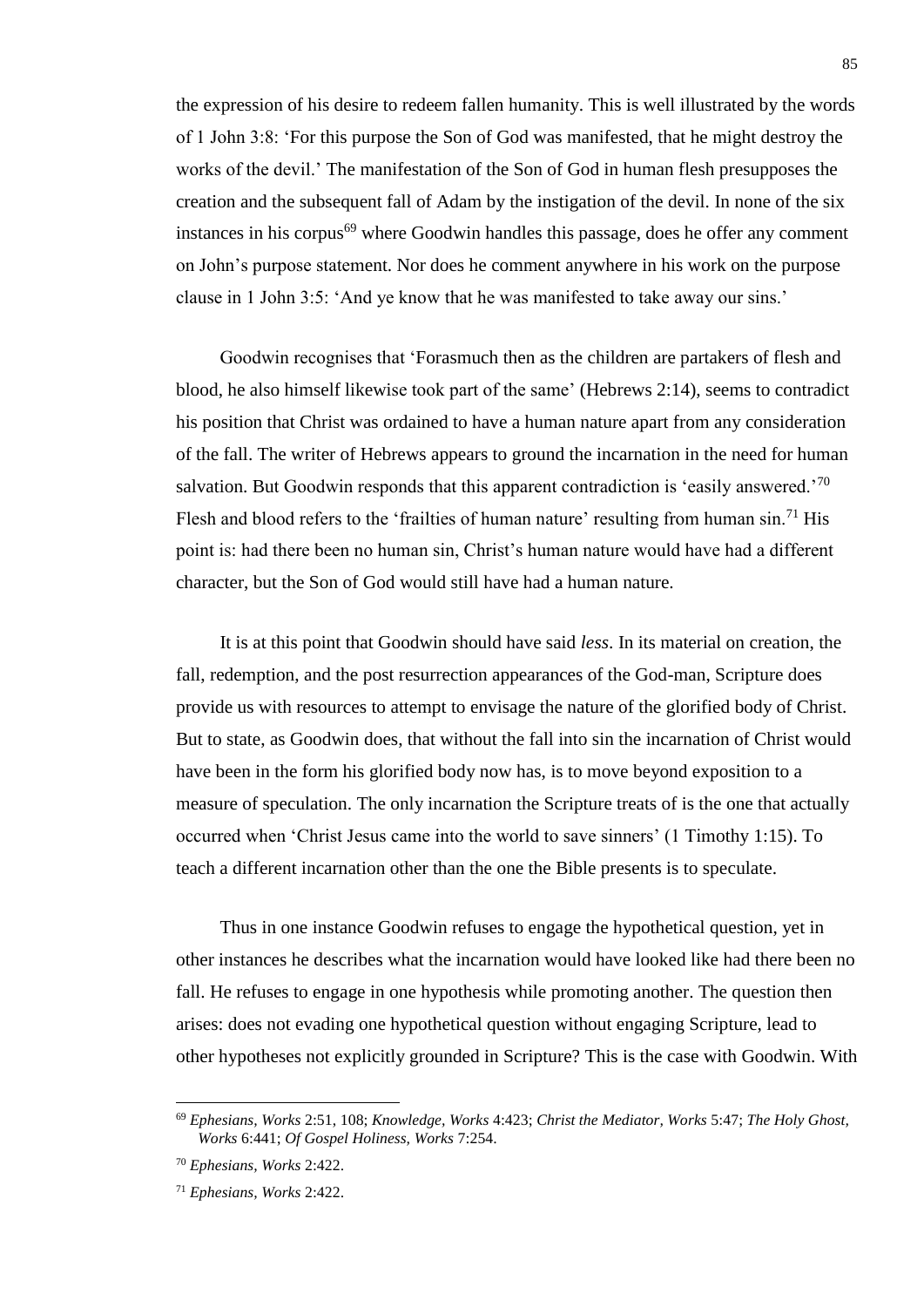regard to the hypothetical question Goodwin should have said both *more* and *less*. Had he followed the Reformed hermeneutical principle in the first instance he would have been prevented from contradicting it in the second. That is, had he stated what the Scriptures do say regarding the incarnation, that it was God's response to human sin, he would not have gone beyond Scripture in affirming an incarnation without consideration of the fall.

In another context Goodwin writes:

I will not take upon me 'to intrude into things which I have not seen,' but shall endeavour to speak safely, and therefore warily, so far as the light of Scripture and right reason shall warrant my way.'<sup>72</sup>

That is a sage intention, but Goodwin does not seem to follow it through consistently, particularly in relation to the incarnation of Christ.<sup>73</sup>

As we have suggested, this speculative weakness is evidenced in the hard distinction Goodwin postulates between the personal and mediatorial glories of Christ. Because he posits the Son of God being predestined God-man *chiefly* for his own glory he moves beyond the express teaching of Scripture and any necessary consequence of it.

It would have been more accurate for Goodwin to have said that the decree to elect the Son of God as the God-man was for his glory *and* the redemption of sinners without giving priority to the former over the latter.<sup>74</sup> This would have followed the contours of Scripture more closely. As Owen points out, 'the assumption of human nature absolutely is expressed as a great condescension, as it was indeed, Phil. ii. 5-8, and that which served for a season to *obscure* the glory of the Deity in him that assumed it, John xvii. 5.'<sup>75</sup>

<sup>72</sup> *Works*, 4, *The Heart of Christ*, 143.

<sup>73</sup> In this connection Daniel P. Horan makes a telling comment about one of Scotus's predecessors, Robert Grosseteste (1168-1253): 'While scripture provides the impetus for inquiry and the context for Grosseteste's initial presentation of the necessity of the Incarnation, he quickly discovers it necessary to move beyond the Sacred Page. . . . This speculative exercise remained a cautious one for Grosseteste because he was weary (*sic*) of too strongly asserting an answer unsupported by revelation or authoritative theologians.' *How Original*, 379. Because of this, Horan writes, 'Grosseteste was hesitant to assert too strongly his conclusions by way of hypothesizing.' *How Original,* 382.

<sup>&</sup>lt;sup>74</sup> Benjamin B. Warfield's comments on the incarnation are apropos. He recognises that there have been a variety of attempts to account for the incarnation, including ontological and ethical, and goes on to say that the proximate account 'is to be found only in the needy condition of man as a sinner before the face of a holy and loving God.' *The Principle of the Incarnation*, 142.

<sup>75</sup> Owen, *Works*, Vol. 18, 23 (emphasis original).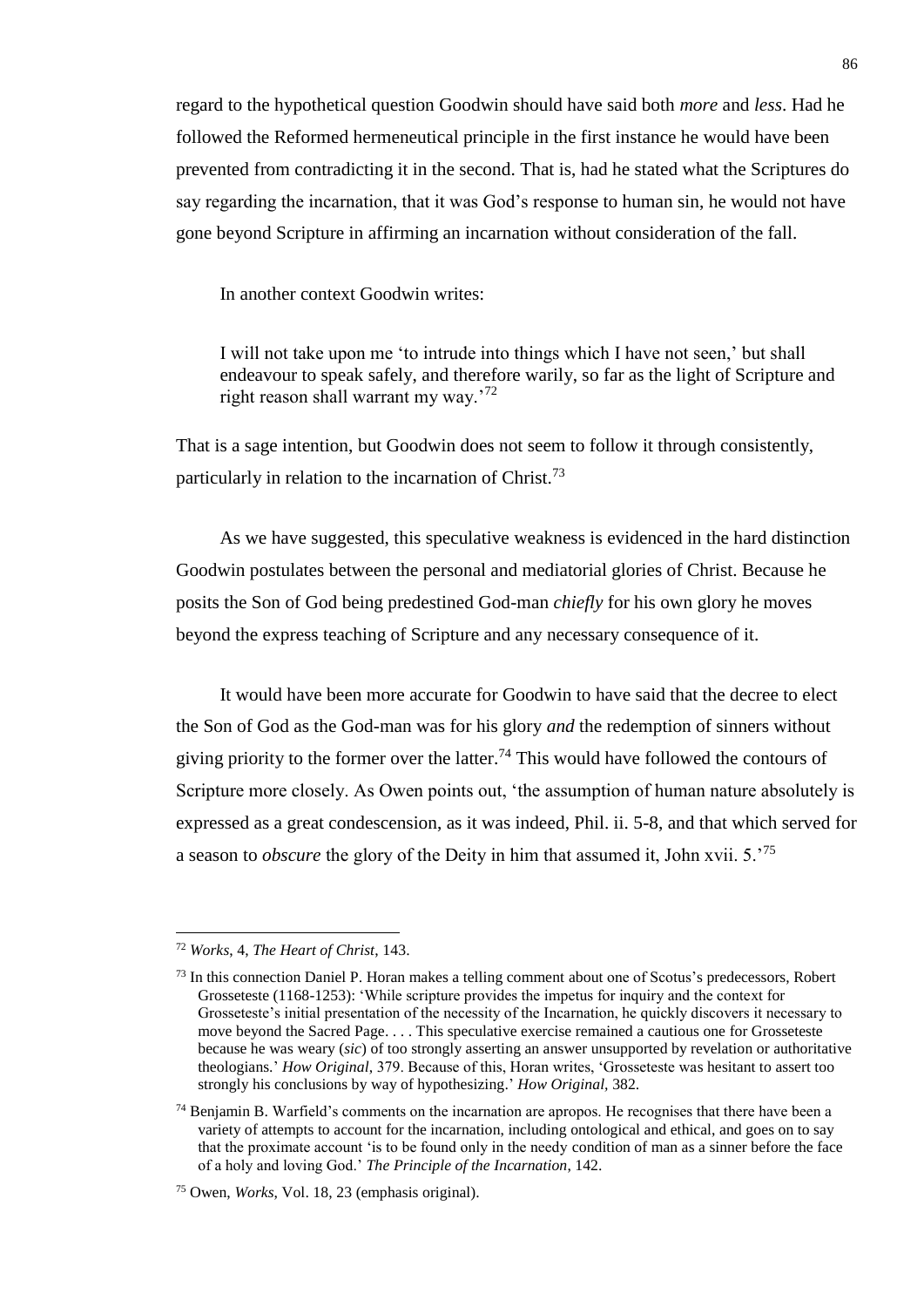Goodwin is right in saying that Christ has more glory than that which accrues to him from his work of redemption for sinners,  $^{76}$  but he errs in contemplating the glory of the God-man 'simply considered and abstracted from the work of redeeming us men from sins and wrath.'<sup>77</sup> The personal and mediatorial glories are glories in so far as they are conjoined, not as they are abstracted from each other. There was glory for the Son in the assumption of humanity but that was due to the ends accomplished by that assumption, namely, the declaration of the glory of God in the salvation of sinners. The God-man 'is highly exalted . . . and given a name which is above every name' (Philippians 2:9) because he humbled himself to become obedient unto death. Incarnation and subsequent glorification are connected by Christ's faithfulness to the *pactum salutis* arranged from all eternity amongst the persons of the Godhead.

#### **Not Ultimately Fatal**

These are significant strictures on the speculative element in Goodwin's Christology. Yet his view on the absolute predestination of Christ as God-man is not ultimately fatal, either to his Christology or the pastoral usefulness of his theology. It is a strand that runs through his corpus but not a strand that if tugged on would unravel his life's work.

#### **Not Ultimately Fatal to his Christology**

It is, however, a strand that raises questions about how comfortably the mediatorial work and, therefore, the mediatorial glory of Christ fits within his system. Goodwin clearly expresses his view that Christ was first predestinated God-man, absolutely considered. This was first in God's intention, his primary plot, that Christ should be, as God-man, the head of the elect. That this personal glory of Christ is chief and eclipses his mediatorial glory in Goodwin's view has been demonstrated in chapter 4 above.<sup>78</sup>

The question can be raised why God should then ordain the fall of Adam into sin. Goodwin's answer is that this 'after plot' was to increase the glory of his Son Jesus Christ. Not only would the God-man have an *inherent* glory because of the assumption of a human nature, he would also have an *acquired* glory resulting from his ordination to the

l

<sup>76</sup> *Knowledge, Works* 4:454.

<sup>77</sup> *Knowledge, Works* 4:455.

<sup>78</sup> See above, 51-69.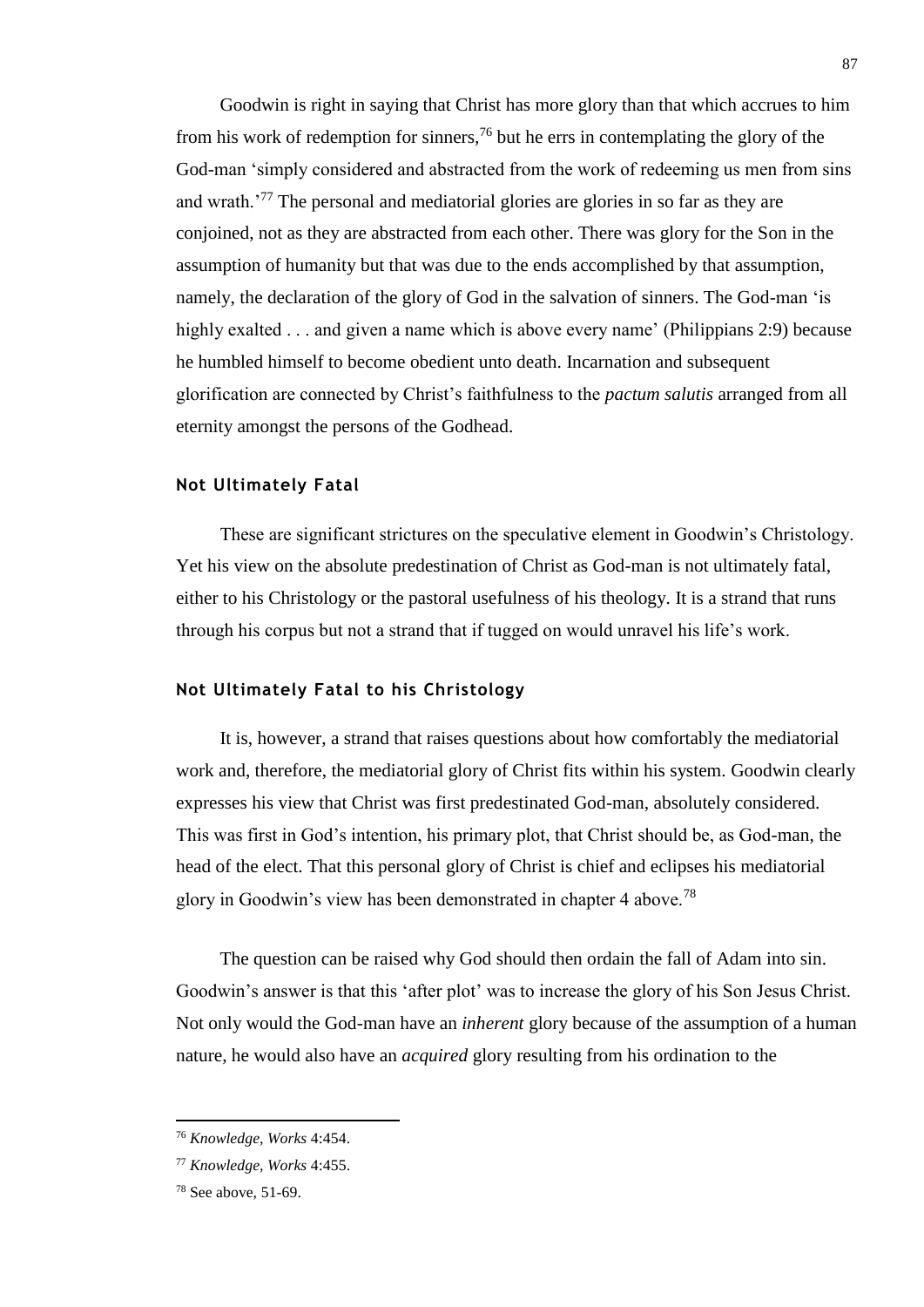mediatorial office and his subsequent work as Redeemer. God appointed the fall 'as a means to improve Christ.<sup>'79</sup>

Goodwin refers in this context to the strategy of romance writers who have a design—to have a man and woman marry—and then devise a thrilling story in which the way to that first intention is strewn with such misfortunes and disasters that the reader is left wondering if the initial goal will ever be realised. But, in the end, love conquers and this 'happy catastrophe' endears the lovers to each other and the story to its readers.<sup>80</sup>

In a similar way, God intended Christ and his Church to be united forever in love. He then ordains the fall into sin and sends Christ, already considered as God-man, to be the Redeemer, with the result that 'this plot of redemption was but a further improvement or edition of the love of God and of Christ.<sup>81</sup> In this way, Christ receives a double glory, one arising out of his person, the other arising out of his work.

At this stage these two plots appear to fit together, narrating a grand story of the love of God, both for humanity and for his Son. The Son of God, loved by the Father, deserves to have his glory multiplied and God ordains that to happen in manifold ways. But whether the two plots sit together comfortably in Goodwin's theology is rendered questionable by other emphases present in his thinking.

For example, as noted above,  $82$  Goodwin describes the Beatific Vision in the eschaton as the elect focussing on the personal glory of the God-man. His mediatorial glory will be set aside when his mediatorial kingdom is. In this connection, Goodwin states that John's vision of the Lamb who was slain to redeem the elect to God by his blood, Revelation 5:6, is a reference to his coronation at the right hand of God upon his ascension to heaven to rule the world. This scene, then, is not to be understood as describing the activity of the saints throughout the entire eschaton. According to Goodwin, 'Revelation [i.e. the New Testament book] . . . is the acting over of the story of the world that was to come,'<sup>83</sup> that is, it describes what will occur throughout history from the coronation of

<sup>79</sup> *Of the Creatures, Works* 7:87.

<sup>80</sup> *Ephesians, Works* 1:121.

<sup>81</sup> *Ephesians, Works* 1:121.

<sup>82</sup> See above, 67-69.

<sup>83</sup> *Ephesians, Works* 1:473.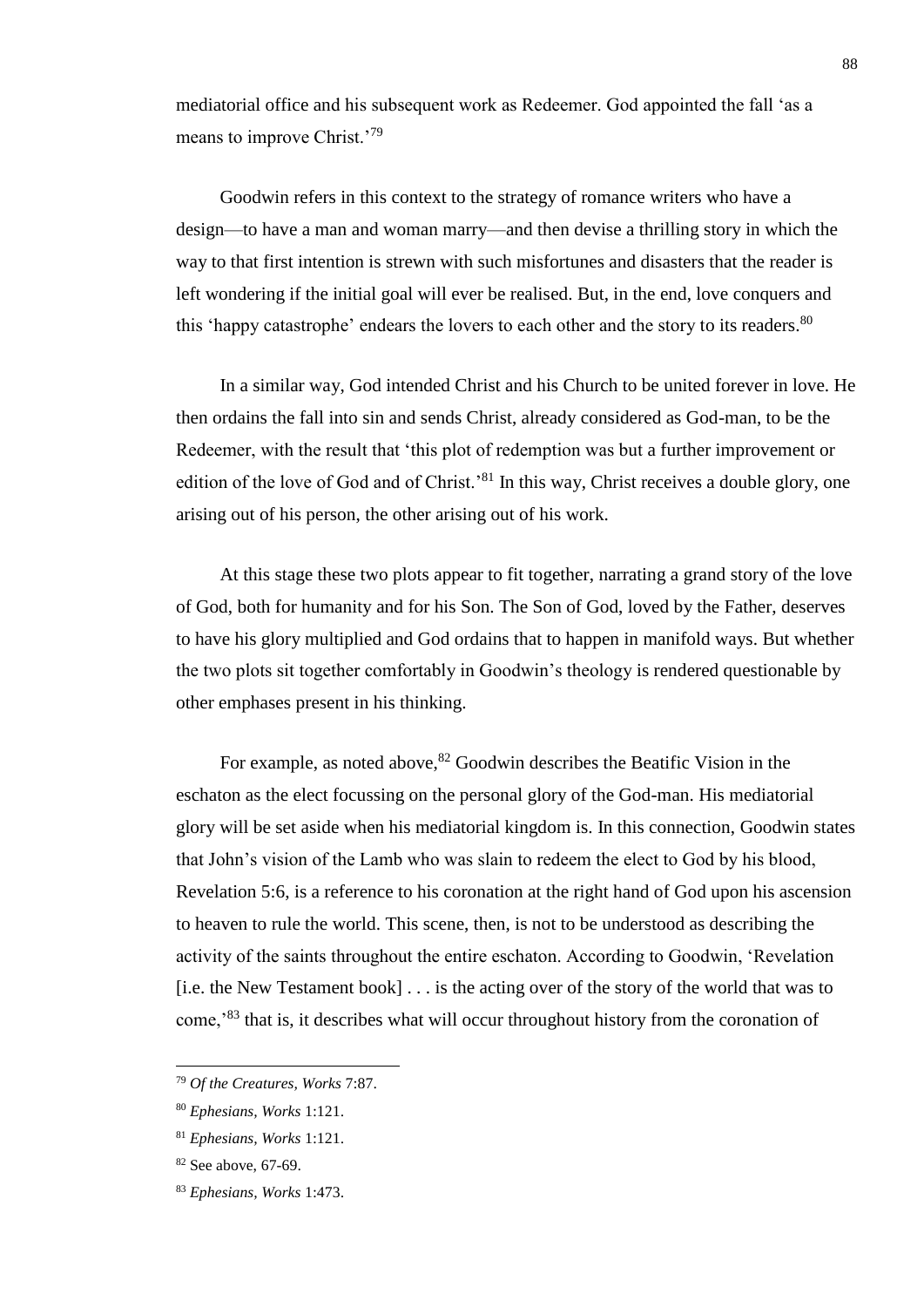Christ until the final judgment. Thus, the saints praising Christ for his mediatorial glory in Revelation 5:6 should not suggest that they will behold his mediatorial glory for all eternity after the great Day of the Lord. Rather, he poses a question, 'Oh, my brethren, when you are in heaven and when sin shall be forgotten . . . what will be the sweetness forever?' and answers it with this: 'That he is your head.'<sup>84</sup> This was first in God's intention and is last in execution.

It is at this juncture that we need to probe the cohesion of the romance story analogy. Does this elevation of Christ's personal glory, abstracted from his mediatorial glory, not make his mediatorial glory somewhat superfluous, or, at most, an interim arrangement? It is, at best, incomplete, inferior, and temporary. It is incomplete because Christ has more glory than he possesses in his mediatorial role; inferior because his personal glory outshines his mediatorial glory; temporary because in the eschaton following the final judgement we shall be taken up with Christ's personal glory alone. Thus, at times Goodwin's comments on the necessity of Christ's mediatorial glory amplify how tenuously his mediatorial work and glory hold together within his Christological scheme.

For example, in the context of affirming that sin was the occasion for 'the office of Redeemer and Saviour [being] superadded in his election to that of headship<sup>85</sup> Goodwin insists that God could 'have immediately, upon the first creation of each of us, have taken us into that glory.  $\cdot$ <sup>86</sup> The elect could have enjoyed eternal life, that is, the Beatific Vision, without the fall, 'considered as pure creatures, through union with [the person of the God-man], and needed not his death to have purchased them for us.<sup>87</sup> At one point Goodwin, echoing Chrysostom's marvel that God should give his beloved Son to be slain, suggests that perhaps God should have let his first plot stand, that is, let the elect be glorified apart from human sin and Christ's mediatorial work. 'He might have chosen whether he had done so or no; he might have made us as happy in heaven as now we shall be; it needed not have cost him the blood of his Son.'<sup>88</sup> Thus, if God had willed the elect to remain unfallen they still would have enjoyed glory through union with the God-man, absolutely considered. Furthermore, at certain points in his corpus Goodwin argues that the

<sup>84</sup> *Ephesians, Works* 1:544.

<sup>85</sup> *Of Election, Works* 9:98.

<sup>86</sup> *Of Election, Works* 9:97.

<sup>87</sup> *Of Election, Works* 9:98.

<sup>88</sup> *Ephesians, Works* 1:123.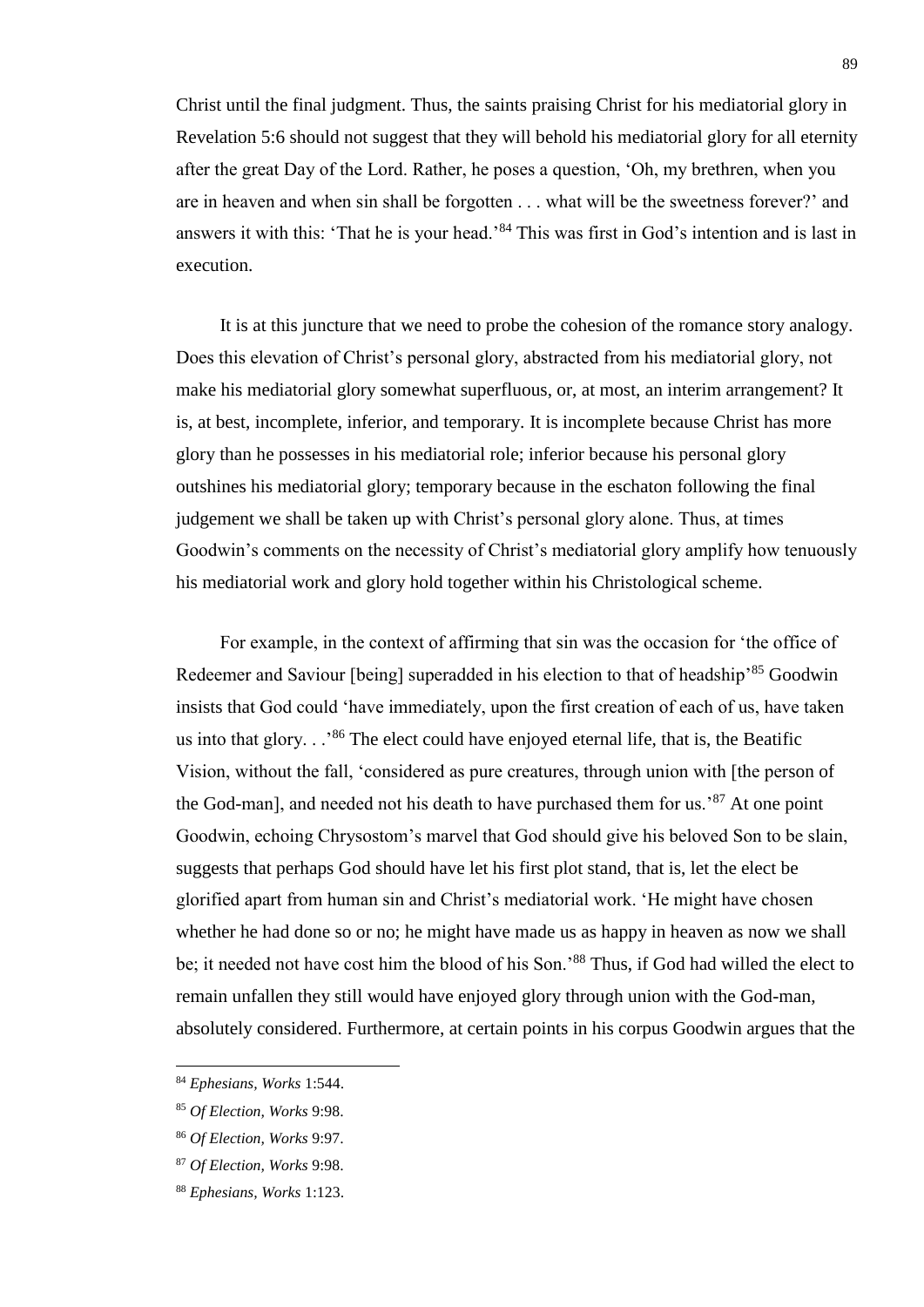glorification of the elect, even considered as fallen, did not require the death of Christ. If we follow the Carter/Lawrence timeline of Goodwin's major works then it was the mature Goodwin who in various places stated that God could have pardoned the fallen elect without the death of Christ. $89$  From this point of view, in Goodwin's scheme, with his insistence on the absolute predestination of the God-man, the mediatorial work of Christ, and therefore his mediatorial glory, holds its place tenuously.

Does this mean that Goodwin's Christocentric supralapsarianism as to end is fatal to his Christology? No, because Goodwin is fundamentally committed to expositing the Scriptures. At times this commitment means that there may be some inconsistency. For example, although Christ lays down his mediatorial glory at the end of his mediatorial kingdom, Goodwin says that he will sit eternally upon the throne 'like a mighty and glorious conqueror'<sup>90</sup> because of his mediatorial work. 'Although redemption shall be forgotten  $\ldots$  and sins remembered no more<sup>91</sup> Christ remains crowned forever with the honour of being mediator. This means that the elect who will behold his personal glory cannot help seeing his mediatorial glory as well.

Goodwin's commitment to Scripture saves his Christocentric supralapsarianism as to end from rendering a fatal wound to his Christology. Although at times his thought is clearly speculative, he nevertheless recognises that the Scriptures speak primarily of Christ's mediatorial work, <sup>92</sup> although not silent on his personal glory, and therefore his mediatorial work should take up most of believers' thoughts. Goodwin in fact follows this sage advice and the bulk of his work deals with humanity as fallen into sin and with Christ as the sole mediator of God's elect.

#### **Not Ultimately Fatal to his Pastoral Usefulness**

This commitment to replicating the emphasis of Scripture in his teaching also ensures that, in the main, Goodwin's work is pastorally useful. At times, however, because of his commitment to the absolute predestination of the God-man and the resultant

<sup>89</sup> Cf. *Ephesians, Works* 1:126; *Christ the Mediator, Works* 5:76; *Of Gospel Holiness, Works* 7:195.

<sup>90</sup> *Ephesians, Works* 1:505.

<sup>91</sup> *Knowledge, Works* 4:566.

<sup>92</sup> *Of Election, Works* 9:98.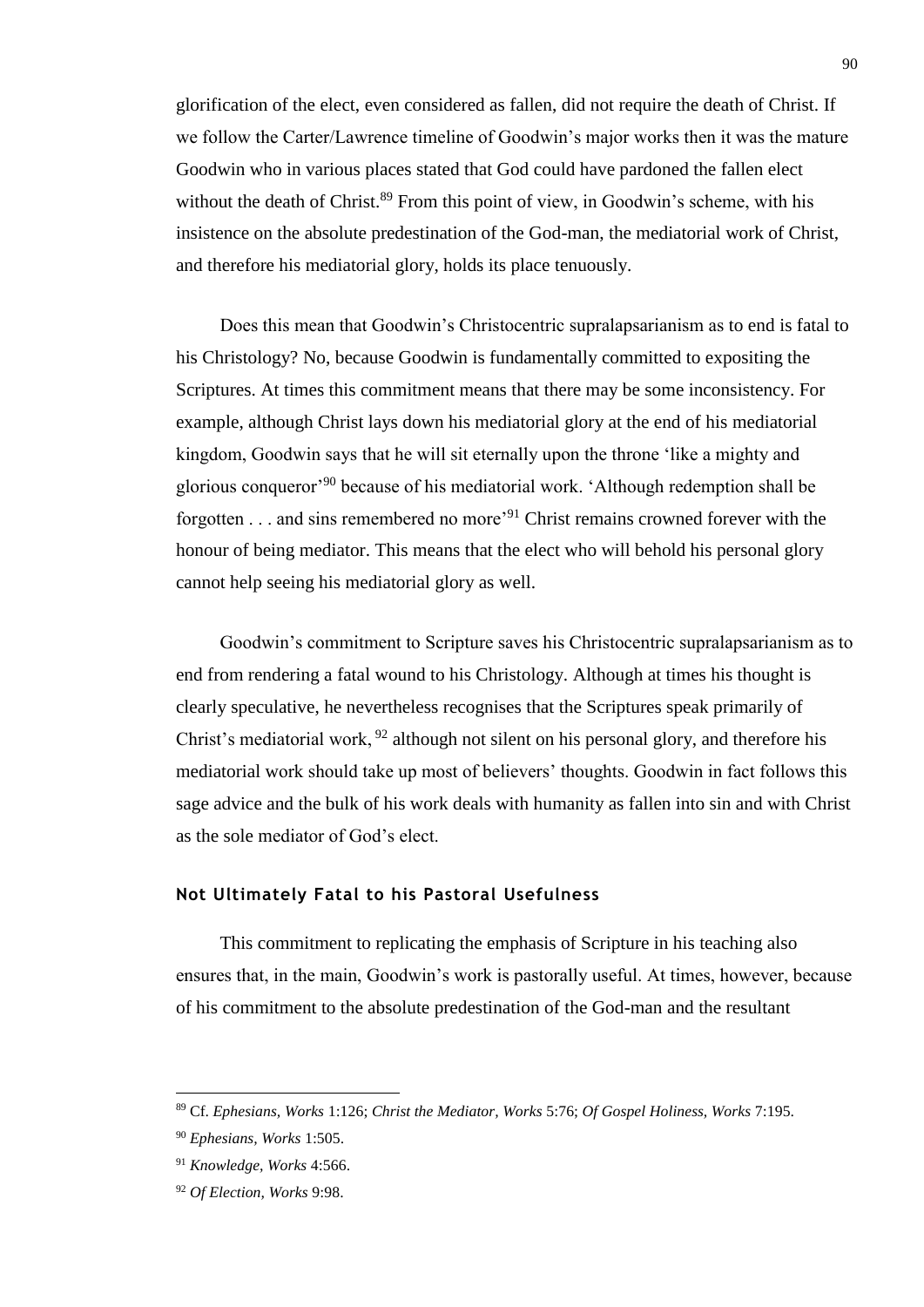bifurcation of his person and work, Goodwin appears to suggest his own distinctive form of a two-tier Christian experience.

The elect's first introduction to Christ is to his work and mediatorial glory because 'our being miserable and sinful is that which is our present and immediate concern, which we are most solicitous about in this world, whilst we are sinners.<sup>'93</sup> But there is something behind Christ's mediatorial glory that is 'hidden to our thoughts at first' but which will fully occupy our hearts and minds after the final judgement and for all eternity.<sup>94</sup> This experience of Christ's personal glory, the Beatific Vision, some saints experience in this life, but it is not common. Goodwin tells Christians who have not attained to such heights as the contemplation of Christ in his personal glory to 'be not discouraged; the apostles themselves had it not thus in their thoughts when Christ prayed for this for them; their faith and their spirits had been little carried forth to, and exercised about, this union.'<sup>95</sup> Some saints receive some experience of the joys of heaven in this life but it is not given to every believer<sup>96</sup>

For Goodwin, normally the believer experiences the work of Christ as redemptive mediator in this life and, in the eschaton, he delights in the person of the God-man. Here, it would seem, a bifurcated Christology leads to a bifurcation in Christian experience.

In this particular context, John Owen is a surer guide. In his *Meditations and Discourses on the Glory of Christ*,<sup>97</sup> Owen discusses John 17:24 and answers the question, 'What is the glory of Christ which he wishes his elect to behold?' He answers that 'the glory of Christ is the glory of the person of Christ.'<sup>98</sup> So far he appears to be tracking with Goodwin. He further writes, 'The person of Christ may be considered two ways:—1. *Absolutely* in itself. 2. In the *susception* and discharge of his office, with what ensued thereon.'<sup>99</sup> Again, these two ways appear to correspond to Goodwin's personal and mediatorial glory of the God-man. However, according to Owen, the glory of the person of

<sup>93</sup> *Of Election, Works* 9:98.

<sup>94</sup> *Of Election, Works* 9:114.

<sup>95</sup> *Of Election, Works* 9:114. Goodwin is referring to Christ's prayer in John 17:22: 'And the glory which thou gavest me I have given them; that they may be one, even as we are one.'

<sup>96</sup> *Knowledge, Works* 4:383.

<sup>97</sup> Owen, *Works,* Vol. 1:273-415.

<sup>98</sup> Owen, *Works,* Vol. 1:293.

<sup>99</sup> Owen, *Works,* Vol. 1:293 (emphasis original).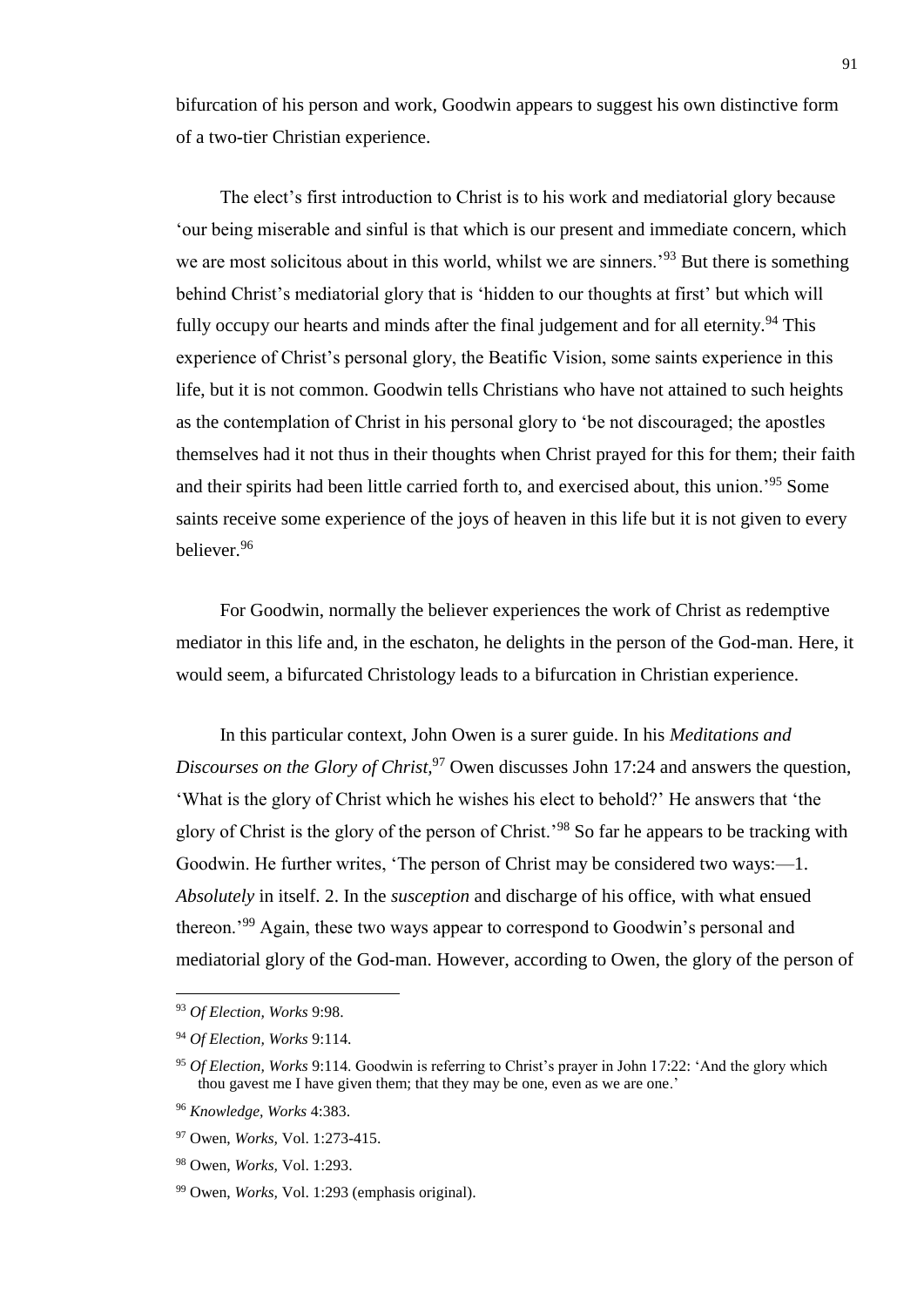Christ includes the assumption and carrying out of his mediatorial office alongside what he is, absolutely, in himself. There is, for Owen, no other glory of Christ than the glory of his person as he is the God-man *and* mediator.

As we have seen, while Owen does not explicitly refer to Goodwin, <sup>100</sup> he does criticise the view he held on the Beatific Vision. That view envisages the elect beholding the personal glory of the God-man distinct from his mediatorial glory. In addition, we have seen that in Goodwin's teaching few saints are able, in this life, to attain to such lofty views of the God-man. Owen turns this completely on its head: 'No man ought to look for anything in heaven, but what one way or other he hath some experience of in this life.' Either directly, or implicitly, this constitutes a rejection of Goodwin's bifurcation of the usual Christian experience vis-à-vis the beholding of Christ's glory? He writes:

I have seen and read somewhat of the writings of learned men concerning the state of future glory; some of them are filled with excellent notions of truth, and elegance of speech, whereby they cannot but much affect the minds of them who duly consider what they say. But I know not well whence it comes to pass, many complain that, in reading of such discourses, they are like a man who 'beholds his natural face in a glass, and immediately forgets what manner of man he was;' as one of old complained to the same purpose upon his perusal of Plato's contemplations about the immortality of the soul. The things spoken do not abide nor incorporate with our minds. They please and refresh for a little while, like a shower of rain in a dry season, that soaketh not unto the roots of things; the power of them does not enter into us. Is it not all from hence, that their notions of future things are not educed out of the experience which we have of the beginnings of them in this world? Without which they can make no permanent abode in our minds, nor continue any influence upon our affections. Yea, the soul is disturbed, not edified, in all contemplations of future glory, when things are proposed unto it whereof in this life it has neither foretaste, sense, experience, nor evidence.<sup>101</sup>

Owen's theology of the incarnation and of the Beatific Vision does not posit a Godman predestinated absolutely for himself and his own glory. The incarnation is for the purpose of redemption. It does have additional purposes but they should never be separated from this. Connecting the person and work of the God-man in this way more closely

l

<sup>&</sup>lt;sup>100</sup> Robert Halley compares and contrasts Thomas Goodwin, John Owen, and Richard Baxter: 'Though there was little cordiality between Baxter and Owen, they both esteemed Goodwin—the former respectfully, the latter affectionately.' *Memoir, Works* 2:xlvii. Perhaps this explains, in part, why Owen does not reference Goodwin. Owen's discourse was first published in 1684, that is, four years after Goodwin's death and one year after Owen's.

<sup>101</sup> Owen, *Works*, Vol. 1:290.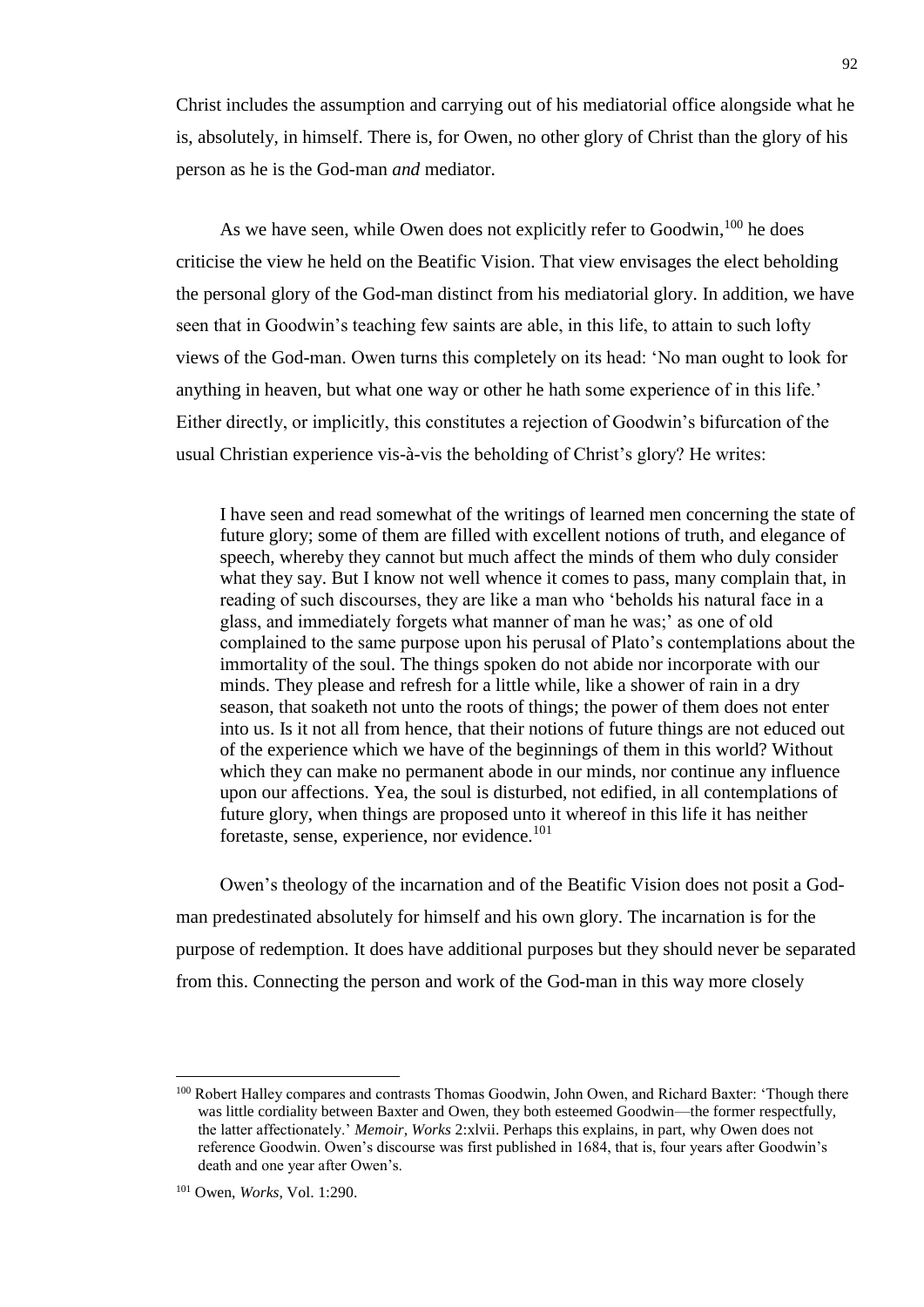follows the biblical contours and is therefore less speculative and promotes a more unified Christian experience of communion with Christ.

#### **Conclusion**

To say that Goodwin's insistence that Christ was absolutely predestined as the Godman is not ultimately fatal to his Christology and pastoral usefulness perhaps does not convey the encomium his work deserves. It is true that his work presents a bifurcated Christ and a bifurcated Christian experience. This might appear to disqualify him from serving as a safe guide for believers. However, the overall profound commitment to the content of the Scriptures that pervades his theology preserves him from the more speculative and less balanced elements embedded in his theology.

Despite these reservations, our examination of Goodwin's treatment of the threefold glory of Christ has set in sharp relief the multifaceted glory of the second person of the Holy Trinity, and specifically the glory of his person. The eternal Son of God, who as God has an essential glory, has, by God's decree, assumed a human nature and, now and forever, the glory of God has become visible in the God-man. Christ, the God-man, has all the fullness of the Godhead dwelling in him bodily. We owe a debt to Goodwin for drawing our attention to, and drawing out our adoration for, the magnificence of his person. As Jones writes: 'He, more than perhaps any of his British contemporaries, had an intense focus on the glory of the God-man, Jesus Christ.'<sup>102</sup>

In addition, Goodwin's emphasis that this second person of the Trinity, who is glorious in himself as God, and who has a super-added glory as the God-man, also has an additional glory as the mediator of God's elect is salutary. Undoubtedly his Christology and pastoral theology would have been strengthened if he had more closely linked the person and work of the God-man, that is, if he had highlighted that the God-man has no glory as God-man except that he is God-man *and* Redeemer of God's elect.<sup>103</sup> But it would be both unwarranted and ill-advised to neglect the immense contribution Thomas Goodwin

<sup>102</sup> Beeke and Jones, *A Puritan Theology*, 159.

<sup>&</sup>lt;sup>103</sup> Warfield acknowledges that there are elements of truth in differing accounts of the incarnation but states they should not be studied atomistically or independent of each other. He writes: 'Rather, they form parts of one closely concatenated sphere of truth, the center of which lies in the soteriological Incarnation of the Bible; and it is only as each finds its proper place as a segment of the great sphere of truth formed about that constitutive face, that it possesses any validity, or even indeed reaches to the height of its own idea.' *The Principle of the Incarnation*, 143.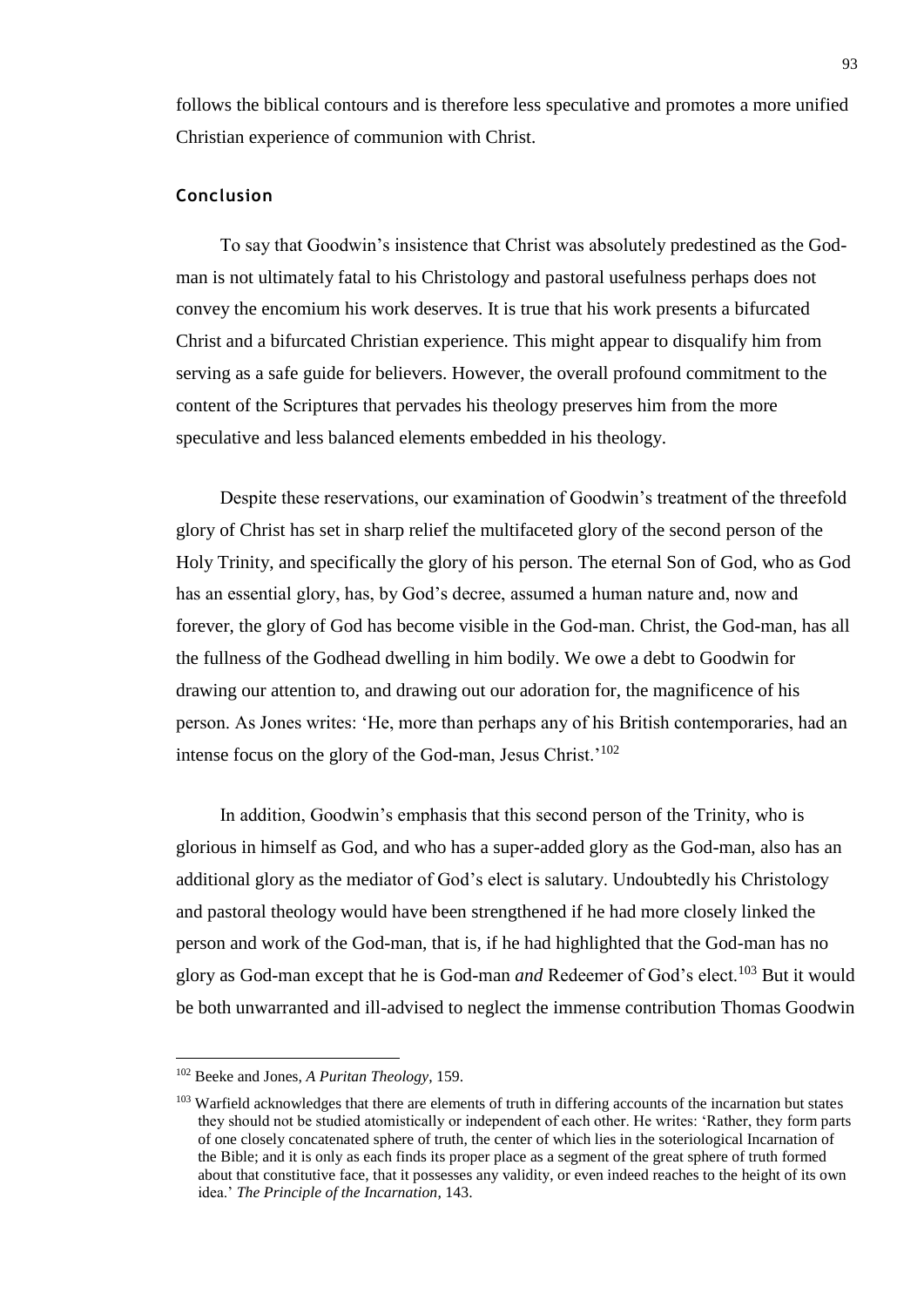makes to our understanding of Jesus Christ. For his Christology has constantly in view the goal of doxology, and that the whole church should share in his own heart-felt ascription:

Even so be it, O blessed and thrice glorious Lord Jesus; to whom be glory for ever. Amen.<sup>104</sup>

<sup>104</sup> *Knowledge, Works* 4:456.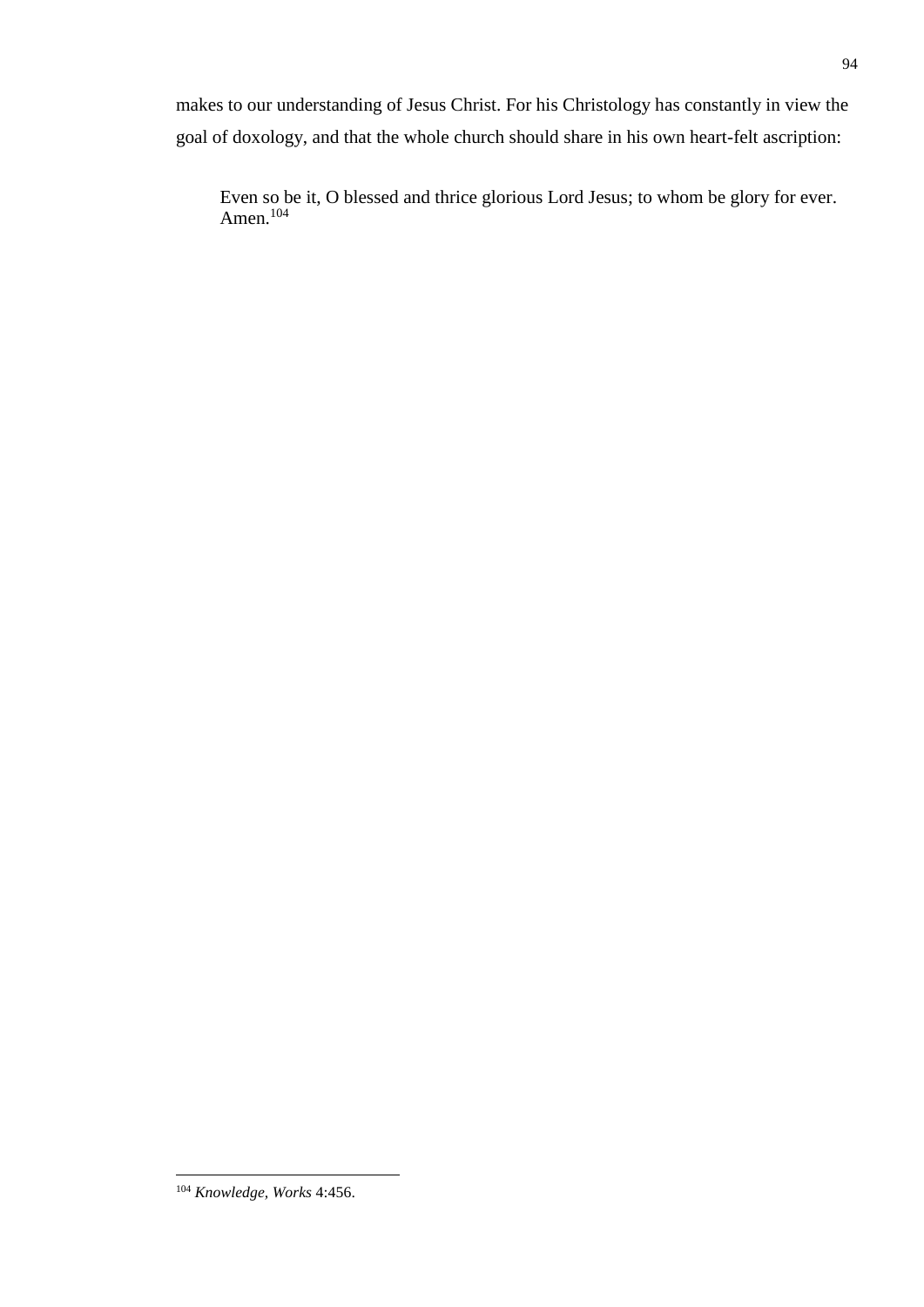# **Appendix A: The Dating of Goodwin's**

# **'Grand Project'<sup>1</sup>**

In his abstract introducing his PhD dissertation Jonathan Mark Carter acknowledges that his study in Goodwin's soteriology

builds upon Michael Lawrence's historical reassessment which uncovered that . . . the majority of Goodwin's treatises were composed during the 1650s and intended to form a grand project defending reformed soteriology.<sup>2</sup>

Most of Carter's decisions noted in the following is grounded on Lawrence's historical reassessment. It will be noted where Carter diverges from Lawrence.

#### **Goodwin's 'Grand Project'**

Carter notes that after his departure from Oxford Goodwin devoted himself to his 'grand project.' During the Laudian years, prior to emigrating to the Netherlands, while publishing works of practical divinity he, 'first envisaged a much greater project . . . comprising a comprehensive exposition of salvation in Christ.'<sup>3</sup> Returning to England in the early 1640s Goodwin began preaching through Ephesians 1:1-2:11 to a gathered Church in London and then found himself pulled into public life, preaching to the Parliament and becoming a member of the Westminster Assembly. In the 1650s he was president of Magdalen College, Oxford. There Goodwin preached sermon series 'that could be collected together into his grand project.'<sup>4</sup> Although forced to refute the opponents of the Reformed faith, Carter notes that 'Goodwin's basic concern remained to promote godliness.'<sup>5</sup>

With the accession of Charles II and Goodwin's return to London, he had opportunity to devote himself to his 'grand project.' In addition to spending his time in

l

 $<sup>1</sup>$  This appendix is heavily dependent on Jonathan Mark Carter's work, particularly his first chapter,</sup> *Partakers of his Divine Nature,* 1-44, and his Appendix B, *Partakers of his Divine Nature,* 357-363.

<sup>2</sup> Carter, *Partakers of his Divine Nature*, v.

<sup>3</sup> Carter, *Partakers of his Divine Nature,* 4.

<sup>4</sup> Carter, *Partakers of his Divine Nature,* 5.

<sup>5</sup> Carter, *Partakers of his Divine Nature,* 5.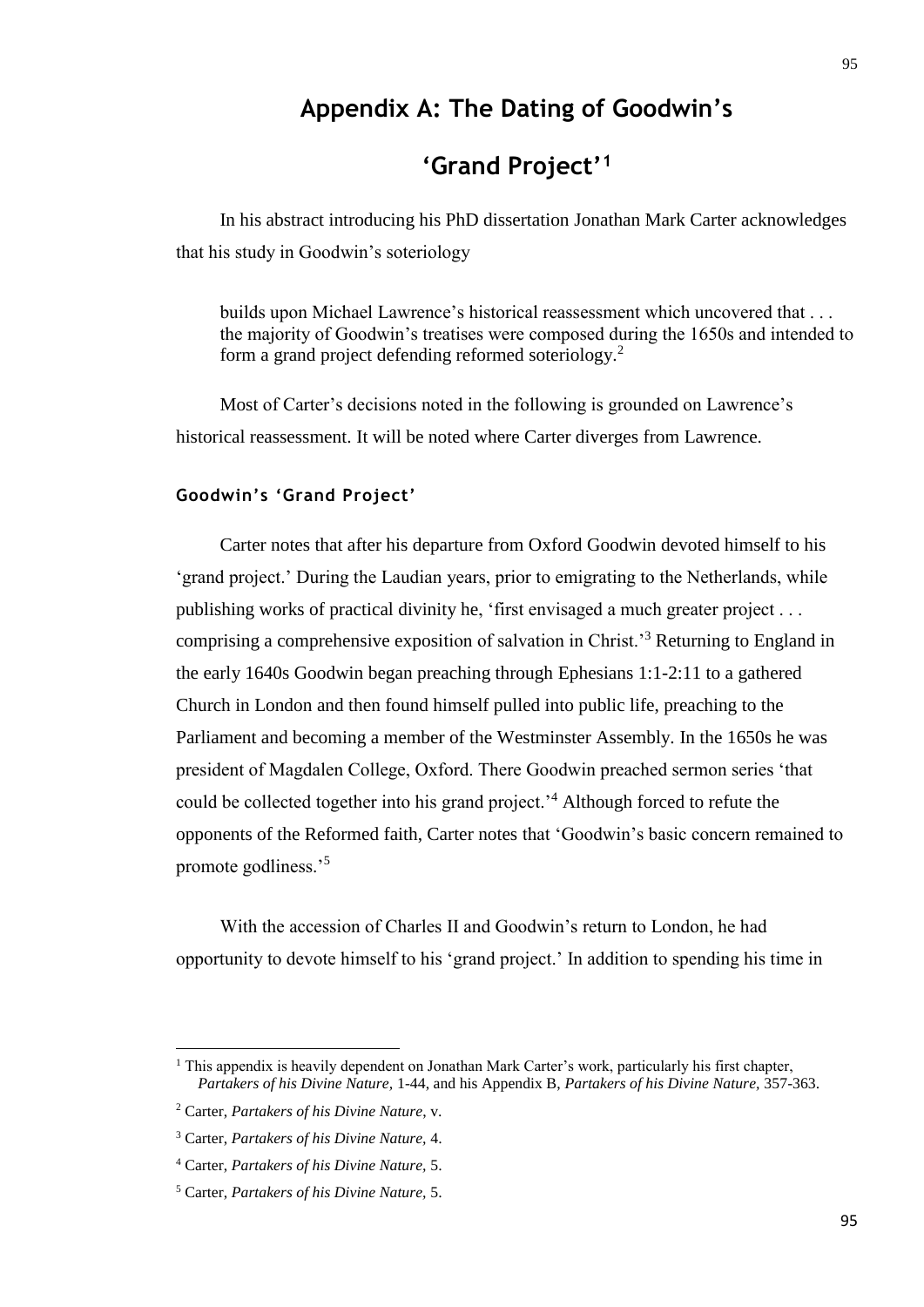'prayer, reading, and meditation'<sup>6</sup> Carter suggests that 'he likely undertook the final editing process during these years [although] his grand project was not published . . . until the years following his death in 1680.'<sup>7</sup>

Carter notes that Goodwin's writings were co-opted by his son and 'pressed to endorse congregationalism<sup>3</sup> and the scheme of the grand project remained hidden until Lawrence's ground-breaking work.

### **Dating the 'Grand Project'**

In an appendix to his dissertation Carter lists the seven treatises that comprise Goodwin's grand project, treatises which are also significant to this present thesis. The 'bulk of the treatises were largely written, but not edited, before 1660.'<sup>9</sup>

The seven works of the grand project are:

- 1. Of the Creatures, and the Condition of their State by Creation.<sup>10</sup> Carter dates this to the  $1650s$ <sup>11</sup>
- 2. *An Unregenerate Man's Guiltiness Before God, in Respect of Sin and Punishment.*<sup>12</sup> Carter writes: 'In conclusion, this treatise was largely composed in the late 1620s, but later expanded, quite possibly in the  $1650s$ .<sup>'13</sup>
- 3. *Man's Restoration by Grace*. <sup>14</sup> Carter writes: 'It does not appear possible to date this short treatise.'<sup>15</sup>

<sup>6</sup> *Memoir, Works* 2:lxxiii.

<sup>7</sup> Carter, *Partakers of his Divine Nature,* 6.

<sup>8</sup> Carter, *Partakers of his Divine Nature,* 8.

<sup>9</sup> Carter, *Partakers of his Divine Nature,* 9.

<sup>10</sup> *Works*, 7:1-128.

<sup>&</sup>lt;sup>11</sup> Carter, *Partakers of his Divine Nature*, 358. For Carter's reasoning for his and Lawrence's dating of these works, consult Appendix B, *Partakers of his Divine Nature,* 357-369.

<sup>12</sup> *Works*, 10:1-567.

<sup>13</sup> Carter, *Partakers of his Divine Nature*, 360.

<sup>&</sup>lt;sup>14</sup> *Works*, 7:519-541. Carter remarks that this third treatise was expanded by the three following treatises.

<sup>15</sup>Carter, *Partakers of his Divine Nature*, 360.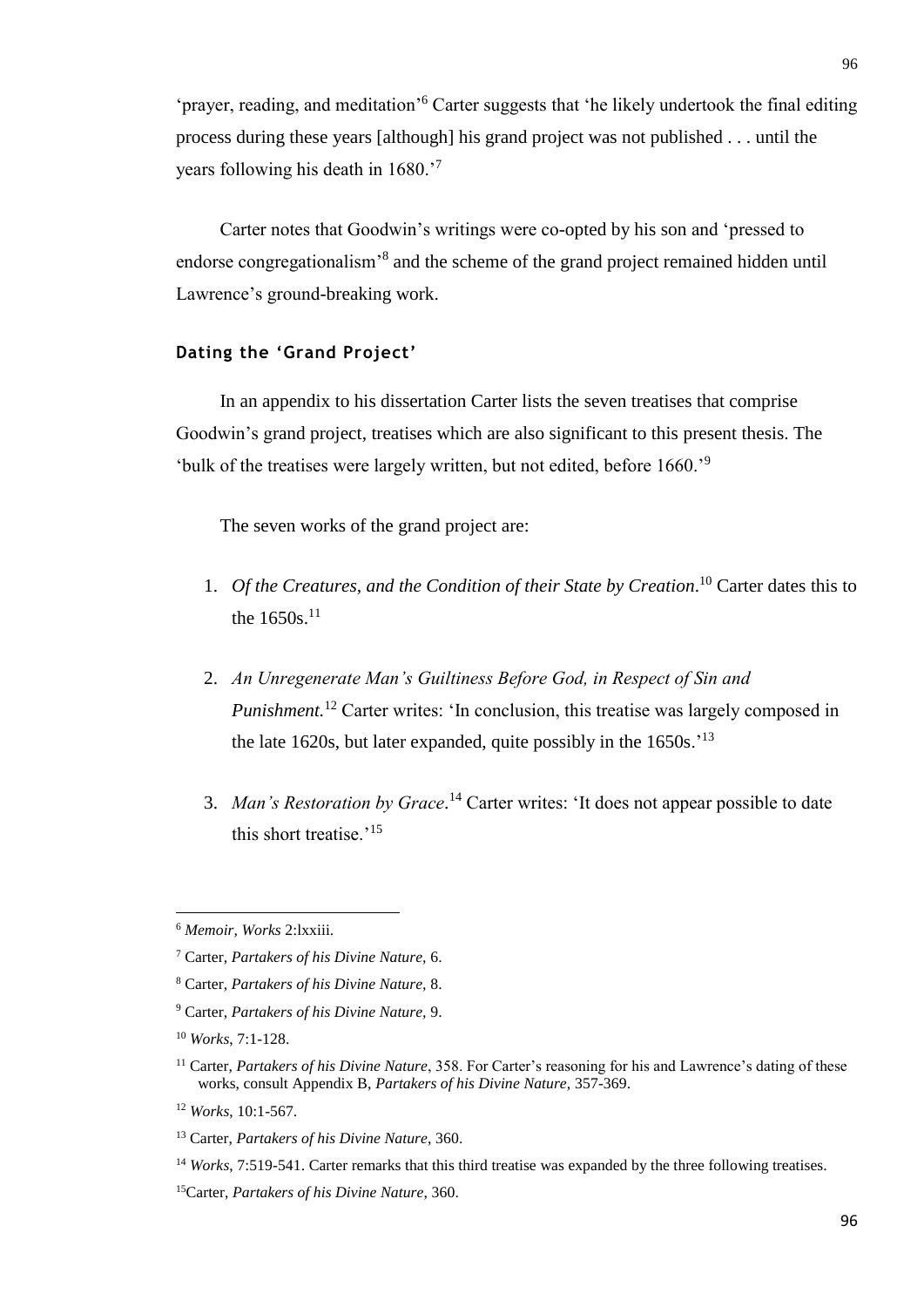- 4. *A Discourse of Election.*<sup>16</sup> Carter concludes that parts should be dated to the mid-1650s, with other parts dated near the end of that decade.<sup>17</sup>
- 5. *Of Christ the Mediator*.<sup>18</sup> Carter dates this to the 1650s.<sup>19</sup>
- 6. *The Work of the Holy Ghost in our Salvation*. <sup>20</sup> Carter concludes that this treatise 'largely began life as a series of sermons delivered in Oxford during the 1650s, but following the Restoration Goodwin inserted at least one extra section.'<sup>21</sup>
- 7. *Of the Blessed State of Glory which the Saints Possess After Death*. <sup>22</sup> Carter states that the bulk of this treatise may be dated to the mid-1650s with the final chapter being almost identical to a sermon printed in  $1638<sup>23</sup>$

## **Other Writings Referred to in this Thesis**

- 1. *The Glory of the Gospel.<sup>24</sup>* The sermons are dated to the mid-1620s while the treatise written between 1627-1634 while Goodwin was still in Cambridge.<sup>25</sup>
- 2. *Ephesians.<sup>26</sup>* These sixty sermons were delivered in London before the convening of the Westminster Assembly.<sup>27</sup>

<sup>16</sup> *Works*, 9:1-498.

<sup>17</sup> Carter, *Partakers of his Divine Nature*, 360.

<sup>18</sup> *Works*, 5:1-436.

<sup>19</sup> Carter, *Partakers of his Divine Nature*, 361.

<sup>20</sup> *Works*, 6:1-522.

<sup>21</sup> Carter, *Partakers of his Divine Nature*, 363.

<sup>22</sup> *Works*, 7:336-471.

<sup>23</sup> Carter, *Partakers of his Divine Nature*, 364.

<sup>&</sup>lt;sup>24</sup> *Works*, 4:225-346. His editor notes: 'Under the common title, "The Glory of the Gospel," Goodwin left two works, the one consisting of two sermons, and the other of a treatise divided into eight chapters.' *Works,* 4:226.

<sup>25</sup> Carter, *Partakers of his Divine Nature*, 364-365.

<sup>26</sup> *Works,* 1:1-564; *Works,* 2:1-467.

<sup>27</sup> Carter, *Partakers of his Divine Nature*, 367.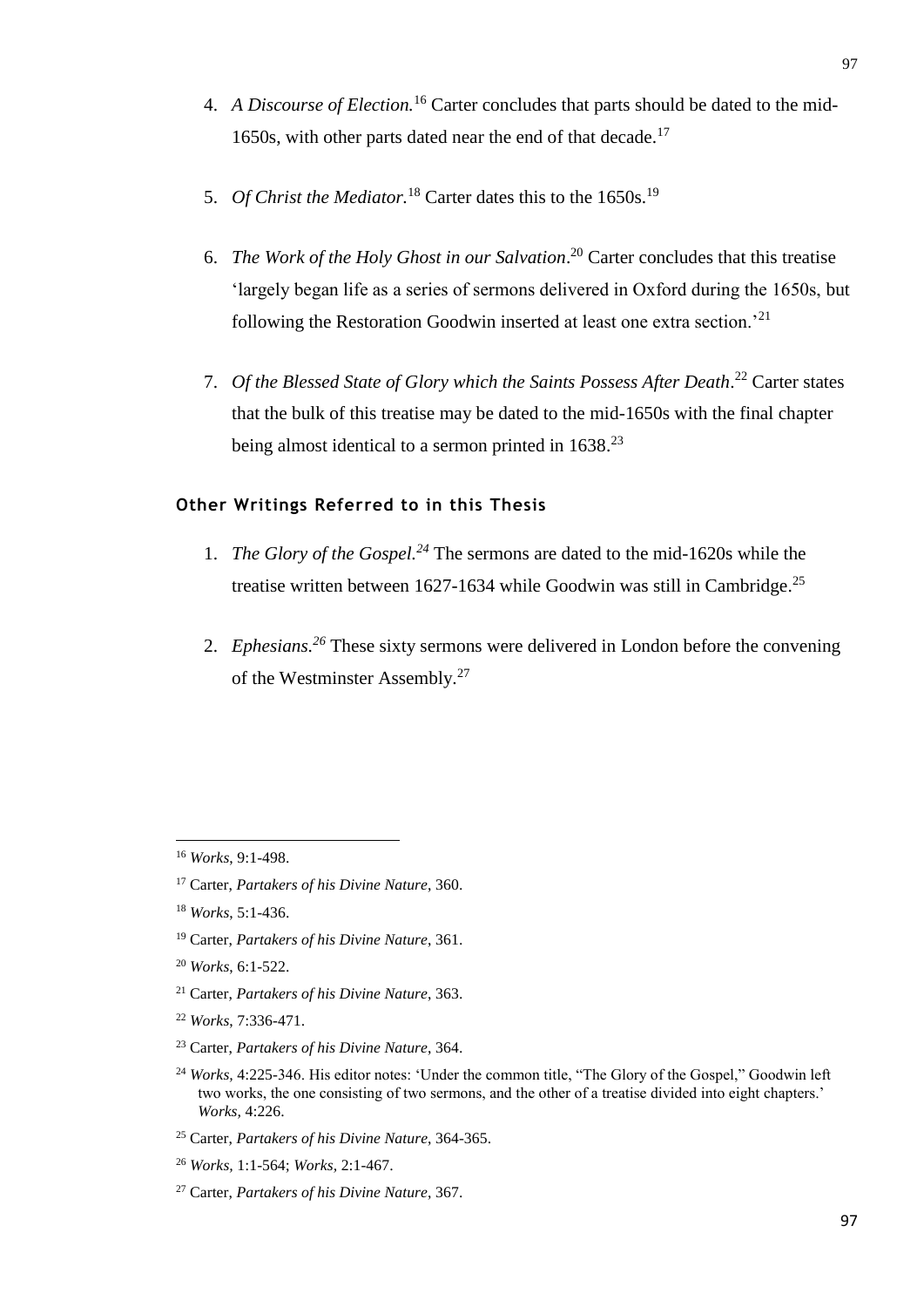- 3. *The Knowledge of God the Father and his Son Jesus Christ.<sup>28</sup>* Carter dates this to the early  $1650s.<sup>29</sup>$
- 4. *Of Gospel Holiness. <sup>30</sup>* Carter suggests a date of late 1650s.<sup>31</sup>
- 5. *The Heart of Christ in Heaven.<sup>32</sup>* Karl R B Jones lists this as being printed for the first time in 1641 in London.<sup>33</sup>
- 6. *Christ Set Forth.<sup>34</sup>* Karl R B Jones list this work as being printed for the first time in 1642 in London. 35

## **Goodwin and Polemics**

Carter affirms the 'overall contentions of Lawrence's work' but differs from him in the 'prominence he grants to the Socinian threat.'<sup>36</sup> Carter acknowledges that Goodwin addresses Socinian error but that there were other opponents he sought to refute. In addition to addressing the Socinians, as he does, for example, in *Of Christ the Mediator,*<sup>37</sup> Goodwin also speaks to the '[o]pinions of the popish doctors, of the Arminians, and of some enthusiastics.<sup>38</sup> As is evident from Goodwin's writings, he is an equal opportunity critic.

However, although Goodwin addresses different errors throughout his theological career, as Carter notes, 'his work lacks a strongly polemical tone,'<sup>39</sup> leading him to conclude:

 $\overline{a}$ 

- <sup>31</sup> Carter, *Partakers of his Divine Nature*, 369.
- <sup>32</sup> *Works,* 4:93-150.
- <sup>33</sup> Jones, *Goodwin Joy*, Appendix One, 133.
- <sup>34</sup> *Works,* 4:1-91.
- <sup>35</sup> Jones, *Goodwin Joy*, Appendix One, 133.

<sup>38</sup> *The Holy Ghost, Works* 6:187.

<sup>28</sup> *Works,* 4:347-569.

<sup>29</sup> Carter, *Partakers of his Divine Nature*, 367.

<sup>30</sup> *Works,* 7:129-336.

<sup>36</sup> Carter, *Partakers of his Divine Nature*, 15.

<sup>37</sup> *Works*, 5:123, 424.

<sup>39</sup> Carter, *Partakers of his Divine Nature*, 14.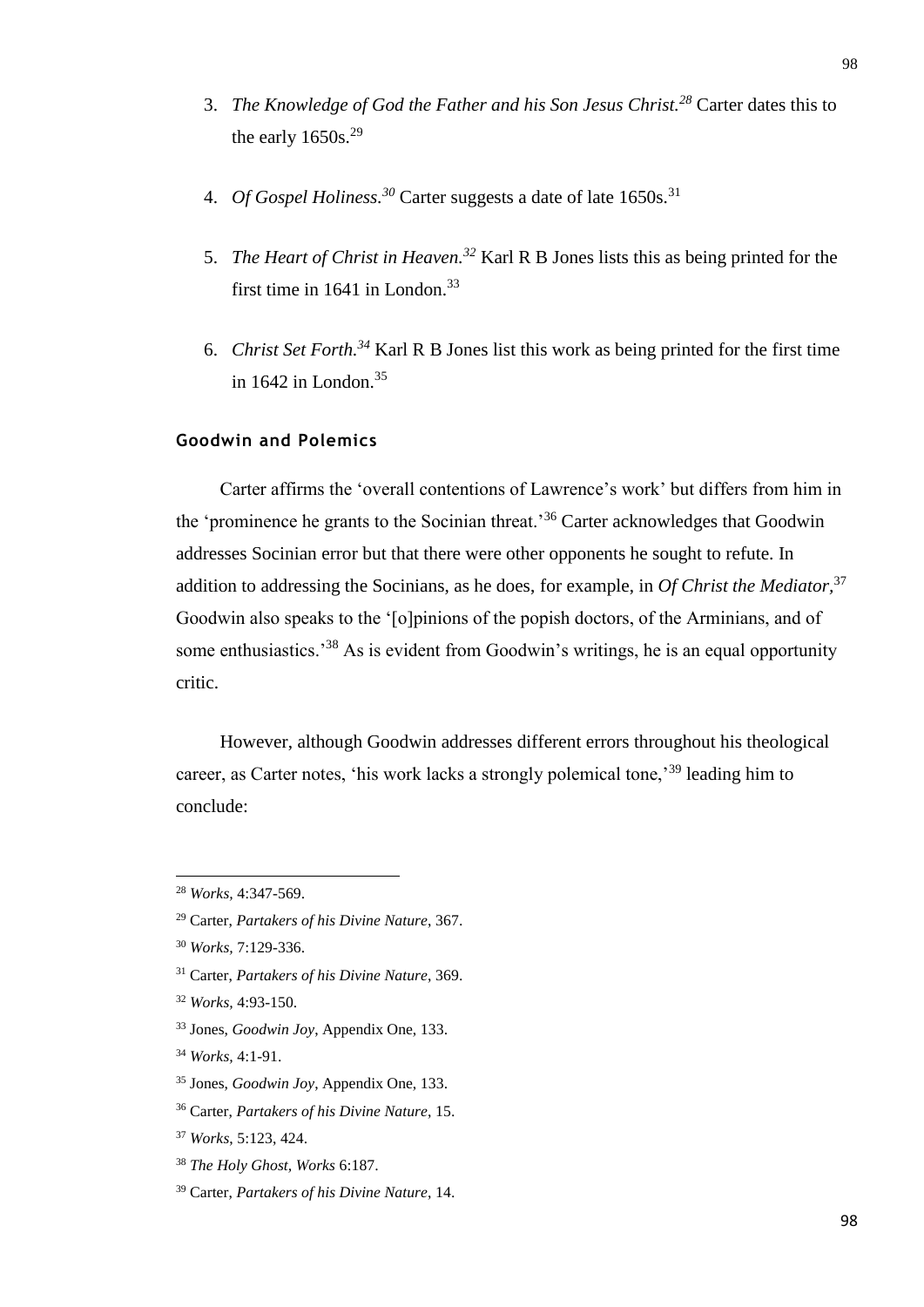It is, therefore, preferable to understand Goodwin as defending against a range of threats, whilst true to his original intentions, being chiefly motivated by the promotion of godliness.<sup>40</sup>

This irenic spirit is echoed by Robert Halley in his memoir of Goodwin. Although, with regard to church polity, Goodwin differed with the majority of the Westminster Assembly, 'his Christian temper and gentle deportment conciliated the esteem of all.'<sup>41</sup>

<sup>40</sup> Carter, *Partakers of his Divine Nature*, 17.

<sup>41</sup> *Memoir, Works* 2:xxviii.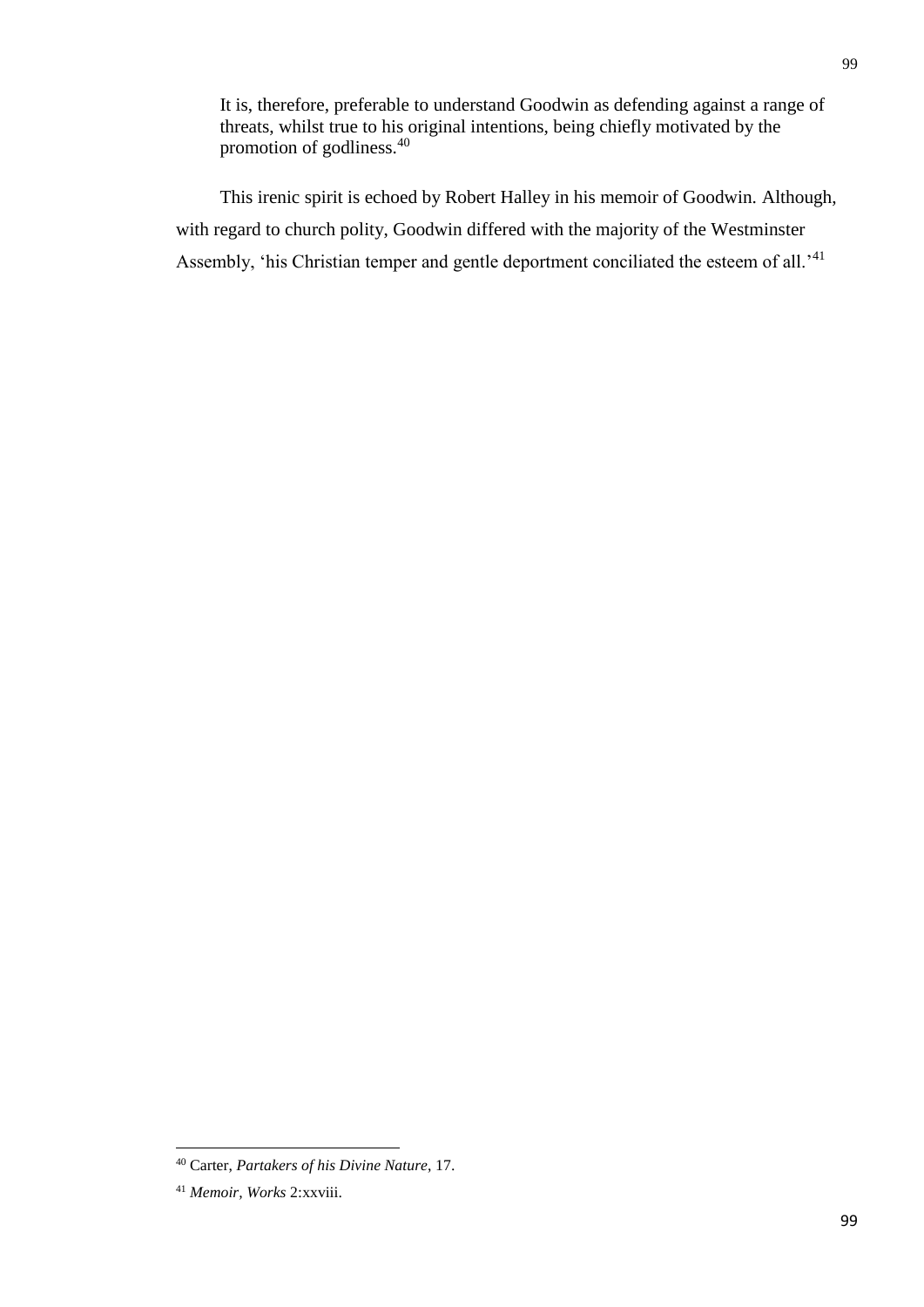## **Bibliography**

- Anselm. "Why God Became Man." In *A Scholastic Miscellany: Anselm to Ockham*. The Library of Christian Classics, Ichthus Edition, 100-183. Philadelphia: The Westminster Press, 1956.
- Aquinas, Thomas. *The Summa Theologica of St. Thomas Aquinas. Part III.* Literally translated by Fathers of the English Dominican Province. London: R. & T. Washbourne, Ltd., 1913.
- Augustine. *Confessions.* Translated with an introduction by R. S. Pine-Coffin. New York: Penguin Books, 1961, reprinted 1986.
- Augustine. "Tractates on the Gospel of John." In *Nicene and Post-Nicene Fathers, First Series*, Vol. 7. Translated by John Gibb. Edited by Philip Schaff. Buffalo, NY: Christian Literature Publishing Co., 1888. Revised and edited for New Advent by Kevin Knight. [http://www.newadvent.org/fathers/1701.htm.](http://www.newadvent.org/fathers/1701.htm)
- Augustine*. The Works of Saint Augustine: A translation for the 21st Century: Sermons III/5 (148-183) on the New Testament.* Translation, and notes by Edmund Hill, O.P., edited by John E. Rotelle, O.S.A. New York: New City Press, 1992.
- Bannerman, James. *Inspiration: the infallible truth and divine authority of the Holy Scriptures.* Edinburgh: T. and T. Clark, 1865.
- Barker, William S. "Thomas Goodwin (October 5, 1600-February 23, 1680)." In *Puritan Profiles,* 70-77*.* Fearn, Ross-shire, Scotland: Mentor, 1996.
- Baynes, Paul. *An Entire Commentary upon the whole epistle of St Paul to the Ephesians wherein the text is learnedly and fruitfully opened with a logical analysis, spiritual and holy observations, confutation of Arminianism and Popery and sound edification for the diligent reader.* Edinburgh: James Nichol, 1866.
- Beeke, Joel R. and Mark Jones. *A Habitual Sight of Him: The Christ-Centered Piety of Thomas Goodwin, Profiles in Reformed Spirituality.* Grand Rapids: Reformation Heritage Books, 2009.
- Beeke, Joel R. and Mark Jones. *A Puritan Theology: Doctrine for Life.* Grand Rapids: Reformation Heritage Books, 2012.
- Berkhof, Louis. *Systematic Theology,* Fourth Revised and Enlarged Edition. Grand Rapids: Wm B. Eerdmans Publishing Co, 1949.
- Blackham, Paul. "The Pneumatology of Thomas Goodwin." PhD. Diss., King's College, 1995.
- Bridge, William. *Christ and the covenant the work and way of meditation.* London, 1667.
- Brooks, Thomas. *Paradice opened, or the secreets, mysteries, and rarities of divine love, of infinite wisdom, and of wonderful counsel, laid open to publick view.* London, 1675.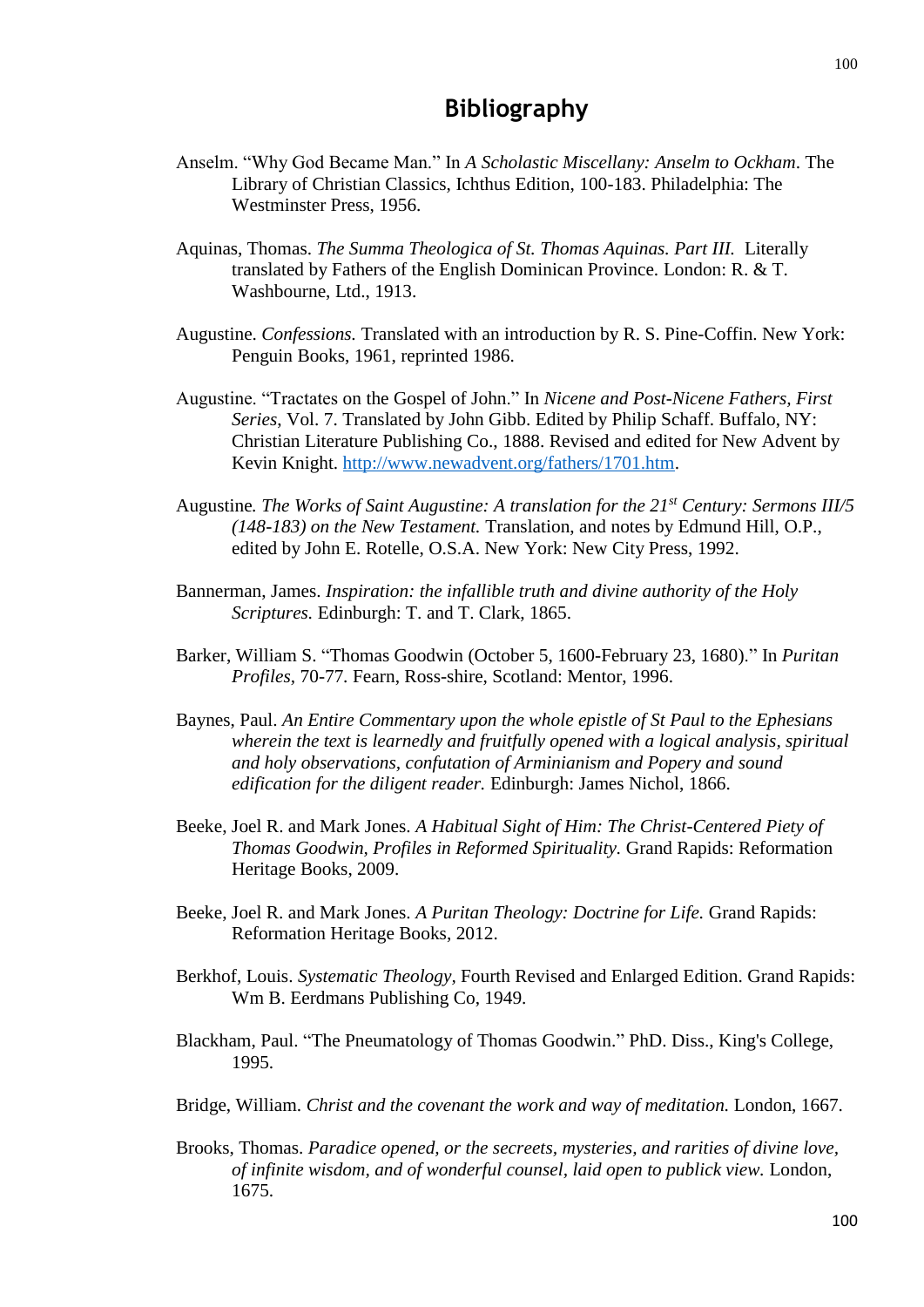- Calvin, John. *Genesis*. Translated by John King. 1847 Calvin Translation Society. 2 vols. in 1 vol. A Geneva Series Commentary. Edinburgh: The Banner of Truth Trust, 1965.
- Calvin, John. *Institutes of the Christian Religion*. 2 Vols. The Library of Christian Classics Volume XX. Edited by John T. McNeill, Translated and Indexed by Ford Lewis Battles. Philadelphia: The Westminster Press, 1960.
- Calvin, John. "Commentaries on the Catholic Epistles," in *Commentaries XXII.* Grand Rapids: Baker, 1981.
- Carter, Jonathan Mark. "'Partakers of his Divine Nature': The Reality of Union with Christ in Thomas Goodwin's Defence of Reformed Soteriology." Ph.D. diss., The University of Edinburgh, 2016.
- Dean, Fr. Maximilian Mary, FI. *A Primer on the Absolute Primacy of Christ: Blessed John Duns Scotus and the Franciscan Thesis.* Bedford, MA: Franciscans of the Immaculate, 2006.
- Edwards, Jonathan. "A Dissertation Concerning the End for Which God Created the World." In *The Works of Jonathan Edwards*, vol. 1, pp. 94-121. Edinburgh: Banner of Truth Trust, 1974.
- Ferguson, Sinclair B. and David F. Wright, eds. *New Dictionary of Theology.* Leicester: InterVarsity Press, 1988.
- Fesko, J. V. "The Westminster Confession and Lapsarianism: Calvin and the Divines." In *The Westminster Confession into the 21st Century: Essays in Remembrance of the 350th Anniversary of the Westminster Assembly*, edited by Ligon Duncan. Vol. 2. Fearn, Ross-shire, Scotland: Mentor, 2004.
- Gillespie, George. *A Treatise of Miscellany Questions: Wherein Many Useful Questions and Cases of Conscience are Discussed and Resolved; for the Satisfaction of Those, Who Desire Nothing More, Than to Search for and Find out Precious Truths, in the Controversies of These Times.* Edinburgh: University of Edinburgh, 1969.
- Goodwin, Thomas. *The Works of Thomas Goodwin*, 12 vols. Edinburgh: James Nichol, 1861-66. [Reprinted] Eureka: Tanski Publications, 1996.
- Helm, Paul. *John Calvin's Ideas*. Oxford: Oxford University Press, 2004.
- Herzer, Mark. "Adam's Reward: Heaven or Earth?" In *Drawn into Controversie: Reformed Diversity and Debates Within Seventeenth-Century British Puritanism,*  edited by Michael A G Haykin and Mark Jones, Reformed Historical Theology. Göttingen: Vandenhoeck & Ruprecht, 2011, 162-182.
- Hooker, Thomas. *A Comment Upon Christ's Last Prayer in the Seventeenth of John. Wherein is opened, The Union Beleevers have with God and Christ, and the glorious Priviledges thereof.* London: Peter Cole, 1656.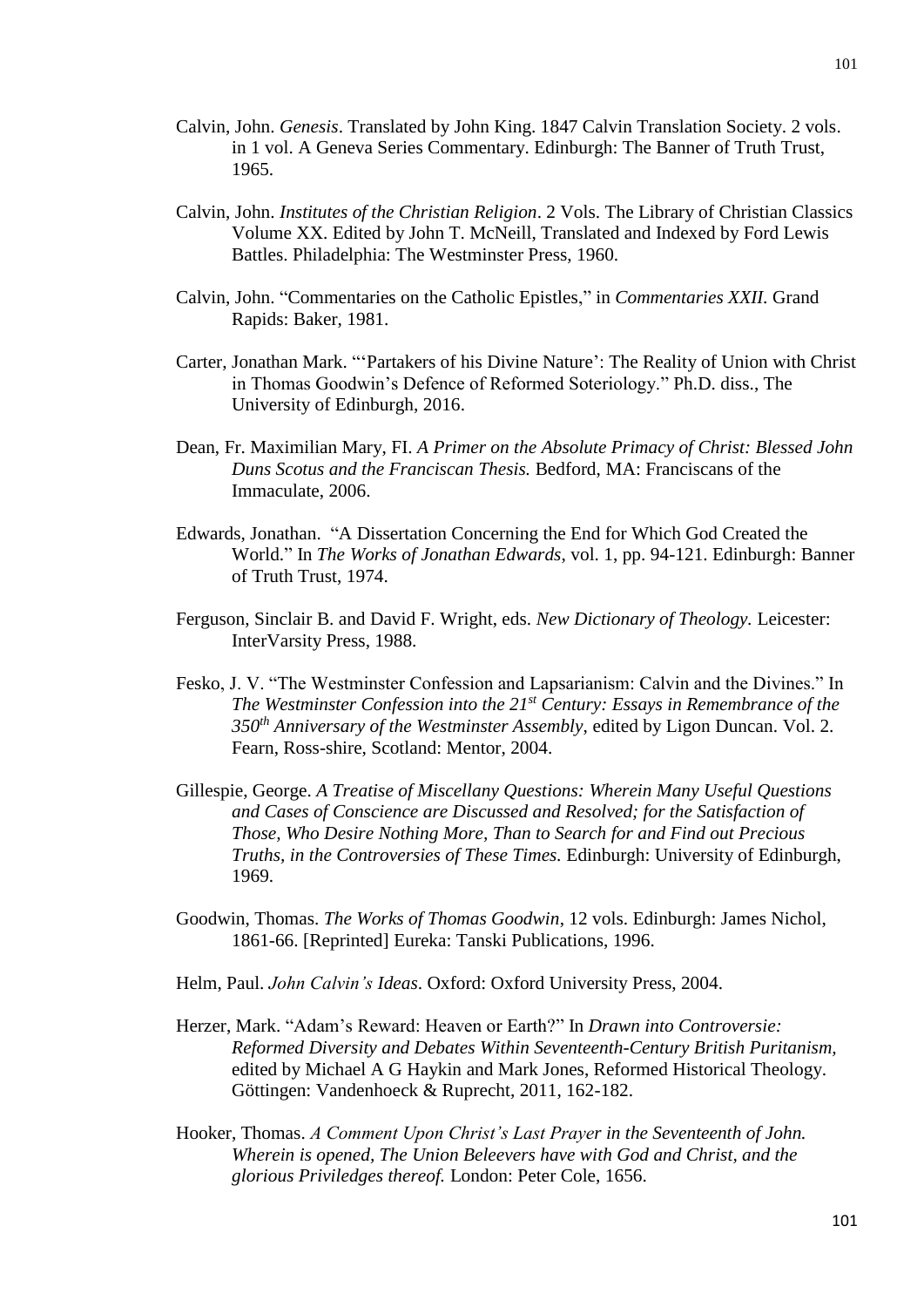- Horan, Daniel P. "How Original was Scotus on the Incarnation? Reconsidering the History of the Absolute Predestination of Christ in Light of Robert Grosseteste." *The Heythrop Journal 52* (2011): 374–91. doi:10.1111/J.1468-2265.2010.00580.X.
- Horton, M. S. "Thomas Goodwin and the Puritan Doctrine of Assurance: Continuity and Discontinuity in the Reformed Tradition, 1600-1680." Ph.D. diss., Wycliffe Hall, Oxford & Coventry University, 1995.
- Ingham, Mary Beth. *Scotus for Dunces: An Introduction to the Subtle Doctor*. Saint Bonaventure, NY: The Franciscan Institute, 2003. Kindle Edition.
- Jones, Karl Rupert Barker. "The Theology of Christian Joy in the Works of Thomas Goodwin (1600-1680)." MA Thesis, University of Durham, 2011.
- Jones, Mark. "Why Heaven Kissed Earth: The Christology of Thomas Goodwin (1600- 1680)." Ph.D. diss., Leiden University, 2009.
- Letham, Robert. *The Holy Trinity: in Scripture, history, theology, and worship.*  Phillipsburg: P&R Publishing Company, 2004.
- Manton, Thomas. "Sermons Upon John XVII." In *The Complete Works of Thomas Manton, D.D.* Vol. X. London: James Nisbet & Co., 1872.
- Manton, Thomas. *Christ's Eternal Existence, and the Dignity of his Person Asserted and Proved. In Opposition to the Doctrine of the Socinians.* In Several Sermons on Col. 1.17, 18, 19, 20, 21 Verses. London, 1685.
- McGraw, Ryan M. *By Good and Necessary Consequence.* Grand Rapids: Reformation Heritage Books, 2012.
- Michaels, J. Ramsey. *1 Peter*. Word Biblical Commentary, vol. 49. Waco: Word, 1988.
- Moody, Andrew. "That All May Honour the Son: Holding Out for a Deeper Christocentrism." *Themelios* 36.3 (2011): 403-14.
- Muller, Richard A. *Dictionary of Latin and Greek Theological Terms: Drawn Principally from Protestant Scholastic Sources*, 2nd Edition. Grand Rapids: Baker, 2017.
- Muller, Richard A. *Post-Reformation Reformed Dogmatics: the rise and development of Reformed Orthodoxy, ca. 1520- ca. 1725*. 4 Vols. Grand Rapids: Baker Academic, 2003.
- O'Brien, Peter T. *The Letter to the Ephesians.* The Pillar New Testament Commentary. Grand Rapids: Eerdmans, 1999.
- Owen, John. *The Works of John Owen*, edited by William Goold. Vol. 1. Edinburgh and London: Johnstone and Hunter, 1850-53; reprinted., London: Banner of Truth, 1965.
- Owen, John. *The Works of John Owen*, edited by William Goold. Vol. 10. Edinburgh and London: Johnstone and Hunter, 1850-53; reprint ed., London: Banner of Truth, 1965.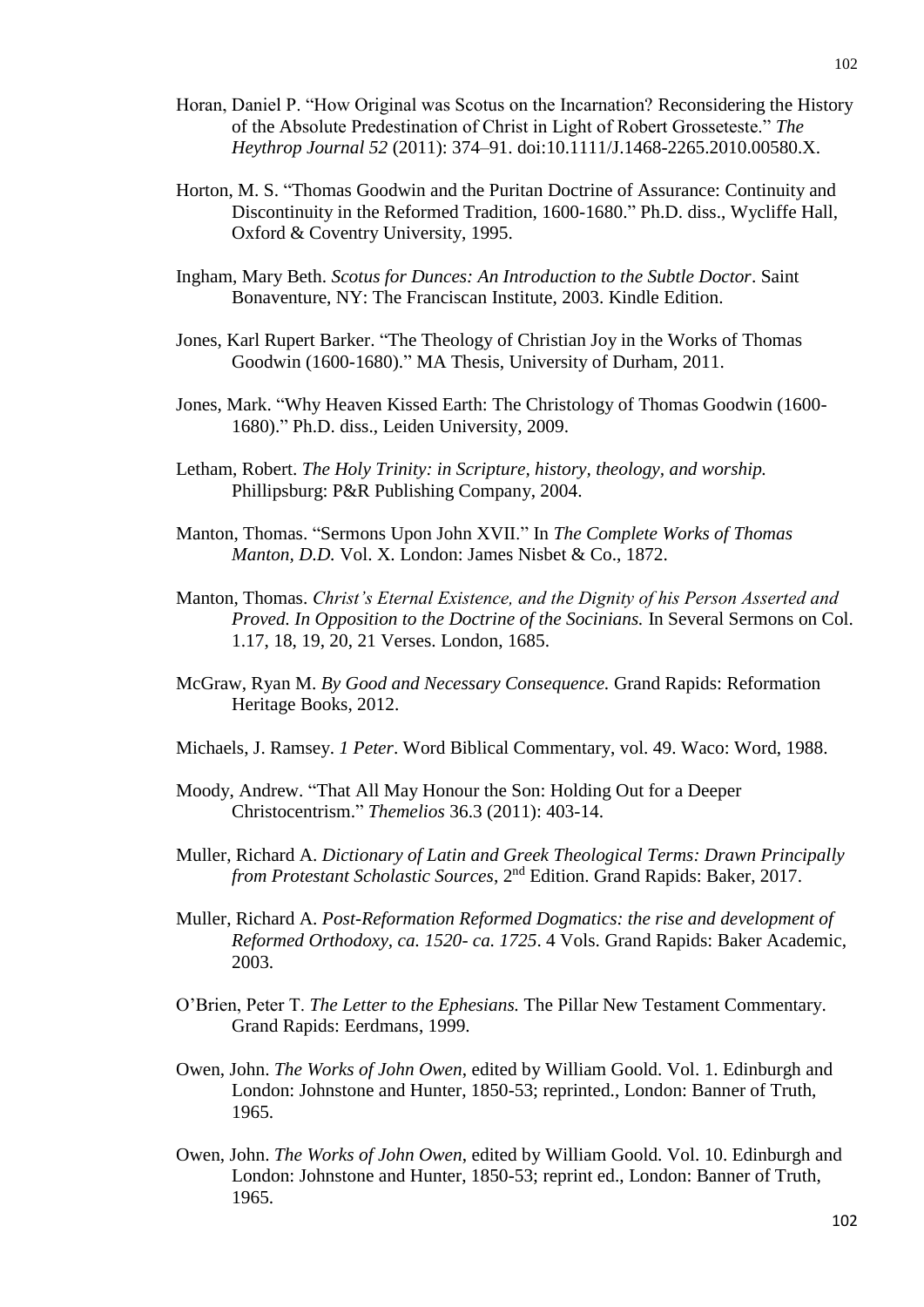- Owen, John. *The Works of John Owen*, edited by William Goold. Vol. 18. Edinburgh and London: Johnstone and Hunter, 1854; reprint ed., London: Banner of Truth, 1991.
- Packer, J. I. *A Quest for Godliness: The Puritan Vision of the Christian Life.* Wheaton, IL: Crossway Books, 1994.
- Pelikan, Jaroslav. *The Christian Tradition, A History of the Development of Doctrine: Reformation of Church and Dogma*, Vol. 4. Chicago: University of Chicago Press, 1983.
- Smeaton, George. *The Apostles' Doctrine of the Atonement*. Edinburgh: The Banner of Truth Trust, 1991.
- *The Racovian Catechism, with notes and illustrations, translated from the Latin: to which is prefixed a sketch of the history of Unitarianism in Poland and the adjacent countries by Thomas Rees, F.S.A.* London: printed for Longman, Hurst, Rees, Orme, and Brown, Paternoster Row, 1818.
- *The Savoy Declaration of Faith.* https://reformed.org/master/index.html?mainframe=/documents/Savoy\_Declaration /
- Thomas, Derek W. H. "The Mediator of the Covenant (2:12-15)." In *A Theological Guide to Calvin's Institutes: Essays and Analysis,* edited by David W. Hall and Peter A. Lillback, 205-225. Phillipsburg: P&R Publishing, 2008.
- Thomas, Derek W. H. "The Westminster Consensus on the Decree: The Infra/Supra Lapsarian Debate." In *The Westminster Confession into the 21st Century: Essays in Remembrance of the 350th Anniversary of the Westminster Assembly*, edited by Ligon Duncan. Vol. 3. Fearn, Ross-shire, Scotland: Mentor, 2009.
- Toon, Peter. 'The Westminster and Savoy Confessions: A Brief Comparison.' *Journal of the Evangelical Theological Society* 15:3 (Summer 1972): 153–60.
- Trueman, Carl R. 'John Owen's Dissertation on Divine Justice: An Exercise in Christocentric Scholasticism.' *Calvin Theological Journal* 33 (1998):87-103.
- Turretin, Francis. *Institutes of Elenctic Theology*. Edited by James T. Jr Dennison. Translated by George Musgrave Giger. 3 vols. Phillipsburg, NJ: P&R Publishing, 1992.
- Warfield, Benjamin B. "The Principle of the Incarnation." In *Selected Shorter Writings*, Vol. 1, 139-147. Edited by John E. Meeter. Phillipsburg: P&R Publishing, 1970.
- *Westminster Confession of Faith.* Glasgow: Free Presbyterian Publications, 1958.
- Whyte, Alexander. "Thomas Goodwin." In *Thirteen Appreciations*. Edinburgh: Oliphant, Anderson and Ferrier, 1913.
- à Wood, Anthony. *Athenae Oxonienses, an exact history of all the writers and bishops who have had their education in the University of Oxford. To which are added The*